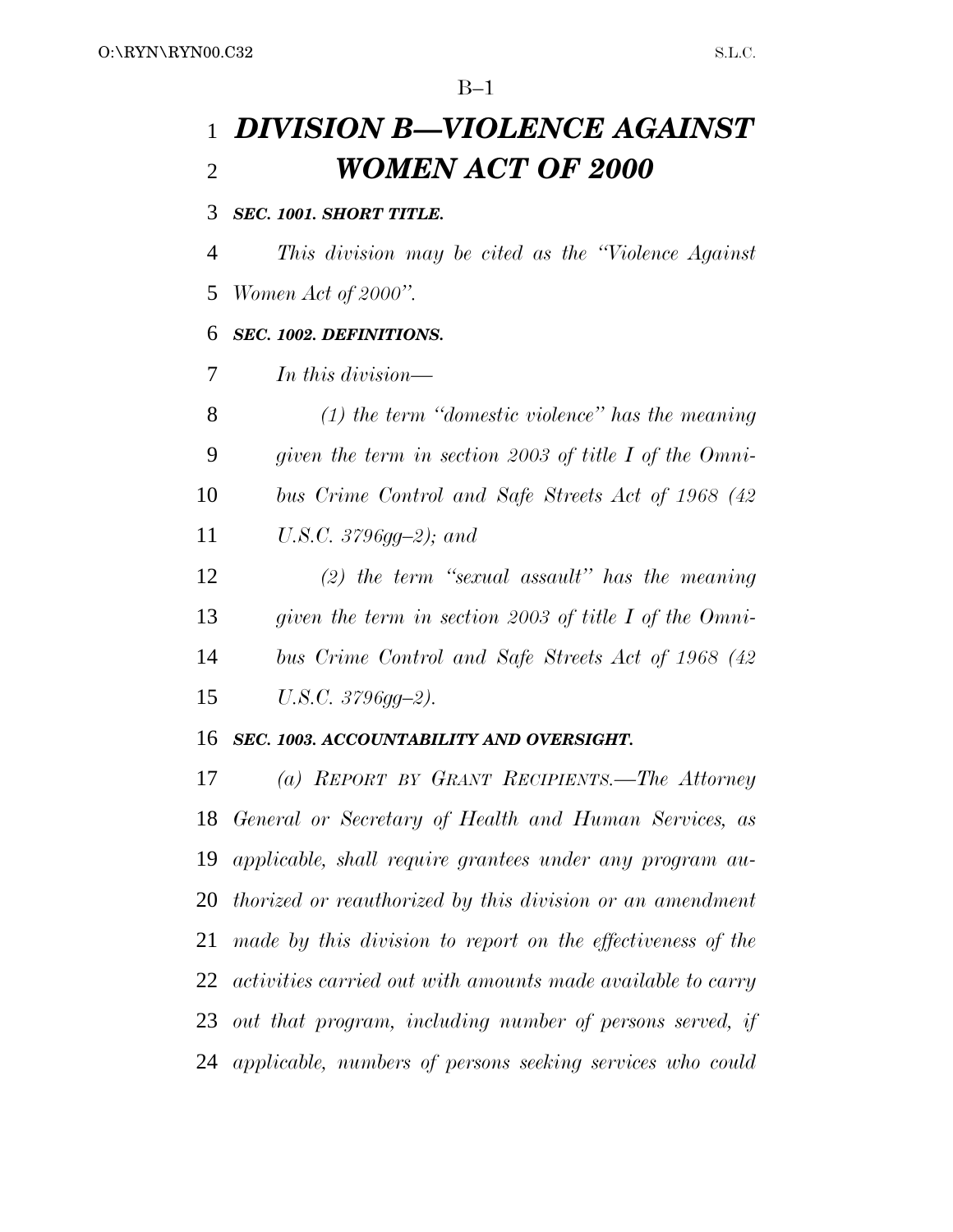$B-2$ 

 *not be served and such other information as the Attorney General or Secretary may prescribe.*

 *(b) REPORT TO CONGRESS.—The Attorney General or Secretary of Health and Human Services, as applicable, shall report biennially to the Committees on the Judiciary of the House of Representatives and the Senate on the grant programs described in subsection (a), including the infor-mation contained in any report under that subsection.*

# *TITLE I—STRENGTHENING LAW ENFORCEMENT TO REDUCE VIOLENCE AGAINST WOMEN*

 *SEC. 1101. FULL FAITH AND CREDIT ENFORCEMENT OF PROTECTION ORDERS.*

 *(a) IN GENERAL.—Part U of title I of the Omnibus Crime Control and Safe Streets Act of 1968 (42 U.S.C. 3796hh et seq.) is amended—*

 *(1) in the heading, by adding ''AND EN-FORCEMENT OF PROTECTION OR-*

*DERS'' at the end;*

*(2) in section 2101(b)—*

 *(A) in paragraph (6), by inserting ''(in-cluding juvenile courts)'' after ''courts''; and*

*(B) by adding at the end the following:*

 *''(7) To provide technical assistance and com-puter and other equipment to police departments,*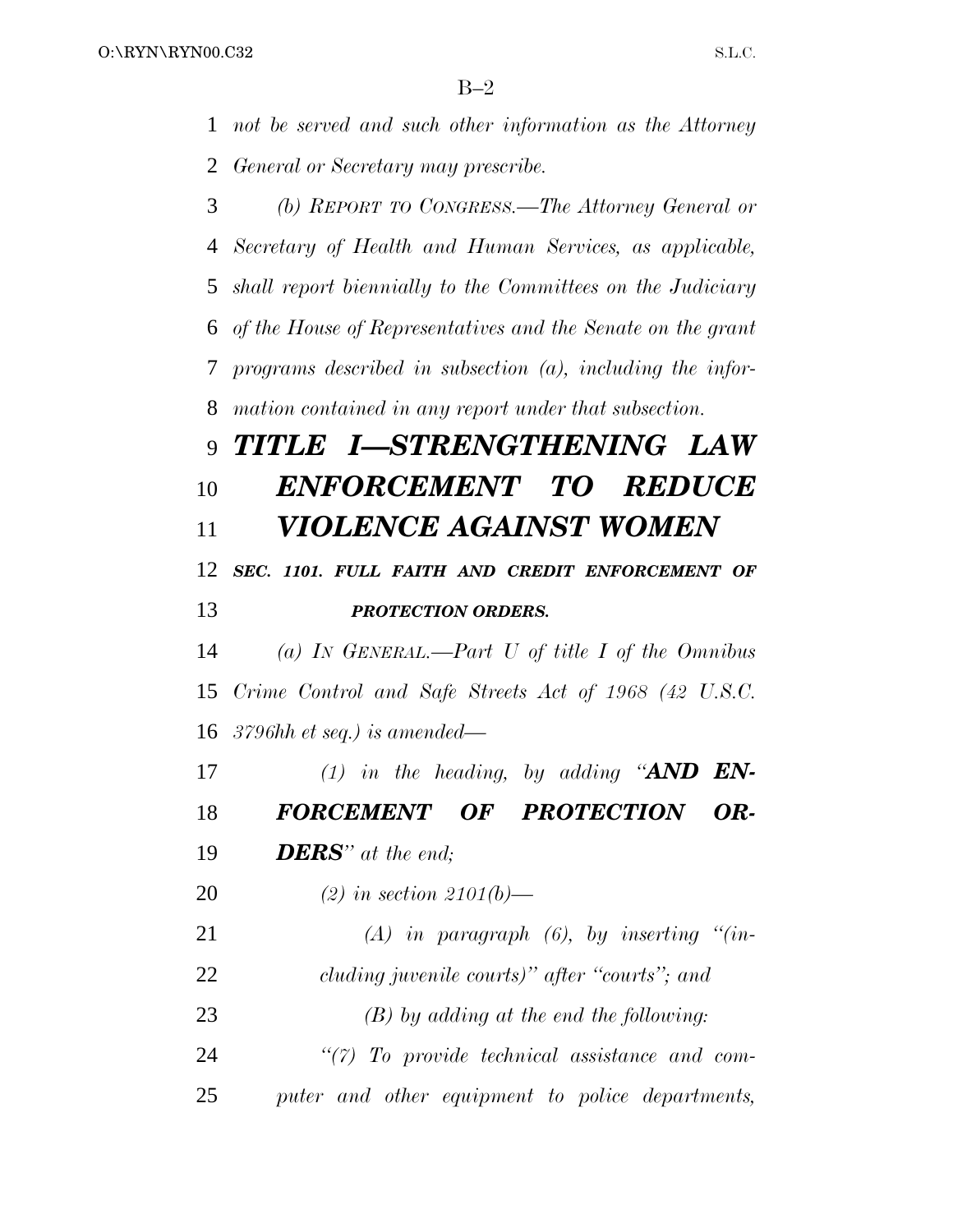| $\mathbf{1}$   | prosecutors, courts, and tribal jurisdictions to facili-   |
|----------------|------------------------------------------------------------|
| $\overline{2}$ | tate the widespread enforcement of protection orders,      |
| 3              | including interstate enforcement, enforcement between      |
| $\overline{4}$ | States and tribal jurisdictions, and enforcement be-       |
| 5              | <i>tween tribal jurisdictions.</i> "; and                  |
| 6              | $(3)$ in section 2102—                                     |
| 7              | $(A)$ in subsection $(b)$ —                                |
| 8              | $(i)$ in paragraph $(1)$ , by striking                     |
| 9              | "and" at the end;                                          |
| 10             | $(ii)$ in paragraph $(2)$ , by striking the                |
| 11             | period at the end and inserting ", including               |
| 12             | the enforcement of protection orders from                  |
| 13             | other States and jurisdictions (including                  |
| 14             | <i>tribal jurisdictions)</i> ;"; and                       |
| 15             | $(iii)$ by adding at the end the fol-                      |
| 16             | lowing:                                                    |
| 17             | $\lq(3)$ have established cooperative agreements or        |
| 18             | can demonstrate effective ongoing collaborative ar-        |
| 19             | rangements with neighboring jurisdictions to facili-       |
| 20             | tate the enforcement of protection orders from other       |
| 21             | States and jurisdictions (including tribal jurisdic-       |
| 22             | tions); and                                                |
| 23             | $\lq(4)$ in applications describing plans to further       |
| 24             | the purposes stated in paragraph $(4)$ or $(7)$ of section |
| 25             | $2101(b)$ , will give priority to using the grant to de-   |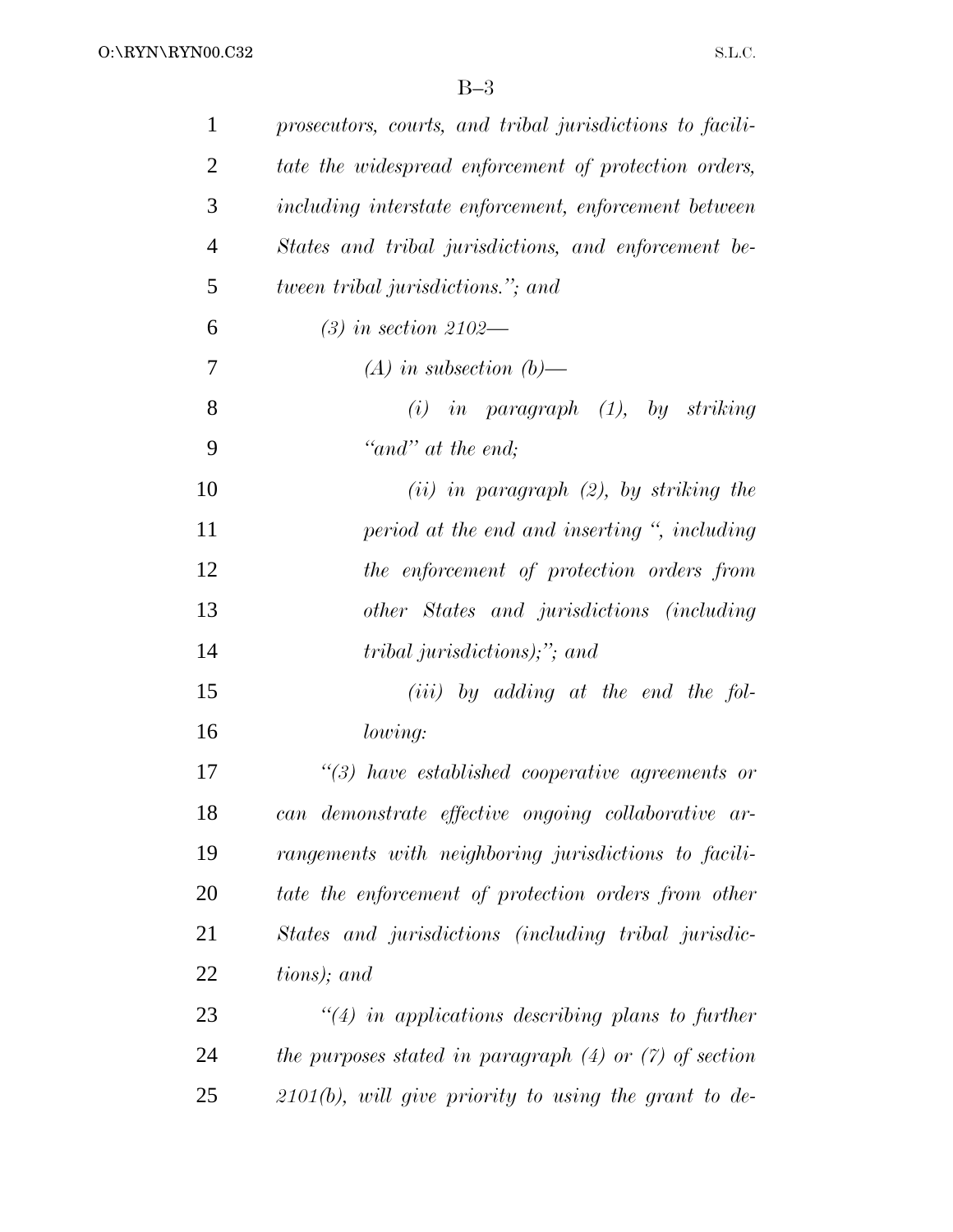| $\mathbf{1}$   | velop and install data collection and communication         |
|----------------|-------------------------------------------------------------|
| $\overline{2}$ | systems, including computerized systems, and train-         |
| 3              | ing on how to use these systems effectively to link po-     |
| 4              | lice, prosecutors, courts, and tribal jurisdictions for     |
| 5              | the purpose of identifying and tracking protection or-      |
| 6              | ders and violations of protection orders, in those ju-      |
| 7              | risdictions where such systems do not exist or are not      |
| 8              | fully effective."; and                                      |
| 9              | $(B)$ by adding at the end the following:                   |
| 10             | "(c) DISSEMINATION OF INFORMATION.—The Attorney             |
| 11             | General shall annually compile and broadly disseminate      |
| 12             | (including through electronic publication) information      |
| 13             | about successful data collection and communication systems  |
| 14             | that meet the purposes described in this section. Such dis- |
| 15             | semination shall target States, State and local courts, In- |
| 16             | dian tribal governments, and units of local government.".   |
| 17             | (b) PROTECTION ORDERS.—                                     |
| 18             | (1) FILING COSTS.—Section 2006 of part T of                 |
| 19             | title I of the Omnibus Crime Control and Safe Streets       |
| 20             | Act of 1968 (42 U.S.C. 3796gg-5) is amended—                |
| 21             | (A) in the heading, by striking " <b>FILING</b> "           |
| 22             | and inserting "AND PROTECTION ORDERS"                       |
| 23             | after " <b>CHARGES</b> ";                                   |
| 24             | $(B)$ in subsection $(a)$ —                                 |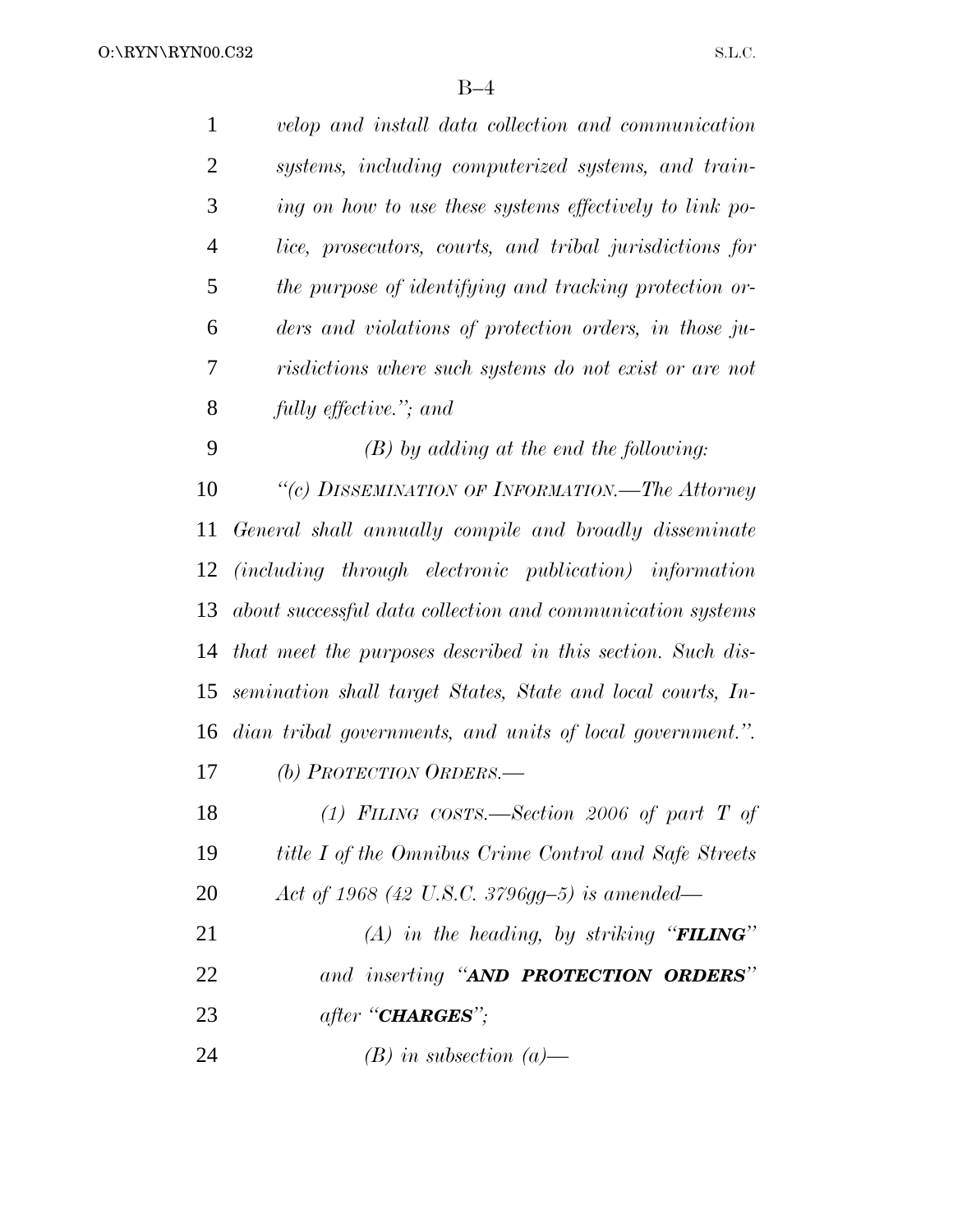| $\mathbf{1}$   | $(i)$ by striking paragraph $(1)$ and in-                 |
|----------------|-----------------------------------------------------------|
| $\overline{2}$ | serting the following:                                    |
| 3              | $"(1)$ certifies that its laws, policies, and practices   |
| $\overline{4}$ | do not require, in connection with the prosecution of     |
| 5              | any misdemeanor or felony domestic violence offense,      |
| 6              | or in connection with the filing, issuance, registra-     |
| 7              | tion, or service of a protection order, or a petition for |
| 8              | a protection order, to protect a victim of domestic vio-  |
| 9              | lence, stalking, or sexual assault, that the victim bear  |
| 10             | the costs associated with the filing of criminal charges  |
| 11             | against the offender, or the costs associated with the    |
| 12             | filing, issuance, registration, or service of a warrant,  |
| 13             | protection order, petition for a protection order, or     |
| 14             | witness subpoena, whether issued inside or outside the    |
| 15             | State, tribal, or local jurisdiction; or"; and            |
| 16             | (ii) in paragraph $(2)(B)$ , by striking                  |
| 17             | "2 years" and inserting "2 years after the                |
| 18             | date of enactment of the Violence Against                 |
| 19             | Women Act of 2000"; and                                   |
| 20             | $(C)$ by adding at the end the following:                 |
| 21             | "(c) DEFINITION.—In this section, the term 'protection    |
| 22             | order' has the meaning given the term in section 2266 of  |
| 23             | <i>title 18, United States Code.</i> ".                   |
| 24             | (2) ELIGIBILITY FOR GRANTS TO ENCOURAGE AR-               |
| 25             | REST POLICIES.—Section 2101 of part U of title I of       |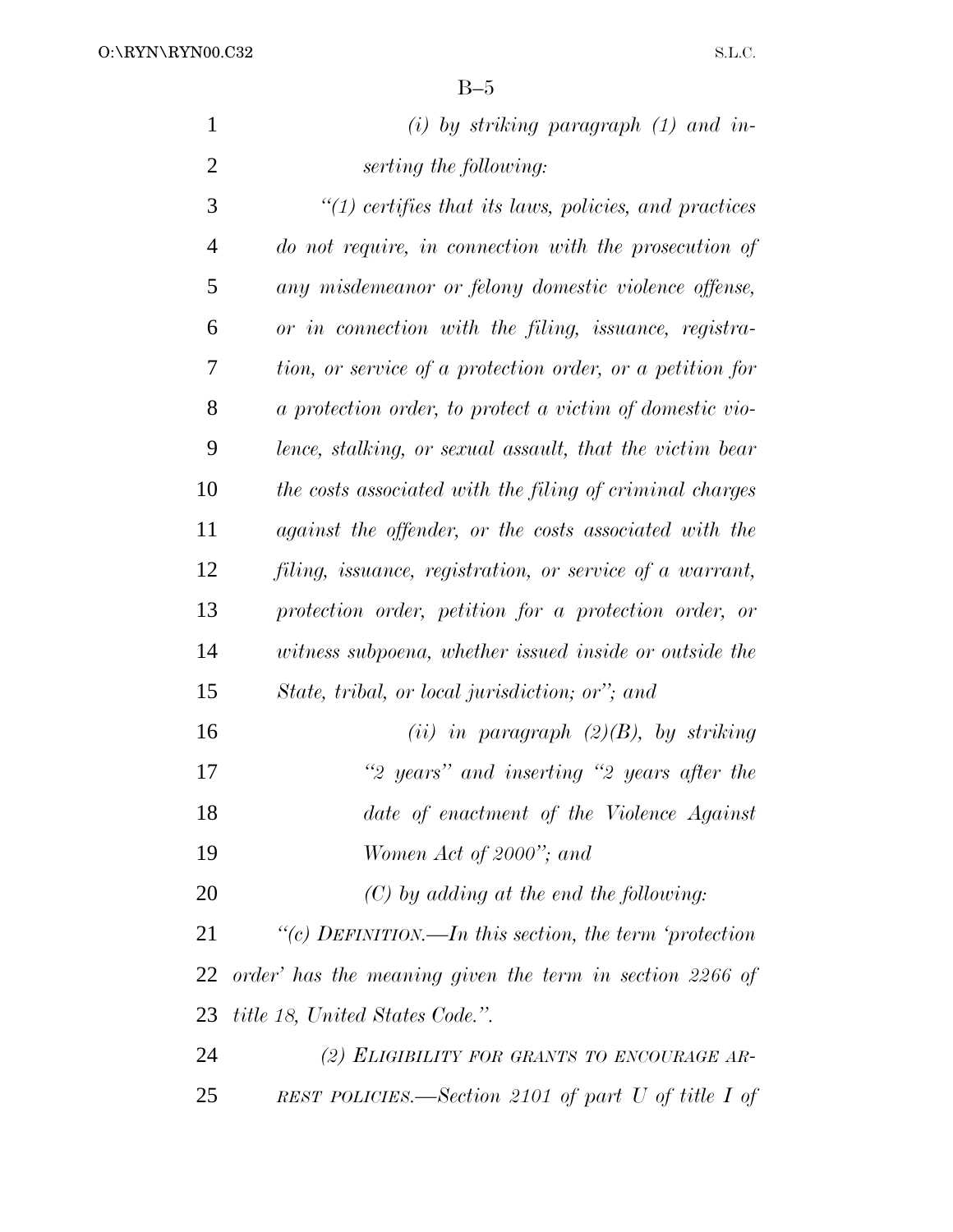| $\mathbf{1}$   | the Omnibus Crime Control and Safe Streets Act of              |
|----------------|----------------------------------------------------------------|
| $\overline{2}$ | 1968 (42 U.S.C. 3796hh) is amended—                            |
| 3              | $(A)$ in subsection $(c)$ , by striking paragraph              |
| $\overline{4}$ | $(4)$ and inserting the following:                             |
| 5              | $\lq(4)$ certify that their laws, policies, and prac-          |
| 6              | tices do not require, in connection with the prosecu-          |
| 7              | tion of any misdemeanor or felony domestic violence            |
| 8              | offense, or in connection with the filing, issuance, reg-      |
| 9              | <i>istration, or service of a protection order, or a peti-</i> |
| 10             | tion for a protection order, to protect a victim of do-        |
| 11             | mestic violence, stalking, or sexual assault, that the         |
| 12             | victim bear the costs associated with the filing of            |
| 13             | criminal charges against the offender, or the costs as-        |
| 14             | sociated with the filing, issuance, registration, or           |
| 15             | service of a warrant, protection order, petition for a         |
| 16             | protection order, or witness subpoena, whether issued          |
| 17             | inside or outside the State, tribal, or local jurisdic-        |
| 18             | tion."; and                                                    |
| 19             | $(B)$ by adding at the end the following:                      |
| 20             | "(d) DEFINITION.—In this section, the term 'protection         |
| 21             | order' has the meaning given the term in section 2266 of       |
| 22             | <i>title 18, United States Code.</i> ".                        |
| 23             | (3) APPLICATION FOR GRANTS TO ENCOURAGE                        |
| 24             | ARREST POLICIES.—Section $2102(a)(1)(B)$ of part U             |
| 25             | of title I of the Omnibus Crime Control and Safe               |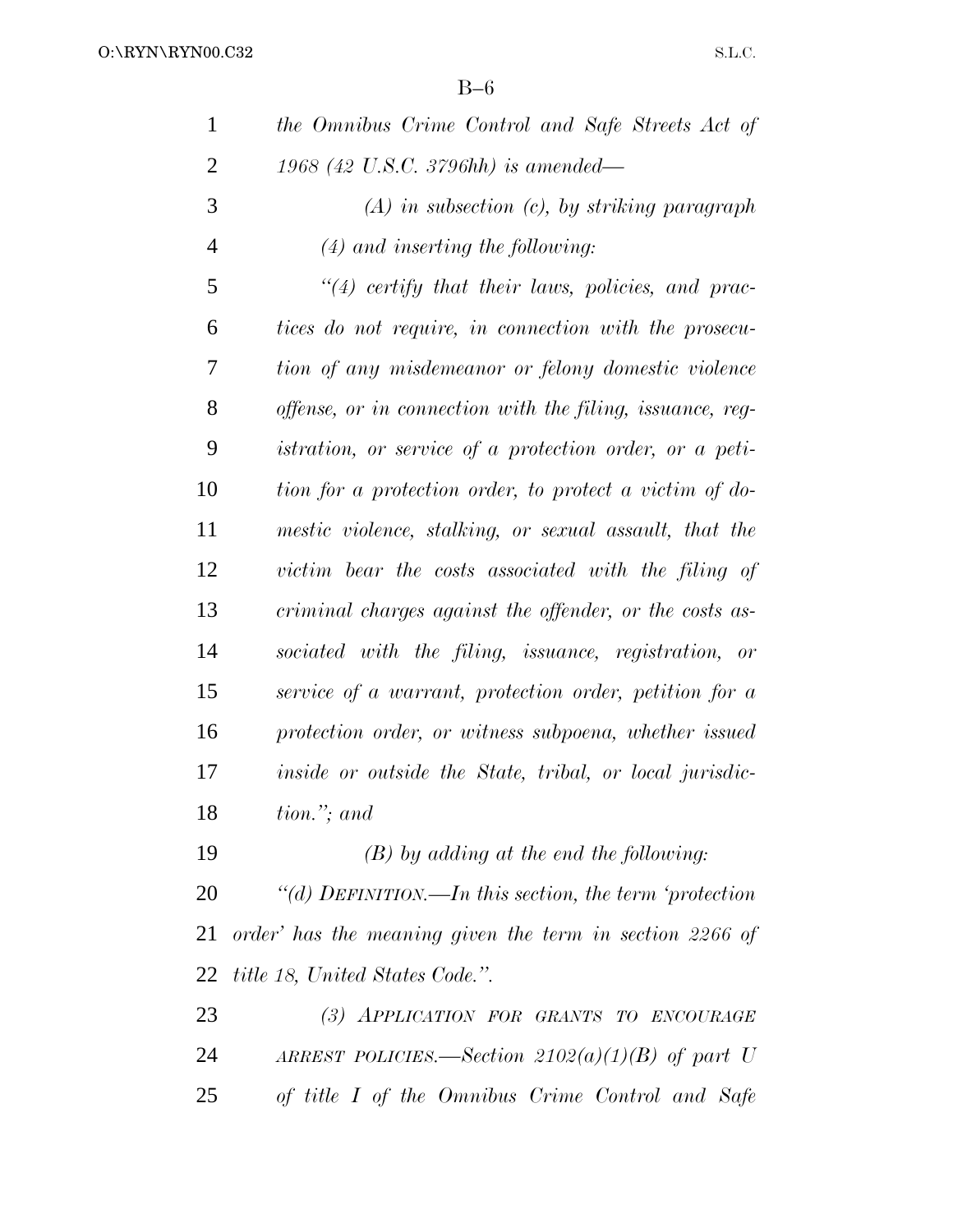| $\mathbf{1}$   | Streets Act of 1968 (42 U.S.C. 3796hh-1(a)(1)(B)) is    |
|----------------|---------------------------------------------------------|
| $\overline{2}$ | amended by inserting before the semicolon the fol-      |
| 3              | lowing: "or, in the case of the condition set forth in  |
| 4              | subsection 2101(c)(4), the expiration of the 2-year pe- |
| 5              | riod beginning on the date of enactment of the Vio-     |
| 6              | lence Against Women Act of 2000".                       |
| 7              | (4) REGISTRATION FOR PROTECTION ORDERS.-                |
| 8              | Section 2265 of title 18, United States Code, is        |
| 9              | amended by adding at the end the following:             |
| 10             | "(d) NOTIFICATION AND REGISTRATION.—                    |
| 11             | "(1) NOTIFICATION.—A State or Indian tribe ac-          |
| 12             | cording full faith and credit to an order by a court    |
| 13             | of another State or Indian tribe shall not notify or    |
| 14             | require notification of the party against whom a pro-   |
| 15             | tection order has been issued that the protection order |
| 16             | has been registered or filed in that enforcing State or |
| 17             | tribal jurisdiction unless requested to do so by the    |
| 18             | party protected under such order.                       |
| 19             | "(2) NO PRIOR REGISTRATION OR FILING AS                 |
| 20             | PREREQUISITE FOR ENFORCEMENT.—Any protection            |
| 21             | order that is otherwise consistent with this section    |
| 22             | shall be accorded full faith and credit, notwith-       |
| 23             | standing failure to comply with any requirement that    |
| 24             | the order be registered or filed in the enforcing State |
| 25             | or tribal jurisdiction.                                 |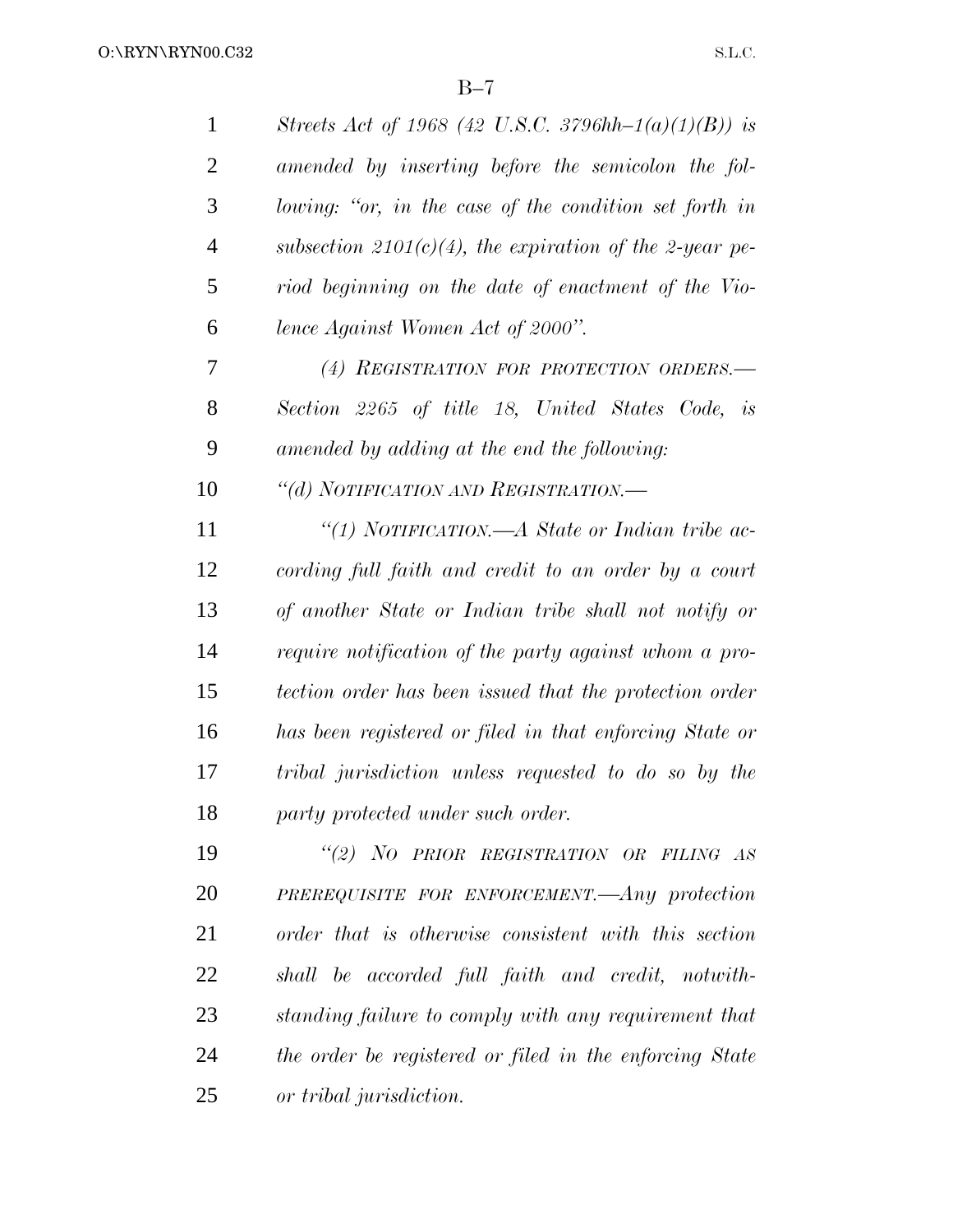*''(e) TRIBAL COURT JURISDICTION.—For purposes of this section, a tribal court shall have full civil jurisdiction to enforce protection orders, including authority to enforce any orders through civil contempt proceedings, exclusion of violators from Indian lands, and other appropriate mecha- nisms, in matters arising within the authority of the tribe.''.*

 *(c) TECHNICAL AMENDMENT.—The table of contents for title I of the Omnibus Crime Control and Safe Streets Act of 1968 (42 U.S.C. 3711 et seq.) is amended in the item relating to part U, by adding ''AND ENFORCEMENT OF PRO-TECTION ORDERS'' at the end.*

## *SEC. 1102. ROLE OF COURTS.*

 *(a) COURTS AS ELIGIBLE STOP SUBGRANTEES.— Part T of title I of the Omnibus Crime Control and Safe Streets Act of 1968 (42 U.S.C. 3796gg et seq.) is amended—*

*(1) in section 2001—*

 *(A) in subsection (a), by striking ''Indian tribal governments,'' and inserting ''State and local courts (including juvenile courts), Indian tribal governments, tribal courts,''; and (B) in subsection (b)— (i) in paragraph (1), by inserting '',*

 *judges, other court personnel,'' after ''law enforcement officers'';*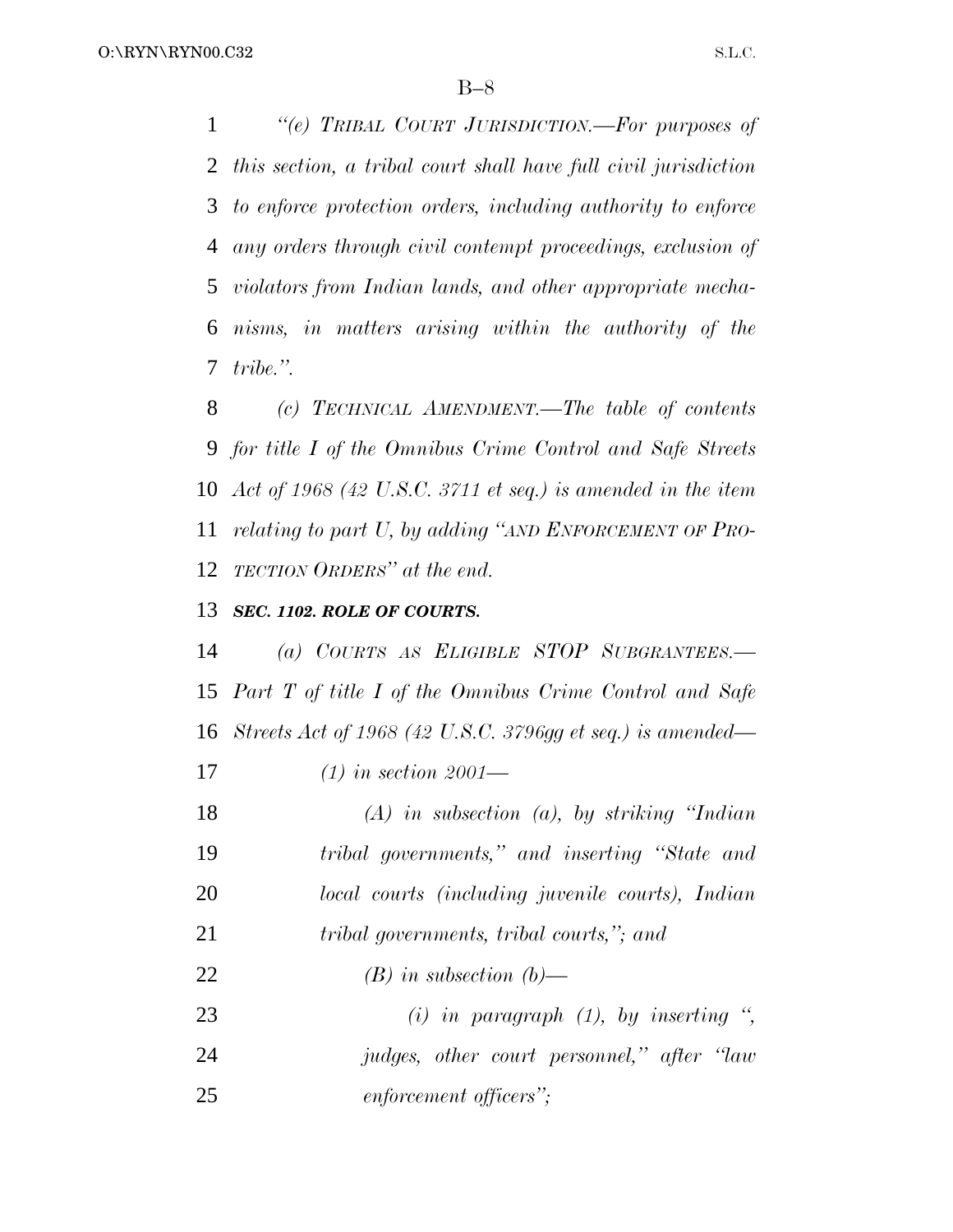| $\mathbf{1}$   | (ii) in paragraph $(2)$ , by inserting ",                               |
|----------------|-------------------------------------------------------------------------|
| $\overline{2}$ | judges, other court personnel," after "law                              |
| 3              | enforcement officers"; and                                              |
| $\overline{4}$ | (iii) in paragraph $(3)$ , by inserting ",                              |
| 5              | court," after "police"; and                                             |
| 6              | $(2)$ in section 2002—                                                  |
| 7              | $(A)$ in subsection $(a)$ , by inserting "State"                        |
| 8              | and local courts (including juvenile courts),"                          |
| 9              | after "States," the second place it appears;                            |
| 10             | $(B)$ in subsection $(c)$ , by striking paragraph                       |
| 11             | $(3)$ and inserting the following:                                      |
| 12             | "(3) of the amount granted—                                             |
| 13             | $\lq (A)$ not less than 25 percent shall be allo-                       |
| 14             | cated to police and not less than 25 percent shall                      |
| 15             | be allocated to prosecutors;                                            |
| 16             | "(B) not less than 30 percent shall be allo-                            |
| 17             | cated to victim services; and                                           |
| 18             | $\lq\lq$ (C) not less than 5 percent shall be allo-                     |
| 19             | cated for State and local courts (including juve-                       |
| 20             | nile courts); and"; and                                                 |
| 21             | (C) in subsection (d)(1), by inserting                                  |
| 22             | "court," after "law enforcement,".                                      |
| 23             | (b) ELIGIBLE GRANTEES; USE OF GRANTS FOR EDU-                           |
| 24             | $\alpha$ <i>ATION.—Section 2101 of part U of title I of the Omnibus</i> |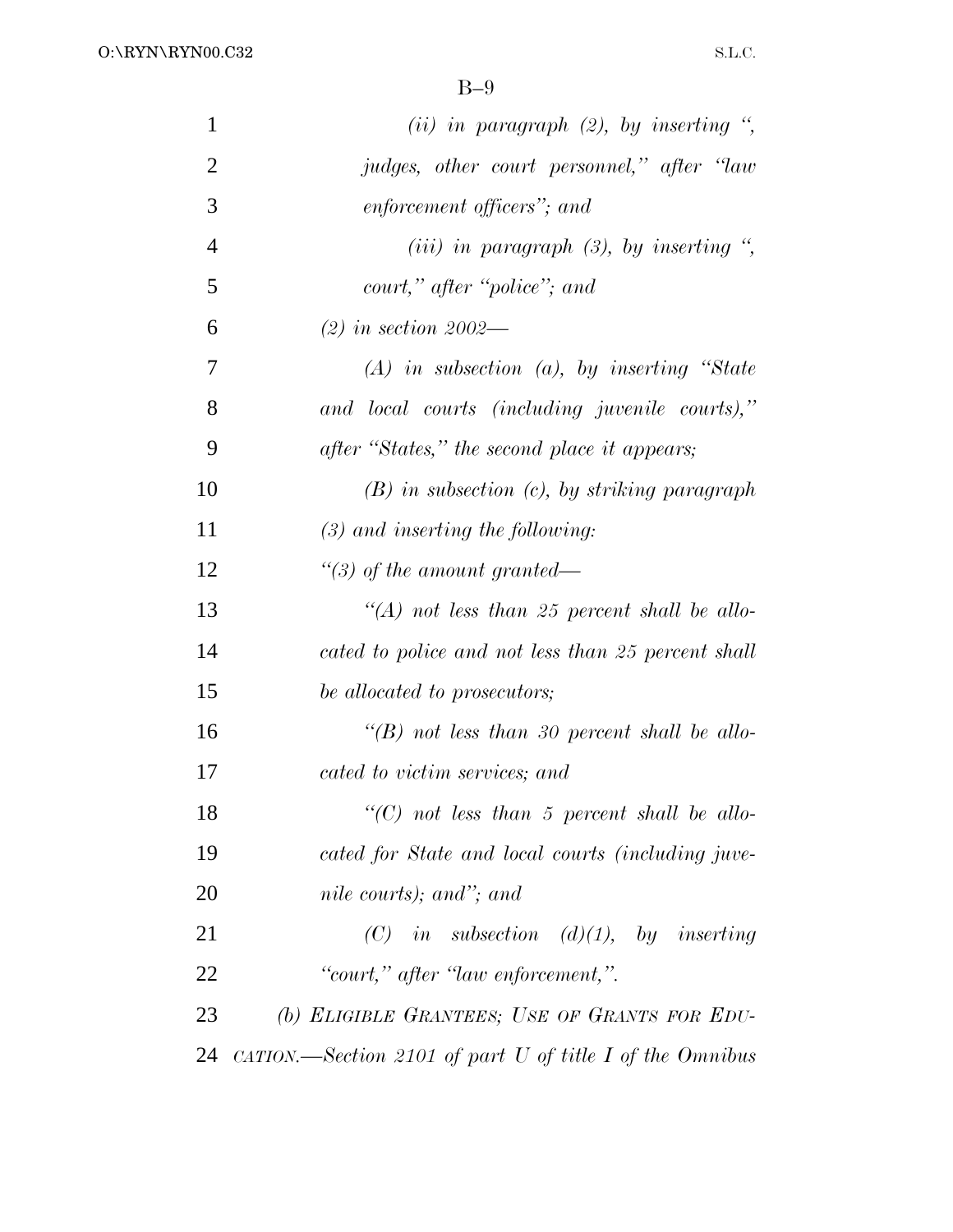| $\mathbf{1}$ | Crime Control and Safe Streets Act of 1968 (42 U.S.C.             |
|--------------|-------------------------------------------------------------------|
| 2            | $3796hh$ ) is amended—                                            |
| 3            | $(1)$ in subsection $(a)$ , by inserting "State and               |
| 4            | local courts (including juvenile courts), tribal courts,"         |
| 5            | after "Indian tribal governments,";                               |
| 6            | $(2)$ in subsection $(b)$ —                                       |
| 7            | $(A)$ by inserting "State and local courts"                       |
| 8            | (including juvenile courts)," after "Indian tribal"               |
| 9            | <i>governments</i> ";                                             |
| 10           | $(B)$ in paragraph $(2)$ , by striking "policies"                 |
| 11           | and" and inserting "policies, educational pro-                    |
| 12           | grams, and";                                                      |
| 13           | $(C)$ in paragraph $(3)$ , by inserting "parole"                  |
| 14           | and probation officers," after "prosecutors,"; and                |
| 15           | $(D)$ in paragraph $(4)$ , by inserting "parole"                  |
| 16           | and probation officers," after "prosecutors,";                    |
| 17           | $(3)$ in subsection $(c)$ , by inserting "State and               |
| 18           | local courts (including juvenile courts)," after "In-             |
| 19           | dian tribal governments"; and                                     |
| 20           | $(4)$ by adding at the end the following:                         |
| 21           | "(e) ALLOTMENT FOR INDIAN TRIBES.—Not less than                   |
|              | 22 5 percent of the total amount made available for grants        |
|              | 23 under this section for each fiscal year shall be available for |
|              | 24 grants to Indian tribal governments.".                         |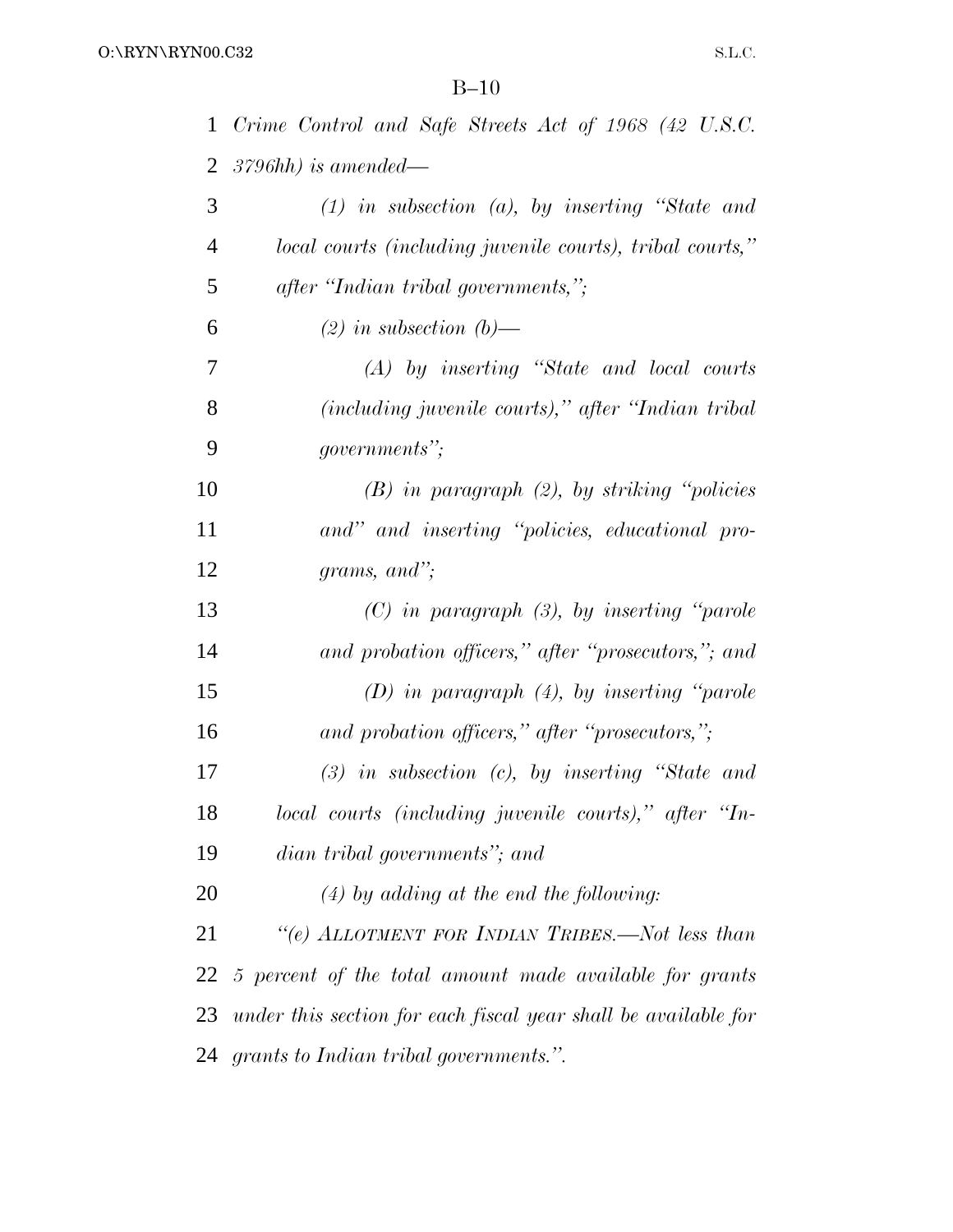| 1  | SEC. 1103. REAUTHORIZATION OF STOP GRANTS.                             |
|----|------------------------------------------------------------------------|
| 2  | (a) REAUTHORIZATION.—Section 1001(a) of title I of                     |
| 3  | the Omnibus Crime Control and Safe Streets Act of 1968                 |
| 4  | $(42 \text{ U.S.C. } 3793(a))$ is amended by striking paragraph $(18)$ |
| 5  | and inserting the following:                                           |
| 6  | " $(18)$ There is authorized to be appropriated to carry               |
| 7  | out part $T$ \$185,000,000 for each of fiscal years $2001$             |
| 8  | through $2005$ .".                                                     |
| 9  | (b) GRANT PURPOSES.—Part T of title I of the Omni-                     |
| 10 | bus Crime Control and Safe Streets Act of 1968 (42 U.S.C.              |
| 11 | $3796gg$ et seq.) is amended—                                          |
| 12 | $(1)$ in section 2001—                                                 |
| 13 | $(A)$ in subsection $(b)$ —                                            |
| 14 | $(i)$ in paragraph $(5)$ , by striking "ra-                            |
| 15 | cial, cultural, ethnic, and language minori-                           |
| 16 | ties" and inserting "underserved popu-                                 |
| 17 | lations";                                                              |
| 18 | $(ii)$ in paragraph $(6)$ , by striking                                |
| 19 | "and" at the end;                                                      |
| 20 | $(iii)$ in paragraph $(7)$ , by striking the                           |
| 21 | period at the end and inserting a semicolon;                           |
| 22 | and                                                                    |
| 23 | $(iv)$ by adding at the end the following:                             |
| 24 | "(8) supporting formal and informal statewide,                         |
| 25 | multidisciplinary efforts, to the extent not supported                 |
| 26 | by State funds, to coordinate the response of State                    |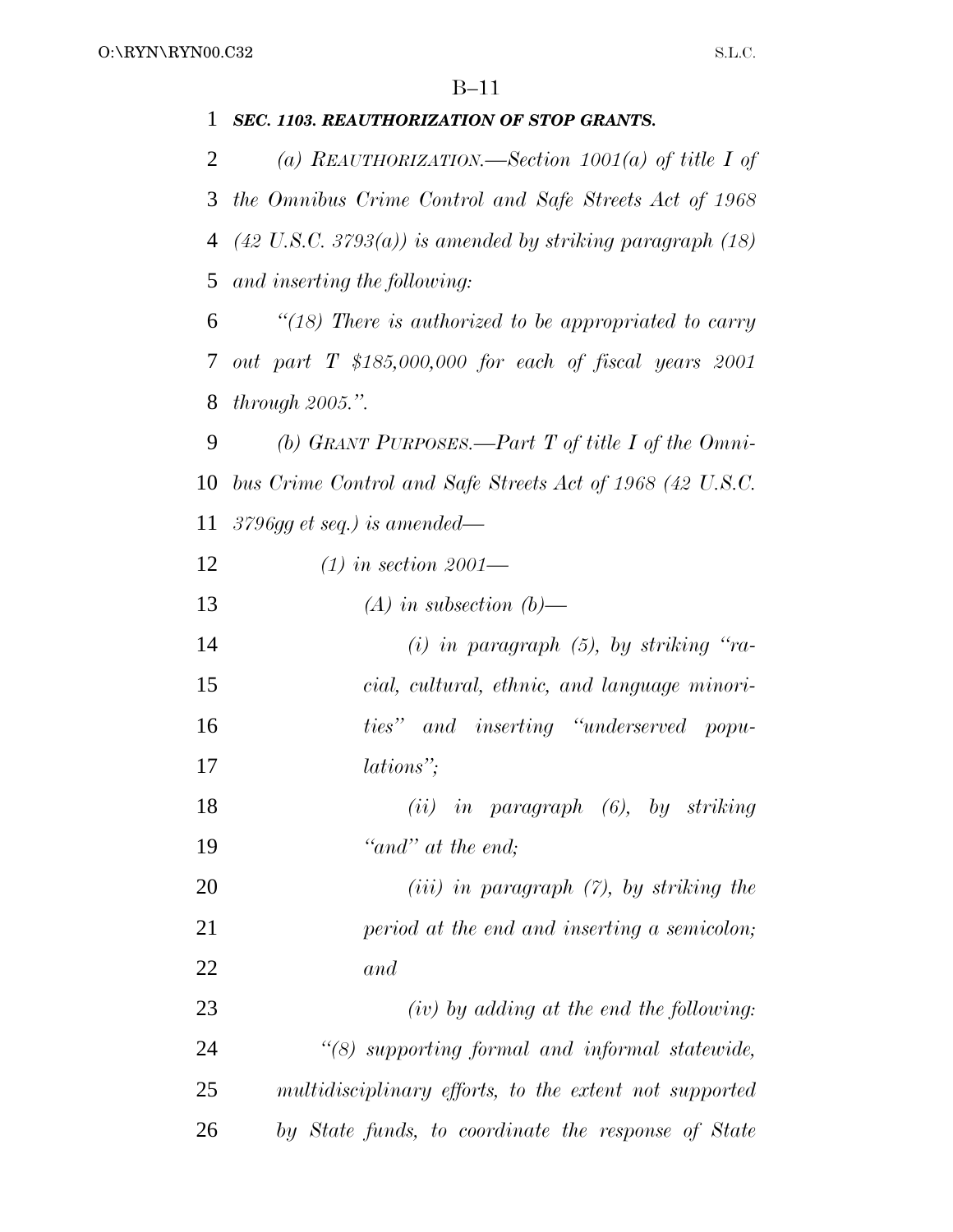| $\mathbf{1}$   | law enforcement agencies, prosecutors, courts, victim  |
|----------------|--------------------------------------------------------|
| $\overline{2}$ | services agencies, and other State agencies and de-    |
| 3              | partments, to violent crimes against women, includ-    |
| $\overline{4}$ | ing the crimes of sexual assault, domestic violence,   |
| 5              | and dating violence;                                   |
| 6              | $\lq(9)$ training of sexual assault forensic medical   |
| 7              | personnel examiners in the collection and preserva-    |
| 8              | tion of evidence, analysis, prevention, and providing  |
| 9              | expert testimony and treatment of trauma related to    |
| 10             | sexual assault;"; and                                  |
| 11             | $(B)$ by adding at the end the following:              |
| 12             | "(c) STATE COALITION GRANTS.-                          |
| 13             | "(1) PURPOSE.—The Attorney General shall               |
| 14             | award grants to each State domestic violence coalition |
| 15             | and sexual assault coalition for the purposes of co-   |
| 16             | ordinating State victim services activities, and col-  |
| 17             | laborating and coordinating with Federal, State, and   |
| 18             | local entities engaged in violence against women ac-   |
| 19             | tivities.                                              |
| 20             | "(2) GRANTS TO STATE COALITIONS.—The Attor-            |
| 21             | ney General shall award grants to-                     |
| 22             | $\lq (A)$ each State domestic violence coalition,      |
| 23             | as determined by the Secretary of Health and           |
| 24             | Human Services through the Family Violence             |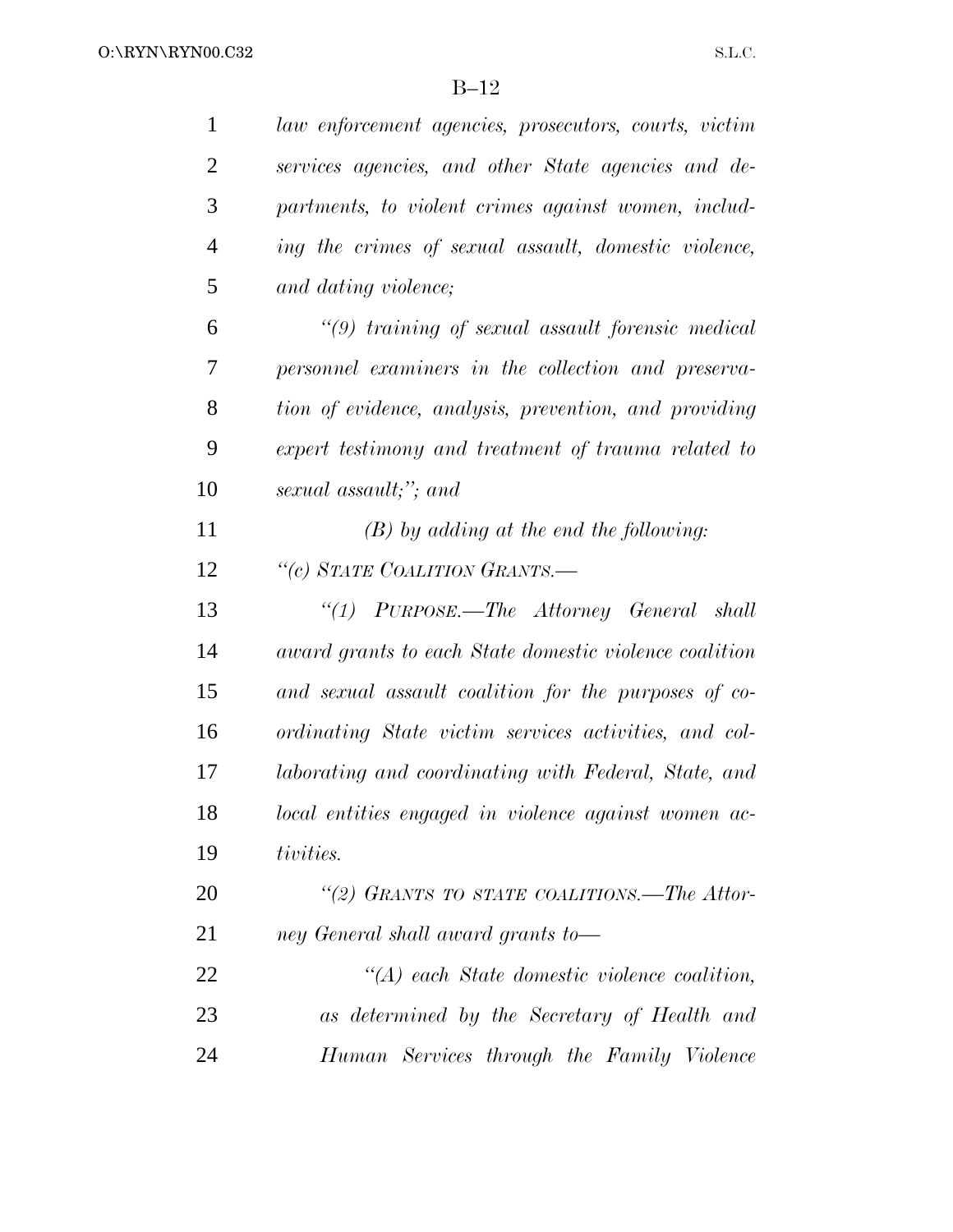| $\mathbf{1}$   | Prevention and Services Act (42 U.S.C. 10410 et        |
|----------------|--------------------------------------------------------|
| $\overline{2}$ | seq.); and                                             |
| 3              | $\lq\lq(B)$ each State sexual assault coalition, as    |
| $\overline{4}$ | determined by the Center for Injury Prevention         |
| 5              | and Control of the Centers for Disease Control         |
| 6              | and Prevention under the Public Health Service         |
| 7              | $Act$ (42 U.S.C. 280b et seq.).                        |
| 8              | "(3) ELIGIBILITY FOR OTHER GRANTS.-Receipt             |
| 9              | of an award under this subsection by each State do-    |
| 10             | mestic violence and sexual assault coalition shall not |
| 11             | preclude the coalition from receiving additional       |
| 12             | grants under this part to carry out the purposes de-   |
| 13             | scribed in subsection $(b)$ .";                        |
| 14             | (2) in section 2002(b)—                                |
| 15             | $(A)$ by redesignating paragraphs $(2)$ and            |
| 16             | $(3)$ as paragraphs $(5)$ and $(6)$ , respectively;    |
| 17             | $(B)$ in paragraph $(1)$ , by striking "4 per-         |
| 18             | cent" and inserting "5 percent";                       |
| 19             | $(C)$ in paragraph $(5)$ , as redesignated, by         |
| 20             | striking " $$500,000"$ and inserting " $$600,000"$ ;   |
| 21             | and                                                    |
| 22             | $(D)$ by inserting after paragraph $(1)$ the fol-      |
| 23             | lowing:                                                |
| 24             | $\lq(2)$ 2.5 percent shall be available for grants for |
| 25             | domestic violence coalitions under section<br>State    |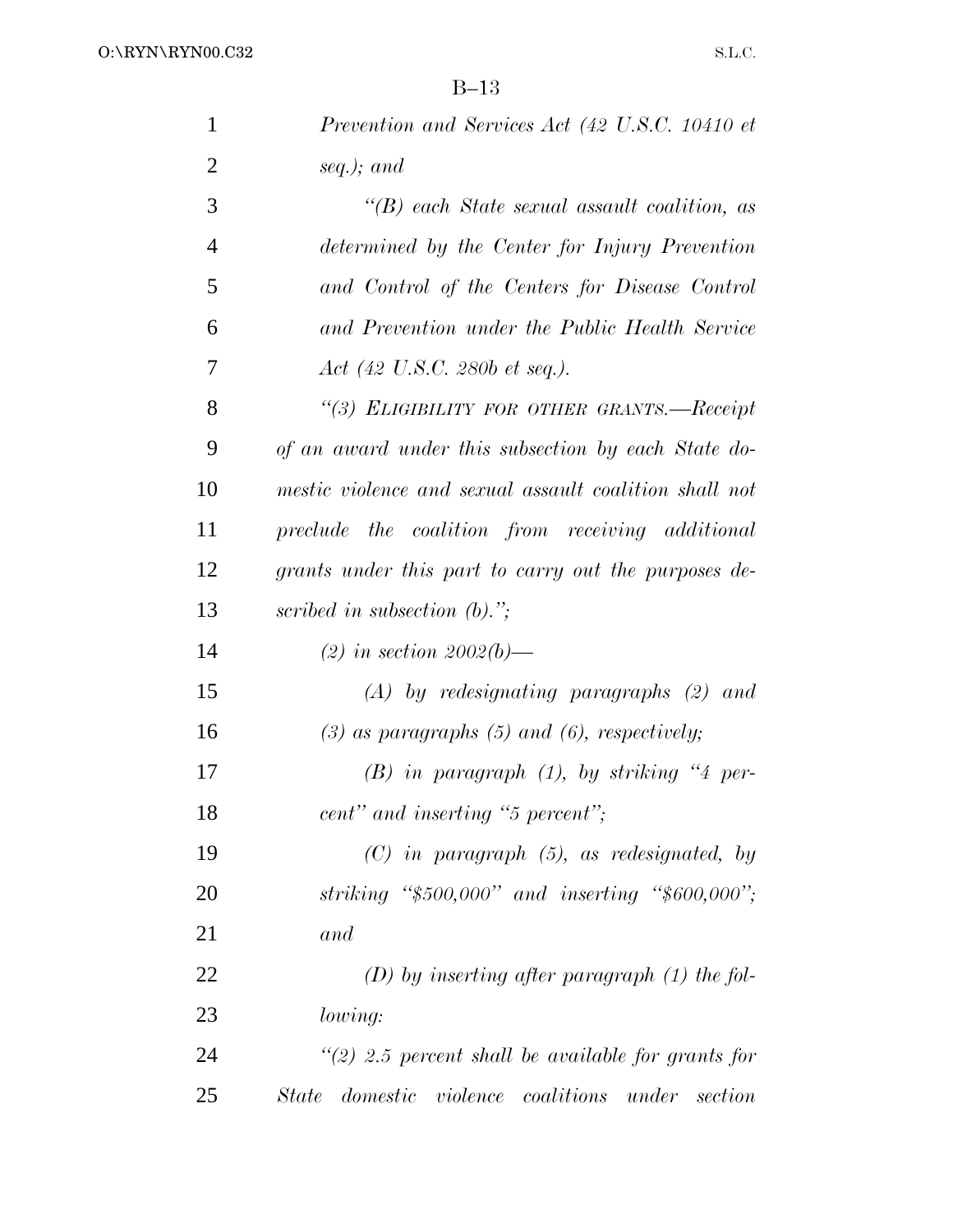*2001(c), with the coalition for each State, the coali- tion for the District of Columbia, the coalition for the Commonwealth of Puerto Rico, and the coalition for the combined Territories of the United States, each ref ceiving an amount equal to <sup>1</sup>/54 of the total amount made available under this paragraph for each fiscal year;*

 *''(3) 2.5 percent shall be available for grants for State sexual assault coalitions under section 2001(c), with the coalition for each State, the coalition for the District of Columbia, the coalition for the Common- wealth of Puerto Rico, and the coalition for the com- bined Territories of the United States, each receiving an amount equal to <sup>1</sup>/54 of the total amount made available under this paragraph for each fiscal year; <i>''(4)*  $\frac{1}{54}$  *shall be available for the development and operation of nonprofit tribal domestic violence and sexual assault coalitions in Indian country;'';*

 *(3) in section 2003, by striking paragraph (7) and inserting the following:*

 *''(7) the term 'underserved populations' includes populations underserved because of geographic loca- tion (such as rural isolation), underserved racial and ethnic populations, populations underserved because of special needs (such as language barriers, disabil-*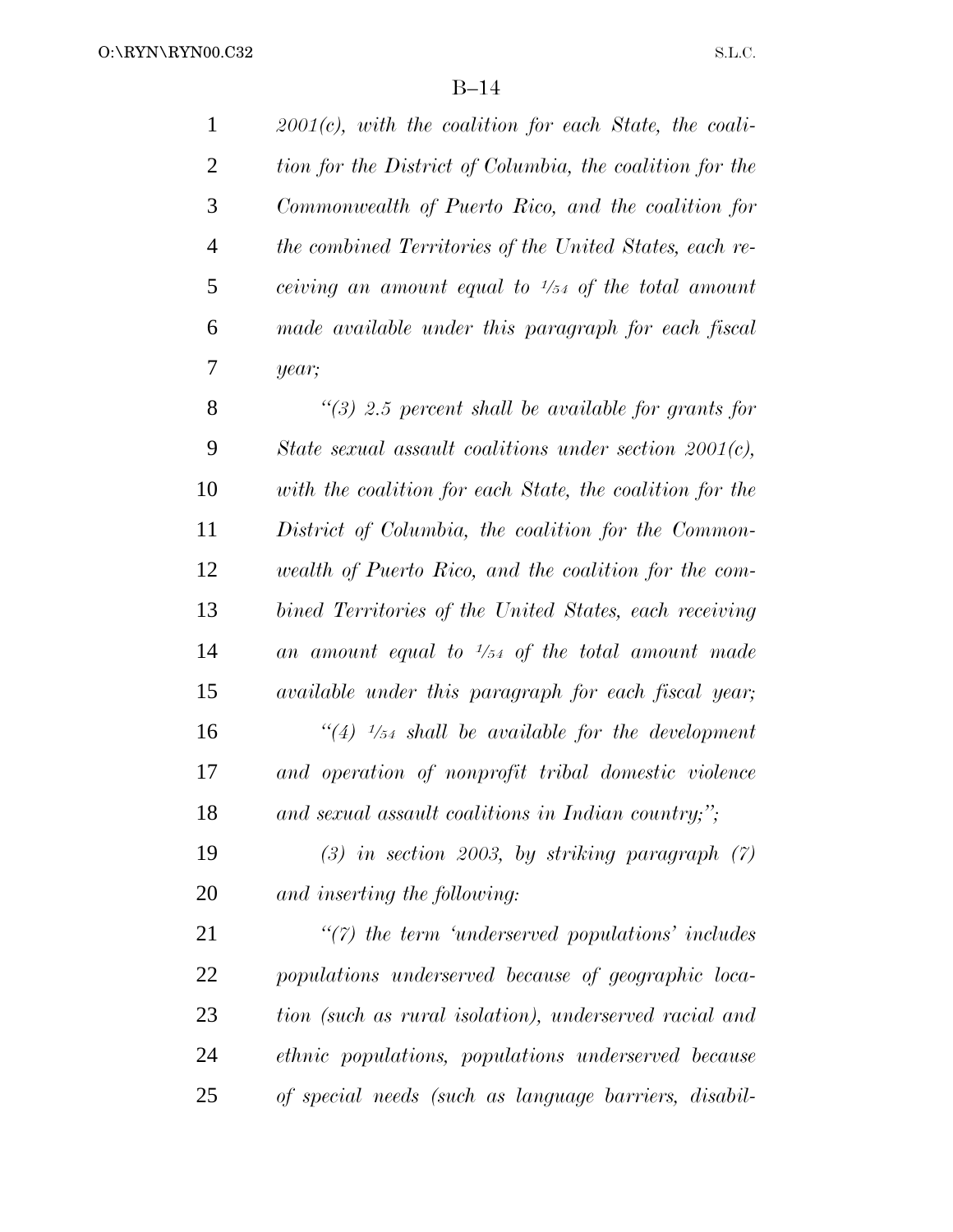| $\mathbf{1}$   | <i>ities, alienage status, or age), and any other popu-</i>   |
|----------------|---------------------------------------------------------------|
| $\overline{2}$ | lation determined to be underserved by the State              |
| 3              | planning process in consultation with the Attorney            |
| $\overline{4}$ | General;" and                                                 |
| 5              | (4) in section 2004(b)(3), by inserting ", and the            |
| 6              | membership of persons served in any underserved               |
| 7              | population" before the semicolon.                             |
| 8              | SEC. 1104. REAUTHORIZATION OF GRANTS TO ENCOURAGE             |
| 9              | <b>ARREST POLICIES.</b>                                       |
| 10             | Section $1001(a)$ of title I of the Omnibus Crime Con-        |
| 11             | trol and Safe Streets Act of 1968 (42 U.S.C. 3793(a)) is      |
| 12             | amended by striking paragraph (19) and inserting the fol-     |
|                | 13 lowing:                                                    |
| 14             | "(19) There is authorized to be appropriated to carry         |
| 15             | out part U \$65,000,000 for each of fiscal years 2001 through |
| 16             | 2005."                                                        |
| 17             | SEC. 1105. REAUTHORIZATION OF RURAL DOMESTIC VIO-             |
| 18             | LENCE AND CHILD ABUSE ENFORCEMENT                             |
| 19             | <b>GRANTS.</b>                                                |
| 20             | Section $40295(c)$ of the Violence Against Women Act          |
| 21             | of 1994 (42 U.S.C. 13971(c)) is amended—                      |
| 22             | $(1)$ by striking paragraph $(1)$ and inserting the           |
| 23             | following:                                                    |
|                |                                                               |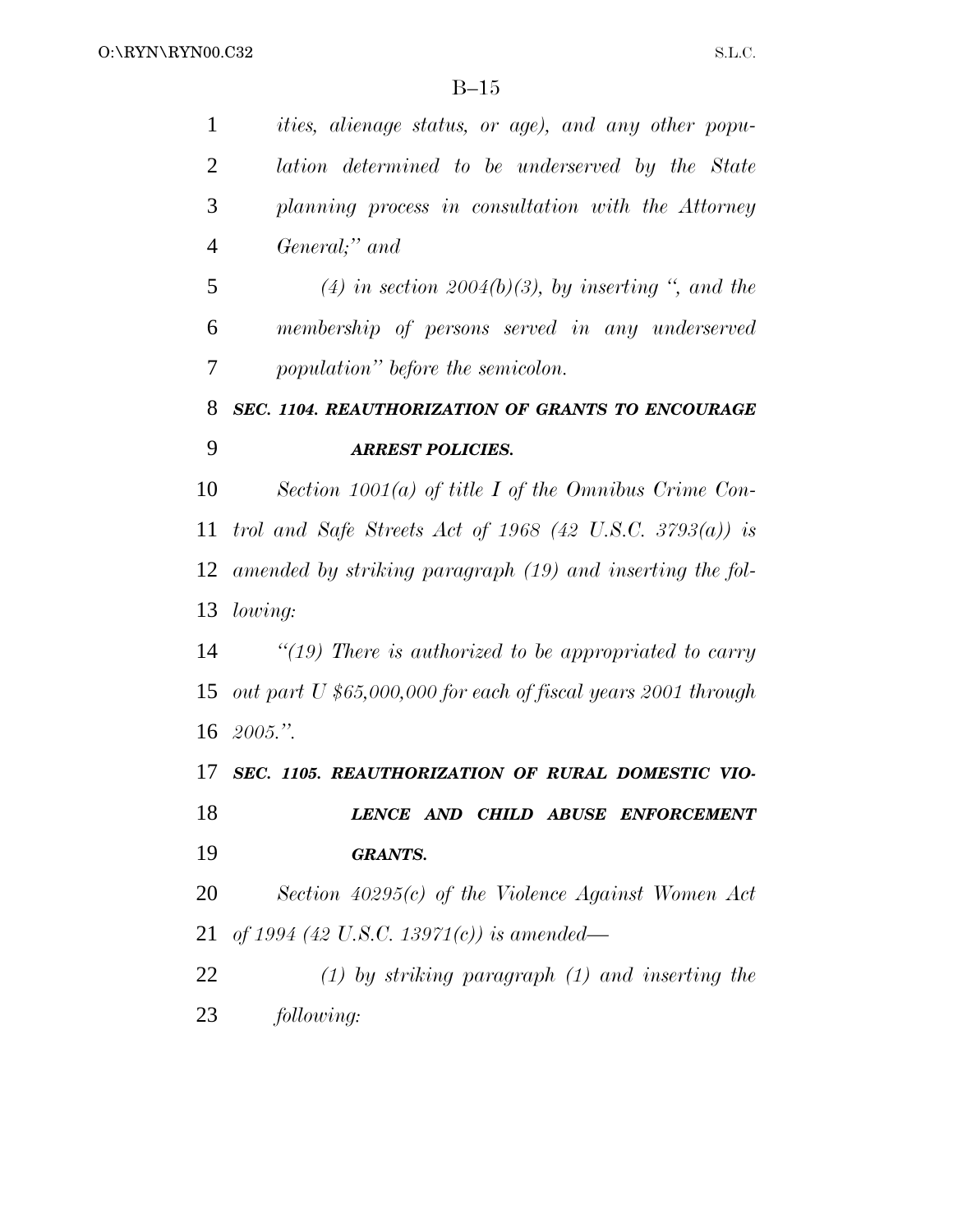| $\mathbf{1}$   | "(1) In GENERAL.—There is authorized to be ap-                    |
|----------------|-------------------------------------------------------------------|
| $\overline{2}$ | propriated to carry out this section $$40,000,000$ for            |
| 3              | each of fiscal years 2001 through 2005."; and                     |
| $\overline{4}$ | $(2)$ by adding at the end the following:                         |
| 5              | "(3) ALLOTMENT FOR INDIAN TRIBES.-Not less                        |
| 6              | than 5 percent of the total amount made available to              |
| 7              | carry out this section for each fiscal year shall be              |
| 8              | <i>available for grants to Indian tribal governments.".</i>       |
| 9              | SEC. 1106. NATIONAL STALKER AND DOMESTIC VIOLENCE                 |
| 10             | <b>REDUCTION.</b>                                                 |
|                |                                                                   |
| 11             | (a) REAUTHORIZATION.—Section $40603$ of the Vio-                  |
| 12             | lence Against Women Act of $1994$ $(42 \text{ U.S.C. } 14032)$ is |
| 13             | amended to read as follows:                                       |
| 14             | "SEC. 40603. AUTHORIZATION OF APPROPRIATIONS.                     |
| 15             | "There is authorized to be appropriated to carry out              |
| 16             | this subtitle $$3,000,000$ for each of fiscal years 2001 through  |
| 17             | 2005."                                                            |
| 18             | (b) TECHNICAL AMENDMENT.—Section $40602(a)$ of the                |
| 19             | Violence Against Women Act of 1994 (42 U.S.C. 14031               |

*prove''.*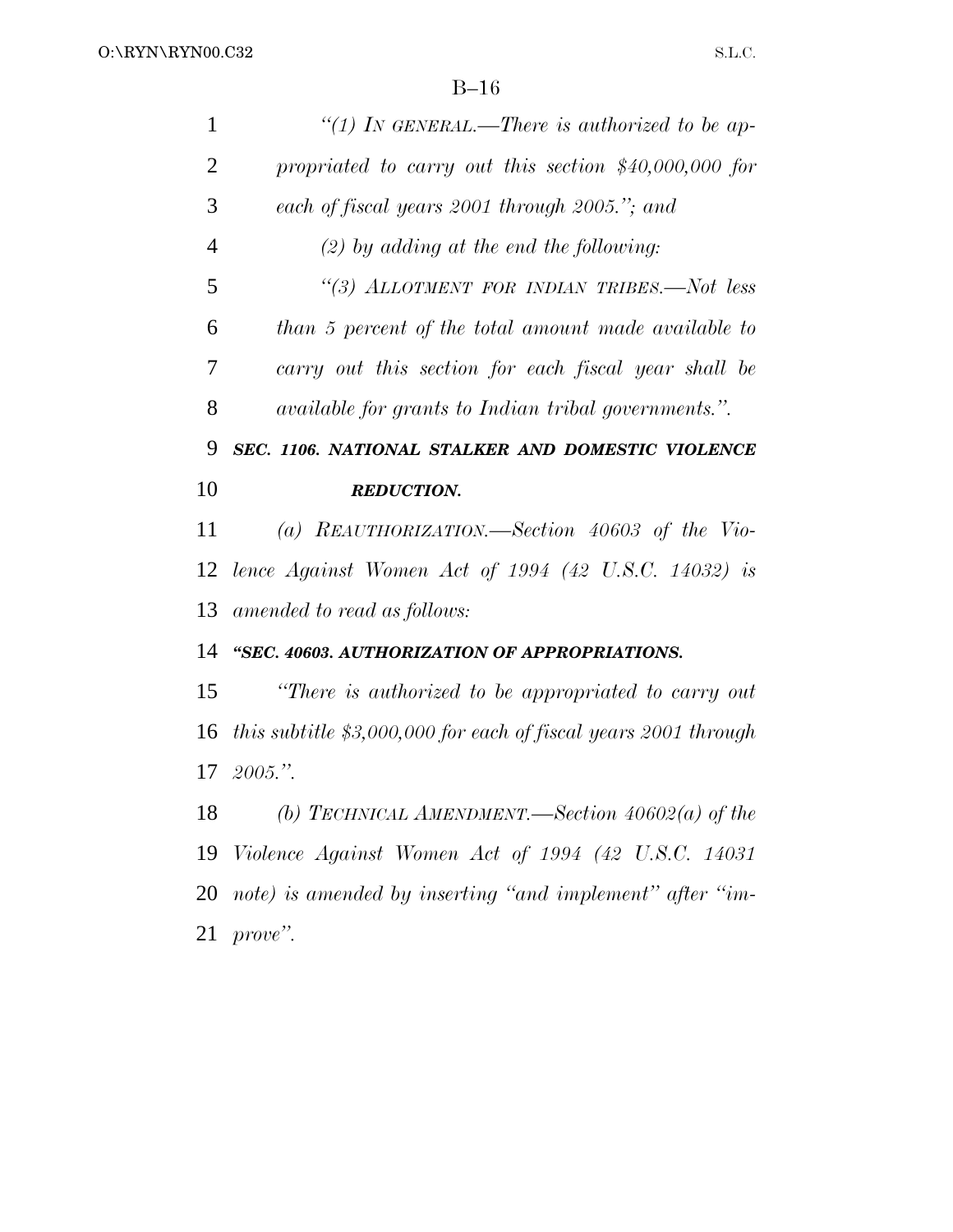# *SEC. 1107. AMENDMENTS TO DOMESTIC VIOLENCE AND STALKING OFFENSES.*

 *(a) INTERSTATE DOMESTIC VIOLENCE.—Section 2261 of title 18, United States Code, is amended by striking sub-section (a) and inserting the following:*

*''(a) OFFENSES.—*

 *''(1) TRAVEL OR CONDUCT OF OFFENDER.—A person who travels in interstate or foreign commerce or enters or leaves Indian country with the intent to kill, injure, harass, or intimidate a spouse or inti- mate partner, and who, in the course of or as a result of such travel, commits or attempts to commit a crime of violence against that spouse or intimate partner, shall be punished as provided in subsection (b).*

 *''(2) CAUSING TRAVEL OF VICTIM.—A person who causes a spouse or intimate partner to travel in interstate or foreign commerce or to enter or leave In- dian country by force, coercion, duress, or fraud, and who, in the course of, as a result of, or to facilitate such conduct or travel, commits or attempts to com- mit a crime of violence against that spouse or inti- mate partner, shall be punished as provided in sub-section (b).''.*

*(b) INTERSTATE STALKING.—*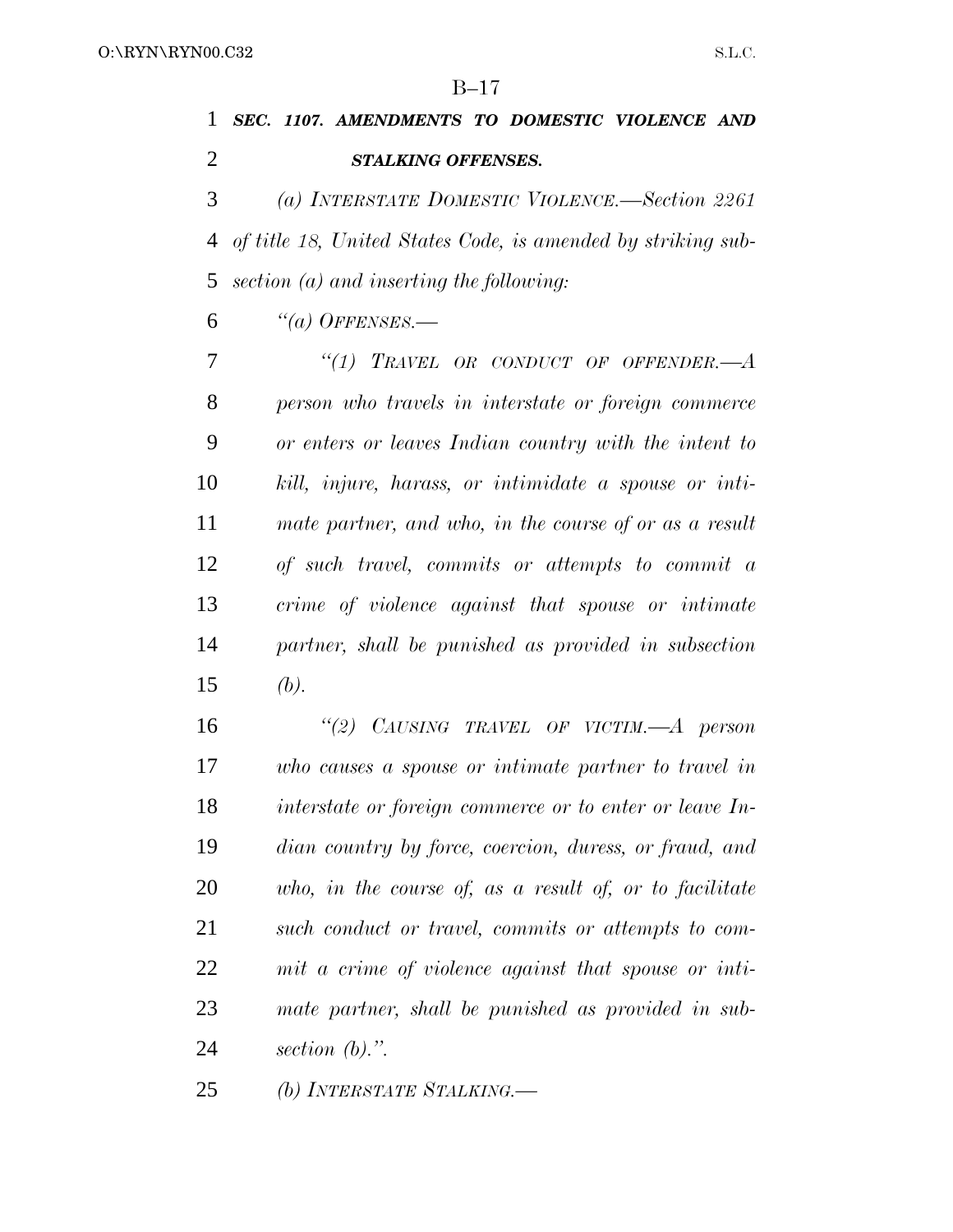| $(1)$ IN GENERAL.—Section 2261A of title 18,             |
|----------------------------------------------------------|
| United States Code, is amended to read as follows:       |
| "§2261A. Interstate stalking                             |
| "Whoever-                                                |
| $"(1)$ travels in interstate or foreign commerce or      |
| within the special maritime and territorial jurisdic-    |
| tion of the United States, or enters or leaves Indian    |
| country, with the intent to kill, injure, harass, or in- |
| timidate another person, and in the course of, or as     |
| a result of, such travel places that person in reason-   |
| able fear of the death of, or serious bodily injury to,  |
| that person, a member of the immediate family (as        |
| defined in section 115) of that person, or the spouse    |
| or intimate partner of that person; or                   |
| $\lq (2)$ with the intent—                               |
| "(A) to kill or injure a person in another               |
| State or tribal jurisdiction or within the special       |
| maritime and territorial jurisdiction of the             |
| United States; or                                        |
| "(B) to place a person in another State or               |
| tribal jurisdiction, or within the special mari-         |
| time and territorial jurisdiction of the United          |
| States, in reasonable fear of the death of, or seri-     |
| ous bodily injury to-                                    |
|                                                          |

*''(i) that person;*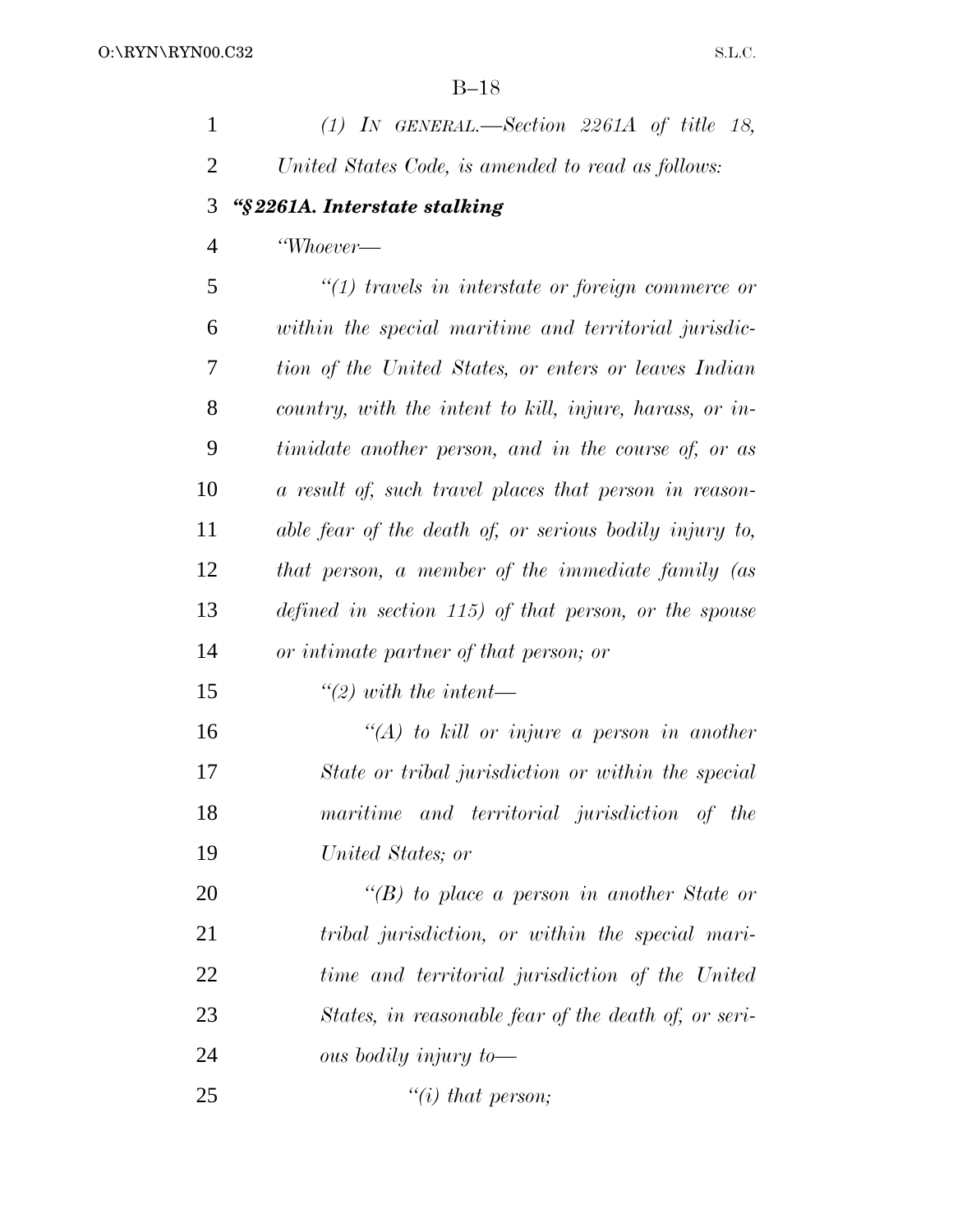O:\RYN\RYN00.C32

| $\mathbf{1}$   | $``(ii)$ a member of the immediate fam-                  |
|----------------|----------------------------------------------------------|
| $\overline{2}$ | ily (as defined in section 115) of that per-             |
| 3              | son; or                                                  |
| $\overline{4}$ | $``(iii)$ a spouse or intimate partner of                |
| 5              | that person;                                             |
| 6              | uses the mail or any facility of interstate or foreign   |
| 7              | commerce to engage in a course of conduct that places    |
| 8              | that person in reasonable fear of the death of, or seri- |
| 9              | ous bodily injury to, any of the persons described in    |
| 10             | clauses $(i)$ through $(iii)$ ;                          |
| 11             | shall be punished as provided in section $2261(b)$ .".   |
| 12             | (2)<br>AMENDMENT OF FEDERAL<br><b>SENTENCING</b>         |
| 13             | GUIDELINES.-                                             |
| 14             | $(A)$ In GENERAL.—Pursuant to its author-                |
| 15             | ity under section 994 of title 28, United States         |
| 16             | Code, the United States Sentencing Commission            |
| 17             | shall amend the Federal Sentencing Guidelines            |
| 18             | to reflect the amendment made by this sub-               |
| 19             | section.                                                 |
| 20             | (B) FACTORS FOR CONSIDERATION.—In                        |
| 21             | carrying out subparagraph $(A)$ , the Commission         |
| 22             | shall consider—                                          |
| 23             | (i) whether the Federal Sentencing                       |
| 24             | Guidelines relating to stalking offenses                 |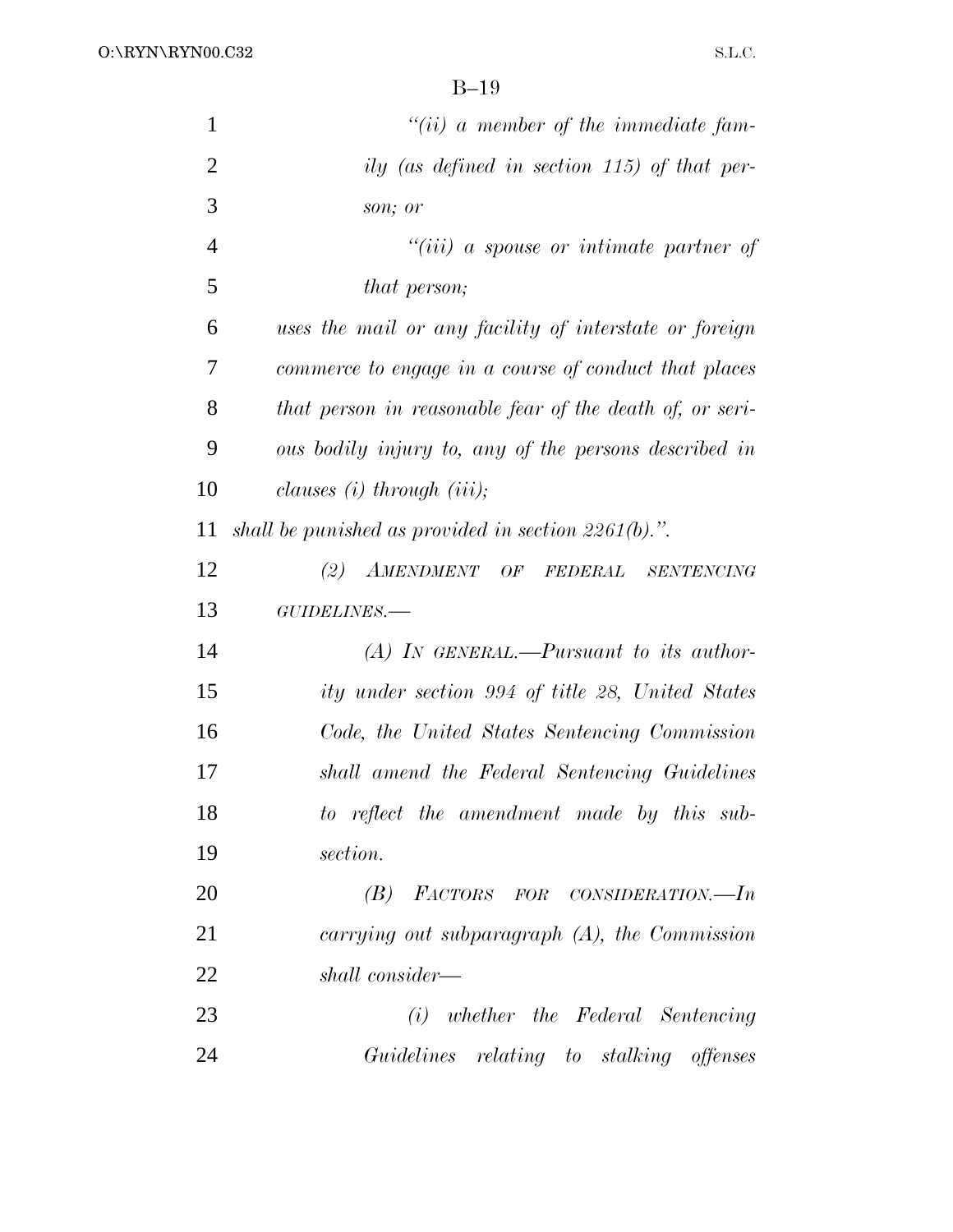|                | should be modified in light of the amend-     |
|----------------|-----------------------------------------------|
| 2              | ment made by this subsection; and             |
| 3              | ( <i>ii</i> ) whether any changes the Commis- |
| $\overline{4}$ | sion may make to the Federal Sentencing       |
| 5              | Guidelines pursuant to clause (i) should      |
| 6              | also be made with respect to offenses under   |
| 7              | chapter 110A of title 18, United States       |
| 8              | Code.                                         |

 *(c) INTERSTATE VIOLATION OF PROTECTION ORDER.—Section 2262 of title 18, United States Code, is amended by striking subsection (a) and inserting the fol-lowing:*

*''(a) OFFENSES.—*

 *''(1) TRAVEL OR CONDUCT OF OFFENDER.—A person who travels in interstate or foreign commerce, or enters or leaves Indian country, with the intent to engage in conduct that violates the portion of a pro- tection order that prohibits or provides protection against violence, threats, or harassment against, con- tact or communication with, or physical proximity to, another person, or that would violate such a por- tion of a protection order in the jurisdiction in which the order was issued, and subsequently engages in such conduct, shall be punished as provided in sub-section (b).*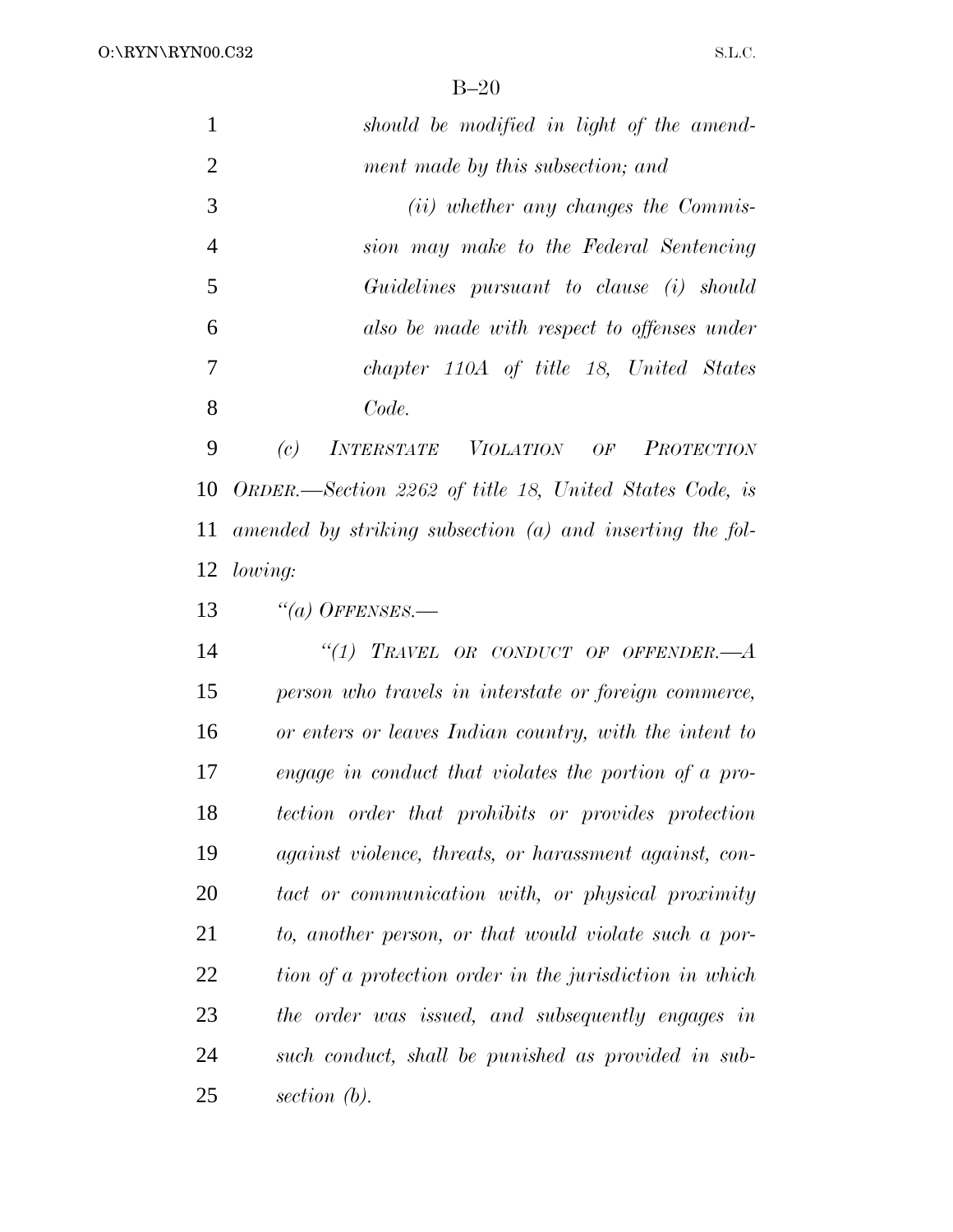O:\RYN\RYN00.C32

B–21

 *''(2) CAUSING TRAVEL OF VICTIM.—A person who causes another person to travel in interstate or foreign commerce or to enter or leave Indian country by force, coercion, duress, or fraud, and in the course of, as a result of, or to facilitate such conduct or trav- el engages in conduct that violates the portion of a protection order that prohibits or provides protection against violence, threats, or harassment against, con- tact or communication with, or physical proximity to, another person, or that would violate such a por- tion of a protection order in the jurisdiction in which the order was issued, shall be punished as provided in subsection (b).''. (d) DEFINITIONS.—Section 2266 of title 18, United States Code, is amended to read as follows: ''§ 2266. Definitions ''In this chapter: ''(1) BODILY INJURY.—The term 'bodily injury' means any act, except one done in self-defense, that results in physical injury or sexual abuse.*

 *''(2) COURSE OF CONDUCT.—The term 'course of conduct' means a pattern of conduct composed of 2 or more acts, evidencing a continuity of purpose.*

 *''(3) ENTER OR LEAVE INDIAN COUNTRY.—The term 'enter or leave Indian country' includes leaving*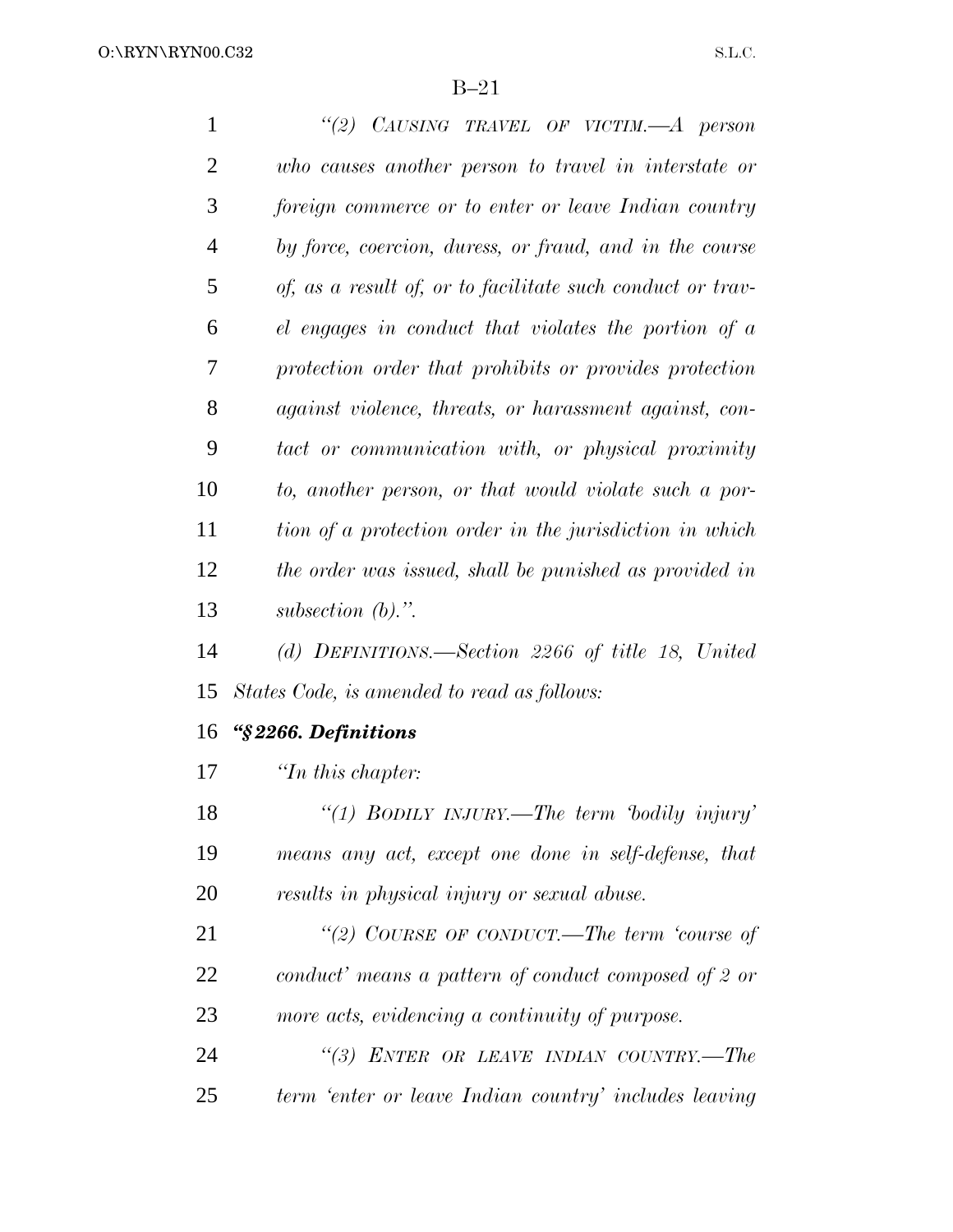| the jurisdiction of 1 tribal government and entering |
|------------------------------------------------------|
| the jurisdiction of another tribal government.       |

 *''(4) INDIAN COUNTRY.—The term 'Indian coun- try' has the meaning stated in section 1151 of this title.*

 *''(5) PROTECTION ORDER.—The term 'protection order' includes any injunction or other order issued for the purpose of preventing violent or threatening acts or harassment against, or contact or communica- tion with or physical proximity to, another person, including any temporary or final order issued by a civil and criminal court (other than a support or child custody order issued pursuant to State divorce and child custody laws, except to the extent that such an order is entitled to full faith and credit under other Federal law) whether obtained by filing an independent action or as a pendente lite order in an- other proceeding so long as any civil order was issued in response to a complaint, petition, or motion filed by or on behalf of a person seeking protection.*

 *''(6) SERIOUS BODILY INJURY.—The term 'seri- ous bodily injury' has the meaning stated in section 2119(2).*

 *''(7) SPOUSE OR INTIMATE PARTNER.—The term 'spouse or intimate partner' includes—*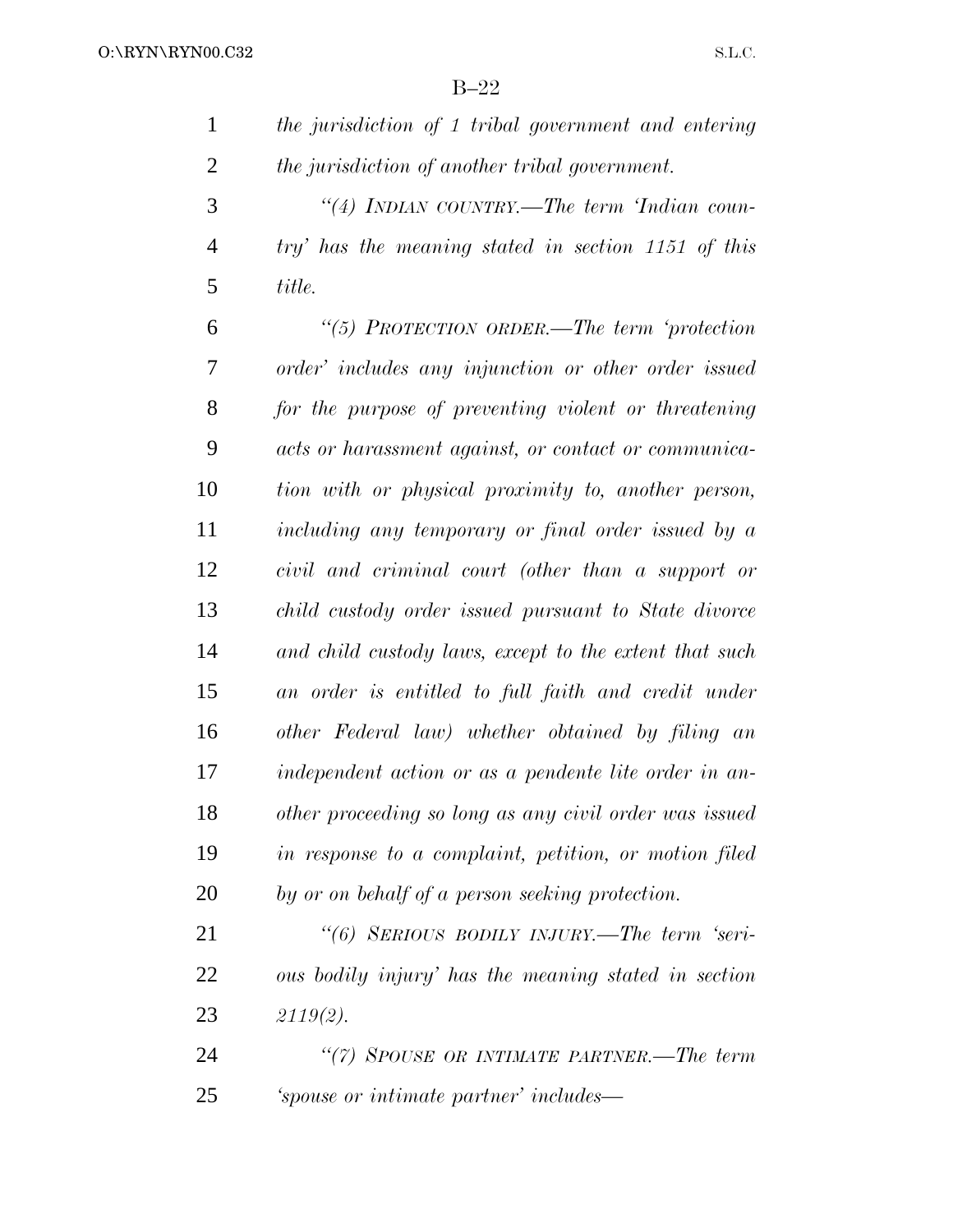O:\RYN\RYN00.C32

| $\mathbf{1}$   | "(A) for purposes of $-$                              |
|----------------|-------------------------------------------------------|
| $\overline{2}$ | $``(i)$ sections other than 2261A, a                  |
| 3              | spouse or former spouse of the abuser, a per-         |
| $\overline{4}$ | son who shares a child in common with the             |
| 5              | abuser, and a person who cohabits or has              |
| 6              | cohabited as a spouse with the abuser; and            |
| 7              | "(ii) section 2261A, a spouse or former               |
| 8              | spouse of the target of the stalking, a person        |
| 9              | who shares a child in common with the tar-            |
| 10             | get of the stalking, and a person who cohab-          |
| 11             | its or has cohabited as a spouse with the             |
| 12             | target of the stalking; and                           |
| 13             | "(B) any other person similarly situated to           |
| 14             | a spouse who is protected by the domestic or          |
| 15             | family violence laws of the State or tribal juris-    |
| 16             | diction in which the injury occurred or where the     |
| 17             | <i>victim resides.</i>                                |
| 18             | "(8) STATE.—The term 'State' includes a State         |
| 19             | of the United States, the District of Columbia, and a |
| 20             | commonwealth, territory, or possession of the United  |
| 21             | States.                                               |
| 22             | "(9) TRAVEL IN INTERSTATE OR FOREIGN COM-             |
| 23             | MERCE.—The term 'travel in interstate or foreign      |
| 24             | commerce' does not include travel from 1 State to an- |
| 25             | other by an individual who is a member of an Indian   |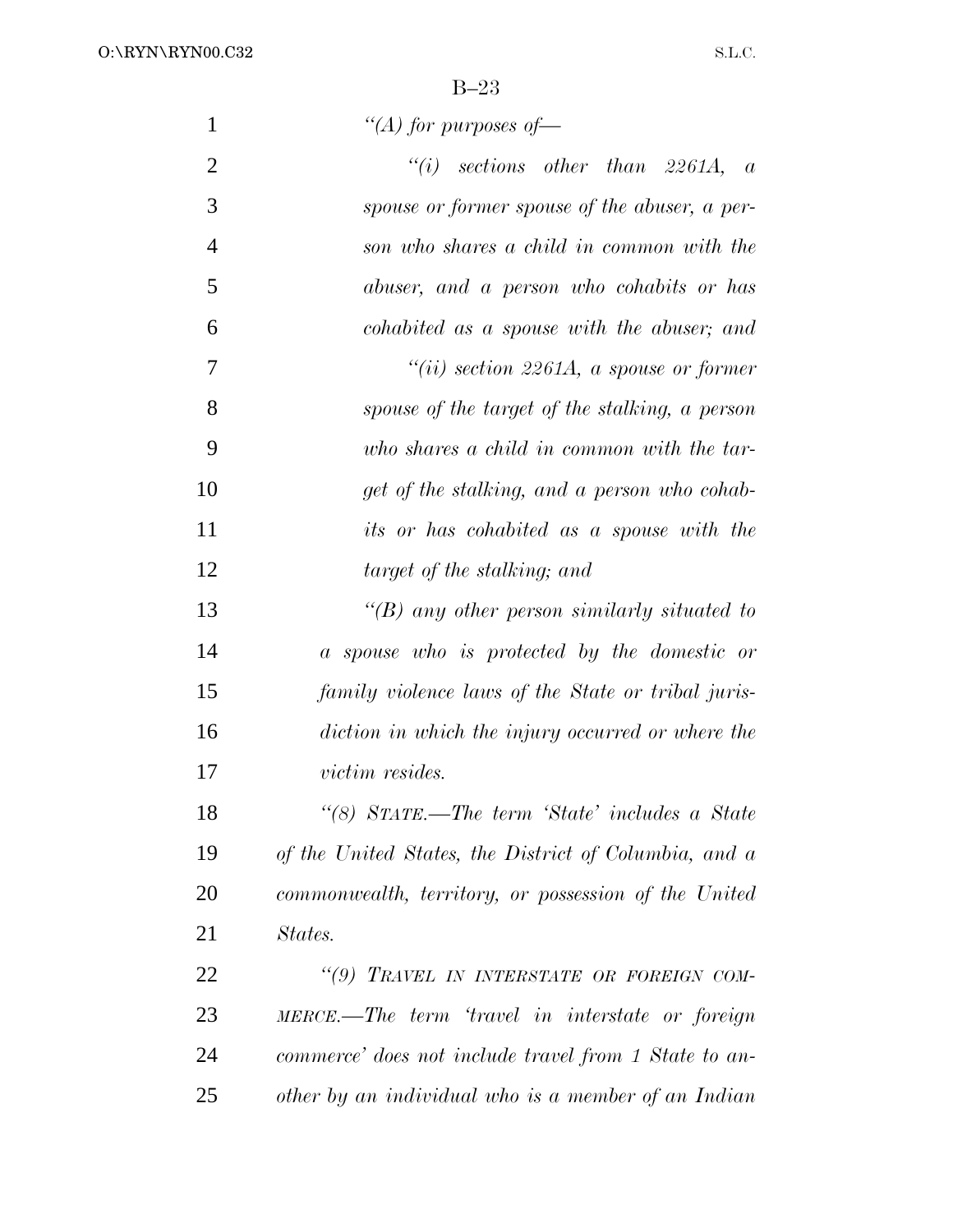| 1              | tribe and who remains at all times in the territory                         |
|----------------|-----------------------------------------------------------------------------|
| $\overline{2}$ | of the Indian tribe of which the individual is a mem-                       |
| 3              | $ber.$ ".                                                                   |
| $\overline{4}$ | SEC. 1108. SCHOOL AND CAMPUS SECURITY.                                      |
| 5              | (a) GRANTS TO REDUCE VIOLENT CRIMES AGAINST                                 |
| 6              | WOMEN ON CAMPUS.—Section 826 of the Higher Education                        |
| 7              | Amendments of 1998 (20 U.S.C. 1152) is amended—                             |
| 8              | (1) in paragraphs (2), (6), (7), and (9) of sub-                            |
| 9              | section (b), by striking "and domestic violence" and                        |
| 10             | <i>inserting</i> " <i>domestic violence</i> , and <i>dating violence</i> "; |
| 11             | (2) in subsection (c)(2)(B), by striking "and do-                           |
| 12             | mestic violence" and inserting ", domestic violence                         |
| 13             | and dating violence";                                                       |
| 14             | $(3)$ in subsection $(f)$ —                                                 |
| 15             | $(A)$ by redesignating paragraphs $(1)$ , $(2)$ ,                           |
| 16             | and $(3)$ as paragraphs $(2)$ , $(3)$ , and $(4)$ , respec-                 |
| 17             | tively;                                                                     |
| 18             | $(B)$ by inserting before paragraph $(2)$ (as                               |
| 19             | <i>redesignated by subparagraph</i> $(A)$ <i>) the following:</i>           |
| 20             | $\lq(1)$ the term 'dating violence' means violence                          |
| 21             | committed by a person—                                                      |
| 22             | $\lq (A)$ who is or has been in a social relation-                          |
| 23             | ship of a romantic or intimate nature with the                              |
| 24             | victim; and                                                                 |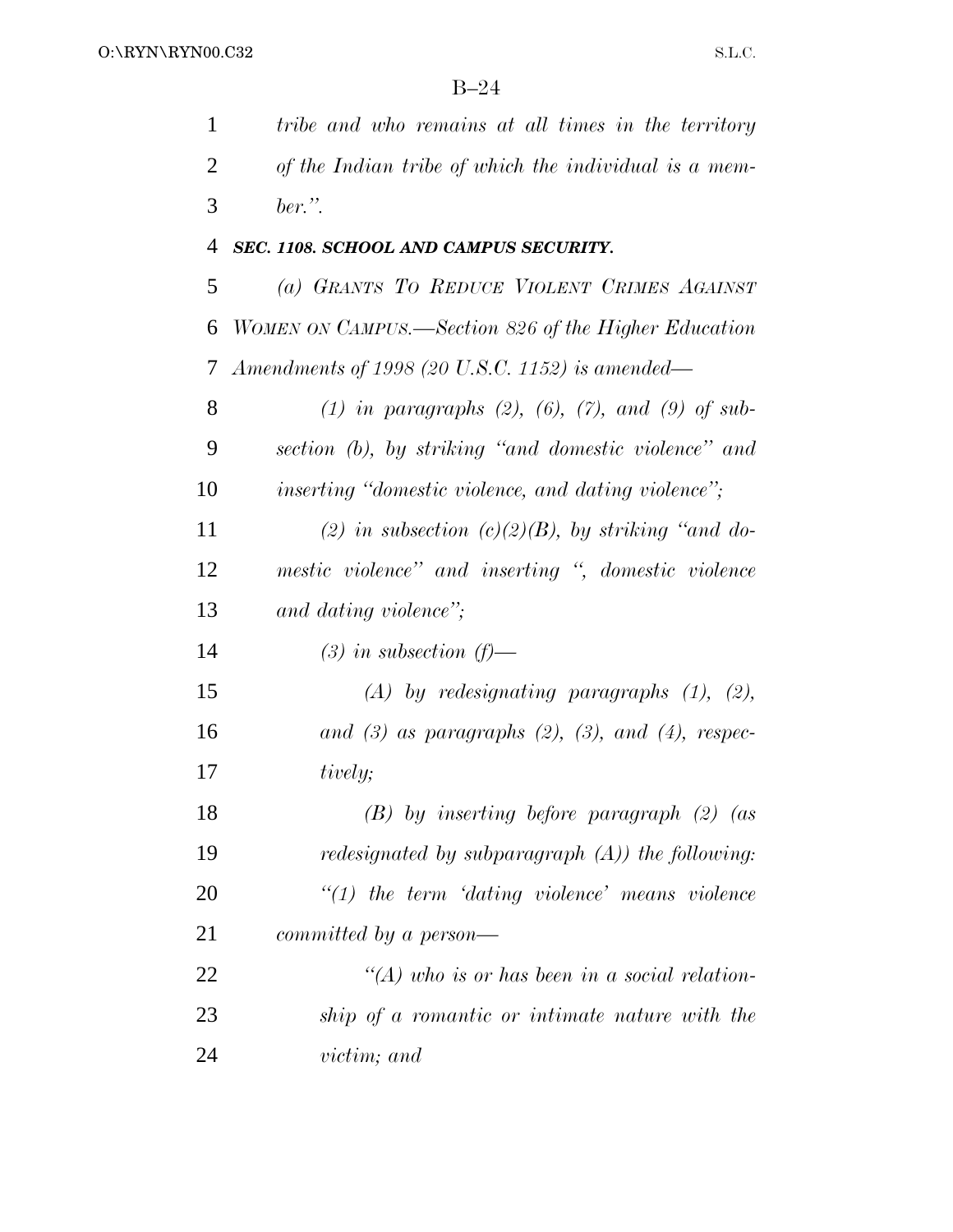| $\mathbf{1}$   | $\lq\lq(B)$ where the existence of such a relation-  |
|----------------|------------------------------------------------------|
| $\overline{2}$ | ship shall be determined based on a consider-        |
| 3              | ation of the following factors:                      |
| $\overline{4}$ | $"(i)$ the length of the relationship;               |
| 5              | $``(ii)$ the type of relationship; and               |
| 6              | $``(iii)$ the frequency of interaction be-           |
| 7              | tween the persons involved in the relation-          |
| 8              | ship.";                                              |
| 9              | $(C)$ in paragraph $(2)$ (as redesignated by         |
| 10             | subparagraph $(A)$ ), by inserting ", dating" after  |
| 11             | "domestic" each place the term appears; and          |
| 12             | $(D)$ in paragraph $(4)$ (as redesignated by         |
| 13             | subparagraph $(A)$ )—                                |
| 14             | $(i)$ by inserting "or a public, nonprofit           |
| 15             | organization acting in a nongovernmental             |
| 16             | capacity" after "organization";                      |
| 17             | $(ii)$ by inserting ", dating violence"              |
| 18             | after "assists domestic violence";                   |
| 19             | ( <i>iii</i> ) by striking "or domestic violence"    |
| 20             | and inserting ", domestic violence or dating         |
| 21             | violence"; and                                       |
| 22             | $(iv)$ by inserting "dating violence," be-           |
| 23             | fore "stalking,"; and                                |
| 24             | $(4)$ in subsection $(g)$ , by striking "fiscal year |
| 25             | 1999 and such sums as may be necessary for each of   |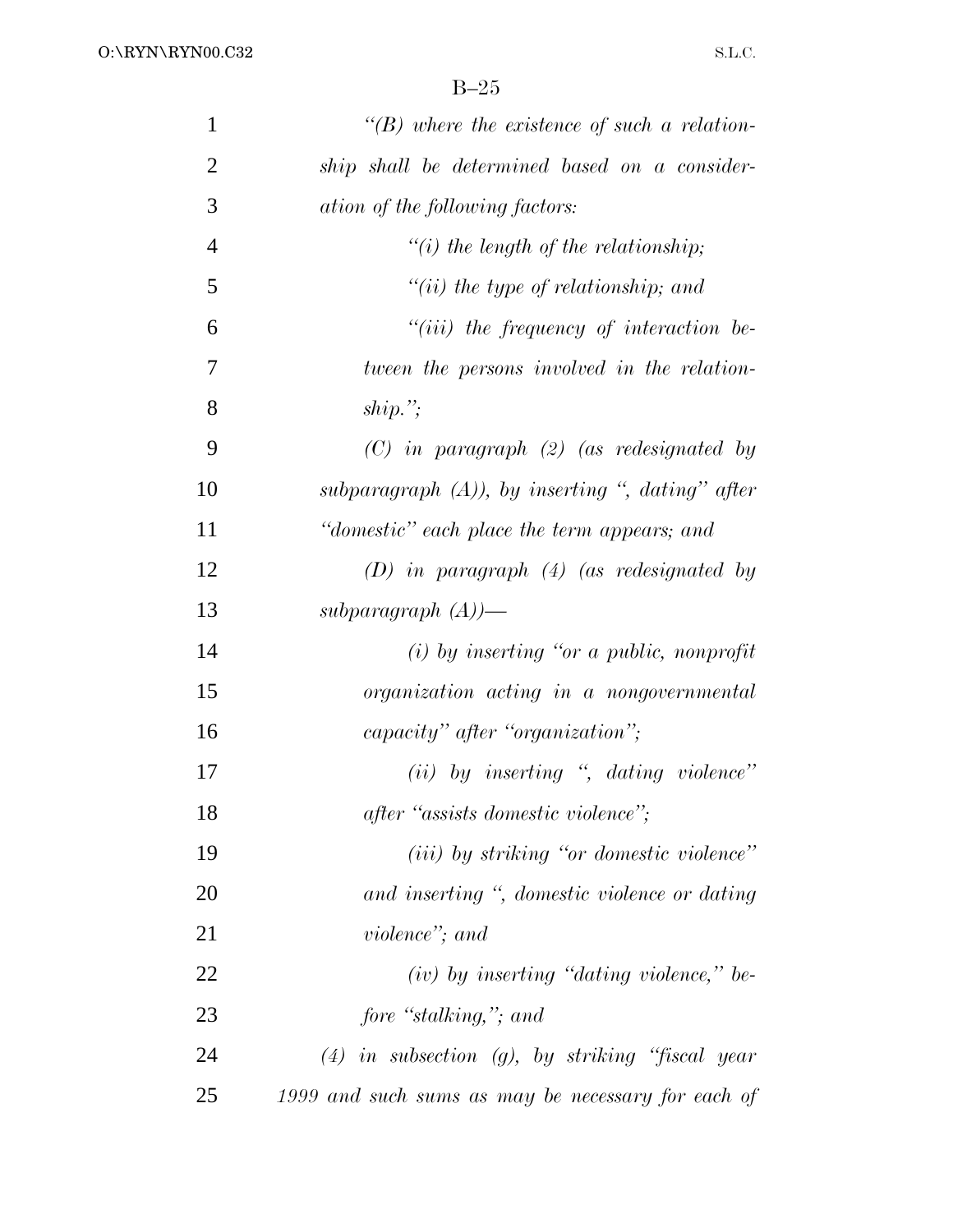|   | the 4 succeeding fiscal years" and inserting "each of |
|---|-------------------------------------------------------|
| 2 | fiscal years 2001 through 2005".                      |

 *(b) MATCHING GRANT PROGRAM FOR SCHOOL SECU- RITY.—Title I of the Omnibus Crime Control and Safe Streets Act of 1968 is amended by inserting after part Z the following new part:*

# *''PART AA—MATCHING GRANT PROGRAM FOR SCHOOL SECURITY*

### *''SEC. 2701. PROGRAM AUTHORIZED.*

 *''(a) IN GENERAL.—The Attorney General is author- ized to make grants to States, units of local government, and Indian tribes to provide improved security, including the placement and use of metal detectors and other deterrent measures, at schools and on school grounds.*

 *''(b) USES OF FUNDS.—Grants awarded under this section shall be distributed directly to the State, unit of local government, or Indian tribe, and shall be used to im- prove security at schools and on school grounds in the juris-diction of the grantee through one or more of the following:*

- *''(1) Placement and use of metal detectors, locks, lighting, and other deterrent measures.*
- *''(2) Security assessments.*
- *''(3) Security training of personnel and students.*
- *''(4) Coordination with local law enforcement.*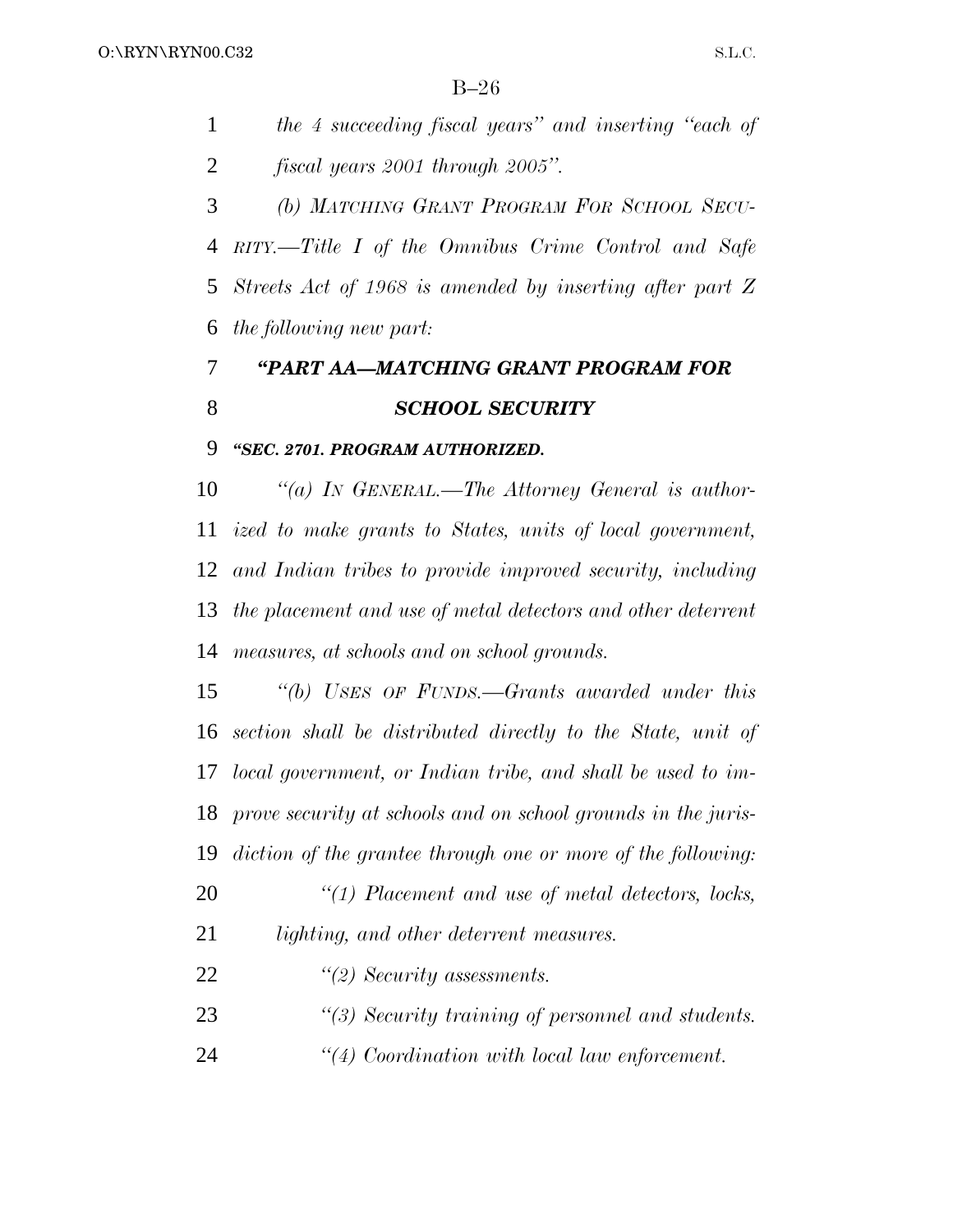*''(5) Any other measure that, in the determina- tion of the Attorney General, may provide a signifi-cant improvement in security.*

 *''(c) PREFERENTIAL CONSIDERATION.—In awarding grants under this part, the Attorney General shall give pref- erential consideration, if feasible, to an application from a jurisdiction that has a demonstrated need for improved security, has a demonstrated need for financial assistance, and has evidenced the ability to make the improvements for which the grant amounts are sought.*

*''(d) MATCHING FUNDS.—*

 *''(1) The portion of the costs of a program pro- vided by a grant under subsection (a) may not exceed 50 percent.*

 *''(2) Any funds appropriated by Congress for the activities of any agency of an Indian tribal govern- ment or the Bureau of Indian Affairs performing law enforcement functions on any Indian lands may be used to provide the non-Federal share of a matching requirement funded under this subsection.*

 *''(3) The Attorney General may provide, in the guidelines implementing this section, for the require- ment of paragraph (1) to be waived or altered in the case of a recipient with a financial need for such a waiver or alteration.*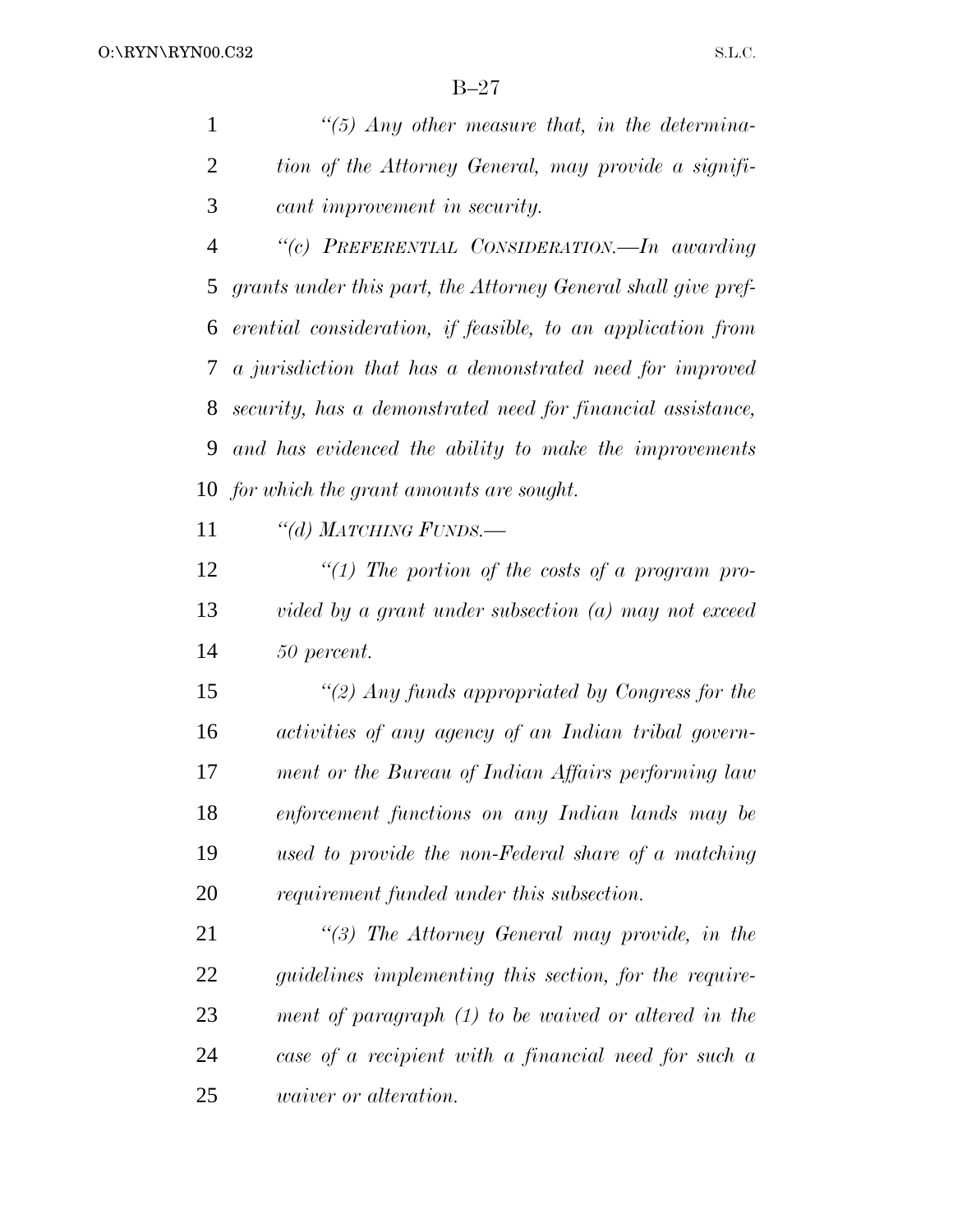*''(e) EQUITABLE DISTRIBUTION.—In awarding grants under this part, the Attorney General shall ensure, to the extent practicable, an equitable geographic distribution among the regions of the United States and among urban, suburban, and rural areas.*

 *''(f) ADMINISTRATIVE COSTS.—The Attorney General may reserve not more than 2 percent from amounts appro-priated to carry out this part for administrative costs.*

### *''SEC. 2702. APPLICATIONS.*

 *''(a) IN GENERAL.—To request a grant under this part, the chief executive of a State, unit of local government, or Indian tribe shall submit an application to the Attorney General at such time, in such manner, and accompanied by such information as the Attorney General may require. Each application shall—*

| 16 | $\lq(1)$ include a detailed explanation of               |
|----|----------------------------------------------------------|
| 17 | $\lq\lq (A)$ the intended uses of funds provided         |
| 18 | under the grant; and                                     |
| 19 | $\lq\lq B$ ) how the activities funded under the         |
| 20 | grant will meet the purpose of this part; and            |
| 21 | $\lq(2)$ be accompanied by an assurance that the         |
| 22 | application was prepared after consultation with in-     |
| 23 | dividuals not limited to law enforcement officers (such  |
| 24 | as school violence researchers, child psychologists, so- |
| 25 | cial workers, teachers, principals, and other school     |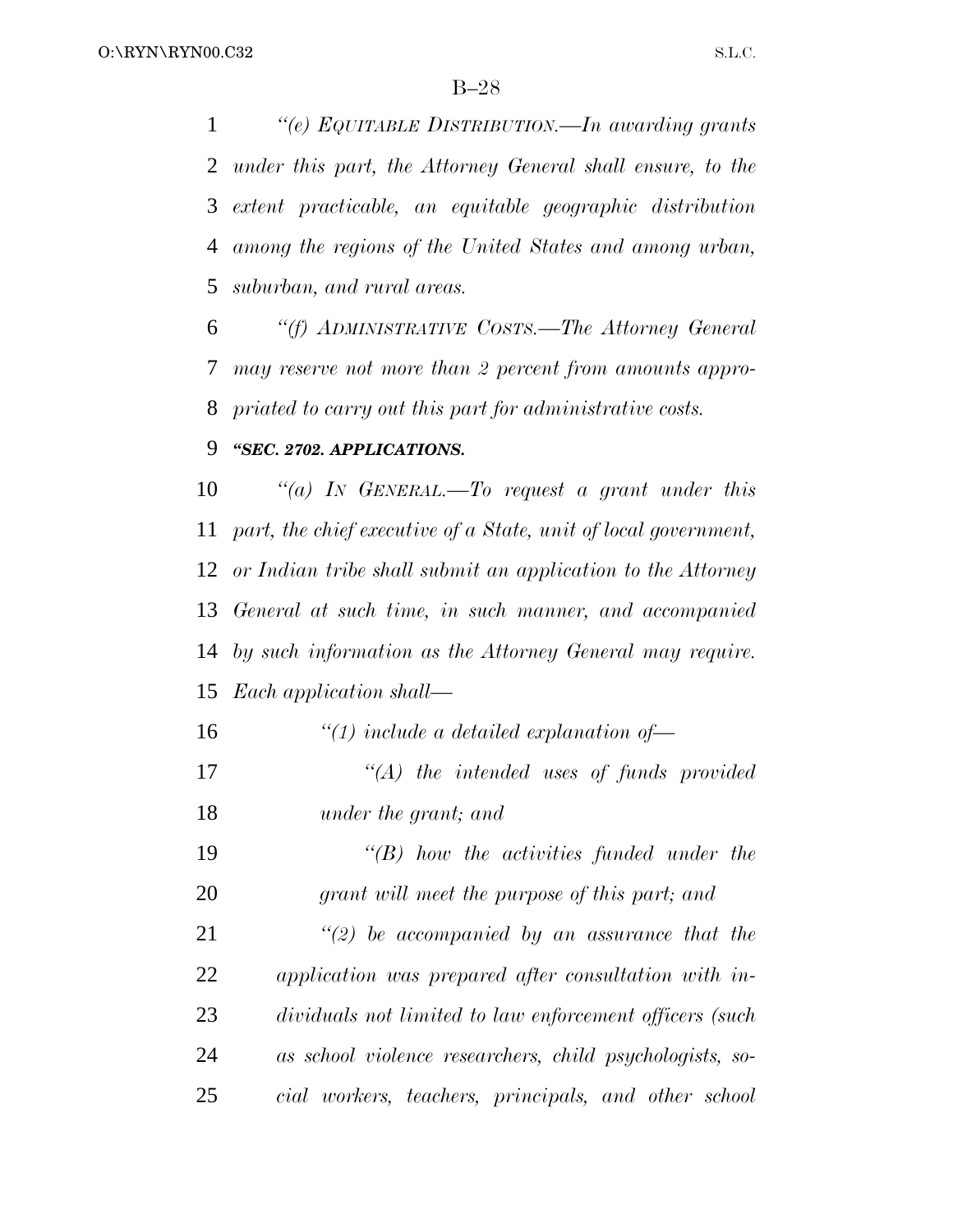| $\mathbf{1}$ | personnel) to ensure that the improvements to be |
|--------------|--------------------------------------------------|
| 2            | funded under the grant are—                      |
| 3            | $\lq\lq (A)$ consistent with a comprehensive ap- |

 *proach to preventing school violence; and ''(B) individualized to the needs of each*

 *school at which those improvements are to be made.*

 *''(b) GUIDELINES.—Not later than 90 days after the date of the enactment of this part, the Attorney General shall promulgate guidelines to implement this section (in- cluding the information that must be included and the re- quirements that the States, units of local government, and Indian tribes must meet) in submitting the applications re-quired under this section.*

### *''SEC. 2703. ANNUAL REPORT TO CONGRESS.*

 *''Not later than November 30th of each year, the Attor- ney General shall submit a report to the Congress regarding the activities carried out under this part. Each such report shall include, for the preceding fiscal year, the number of grants funded under this part, the amount of funds pro- vided under those grants, and the activities for which those funds were used.*

### *''SEC. 2704. DEFINITIONS.*

*''For purposes of this part—*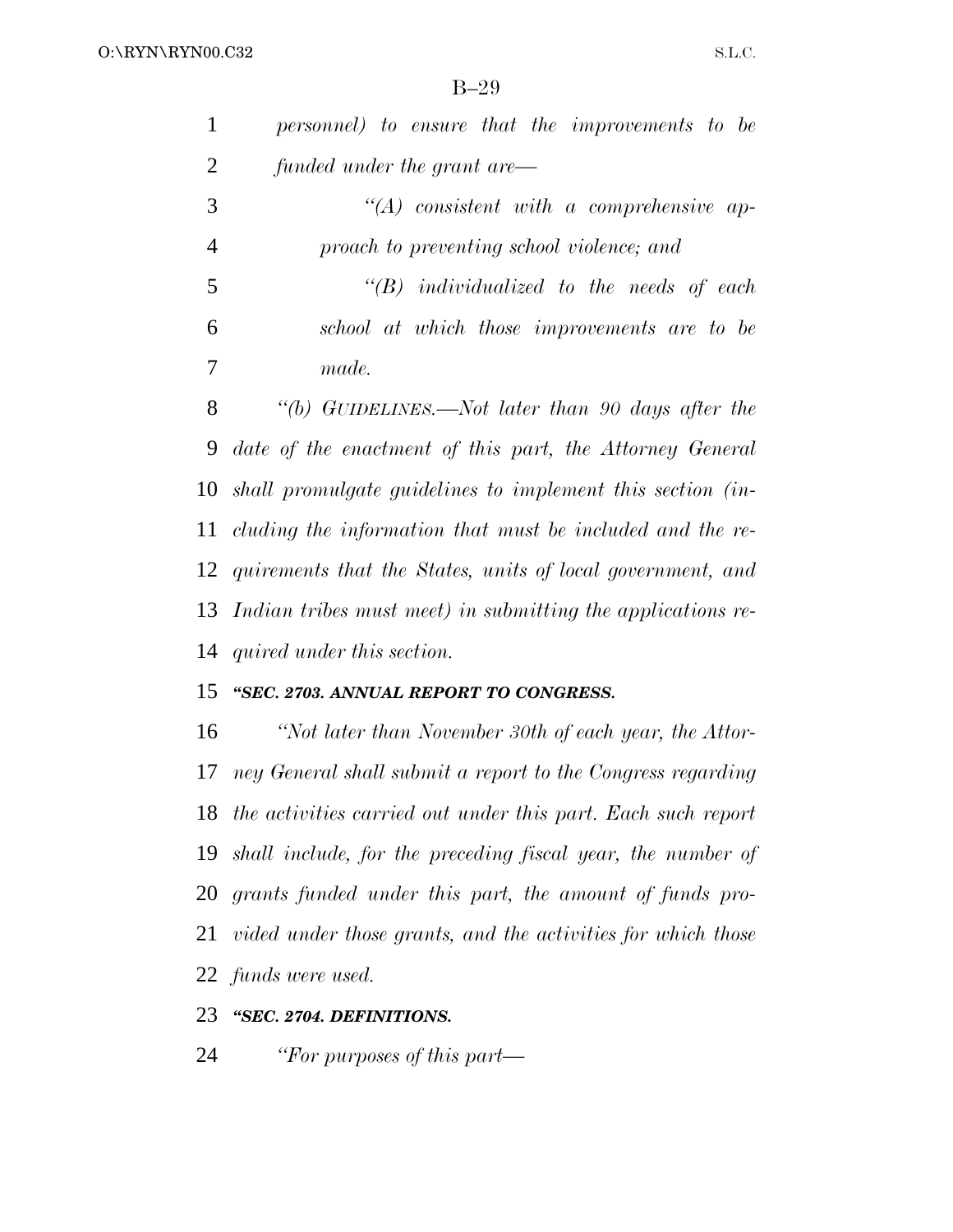| $\mathbf{1}$   | $\lq(1)$ the term 'school' means a public elementary         |
|----------------|--------------------------------------------------------------|
| 2              | or secondary school;                                         |
| 3              | "(2) the term 'unit of local government' means a             |
| $\overline{4}$ | county, municipality, town, township, village, parish,       |
| 5              | borough, or other unit of general government below           |
| 6              | the State level; and                                         |
| 7              | $\lq(3)$ the term 'Indian tribe' has the same mean-          |
| 8              | ing as in section $4(e)$ of the Indian Self-Determina-       |
| 9              | and Education Assistance Act (25 U.S.C.<br>tion              |
| 10             | $450b(e)$ ).                                                 |
| 11             | "SEC. 2705. AUTHORIZATION OF APPROPRIATIONS.                 |
| 12             | "There are authorized to be appropriated to carry out        |
|                |                                                              |
| 13             | this part \$30,000,000 for each of fiscal years 2001 through |
| 14             | 2003."                                                       |
| 15             | SEC. 1109. DATING VIOLENCE.                                  |
| 16             | (a) DEFINITIONS.—                                            |
| 17             | (1) SECTION 2003.—Section 2003 of title I of the             |
| 18             | Omnibus Crime Control and Safe Streets Act of 1968           |
| 19             | $(42 \text{ U.S.C. } 3996g - 2)$ is amended—                 |
| 20             | $(A)$ in paragraph $(8)$ , by striking the period            |
| 21             | at the end and inserting "; and"; and                        |
| 22             | $(B)$ by adding at the end the following:                    |
| 23             | $\lq(9)$ the term 'dating violence' means violence           |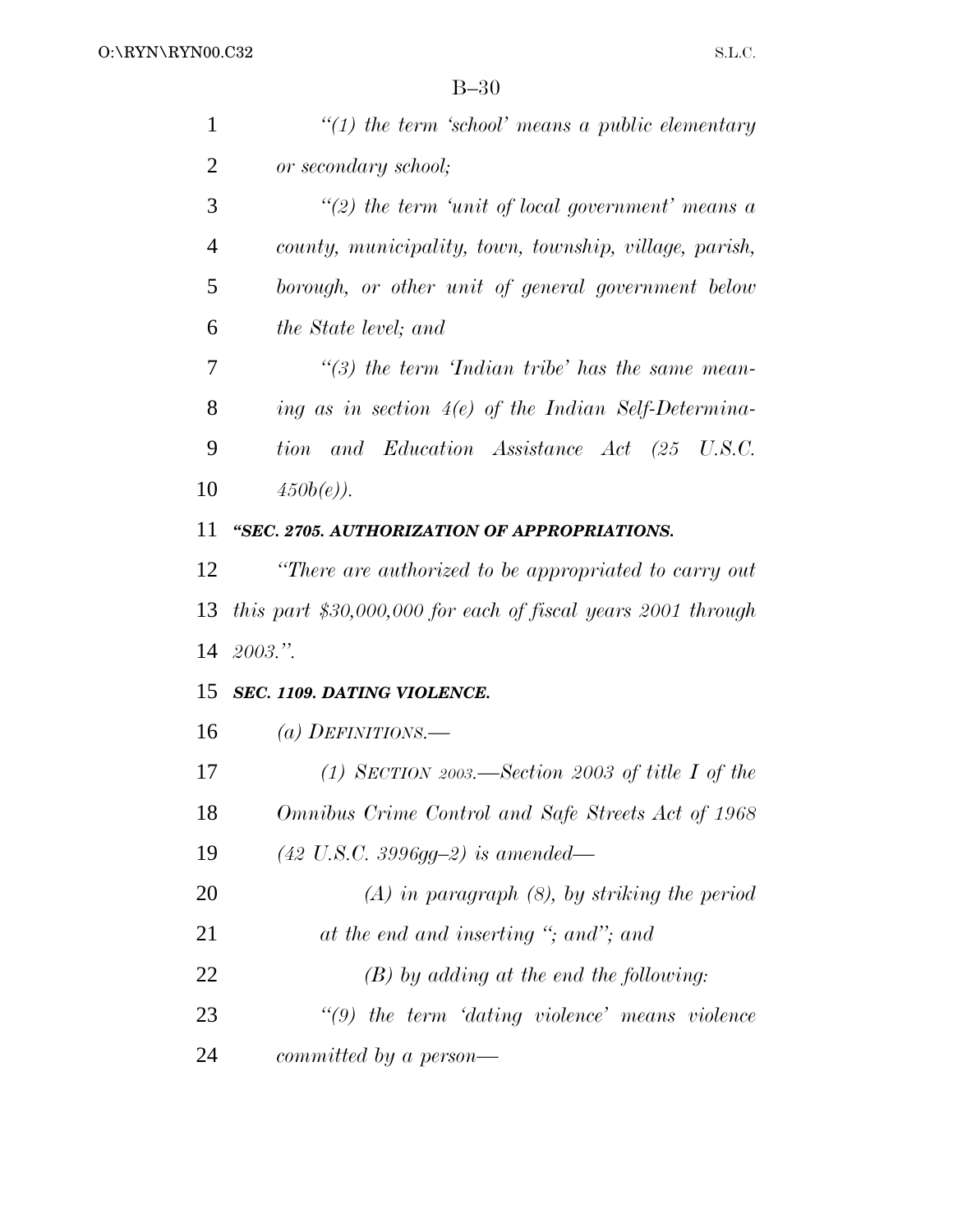| $\mathbf{1}$   | $\lq (A)$ who is or has been in a social relation-    |
|----------------|-------------------------------------------------------|
| $\overline{2}$ | ship of a romantic or intimate nature with the        |
| 3              | <i>victim</i> ; and                                   |
| $\overline{4}$ | $\lq\lq(B)$ where the existence of such a relation-   |
| 5              | ship shall be determined based on a consider-         |
| 6              | ation of the following factors:                       |
| $\overline{7}$ | $"(i)$ the length of the relationship;                |
| 8              | $``(ii)$ the type of relationship; and                |
| 9              | $``(iii)$ the frequency of interaction be-            |
| 10             | tween the persons involved in the relation-           |
| 11             | $ship.$ ".                                            |
| 12             | (2) SECTION 2105.—Section 2105 of title I of the      |
| 13             | Omnibus Crime Control and Safe Streets Act of 1968    |
| 14             | $(42 \text{ U.S.C. } 3796 \text{hh} - 4)$ is amended— |
| 15             | $(A)$ in paragraph $(1)$ , by striking "and" at       |
| 16             | the end;                                              |
| 17             | $(B)$ in paragraph $(2)$ , by striking the period     |
| 18             | at the end and inserting "; and"; and                 |
| 19             | $(C)$ by adding at the end the following:             |
| 20             | $\lq(3)$ the term 'dating violence' means violence    |
| 21             | committed by a person—                                |
| 22             | $\lq (A)$ who is or has been in a social relation-    |
| 23             | ship of a romantic or intimate nature with the        |
| 24             | <i>victim</i> ; and                                   |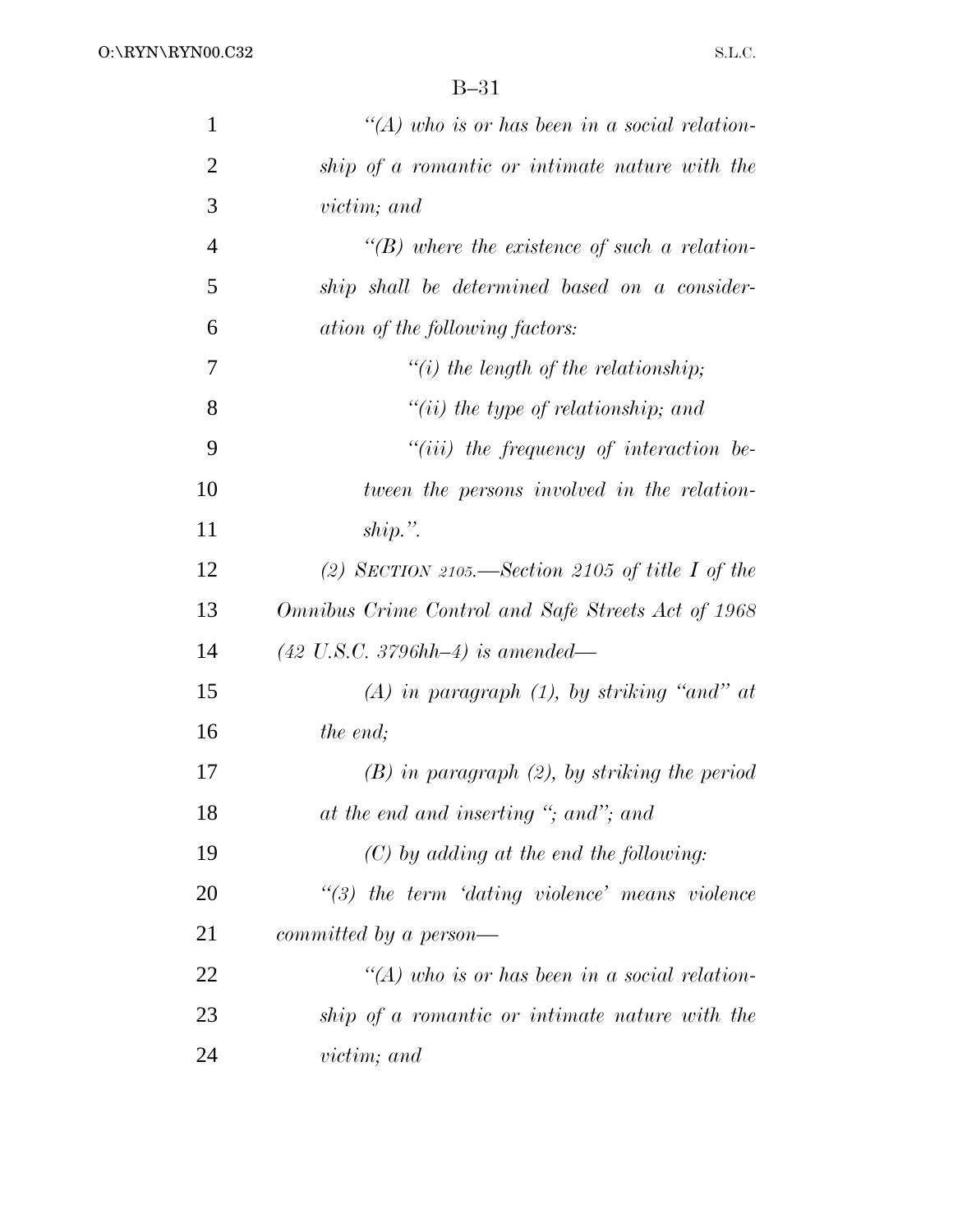| $\mathbf{1}$   | $\lq\lq(B)$ where the existence of such a relation-          |
|----------------|--------------------------------------------------------------|
| $\overline{2}$ | ship shall be determined based on a consider-                |
| 3              | ation of the following factors:                              |
| $\overline{4}$ | $\lq\lq(i)$ the length of the relationship;                  |
| 5              | $"(ii)$ the type of relationship; and                        |
| 6              | $"(iii)$ the frequency of interaction be-                    |
| 7              | tween the persons involved in the relation-                  |
| 8              | $ship.$ ".                                                   |
| 9              | (b) STOP GRANTS.—Section 2001(b) of title I of the           |
| 10             | Omnibus Crime Control and Safe Streets Act of 1968 (42       |
| 11             | U.S.C. $3796gg(b)$ ) is amended—                             |
| 12             | $(1)$ in paragraph $(1)$ , by striking "sexual assault"      |
| 13             | and domestic violence" and inserting "sexual assault,        |
| 14             | domestic violence, and dating violence"; and                 |
| 15             | $(2)$ in paragraph $(5)$ , by striking "sexual assault"      |
| 16             | and domestic violence" and inserting "sexual assault,        |
| 17             | domestic violence, and dating violence".                     |
| 18             | (c) GRANTS TO ENCOURAGE ARREST POLICIES.-Sec-                |
|                | 19 tion 2101(b) of title I of the Omnibus Crime Control and  |
| 20             | Safe Streets Act of 1968 $(42 \text{ U.S.C. } 3796hh(b))$ is |
| 21             | $amended-$                                                   |
| 22             | $(1)$ in paragraph $(2)$ , by inserting "and dating"         |
| 23             | violence" after "domestic violence"; and                     |
| 24             | $(2)$ in paragraph $(5)$ , by inserting "and dating          |
| 25             | violence" after "domestic violence".                         |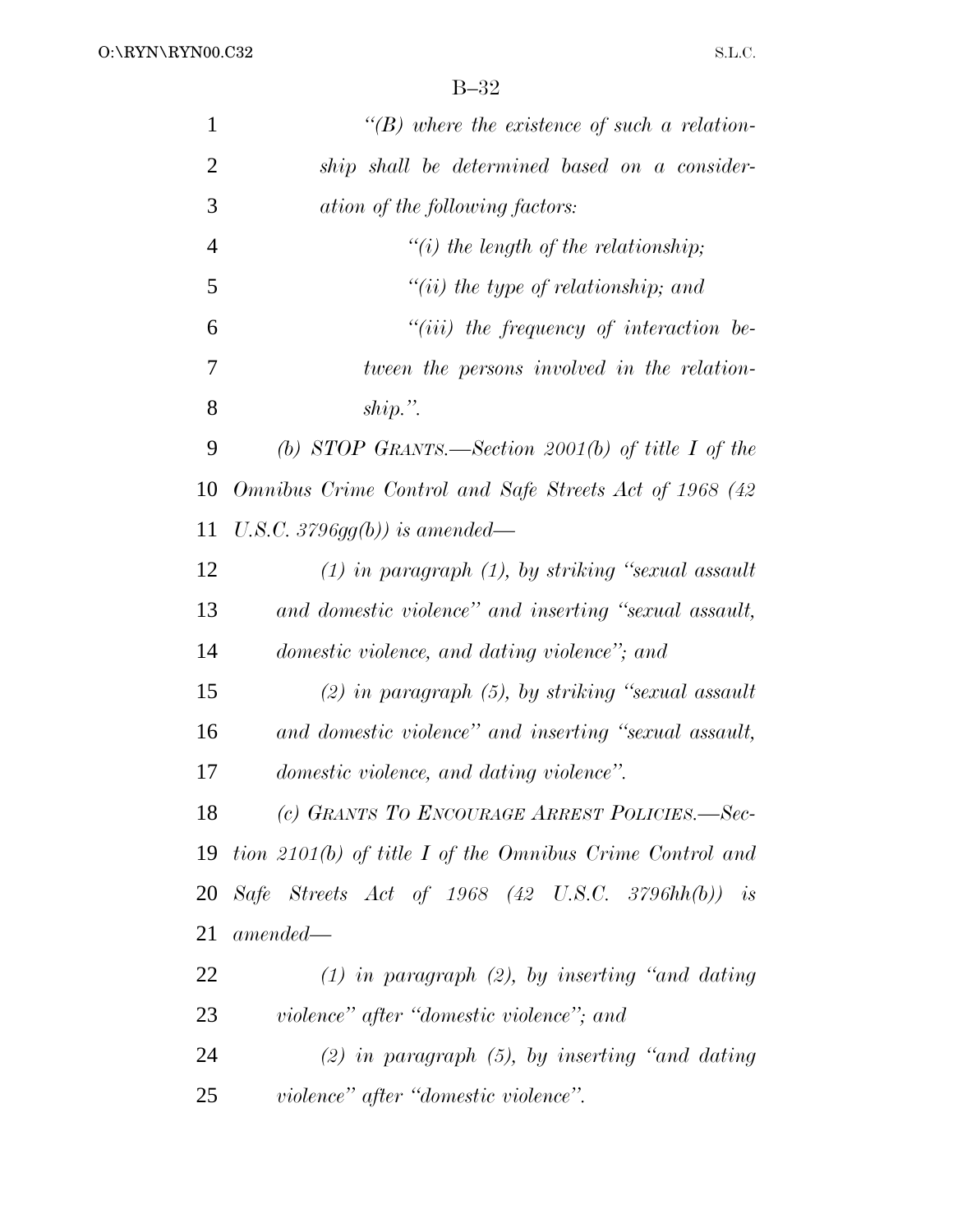| 1              | (d) RURAL DOMESTIC VIOLENCE AND CHILD ABUSE                  |
|----------------|--------------------------------------------------------------|
| 2              | ENFORCEMENT.—Section $40295(a)$ of the Safe Homes for        |
| 3              | Women Act of 1994 (42 U.S.C. 13971(a)) is amended—           |
| $\overline{4}$ | $(1)$ in paragraph $(1)$ , by inserting "and dating          |
| 5              | violence (as defined in section 2003 of title $I$ of the     |
| 6              | Omnibus Crime Control and Safe Streets Act of 1968           |
| 7              | $(42 \text{ U.S.C. } 3996g-2))$ " after "domestic violence"; |
| 8              | and                                                          |
| 9              | (2) in paragraph (2), by inserting "and dating               |
| 10             | violence (as defined in section 2003 of title $I$ of the     |
| 11             | Omnibus Crime Control and Safe Streets Act of 1968           |
| 12             | $(42 \text{ U.S.C. } 3996g-2)$ )" after "domestic violence". |
| 13             | <b>II—STRENGTHENING</b><br><b>TITLE</b>                      |
| 14             | <b>SERVICES TO VICTIMS OF VIO-</b>                           |
| 15             | <b>LENCE</b>                                                 |
| 16             | SEC. 1201. LEGAL ASSISTANCE FOR VICTIMS.                     |
| 17             | (a) IN GENERAL.—The purpose of this section is to            |
| 18             | enable the Attorney General to award grants to increase the  |
|                |                                                              |

 *availability of legal assistance necessary to provide effective aid to victims of domestic violence, stalking, or sexual as- sault who are seeking relief in legal matters arising as a consequence of that abuse or violence, at minimal or no cost to the victims.*

*(b) DEFINITIONS.—In this section:*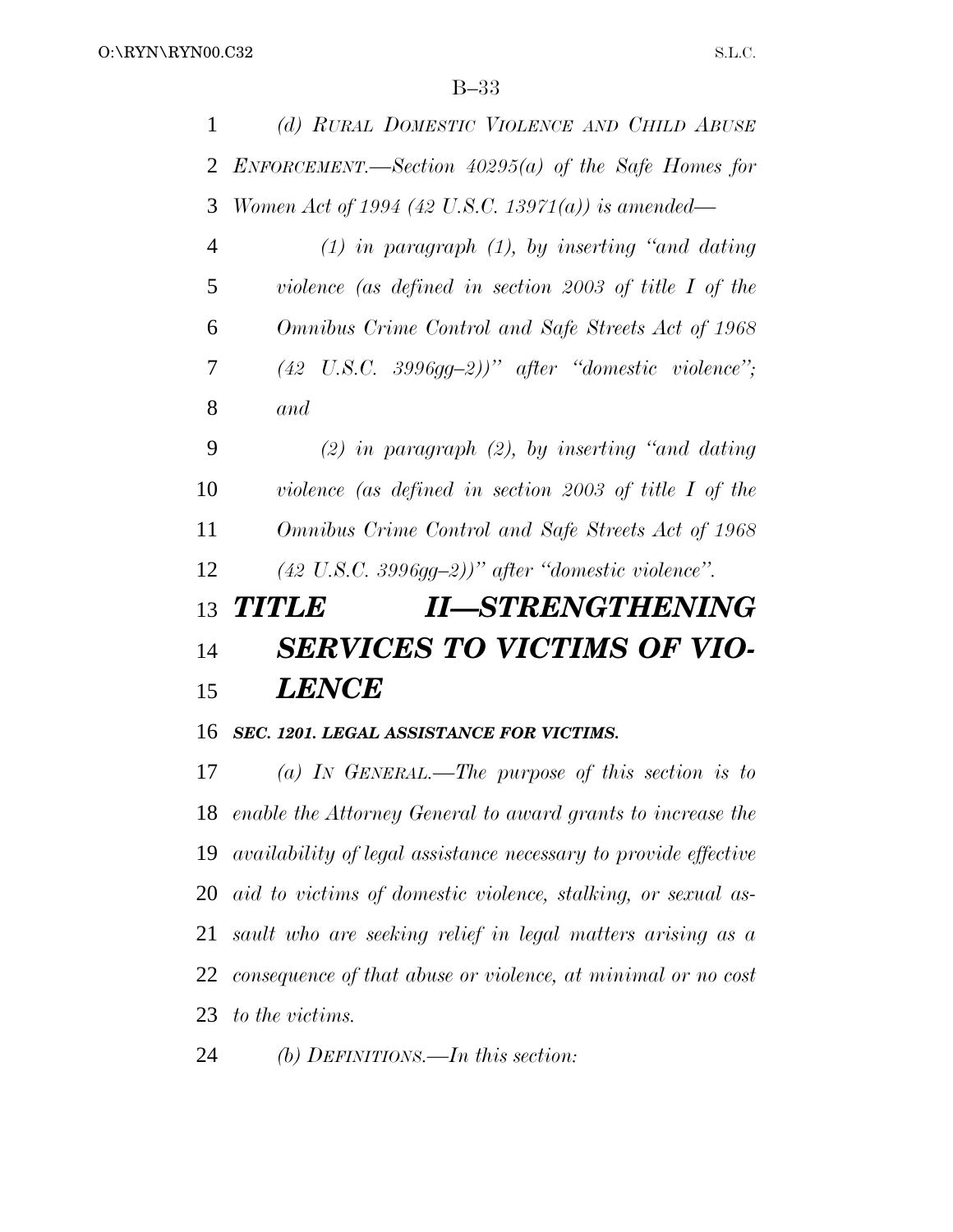*(1) DOMESTIC VIOLENCE.—The term ''domestic violence'' has the meaning given the term in section 2003 of title I of the Omnibus Crime Control and Safe Streets Act of 1968 (42 U.S.C. 3796gg–2). (2) LEGAL ASSISTANCE FOR VICTIMS.—The term ''legal assistance'' includes assistance to victims of do- mestic violence, stalking, and sexual assault in fam- ily, immigration, administrative agency, or housing matters, protection or stay away order proceedings, and other similar matters. No funds made available under this section may be used to provide financial assistance in support of any litigation described in paragraph (14) of section 504 of Public Law 104– 134. (3) SEXUAL ASSAULT.—The term ''sexual as- sault'' has the meaning given the term in section 2003 of title I of the Omnibus Crime Control and Safe Streets Act of 1968 (42 U.S.C. 3796gg–2). (c) LEGAL ASSISTANCE FOR VICTIMS GRANTS.—The*

 *Attorney General may award grants under this subsection to private nonprofit entities, Indian tribal governments, and publicly funded organizations not acting in a govern- mental capacity such as law schools, and which shall be used—*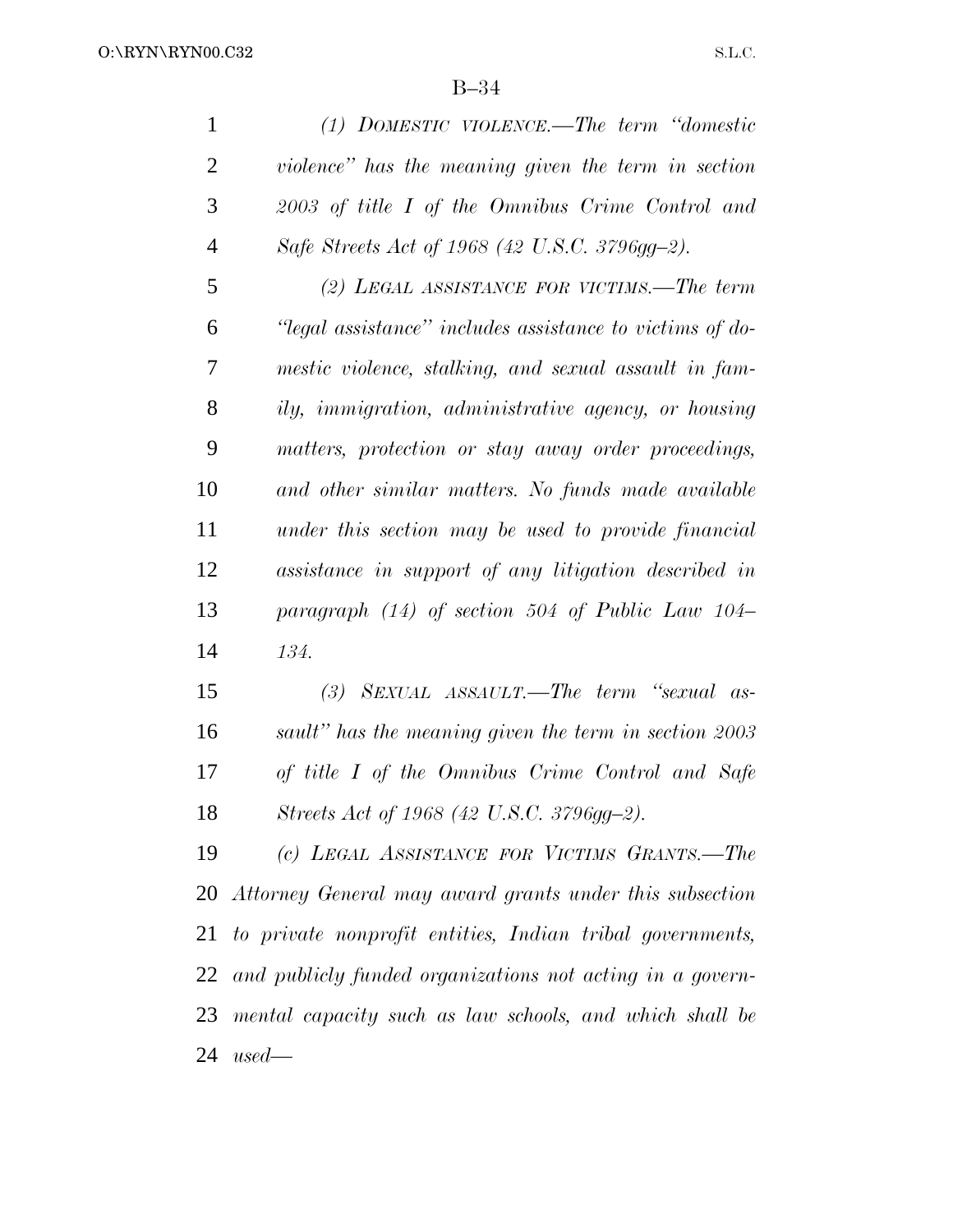| $\mathbf{1}$   | $(1)$ to implement, expand, and establish coopera-           |
|----------------|--------------------------------------------------------------|
| $\overline{2}$ | tive efforts and projects between domestic violence and      |
| 3              | sexual assault victim services organizations and legal       |
| $\overline{4}$ | assistance providers to provide legal assistance for         |
| 5              | victims of domestic violence, stalking, and sexual as-       |
| 6              | sault;                                                       |
| 7              | $(2)$ to implement, expand, and establish efforts            |
| 8              | and projects to provide legal assistance for victims of      |
| 9              | domestic violence, stalking, and sexual assault by or-       |
| 10             | ganizations with a demonstrated history of providing         |
| 11             | direct legal or advocacy services on behalf of these vic-    |
| 12             | tims; and                                                    |
| 13             | $(3)$ to provide training, technical assistance, and         |
| 14             | data collection to improve the capacity of grantees          |
| 15             | and other entities to offer legal assistance to victims      |
| 16             | of domestic violence, stalking, and sexual assault.          |
| 17             | (d) ELIGIBILITY.—To be eligible for a grant under sub-       |
| 18             | $section (c), applications shall certainly in writing that—$ |
| 19             | any person providing legal assistance<br>(1)                 |
| 20             | through a program funded under subsection (c) has            |
| 21             | completed or will complete training in connection            |
| 22             | with domestic violence or sexual assault and related         |
| 23             | <i>legal issues</i> ;                                        |
| 24             | $(2)$ any training program conducted in satisfac-            |
| 25             | tion of the requirement of paragraph (1) has been or         |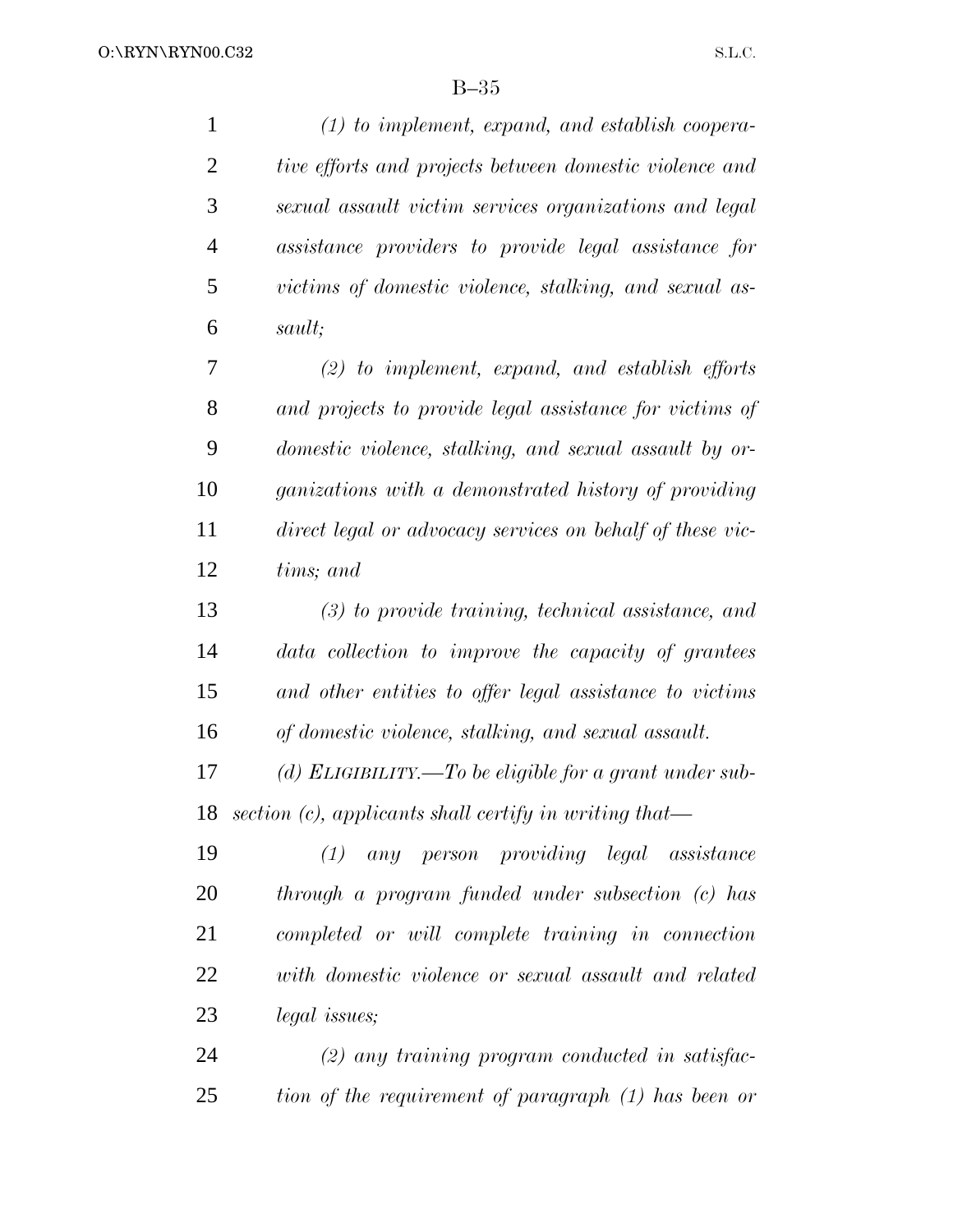*will be developed with input from and in collabora- tion with a State, local, or tribal domestic violence or sexual assault program or coalition, as well as appro-priate State and local law enforcement officials;*

 *(3) any person or organization providing legal assistance through a program funded under subsection (c) has informed and will continue to inform State, local, or tribal domestic violence or sexual assault programs and coalitions, as well as appropriate State and local law enforcement officials of their work; and*

 *(4) the grantee's organizational policies do not require mediation or counseling involving offenders and victims physically together, in cases where sexual assault, domestic violence, or child sexual abuse is an issue.*

 *(e) EVALUATION.—The Attorney General may evaluate the grants funded under this section through contracts or other arrangements with entities expert on domestic vio- lence, stalking, and sexual assault, and on evaluation re-search.*

*(f) AUTHORIZATION OF APPROPRIATIONS.—*

 *(1) IN GENERAL.—There is authorized to be ap- propriated to carry out this section \$40,000,000 for each of fiscal years 2001 through 2005.*

*(2) ALLOCATION OF FUNDS.—*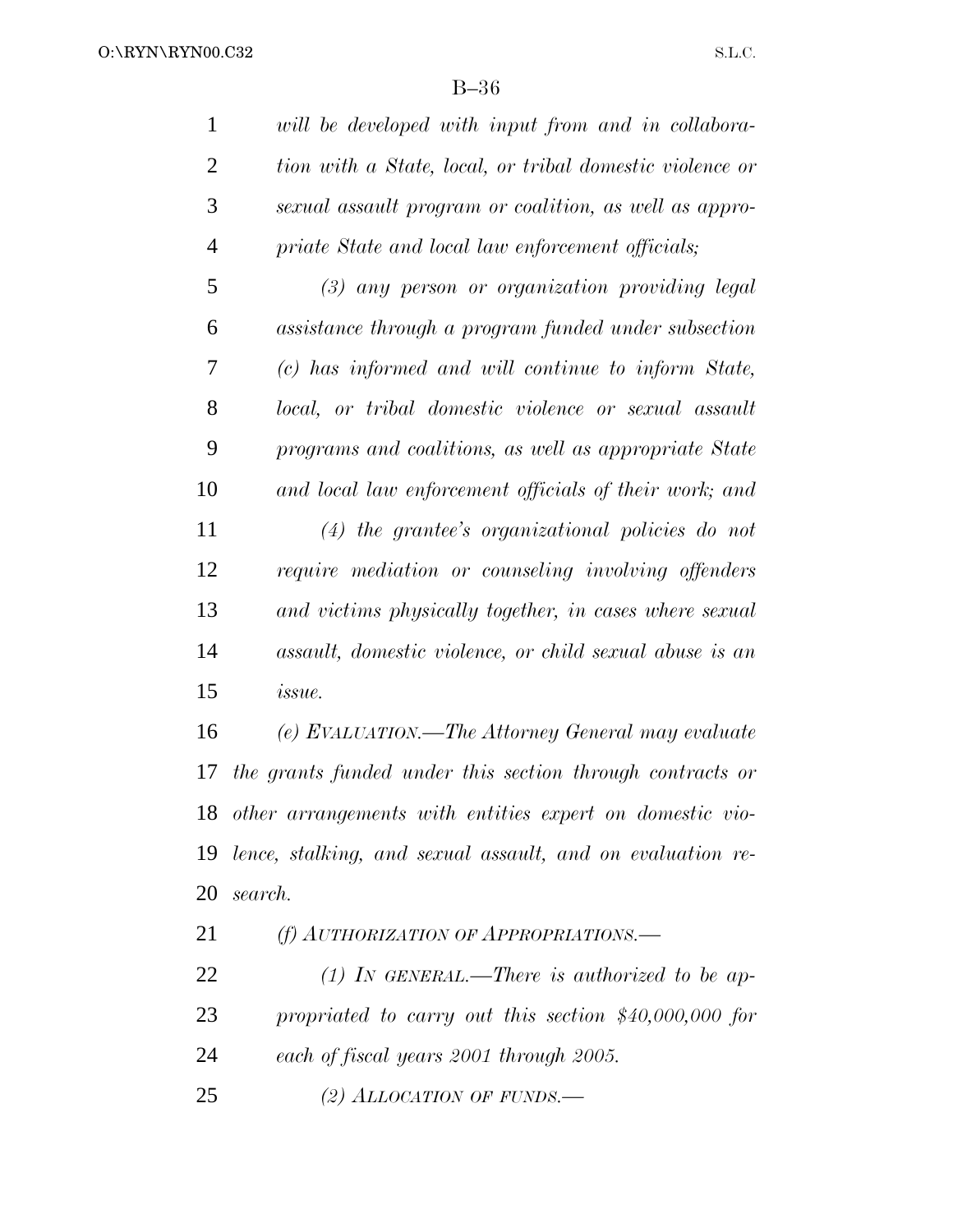O:\RYN\RYN00.C32

S.L.C.

| $\mathbf{1}$   | $(A)$ TRIBAL PROGRAMS. - Of the amount                               |
|----------------|----------------------------------------------------------------------|
| $\overline{2}$ | made available under this subsection in each fis-                    |
| 3              | cal year, not less than 5 percent shall be used for                  |
| $\overline{4}$ | grants for programs that assist victims of domes-                    |
| 5              | tic violence, stalking, and sexual assault on                        |
| 6              | lands within the jurisdiction of an Indian tribe.                    |
| 7              | $(B)$ VICTIMS OF SEXUAL ASSAULT. -- Of the                           |
| 8              | amount made available under this subsection in                       |
| 9              | each fiscal year, not less than 25 percent shall be                  |
| 10             | used for direct services, training, and technical                    |
| 11             | assistance to support projects focused solely or                     |
| 12             | primarily on providing legal assistance to vic-                      |
| 13             | tims of sexual assault.                                              |
| 14             | (3) NONSUPPLANTATION.—Amounts made avail-                            |
| 15             | able under this section shall be used to supplement                  |
| 16             | and not supplant other Federal, State, and local                     |
| 17             | funds expended to further the purpose of this section.               |
| 18             | SEC. 1202. SHELTER SERVICES FOR BATTERED WOMEN AND                   |
| 19             | <b>CHILDREN.</b>                                                     |
| 20             | (a) REAUTHORIZATION.—Section 310(a) of the Family                    |
| 21             | Violence Prevention and Services Act $(42 \text{ U.S.C. } 10409(a))$ |
| 22             | <i>is amended to read as follows:</i>                                |
| 23             | "(a) In GENERAL.—There are authorized to be appro-                   |
| 24             | priated to carry out this title $$175,000,000$ for each of fiscal    |
| 25             | years 2001 through 2005.".                                           |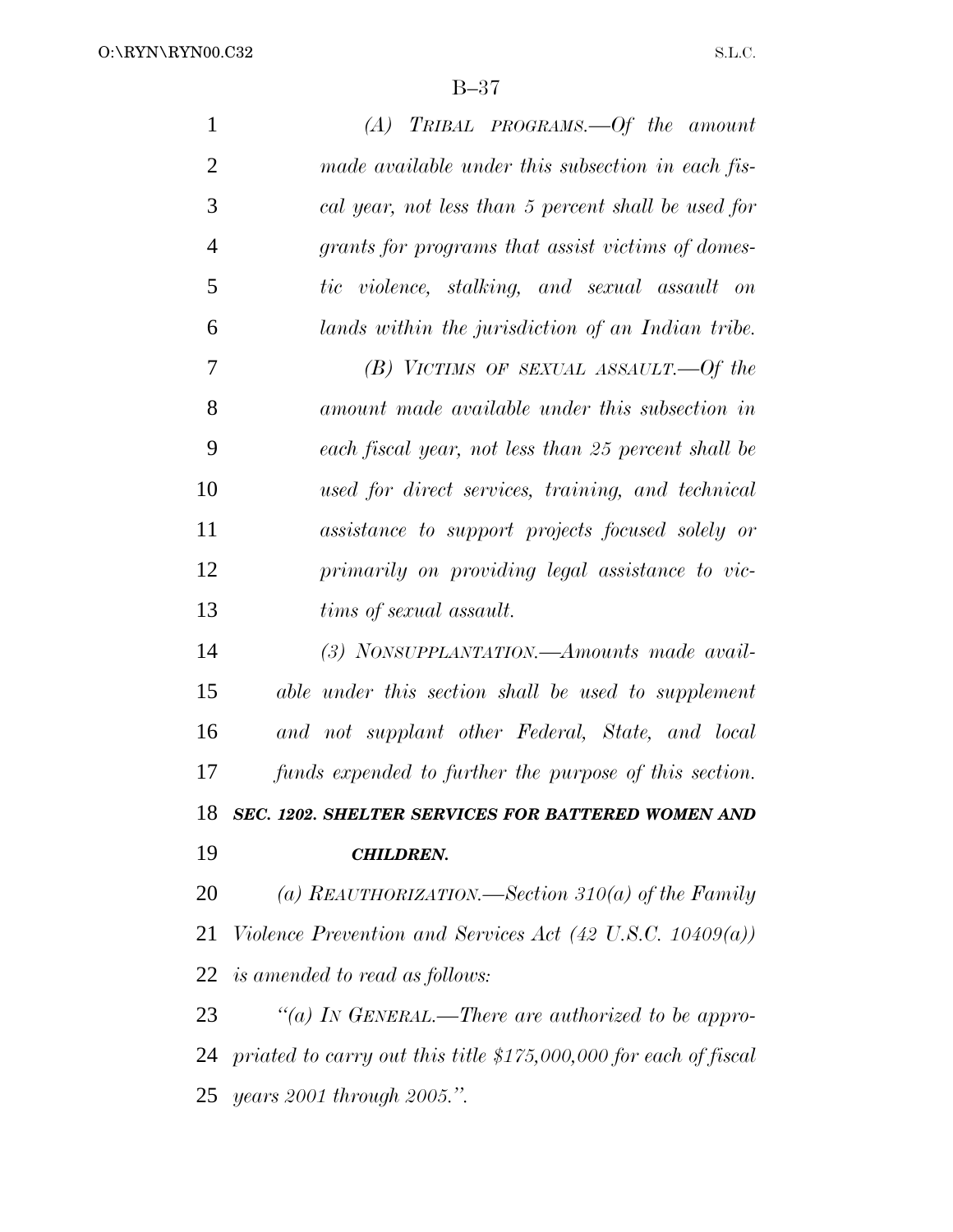|                | (b) STATE MINIMUM; REALLOTMENT.—Section 304 of               |
|----------------|--------------------------------------------------------------|
|                | 2 the Family Violence Prevention and Services Act (42 U.S.C. |
|                | 3 10403) is amended—                                         |
| $\overline{4}$ | $(1)$ in subsection $(a)$ , by striking "for grants to       |

 *States for any fiscal year'' and all that follows and inserting the following: ''and available for grants to States under this subsection for any fiscal year—*

 *''(1) Guam, American Samoa, the United States Virgin Islands, and the Commonwealth of the North- ern Mariana Islands shall each be allotted not less than <sup>1</sup>/8 of 1 percent of the amounts available for grants under section 303(a) for the fiscal year for which the allotment is made; and*

 *''(2) each State shall be allotted for payment in a grant authorized under section 303(a), \$600,000, with the remaining funds to be allotted to each State in an amount that bears the same ratio to such re- maining funds as the population of such State bears to the population of all States.'';*

 *(2) in subsection (c), in the first sentence, by in-serting ''and available'' before ''for grants''; and*

*(3) by adding at the end the following:*

 *''(e) In subsection (a)(2), the term ''State'' does not include any jurisdiction specified in subsection (a)(1).''.*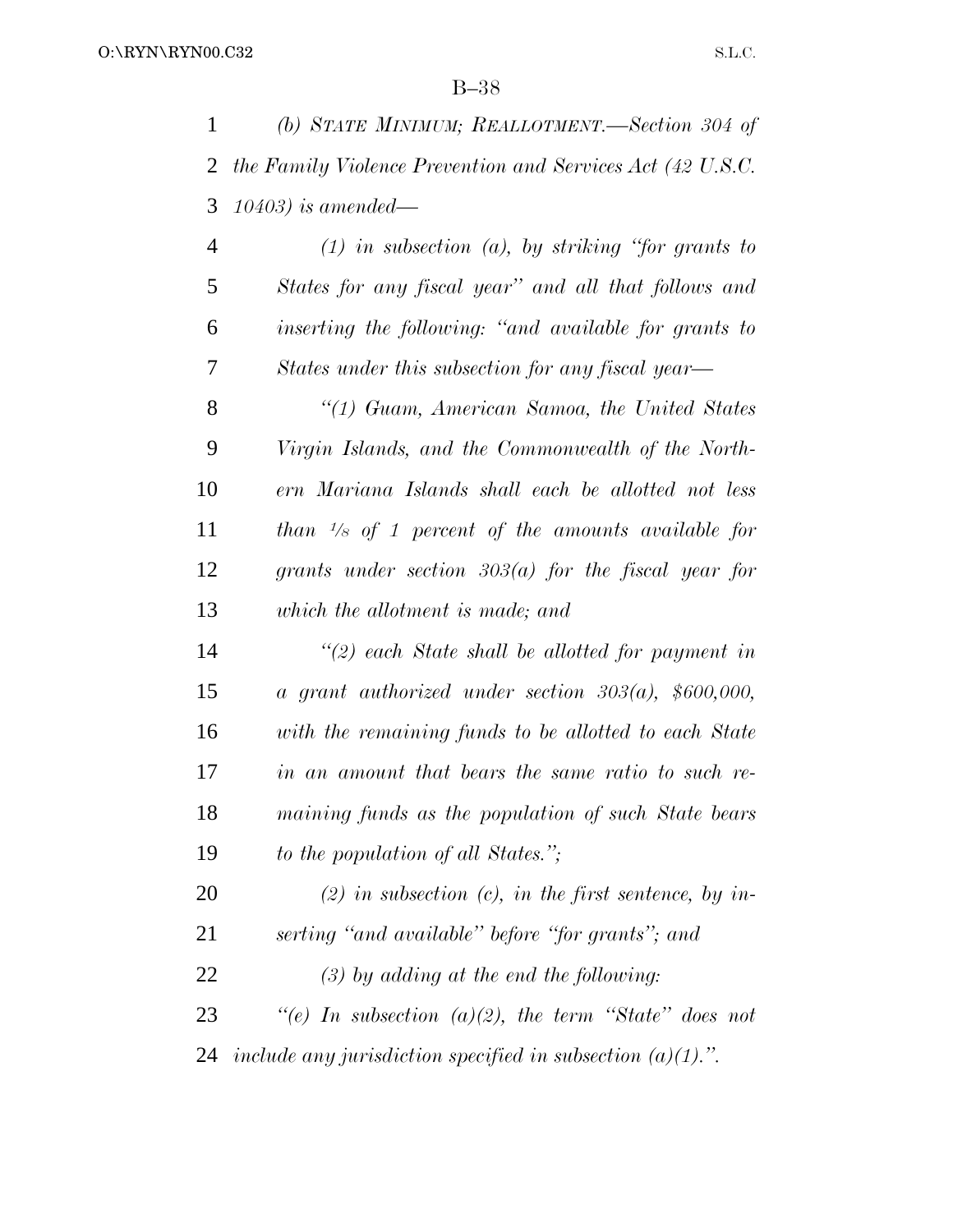| 1  | SEC. 1203. TRANSITIONAL HOUSING ASSISTANCE FOR VIC-                        |
|----|----------------------------------------------------------------------------|
| 2  | TIMS OF DOMESTIC VIOLENCE.                                                 |
| 3  | Title III of the Family Violence Prevention and Serv-                      |
| 4  | ices Act $(42 \text{ U.S.C. } 10401 \text{ et seq.})$ is amended by adding |
| 5  | at the end the following:                                                  |
| 6  | "SEC. 319. TRANSITIONAL HOUSING ASSISTANCE.                                |
| 7  | "(a) IN GENERAL.—The Secretary shall award grants                          |
| 8  | under this section to carry out programs to provide assist-                |
| 9  | ance to individuals, and their dependents—                                 |
| 10 | $\lq(1)$ who are homeless or in need of transitional                       |
| 11 | housing or other housing assistance, as a result of                        |
| 12 | <i>fleeing a situation of domestic violence; and</i>                       |
| 13 | $\lq(2)$ for whom emergency shelter services are un-                       |
| 14 | <i>available or insufficient.</i>                                          |
| 15 | "(b) ASSISTANCE DESCRIBED.—Assistance provided                             |
| 16 | under this section may include—                                            |
| 17 | $"(1)$ short-term housing assistance, including                            |
| 18 | rental or utilities payments assistance and assistance                     |
| 19 | with related expenses, such as payment of security de-                     |
| 20 | posits and other costs incidental to relocation to tran-                   |
| 21 | sitional housing, in cases in which assistance de-                         |
| 22 | scribed in this paragraph is necessary to prevent                          |
| 23 | homelessness because an individual or dependent is                         |
| 24 | <i>fleeing a situation of domestic violence; and</i>                       |
| 25 | $\lq(2)$ support services designed to enable an indi-                      |
| 26 | vidual or dependent who is fleeing a situation of do-                      |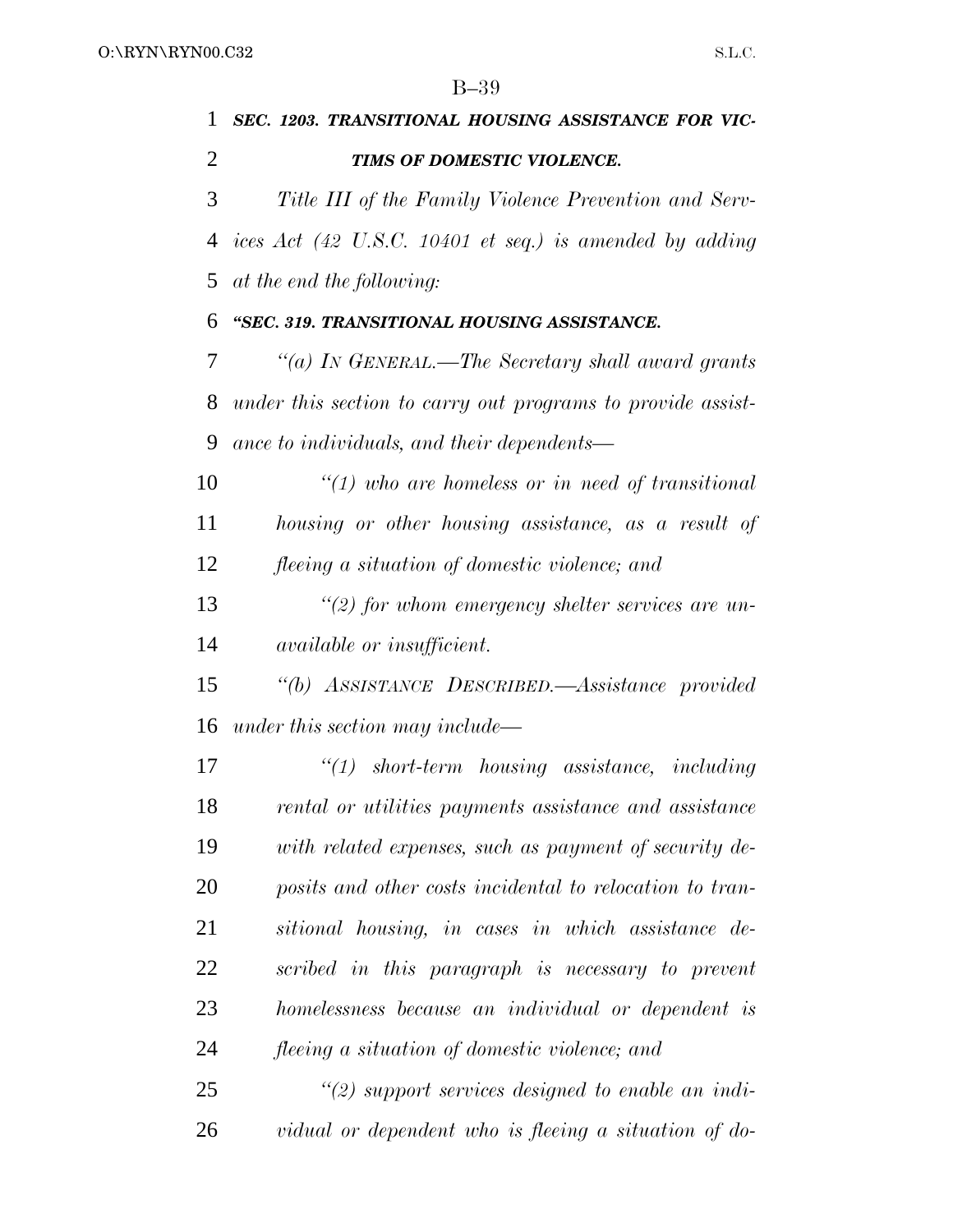| $\mathbf{1}$   | mestic violence to locate and secure permanent hous-   |
|----------------|--------------------------------------------------------|
| $\overline{2}$ | ing, and to integrate the individual or dependent into |
| 3              | a community, such as transportation, counseling,       |
| $\overline{4}$ | child care services, case management, employment       |
| 5              | counseling, and other assistance.                      |
| 6              | "(c) TERM OF ASSISTANCE.—                              |
| 7              | "(1) In GENERAL.—Subject to paragraph (2), an          |
| 8              | individual or dependent assisted under this section    |
| 9              | may not receive assistance under this section for a    |
| 10             | total of more than 12 months.                          |
| 11             | "(2) WAIVER.—The recipient of a grant under            |
| 12             | this section may waive the restrictions of paragraph   |
| 13             | $(1)$ for up to an additional 6-month period with re-  |
| 14             | spect to any individual (and dependents of the indi-   |
| 15             | vidual) who has made a good-faith effort to acquire    |
| 16             | permanent housing and has been unable to acquire       |
| 17             | <i>the housing.</i>                                    |
| 18             | "(d) REPORTS.-                                         |
| 19             | "(1) REPORT TO SECRETARY.-                             |
| 20             | "(A) IN GENERAL.—An entity that receives               |
| 21             | a grant under this section shall annually pre-         |
| 22             | pare and submit to the Secretary a report de-          |
| 23             | scribing the number of individuals and depend-         |
| 24             | ents assisted, and the types of housing assistance     |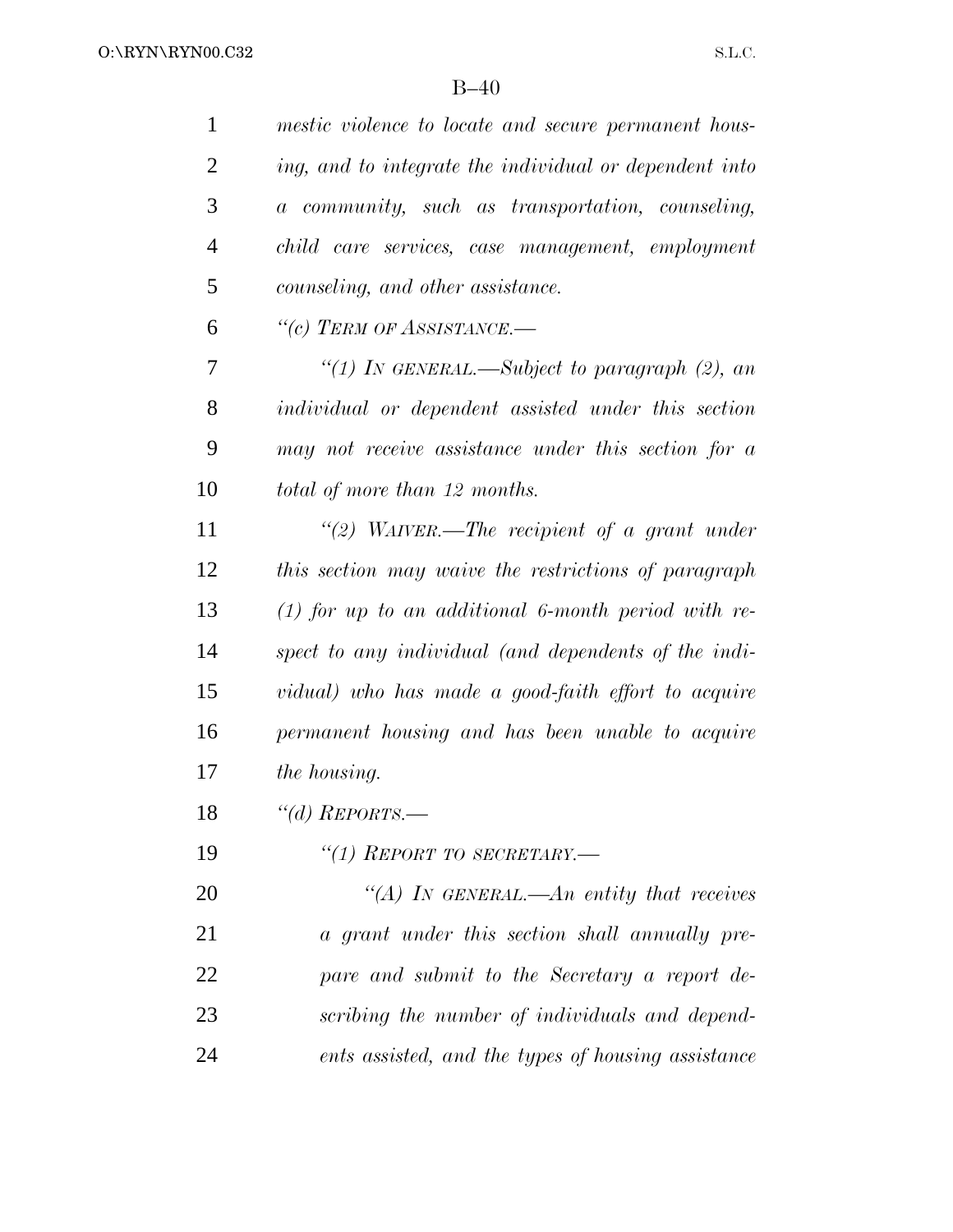| $\mathbf{1}$   | and support services provided, under this sec-              |
|----------------|-------------------------------------------------------------|
| $\overline{2}$ | tion.                                                       |
| 3              | "(B) CONTENTS.—Each report shall include                    |
| $\overline{4}$ | information on                                              |
| 5              | $``(i)$ the purpose and amount of hous-                     |
| 6              | ing assistance provided to each individual                  |
| 7              | or dependent assisted under this section;                   |
| 8              | $``(ii)$ the number of months each indi-                    |
| 9              | vidual or dependent received the assistance;                |
| 10             | $``(iii)$ the number of individuals and                     |
| 11             | dependents who were eligible to receive the                 |
| 12             | assistance, and to whom the entity could                    |
| 13             | not provide the assistance solely due to a                  |
| 14             | lack of available housing; and                              |
| 15             | $``(iv)$ the type of support services pro-                  |
| 16             | vided to each individual or dependent as-                   |
| 17             | sisted under this section.                                  |
| 18             | "(2) REPORT TO CONGRESS.—The Secretary                      |
| 19             | shall annually prepare and submit to the Committee          |
| 20             | on the Judiciary of the House of Representatives and        |
| 21             | the Committee on the Judiciary of the Senate a report       |
| 22             | that contains a compilation of the information con-         |
| 23             | tained in reports submitted under paragraph (1).            |
| 24             | "(e) EVALUATION, MONITORING, AND ADMINISTRA-                |
| 25             | $TION.$ Of the amount appropriated under subsection (f) for |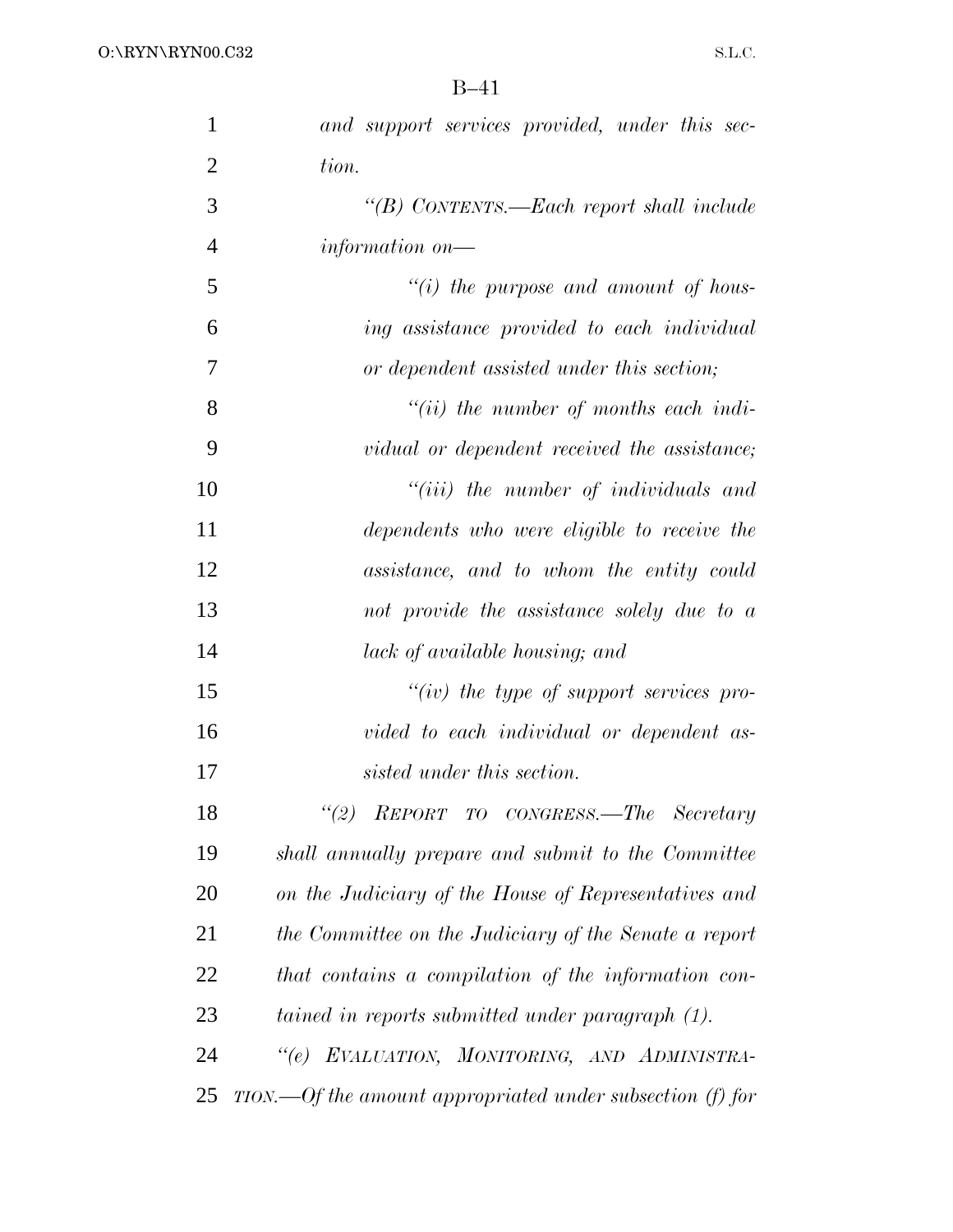*each fiscal year, not more than 1 percent shall be used by the Secretary for evaluation, monitoring, and administra-tive costs under this section.*

 *''(f) AUTHORIZATION OF APPROPRIATIONS.—There are authorized to be appropriated to carry out this section \$25,000,000 for fiscal year 2001.''.*

### *SEC. 1204. NATIONAL DOMESTIC VIOLENCE HOTLINE.*

 *Section 316(f) of the Family Violence Prevention and Services Act (42 U.S.C. 10416(f)) is amended by striking paragraph (1) and inserting the following:*

 *''(1) IN GENERAL.—There are authorized to be appropriated to carry out this section \$2,000,000 for each of fiscal years 2001 through 2005.''.*

### *SEC. 1205. FEDERAL VICTIMS COUNSELORS.*

 *Section 40114 of the Violent Crime Control and Law Enforcement Act of 1994 (Public Law 103–322; 108 Stat. 1910) is amended by striking ''(such as District of Colum- bia)—'' and all that follows and inserting ''(such as Dis- trict of Columbia), \$1,000,000 for each of fiscal years 2001 through 2005.''.*

```
21 SEC. 1206. STUDY OF STATE LAWS REGARDING INSURANCE
22 DISCRIMINATION AGAINST VICTIMS OF VIO-
23 LENCE AGAINST WOMEN.
```
 *(a) IN GENERAL.—The Attorney General shall conduct a national study to identify State laws that address dis-*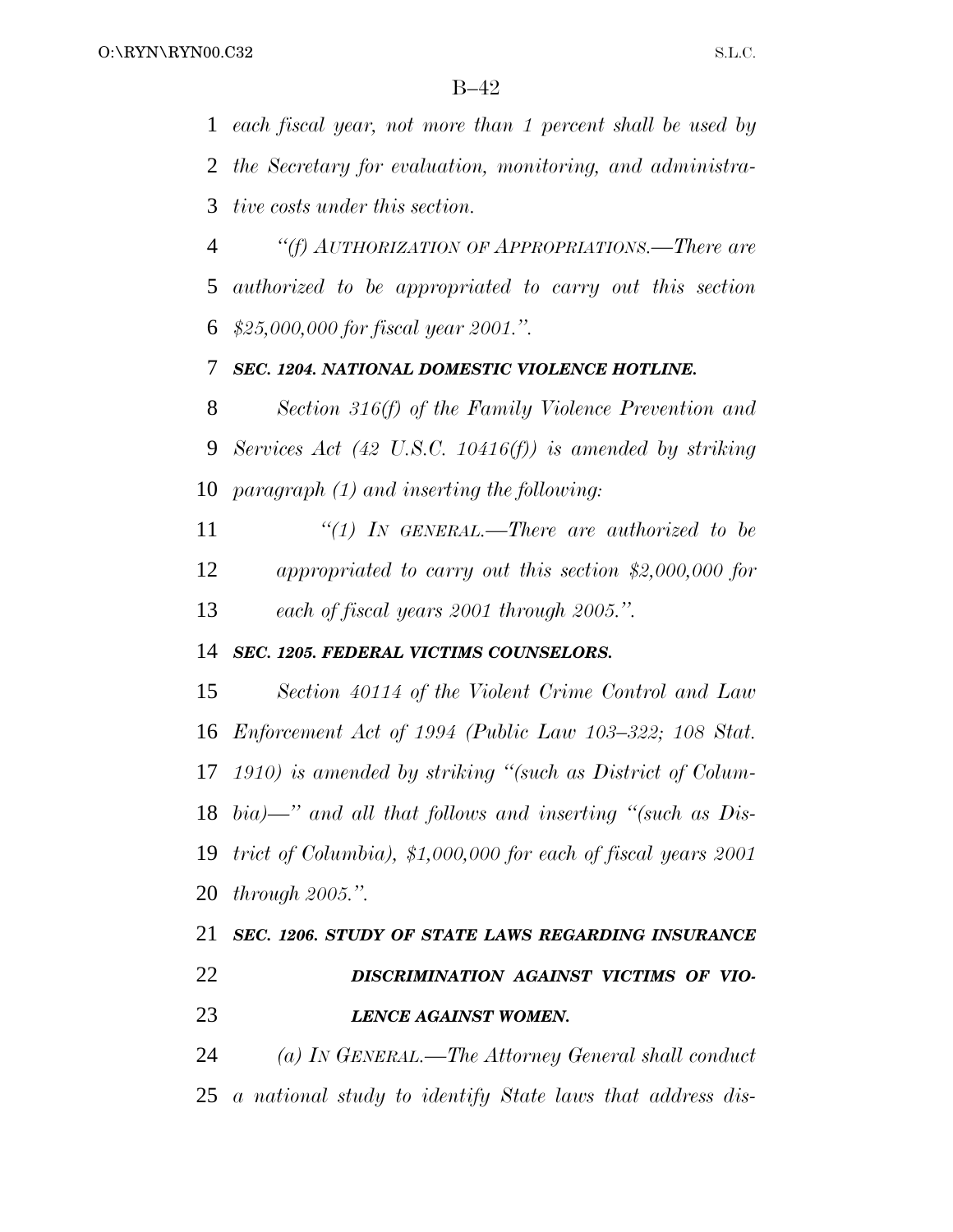*crimination against victims of domestic violence and sexual assault related to issuance or administration of insurance policies.*

 *(b) REPORT.—Not later than 1 year after the date of enactment of this Act, the Attorney General shall submit to Congress a report on the findings and recommendations of the study required by subsection (a).*

### *SEC. 1207. STUDY OF WORKPLACE EFFECTS FROM VIO-LENCE AGAINST WOMEN.*

*The Attorney General shall—*

 *(1) conduct a national survey of plans, pro- grams, and practices developed to assist employers and employees on appropriate responses in the work- place related to victims of domestic violence, stalking, or sexual assault; and*

 *(2) not later than 18 months after the date of en- actment of this Act, submit to Congress a report de- scribing the results of that survey, which report shall include the recommendations of the Attorney General to assist employers and employees affected in the workplace by incidents of domestic violence, stalking, and sexual assault.*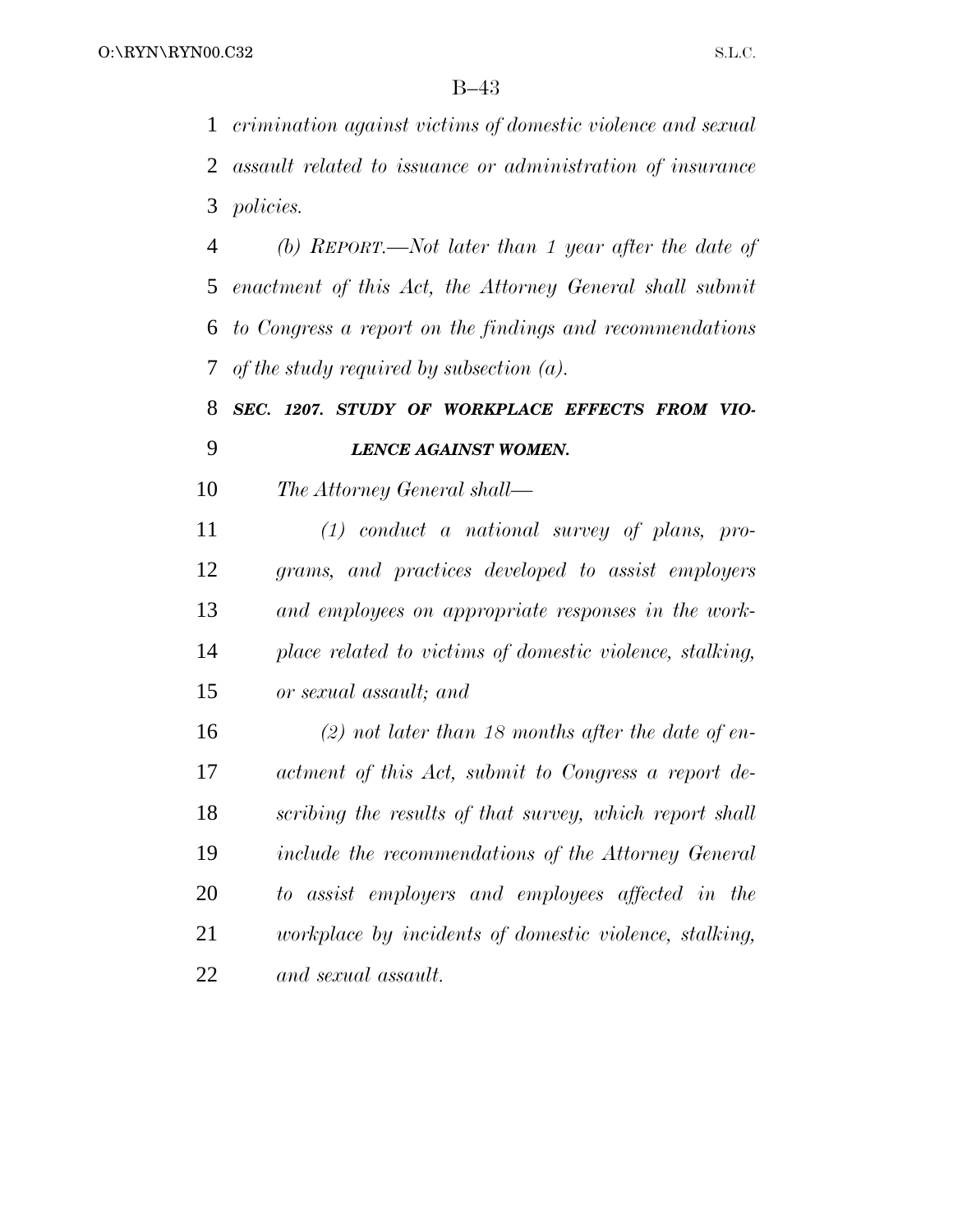| 1  | <b>SEC. 1208. STUDY OF UNEMPLOYMENT COMPENSATION FOR</b> |
|----|----------------------------------------------------------|
| 2  | VICTIMS OF VIOLENCE AGAINST WOMEN.                       |
| 3  | The Secretary of Labor, in consultation with the Attor-  |
| 4  | ney General, shall—                                      |
| 5  | $(1)$ conduct a national study to identify State         |
| 6  | laws that address the separation from employment of      |
| 7  | an employee due to circumstances directly resulting      |
| 8  | from the experience of domestic violence by the em-      |
| 9  | ployee and circumstances governing that receipt (or      |
| 10 | nonreceipt) by the employee of unemployment com-         |
| 11 | pensation based on such separation; and                  |
| 12 | $(2)$ not later than 1 year after the date of enact-     |
| 13 | ment of this Act, submit to Congress a report describ-   |
| 14 | ing the results of that study, together with any rec-    |
| 15 | ommendations based on that study.                        |
| 16 | SEC. 1209. ENHANCING PROTECTIONS FOR OLDER AND DIS-      |
| 17 | ABLED WOMEN FROM DOMESTIC VIOLENCE                       |
| 18 | AND SEXUAL ASSAULT.                                      |
| 19 | (a) ELDER ABUSE, NEGLECT, AND EXPLOITATION.              |
| 20 | The Violence Against Women Act of 1994 (108 Stat. 1902)  |
| 21 | et seq.) is amended by adding at the end the following:  |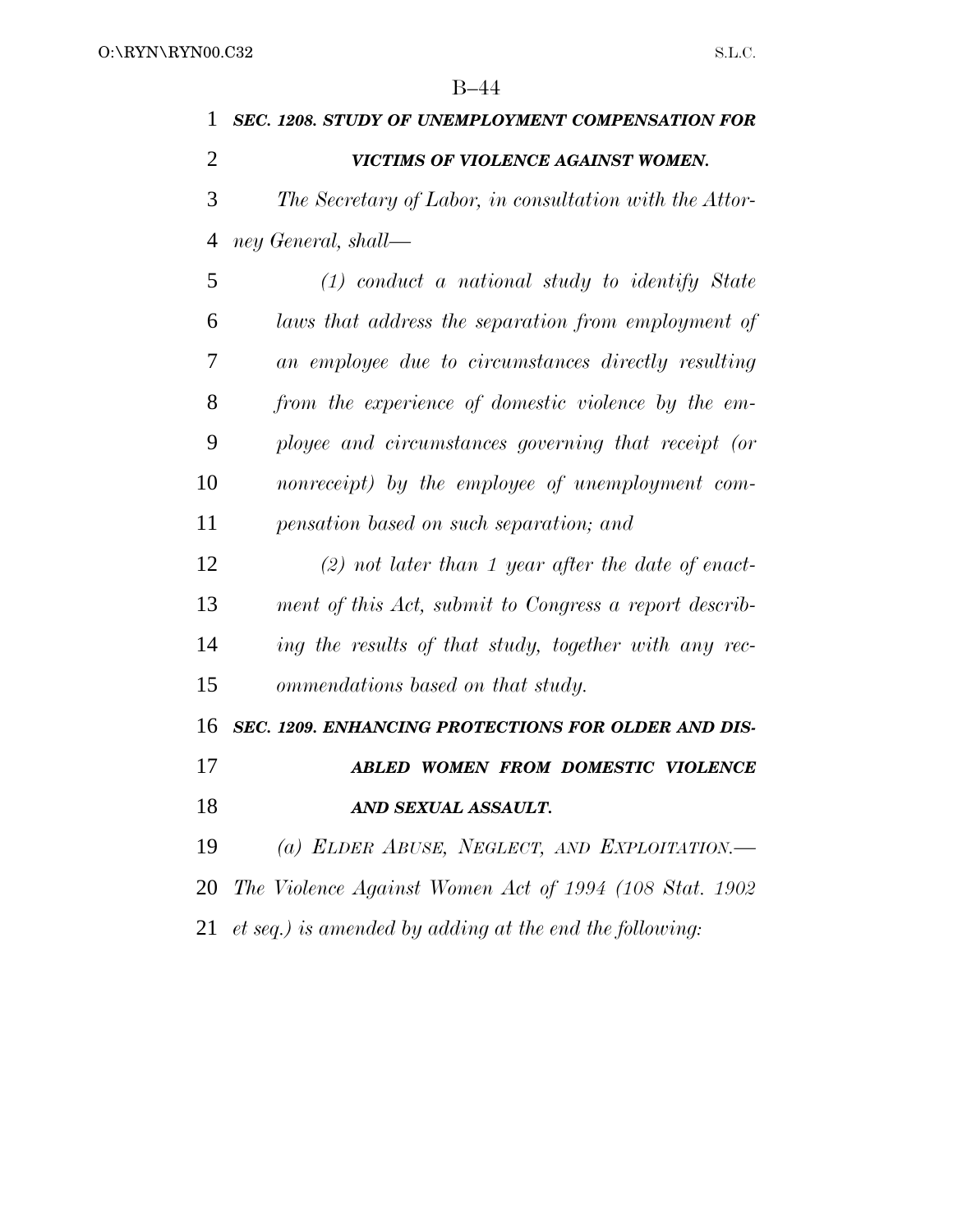*''Subtitle H—Elder Abuse, Neglect, and Exploitation, Including Do- mestic Violence and Sexual As- sault Against Older or Disabled Individuals ''SEC. 40801. DEFINITIONS. ''In this subtitle: ''(1) IN GENERAL.—The terms 'elder abuse, ne- glect, and exploitation', and 'older individual' have the meanings given the terms in section 102 of the Older Americans Act of 1965 (42 U.S.C. 3002). ''(2) DOMESTIC VIOLENCE.—The term 'domestic violence' has the meaning given such term by section 2003 of title I of the Omnibus Crime Control and Safe Streets Act of 1968 (42 U.S.C. 3796gg–2). ''(3) SEXUAL ASSAULT.—The term 'sexual as- sault' has the meaning given the term in section 2003 of title I of the Omnibus Crime Control and Safe Streets Act of 1968 (42 U.S.C. 3796gg–2).*

 *''SEC. 40802. TRAINING PROGRAMS FOR LAW ENFORCEMENT OFFICERS.*

 *''The Attorney General may make grants for training programs to assist law enforcement officers, prosecutors, and relevant officers of Federal, State, tribal, and local courts in recognizing, addressing, investigating, and pros-*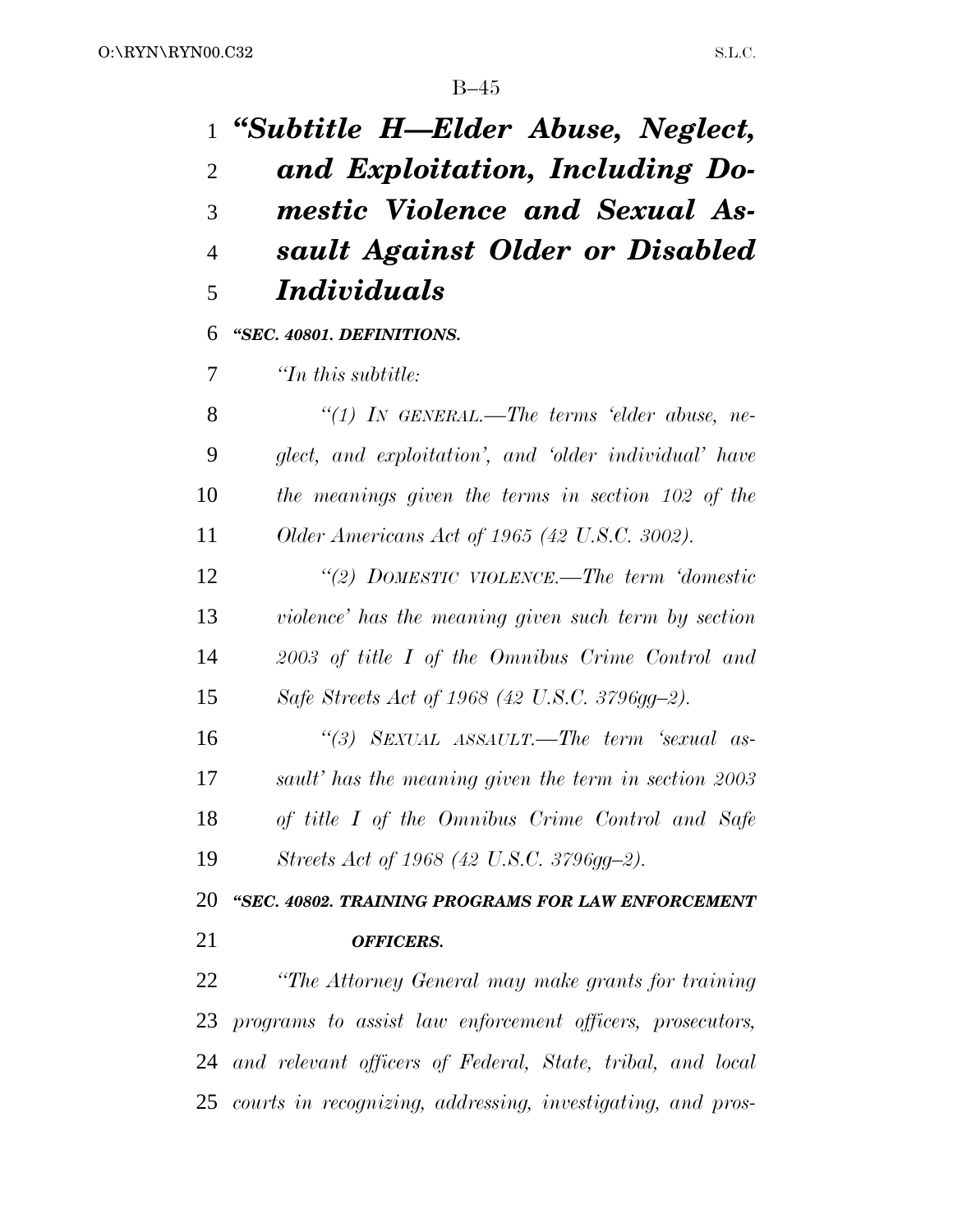*ecuting instances of elder abuse, neglect, and exploitation and violence against individuals with disabilities, includ- ing domestic violence and sexual assault, against older or disabled individuals.*

*''SEC. 40803. AUTHORIZATION OF APPROPRIATIONS.*

 *''There are authorized to be appropriated to carry out this subtitle \$5,000,000 for each of fiscal years 2001 through 2005.''.*

 *(b) PROTECTIONS FOR OLDER AND DISABLED INDIVID- UALS FROM DOMESTIC VIOLENCE AND SEXUAL ASSAULT IN PRO-ARREST GRANTS.—Section 2101(b) of part U of title I of the Omnibus Crime Control and Safe Streets Act of 1968 (42 U.S.C. 3796hh et seq.) is amended by adding at the end the following:*

 *''(8) To develop or strengthen policies and train- ing for police, prosecutors, and the judiciary in recog- nizing, investigating, and prosecuting instances of do- mestic violence and sexual assault against older indi- viduals (as defined in section 102 of the Older Ameri- cans Act of 1965 (42 U.S.C. 3002)) and individuals with disabilities (as defined in section 3(2) of the Americans with Disabilities Act of 1990 (42 U.S.C. 12102(2))).''.*

 *(c) PROTECTIONS FOR OLDER AND DISABLED INDIVID-UALS FROM DOMESTIC VIOLENCE AND SEXUAL ASSAULT*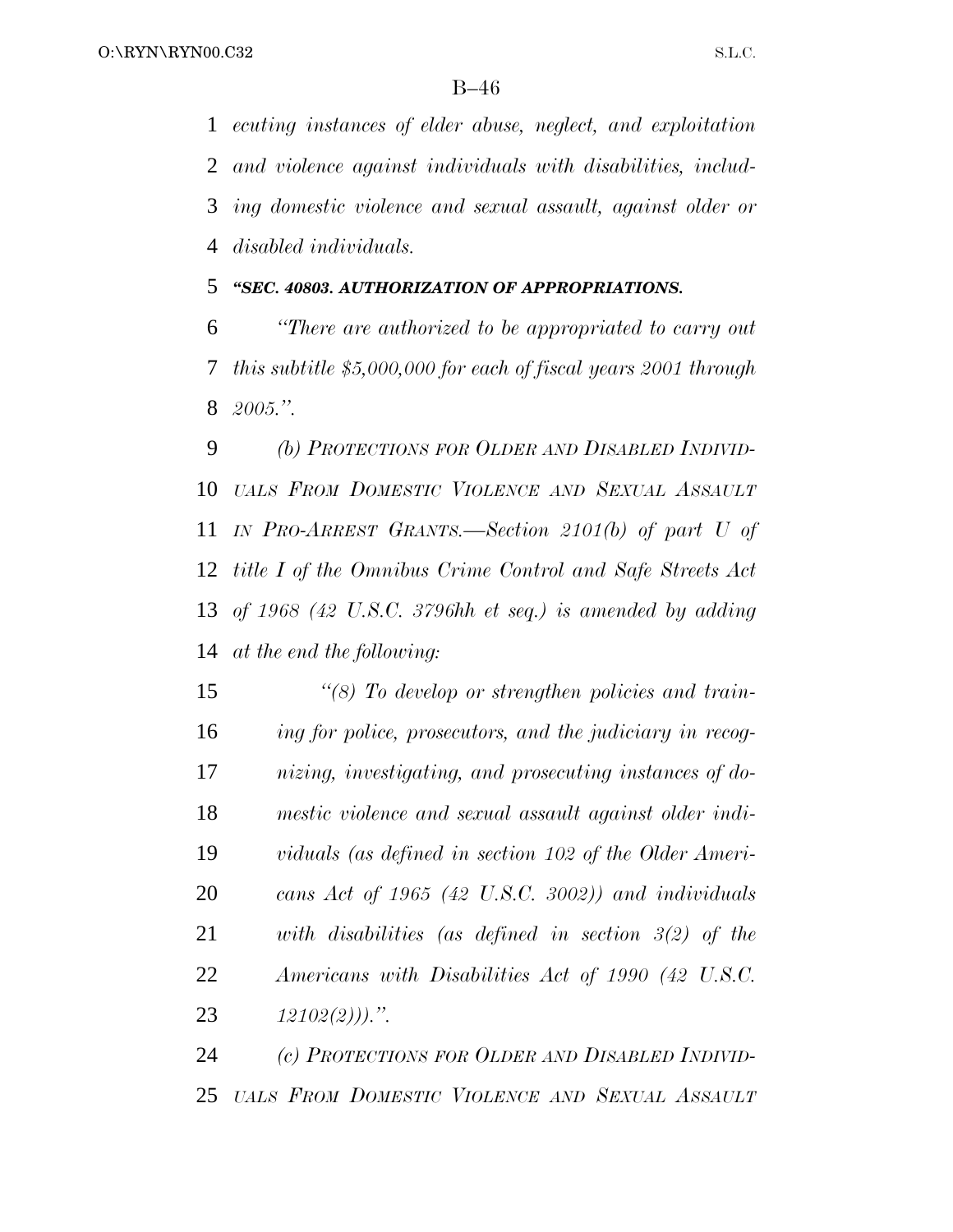*IN STOP GRANTS.—Section 2001(b) of title I of the Omni- bus Crime Control and Safe Streets Act of 1968 (42 U.S.C. 3796gg(b)) (as amended by section 1103(b) of this division) is amended by adding at the end the following:*

 *''(10) developing, enlarging, or strengthening programs to assist law enforcement, prosecutors, courts, and others to address the needs and cir- cumstances of older and disabled women who are vic- tims of domestic violence or sexual assault, including recognizing, investigating, and prosecuting instances of such violence or assault and targeting outreach and support, counseling, and other victim services to such older and disabled individuals; and''.*

# *TITLE III—LIMITING THE EF- FECTS OF VIOLENCE ON CHIL-DREN*

### *SEC. 1301. SAFE HAVENS FOR CHILDREN PILOT PROGRAM.*

 *(a) IN GENERAL.—The Attorney General may award grants to States, units of local government, and Indian trib- al governments that propose to enter into or expand the scope of existing contracts and cooperative agreements with public or private nonprofit entities to provide supervised visitation and safe visitation exchange of children by and between parents in situations involving domestic violence, child abuse, sexual assault, or stalking.*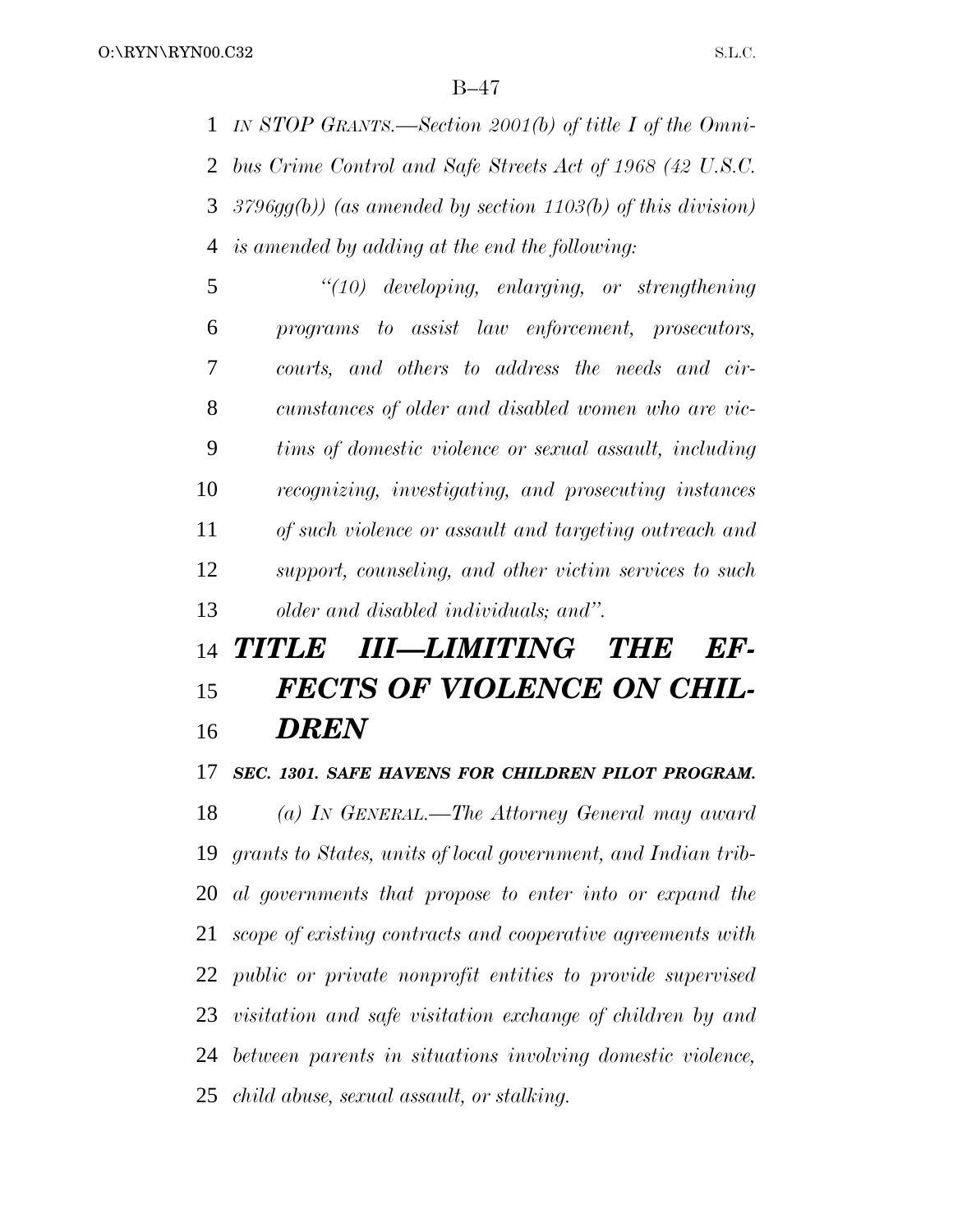| 1              | (b) CONSIDERATIONS.—In awarding grants under sub-             |
|----------------|---------------------------------------------------------------|
| $\overline{2}$ | section $(a)$ , the Attorney General shall take into account— |
| 3              | $(1)$ the number of families to be served by the              |
| $\overline{4}$ | proposed visitation programs and services;                    |
| 5              | $(2)$ the extent to which the proposed supervised             |
| 6              | visitation programs and services serve underserved            |
| 7              | populations (as defined in section 2003 of title I of         |
| 8              | the Omnibus Crime Control and Safe Streets Act of             |
| 9              | 1968 (42 U.S.C. 3796gg-2));                                   |
| 10             | $(3)$ with respect to an applicant for a contract             |
| 11             | or cooperative agreement, the extent to which the ap-         |
| 12             | plicant demonstrates cooperation and collaboration            |
| 13             | with nonprofit, nongovernmental entities in the local         |
| 14             | community served, including the State or tribal do-           |
| 15             | mestic violence coalition, State or tribal sexual as-         |
| 16             | sault coalition, local shelters, and programs for do-         |
| 17             | mestic violence and sexual assault victims; and               |
| 18             | $(4)$ the extent to which the applicant dem-                  |
| 19             | onstrates coordination and collaboration with State           |
| 20             | and local court systems, including mechanisms for             |
| 21             | communication and referral.                                   |
| 22             | (c) APPLICANT REQUIREMENTS.—The Attorney Gen-                 |
| 23             | eral shall award grants for contracts and cooperative agree-  |
|                |                                                               |

*ments to applicants that—*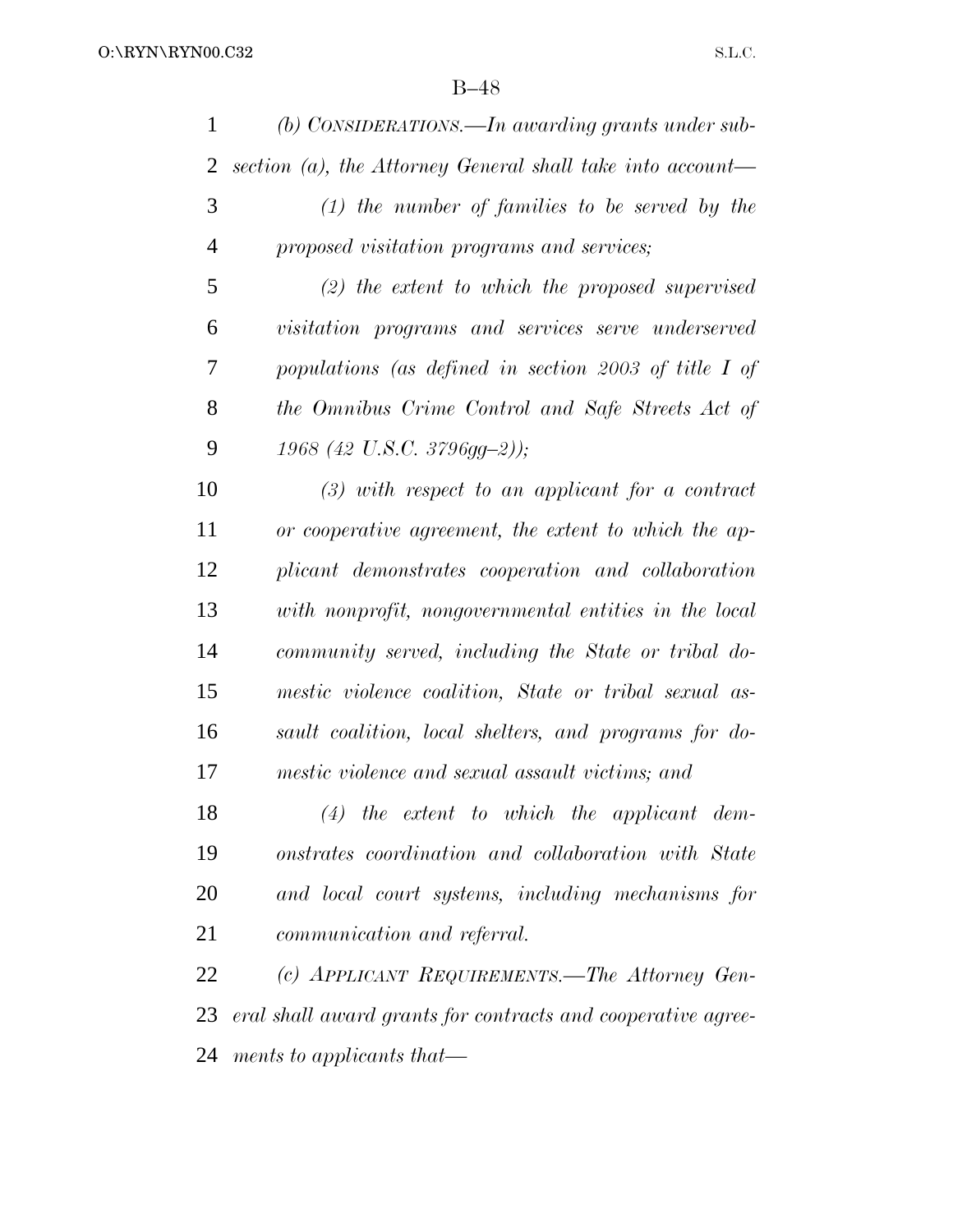| $\mathbf{1}$   | $(1)$ demonstrate expertise in the area of family       |
|----------------|---------------------------------------------------------|
| $\overline{2}$ | violence, including the areas of domestic violence or   |
| 3              | sexual assault, as appropriate;                         |
| $\overline{4}$ | $(2)$ ensure that any fees charged to individuals       |
| 5              | for use of programs and services are based on the in-   |
| 6              | come of those individuals, unless otherwise provided    |
| 7              | by court order;                                         |
| 8              | $(3)$ demonstrate that adequate security measures,      |
| 9              | including adequate facilities, procedures, and per-     |
| 10             | sonnel capable of preventing violence, are in place for |
| 11             | the operation of supervised visitation programs and     |
| 12             | services or safe visitation exchange; and               |
| 13             | $(4)$ prescribe standards by which the supervised       |
| 14             | visitation or safe visitation exchange will occur.      |
| 15             | (d) REPORTING.—                                         |
| 16             | $(1)$ IN GENERAL.—Not later than 1 year after           |
| 17             | the last day of the first fiscal year commencing on or  |
| 18             | after the date of enactment of this Act, and not later  |
| 19             | than 180 days after the last day of each fiscal year    |
| <b>20</b>      | thereafter, the Attorney General shall submit to Con-   |
| 21             | gress a report that includes information concerning—    |
| 22             | $(A)$ the number of —                                   |
| 23             | $(i)$ individuals served and the number                 |
| 24             | of individuals turned away from visitation              |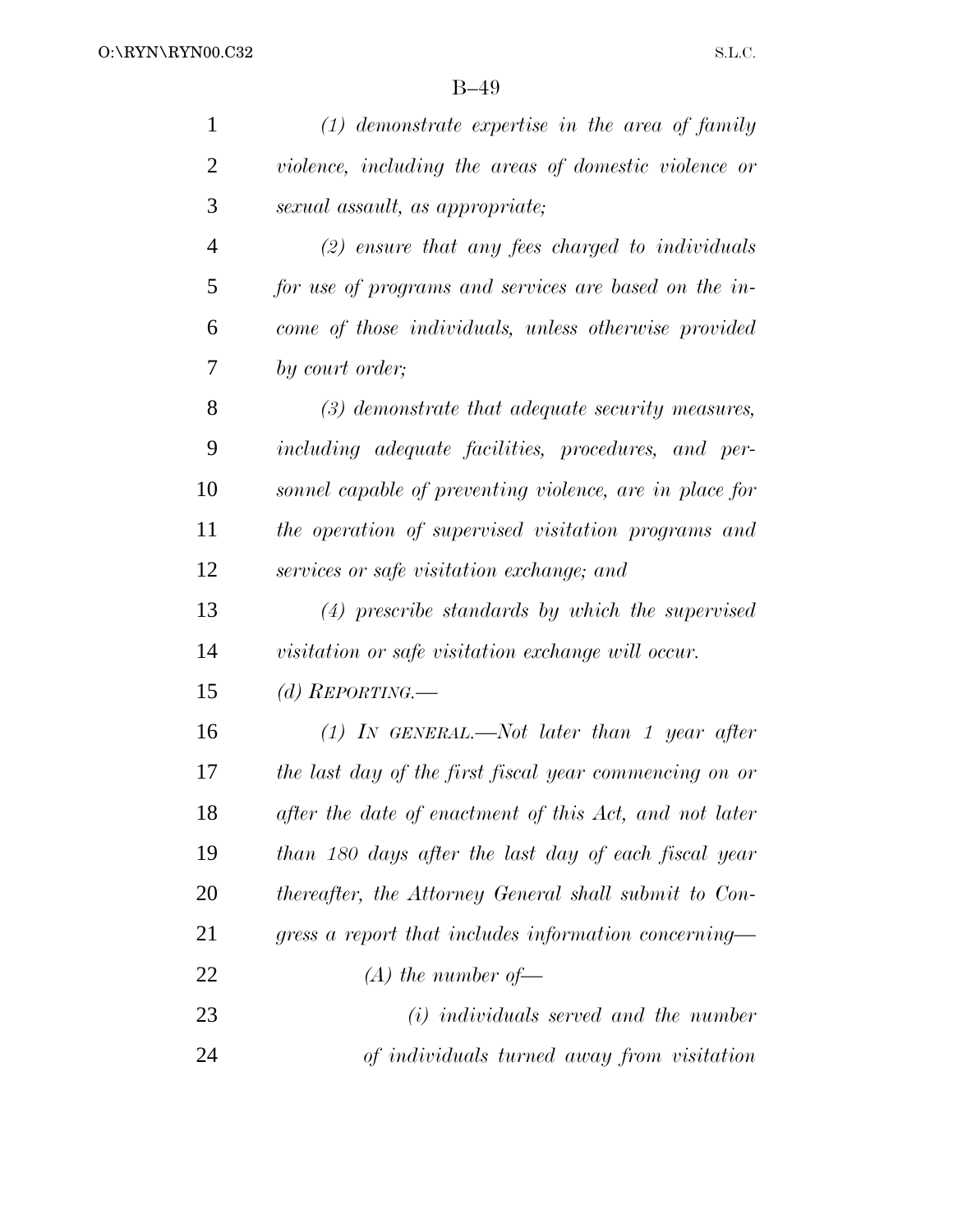| $\mathbf{1}$   | programs and services and safe visitation            |
|----------------|------------------------------------------------------|
| $\overline{2}$ | exchange (categorized by State);                     |
| 3              | (ii) the number of individuals from                  |
|                |                                                      |
| $\overline{4}$ | underserved populations served and turned            |
| 5              | away from services; and                              |
| 6              | ( <i>iii</i> ) the type of problems that underlie    |
| 7              | the need for supervised visitation or safe           |
| 8              | visitation exchange, such as domestic vio-           |
| 9              | lence, child abuse, sexual assault, other            |
| 10             | physical abuse, or a combination of such             |
| 11             | factors;                                             |
| 12             | $(B)$ the numbers of supervised visitations or       |
| 13             | safe visitation exchanges ordered under this sec-    |
| 14             | tion during custody determinations under a sep-      |
| 15             | aration or divorce decree or protection order,       |
| 16             | through child protection services or other social    |
| 17             | services agencies, or by any other order of a civil, |
| 18             | criminal, juvenile, or family court;                 |
| 19             | $(C)$ the process by which children or abused        |
| 20             | partners are protected during visitations, tem-      |
| 21             | porary custody transfers, and other activities for   |
| 22             | which supervised visitation is established under     |
| 23             | <i>this section;</i>                                 |
| 24             | (D) safety and security problems occurring           |
| 25             | during the reporting period during supervised        |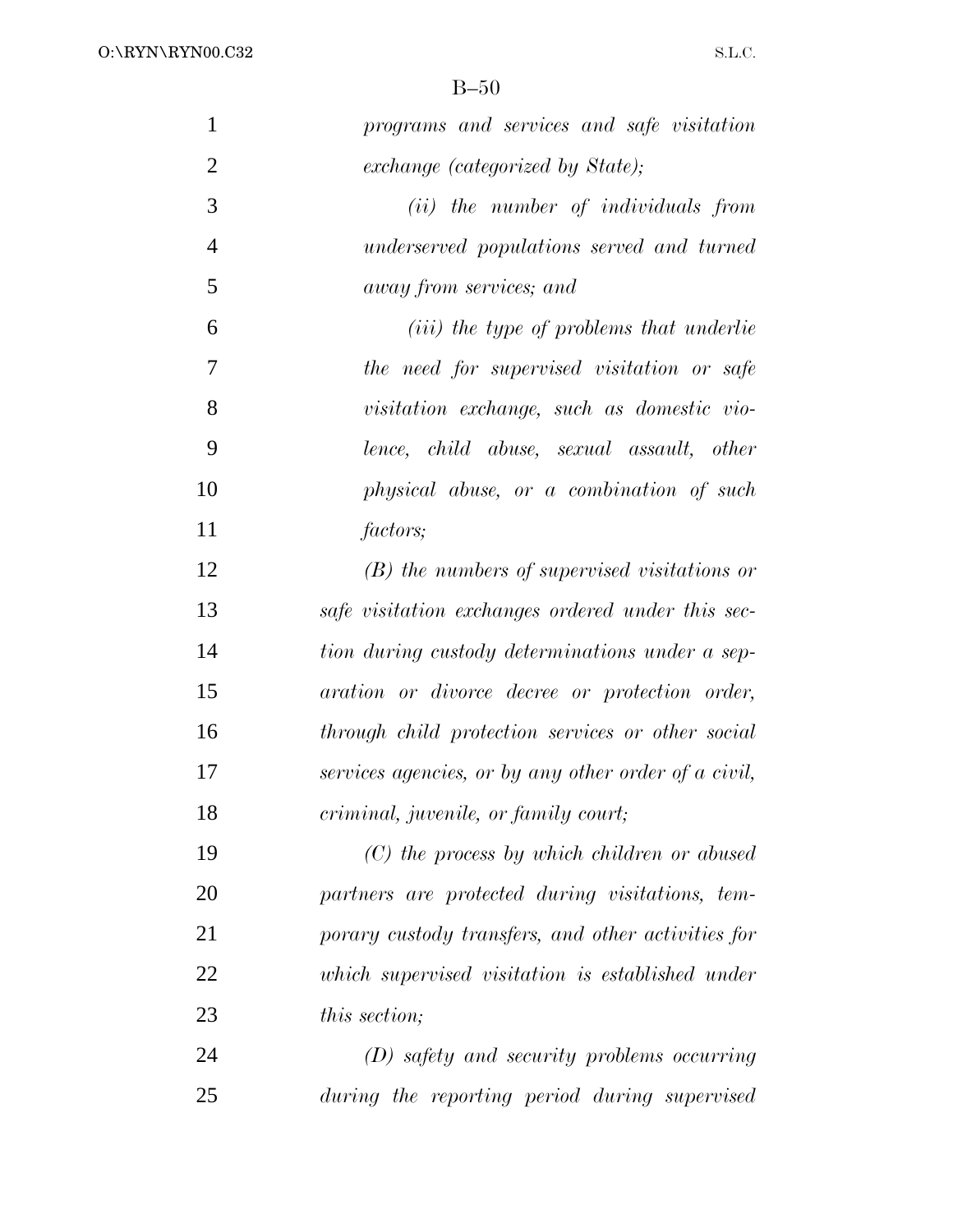| $\mathbf{1}$   | visitation under this section, including the num-             |
|----------------|---------------------------------------------------------------|
| $\overline{2}$ | ber of parental abduction cases; and                          |
| 3              | $(E)$ the number of parental abduction cases                  |
| $\overline{4}$ | in a judicial district using supervised visitation            |
| 5              | programs and services under this section, both as             |
| 6              | identified in criminal prosecution and custody                |
| 7              | <i>violations.</i>                                            |
| 8              | (2) GUIDELINES.—The Attorney General shall                    |
| 9              | establish guidelines for the collection and reporting of      |
| 10             | <i>data under this subsection.</i>                            |
| 11             | (e) AUTHORIZATION OF APPROPRIATIONS.—There is                 |
| 12             | authorized to be appropriated to carry out this section       |
| 13             | $$15,000,000$ for each of fiscal years 2001 and 2002.         |
| 14             | $(f)$ ALLOTMENT FOR INDIAN TRIBES.—Not less than              |
| 15             | 5 percent of the total amount made available for each fiscal  |
| 16             | year to carry out this section shall be available for grants  |
| 17             | to Indian tribal governments.                                 |
| 18             | SEC. 1302. REAUTHORIZATION OF VICTIMS OF CHILD                |
| 19             | <b>ABUSE PROGRAMS.</b>                                        |
| 20             | (a) COURT-APPOINTED SPECIAL ADVOCATE PRO-                     |
| 21             | GRAM.—Section 218 of the Victims of Child Abuse Act of        |
|                | 22 $1990$ (42 U.S.C. 13014) is amended by striking subsection |
|                | 23 $(a)$ and inserting the following:                         |
|                |                                                               |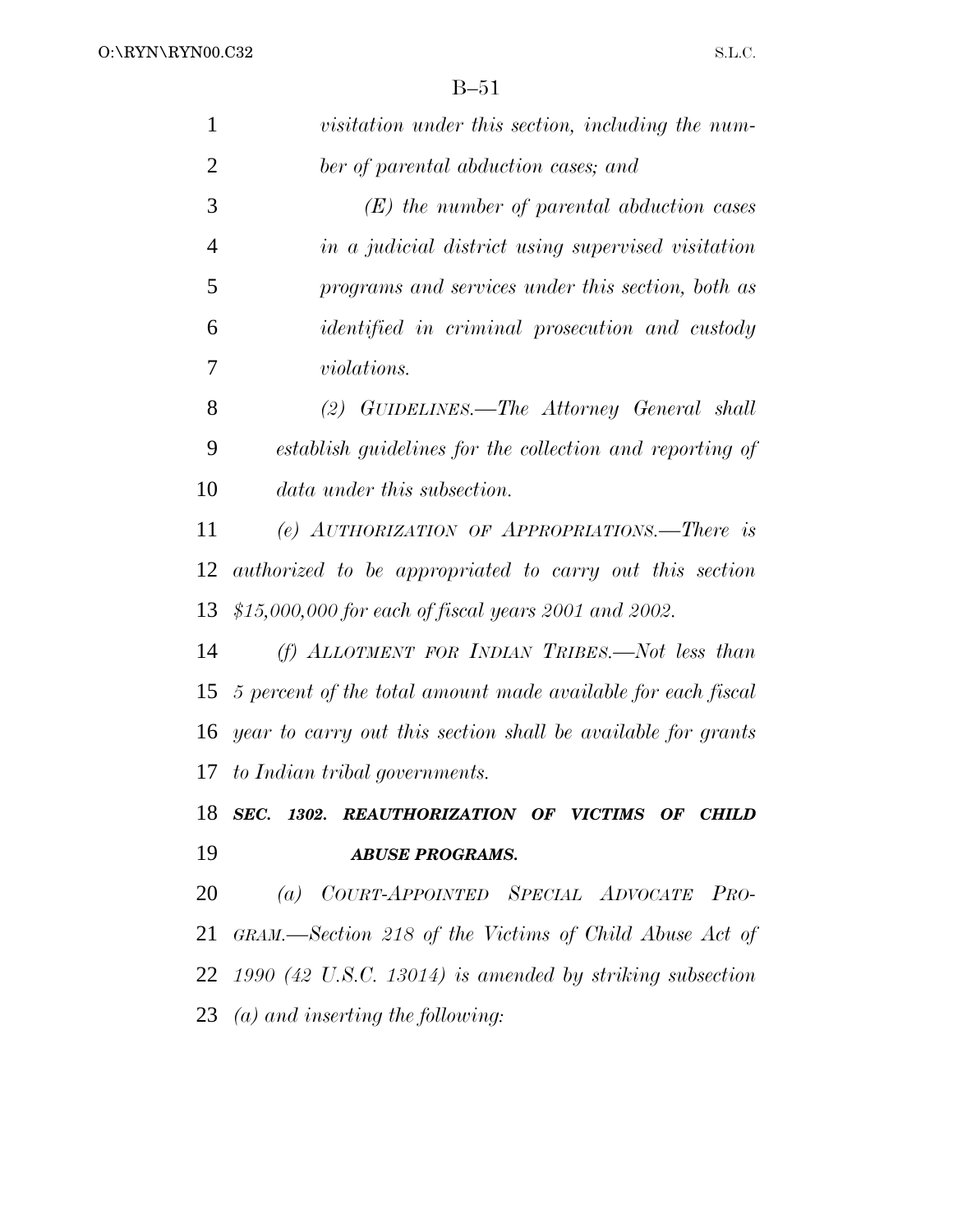*''(a) AUTHORIZATION.—There is authorized to be ap- propriated to carry out this subtitle \$12,000,000 for each of fiscal years 2001 through 2005.''.*

 *(b) CHILD ABUSE TRAINING PROGRAMS FOR JUDICIAL PERSONNEL AND PRACTITIONERS.—Section 224 of the Vic- tims of Child Abuse Act of 1990 (42 U.S.C. 13024) is amended by striking subsection (a) and inserting the fol-lowing:*

 *''(a) AUTHORIZATION.—There is authorized to be ap- propriated to carry out this subtitle \$2,300,000 for each of fiscal years 2001 through 2005.''.*

 *(c) GRANTS FOR TELEVISED TESTIMONY.—Section 1001(a) of title I of the Omnibus Crime Control and Safe Streets Act of 1968 (42 U.S.C. 3793(a)) is amended by striking paragraph (7) and inserting the following:*

 *''(7) There is authorized to be appropriated to carry out part N \$1,000,000 for each of fiscal years 2001 through 2005.''.*

 *(d) DISSEMINATION OF INFORMATION.—The Attorney General shall—*

 *(1) annually compile and disseminate informa- tion (including through electronic publication) about the use of amounts expended and the projects funded under section 218(a) of the Victims of Child Abuse Act of 1990 (42 U.S.C. 13014(a)), section 224(a) of*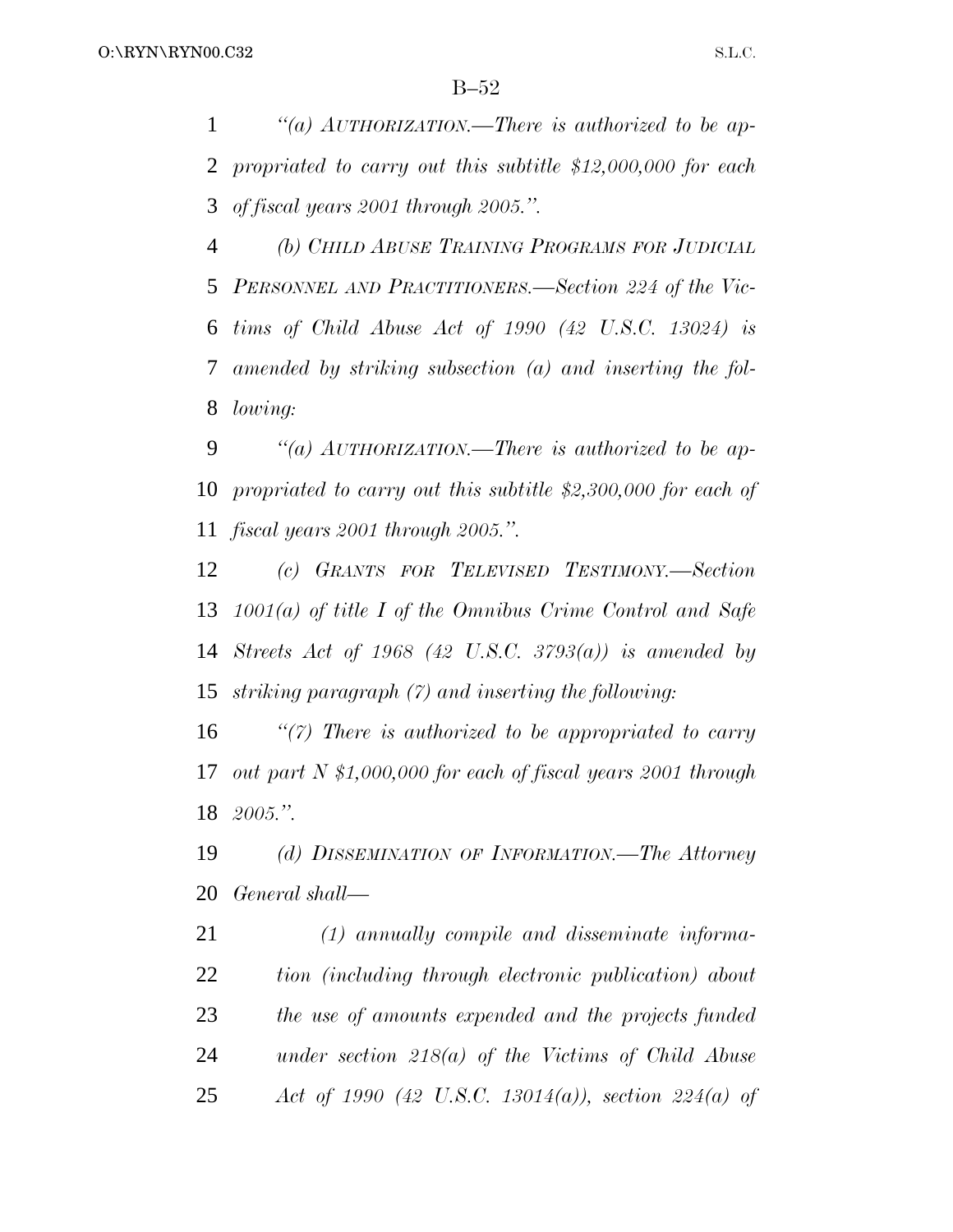| $\mathbf{1}$   | the Victims of Child Abuse Act of 1990 (42 U.S.C.           |
|----------------|-------------------------------------------------------------|
| 2              | $13024(a)$ , and section $1007(a)(7)$ of title I of the Om- |
| 3              | nibus Crime Control and Safe Streets Act of 1968 (42        |
| $\overline{4}$ | U.S.C. $3793(a)(7)$ ), including any evaluations of the     |
| 5              | projects and information to enable replication and          |
| 6              | adoption of the strategies identified in the projects;      |
| 7              | and                                                         |
| 8              | $(2)$ focus dissemination of the information de-            |
| 9              | scribed in paragraph (1) toward community-based             |
| 10             | programs, including domestic violence and sexual as-        |
| 11             | sault programs.                                             |
| 12             | SEC. 1303. REPORT ON EFFECTS OF PARENTAL KIDNAPPING         |
| 13             | LAWS IN DOMESTIC VIOLENCE CASES.                            |
|                |                                                             |
| 14             | (a) IN GENERAL.—The Attorney General shall—                 |
| 15             | $(1)$ conduct a study of Federal and State laws             |
| 16             | relating to child custody, including custody provisions     |
| 17             | in protection orders, the Uniform Child Custody Ju-         |
| 18             | risdiction and Enforcement Act adopted by the Na-           |
| 19             | tional Conference of Commissioners on Uniform State         |
| 20             | Laws in July 1997, the Parental Kidnaping Preven-           |
| 21             | tion Act of 1980 and the amendments made by that            |
| 22             | Act, and the effect of those laws on child custody cases    |
| 23             | in which domestic violence is a factor; and                 |
| 24             | $(2)$ submit to Congress a report describing the re-        |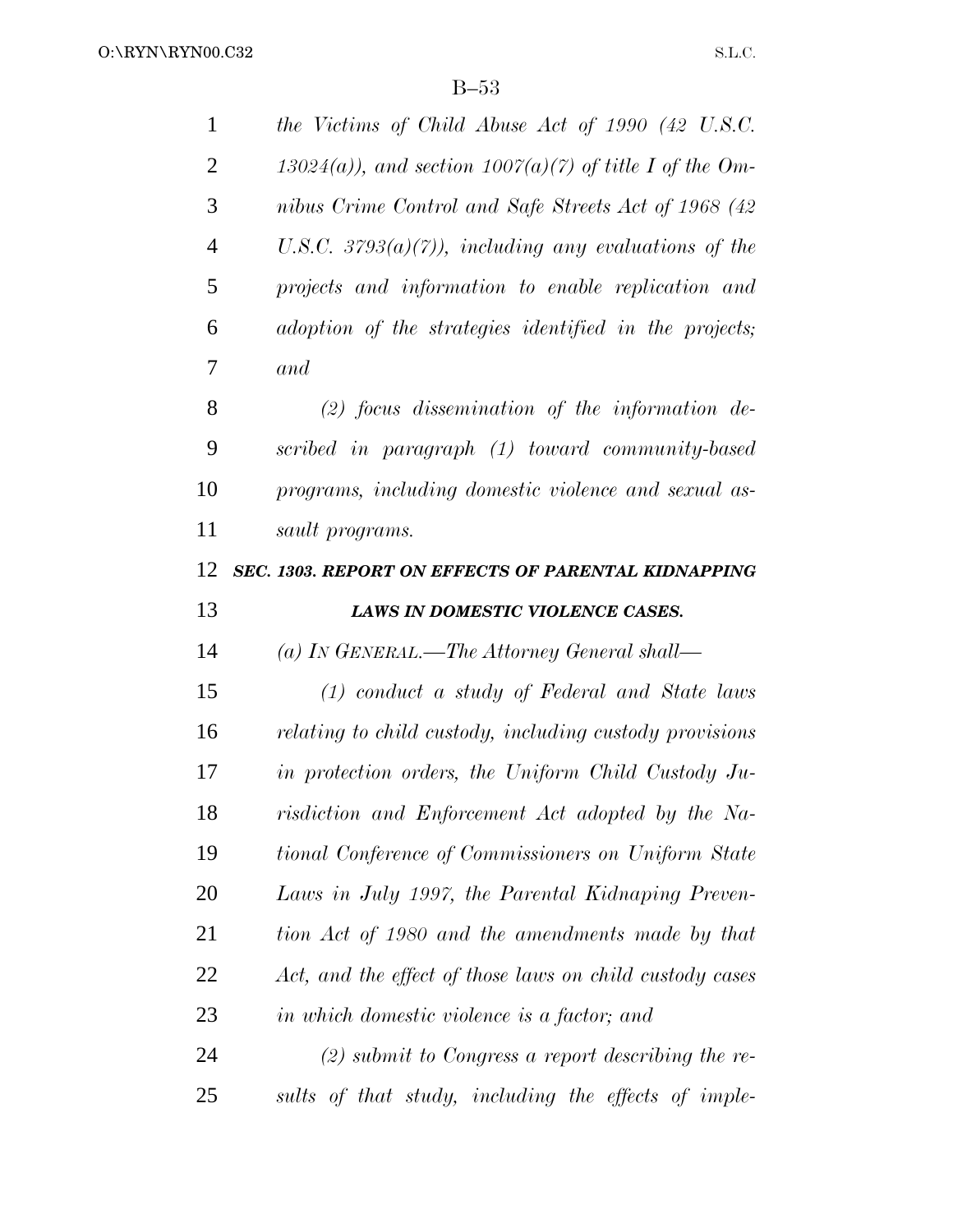*menting or applying model State laws, and the rec- ommendations of the Attorney General to reduce the incidence or pattern of violence against women or of sexual assault of the child.*

 *(b) SUFFICIENCY OF DEFENSES.—In carrying out sub- section (a) with respect to the Parental Kidnaping Preven- tion Act of 1980 and the amendments made by that Act, the Attorney General shall examine the sufficiency of de- fenses to parental abduction charges available in cases in- volving domestic violence, and the burdens and risks en- countered by victims of domestic violence arising from ju- risdictional requirements of that Act and the amendments made by that Act.*

 *(c) AUTHORIZATION OF APPROPRIATIONS.—There is authorized to be appropriated to carry out this section \$200,000 for fiscal year 2001.*

 *(d) CONDITION FOR CUSTODY DETERMINATION.—Sec- tion 1738A(c)(2)(C)(ii) of title 28, United States Code, is amended by striking ''he'' and inserting ''the child, a sib-ling, or parent of the child''.*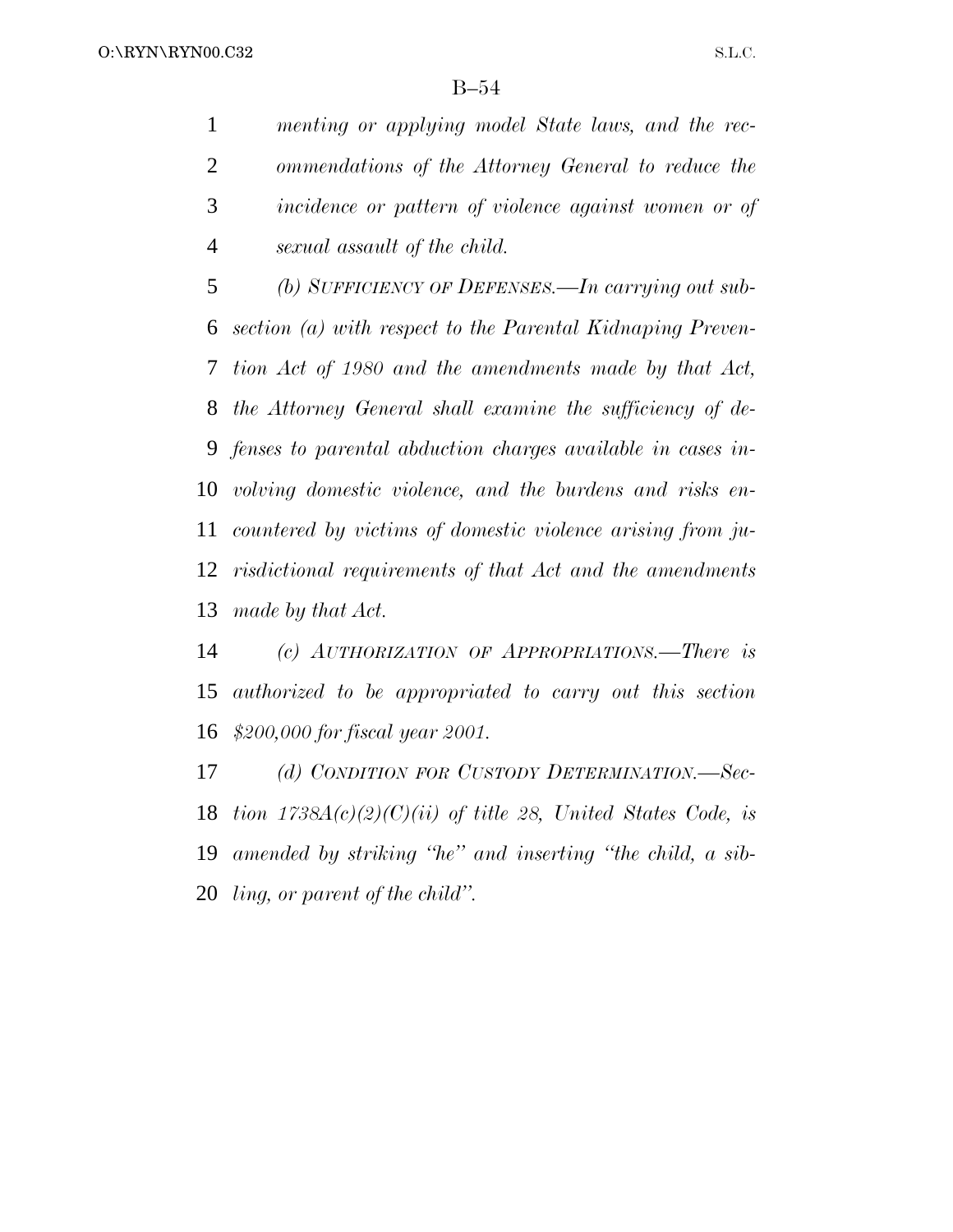# *TITLE IV—STRENGTHENING EDUCATION AND TRAINING TO COMBAT VIOLENCE AGAINST WOMEN*

### *SEC. 1401. RAPE PREVENTION AND EDUCATION.*

 *(a) IN GENERAL.—Part J of title III of the Public Health Service Act (42 U.S.C. 280b et seq.) is amended by inserting after section 393A the following:*

 *''SEC. 393B. USE OF ALLOTMENTS FOR RAPE PREVENTION EDUCATION.*

 *''(a) PERMITTED USE.—The Secretary, acting through the National Center for Injury Prevention and Control at the Centers for Disease Control and Prevention, shall award targeted grants to States to be used for rape prevention and education programs conducted by rape crisis centers, State sexual assault coalitions, and other public and private non-profit entities for—*

- *''(1) educational seminars;*
- *''(2) the operation of hotlines;*
- *''(3) training programs for professionals;*

 *''(4) the preparation of informational material; ''(5) education and training programs for stu- dents and campus personnel designed to reduce the incidence of sexual assault at colleges and univer-sities;*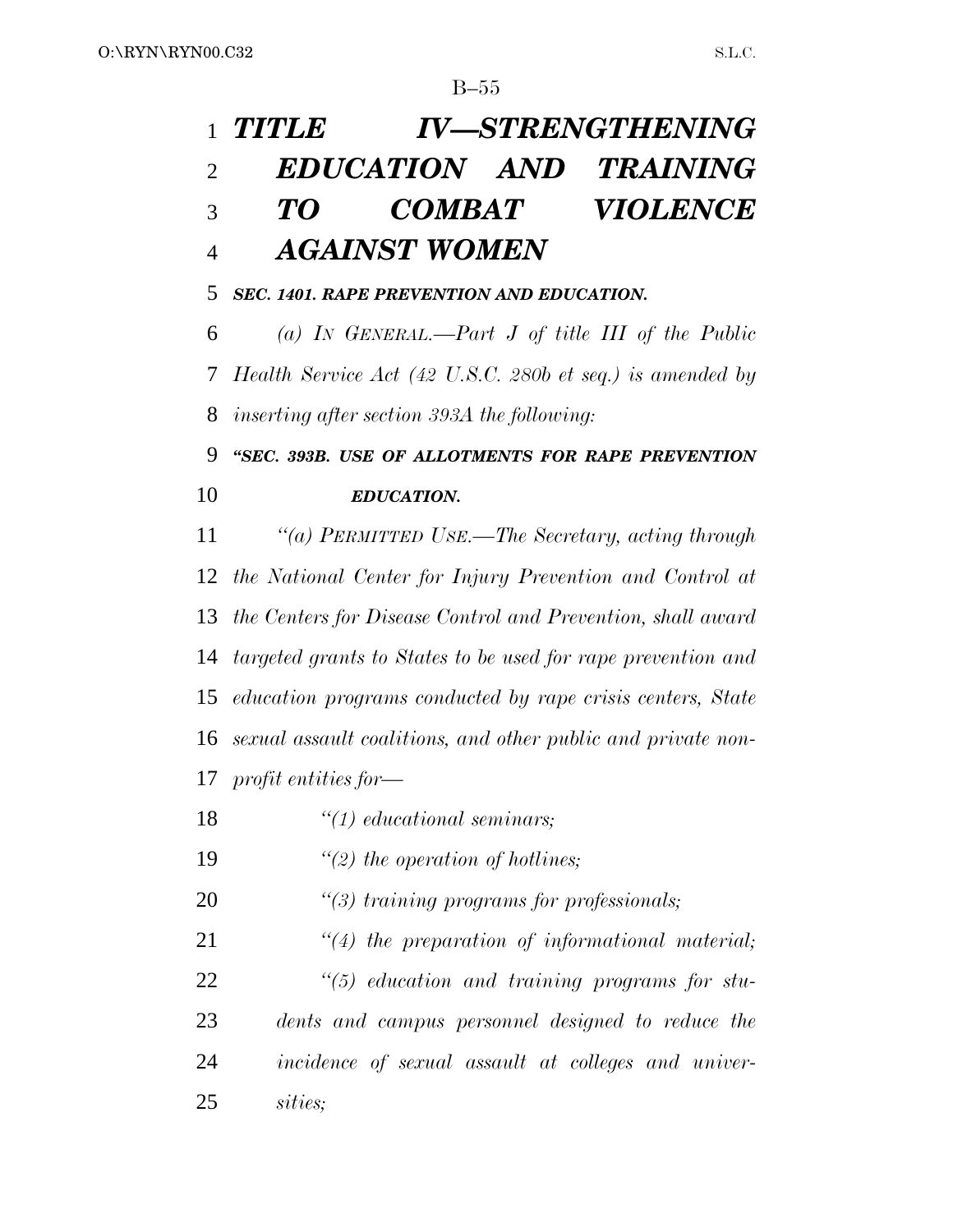| 1              | $\degree$ (6) education to increase awareness about drugs         |
|----------------|-------------------------------------------------------------------|
| $\overline{2}$ | used to facilitate rapes or sexual assaults; and                  |
| 3              | $\lq(7)$ other efforts to increase awareness of the               |
| $\overline{4}$ | facts about, or to help prevent, sexual assault, includ-          |
| 5              | ing efforts to increase awareness in underserved com-             |
| 6              | munities and awareness among individuals with dis-                |
| 7              | abilities (as defined in section 3 of the Americans               |
| 8              | with Disabilities Act of 1990 (42 U.S.C. 12102)).                 |
| 9              | "(b) COLLECTION AND DISSEMINATION OF INFORMA-                     |
| 10             | TION ON SEXUAL ASSAULT.—The Secretary shall, through              |
| 11             | the National Resource Center on Sexual Assault established        |
| 12             | under the National Center for Injury Prevention and Con-          |
| 13             | trol at the Centers for Disease Control and Prevention, pro-      |
| 14             | vide resource information, policy, training, and technical        |
| 15             | assistance to Federal, State, local, and Indian tribal agen-      |
| 16             | cies, as well as to State sexual assault coalitions and local     |
| 17             | sexual assault programs and to other professionals and in-        |
|                | 18 terested parties on issues relating to sexual assault, includ- |
| 19             | ing maintenance of a central resource library in order to         |
| 20             | collect, prepare, analyze, and disseminate information and        |
| 21             | statistics and analyses thereof relating to the incidence and     |
|                | 22 prevention of sexual assault.                                  |
|                |                                                                   |

*''(c) AUTHORIZATION OF APPROPRIATIONS.—*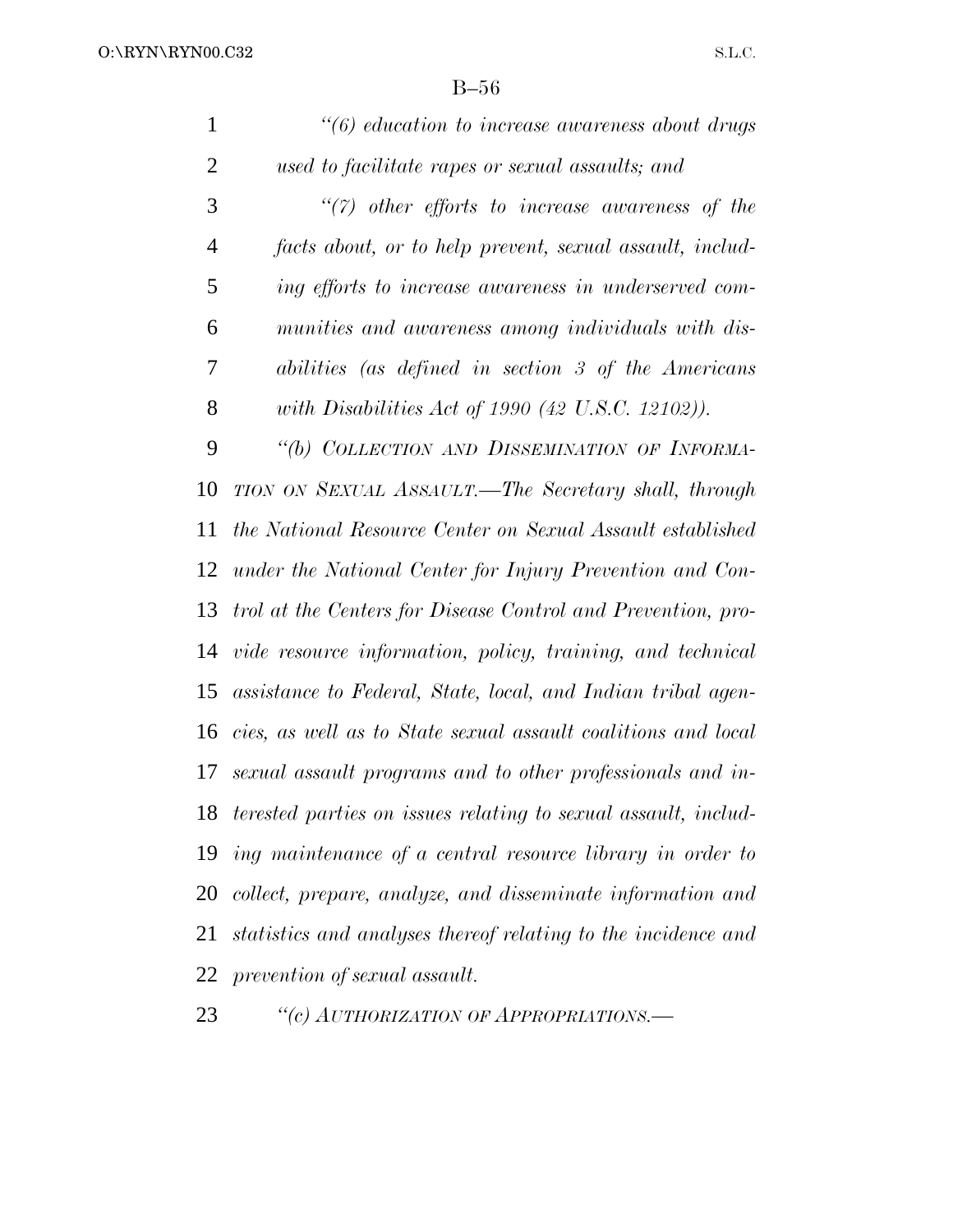| $\mathbf{1}$   | "(1) In GENERAL.—There is authorized to be ap-           |
|----------------|----------------------------------------------------------|
| $\overline{2}$ | propriated to carry out this section $$80,000,000$ for   |
| 3              | each of fiscal years 2001 through 2005.                  |
| $\overline{4}$ | "(2) NATIONAL RESOURCE CENTER<br>ALLOT-                  |
| 5              | MENT.—Of the total amount made available under           |
| 6              | this subsection in each fiscal year, not more than the   |
| 7              | greater of $$1,000,000$ or 2 percent of such amount      |
| 8              | shall be available for allotment under subsection (b).   |
| 9              | "(d) LIMITATIONS.—                                       |
| 10             | "(1) SUPPLEMENT NOT SUPPLANT.—Amounts                    |
| 11             | provided to States under this section shall be used to   |
| 12             | supplement and not supplant other Federal, State,        |
| 13             | and local public funds expended to provide services of   |
| 14             | the type described in subsection $(a)$ .                 |
| 15             | "(2) STUDIES.—A State may not use more than              |
| 16             | 2 percent of the amount received by the State under      |
| 17             | this section for each fiscal year for surveillance stud- |
| 18             | <i>ies or prevalence studies.</i>                        |
| 19             | "(3) ADMINISTRATION.—A State may not use                 |
| 20             | more than 5 percent of the amount received by the        |
| 21             | State under this section for each fiscal year for ad-    |
| 22             | ministrative expenses.".                                 |
| 23             | (b) REPEAL.—Section $40151$ of the Violence Against      |
| 24             | Women Act of 1994 (108 Stat. 1920), and the amendment    |
| 25             | made by such section, is repealed.                       |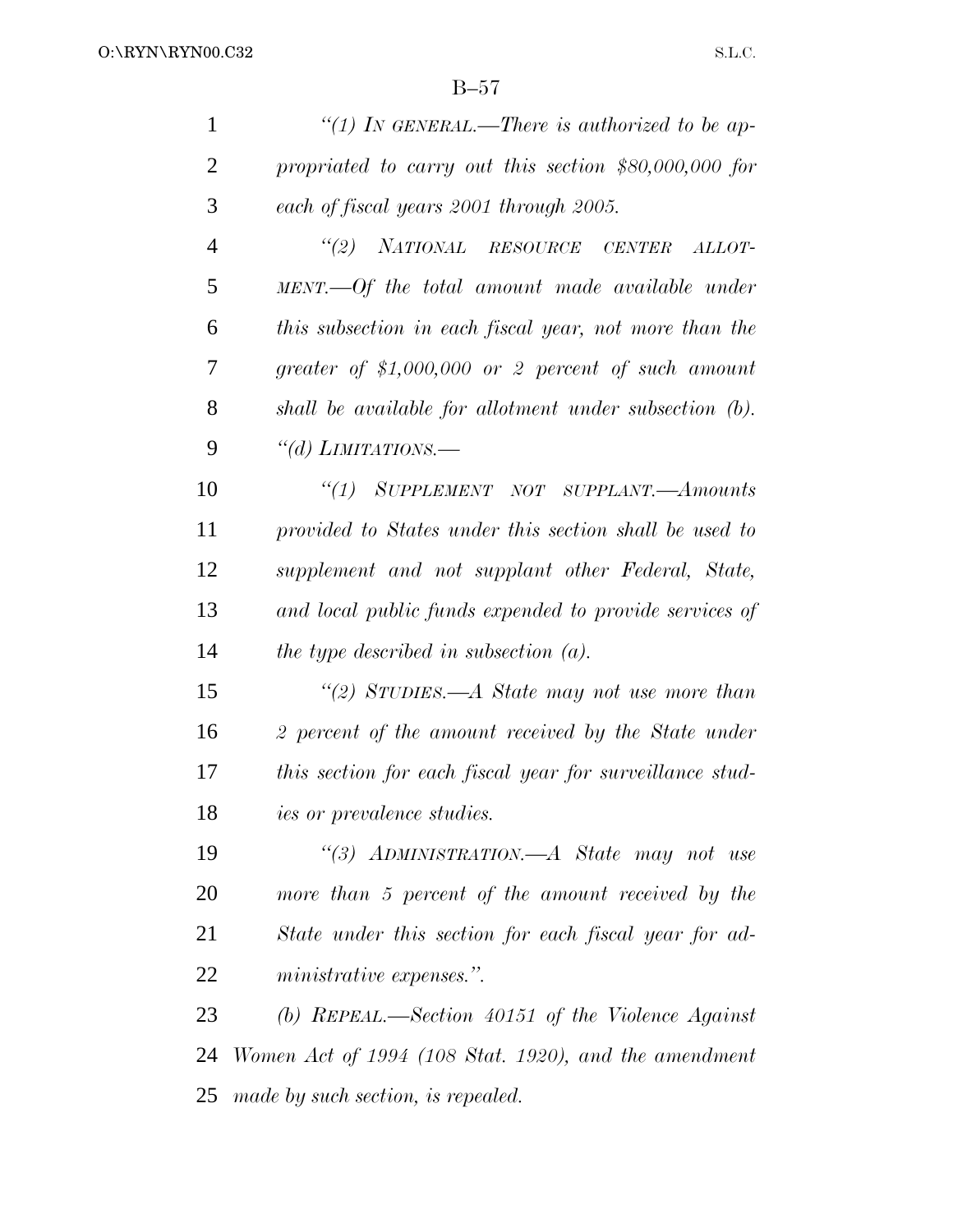*SEC. 1402. EDUCATION AND TRAINING TO END VIOLENCE AGAINST AND ABUSE OF WOMEN WITH DIS-ABILITIES.*

 *(a) IN GENERAL.—The Attorney General, in consulta- tion with the Secretary of Health and Human Services, may award grants to States, units of local government, In- dian tribal governments, and nongovernmental private en- tities to provide education and technical assistance for the purpose of providing training, consultation, and informa- tion on domestic violence, stalking, and sexual assault against women who are individuals with disabilities (as de- fined in section 3 of the Americans with Disabilities Act of 1990 (42 U.S.C. 12102)).*

 *(b) PRIORITIES.—In awarding grants under this sec- tion, the Attorney General shall give priority to applica- tions designed to provide education and technical assistance on—*

 *(1) the nature, definition, and characteristics of domestic violence, stalking, and sexual assault experi- enced by women who are individuals with disabilities; (2) outreach activities to ensure that women who are individuals with disabilities who are victims of domestic violence, stalking, and sexual assault receive appropriate assistance;*

 *(3) the requirements of shelters and victim serv-ices organizations under Federal anti-discrimination*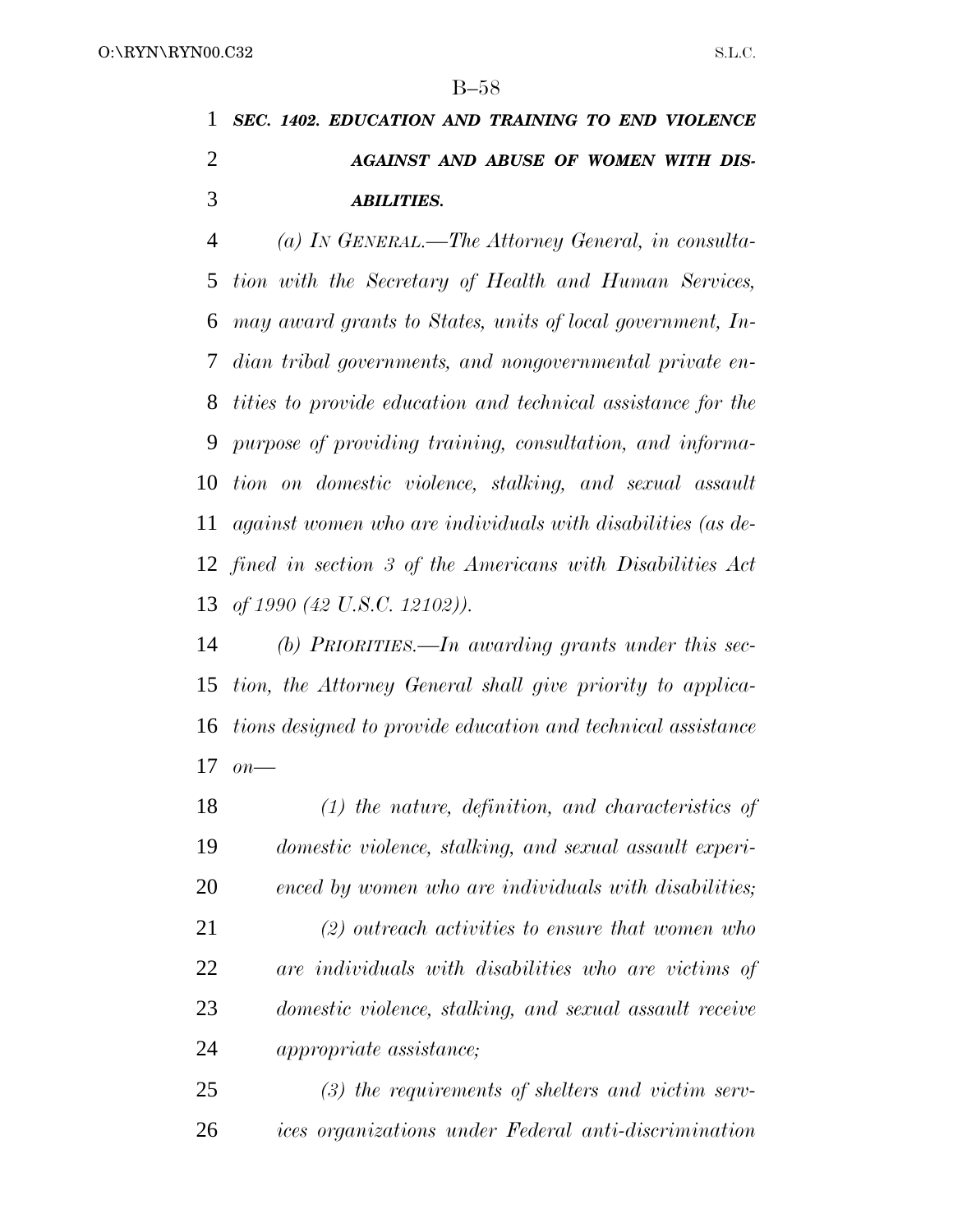*laws, including the Americans with Disabilities Act of 1990 and section 504 of the Rehabilitation Act of 1973; and*

 *(4) cost-effective ways that shelters and victim services may accommodate the needs of individuals with disabilities in accordance with the Americans with Disabilities Act of 1990.*

 *(c) USES OF GRANTS.—Each recipient of a grant under this section shall provide information and training to organizations and programs that provide services to in- dividuals with disabilities, including independent living centers, disability-related service organizations, and domes- tic violence programs providing shelter or related assist-ance.*

 *(d) AUTHORIZATION OF APPROPRIATIONS.—There is authorized to be appropriated to carry out this section \$7,500,000 for each of fiscal years 2001 through 2005.*

### *SEC. 1403. COMMUNITY INITIATIVES.*

 *Section 318 of the Family Violence Prevention and Services Act (42 U.S.C. 10418) is amended by striking sub-section (h) and inserting the following:*

 *''(h) AUTHORIZATION OF APPROPRIATIONS.—There are authorized to be appropriated to carry out this section \$6,000,000 for each of fiscal years 2001 through 2005.''.*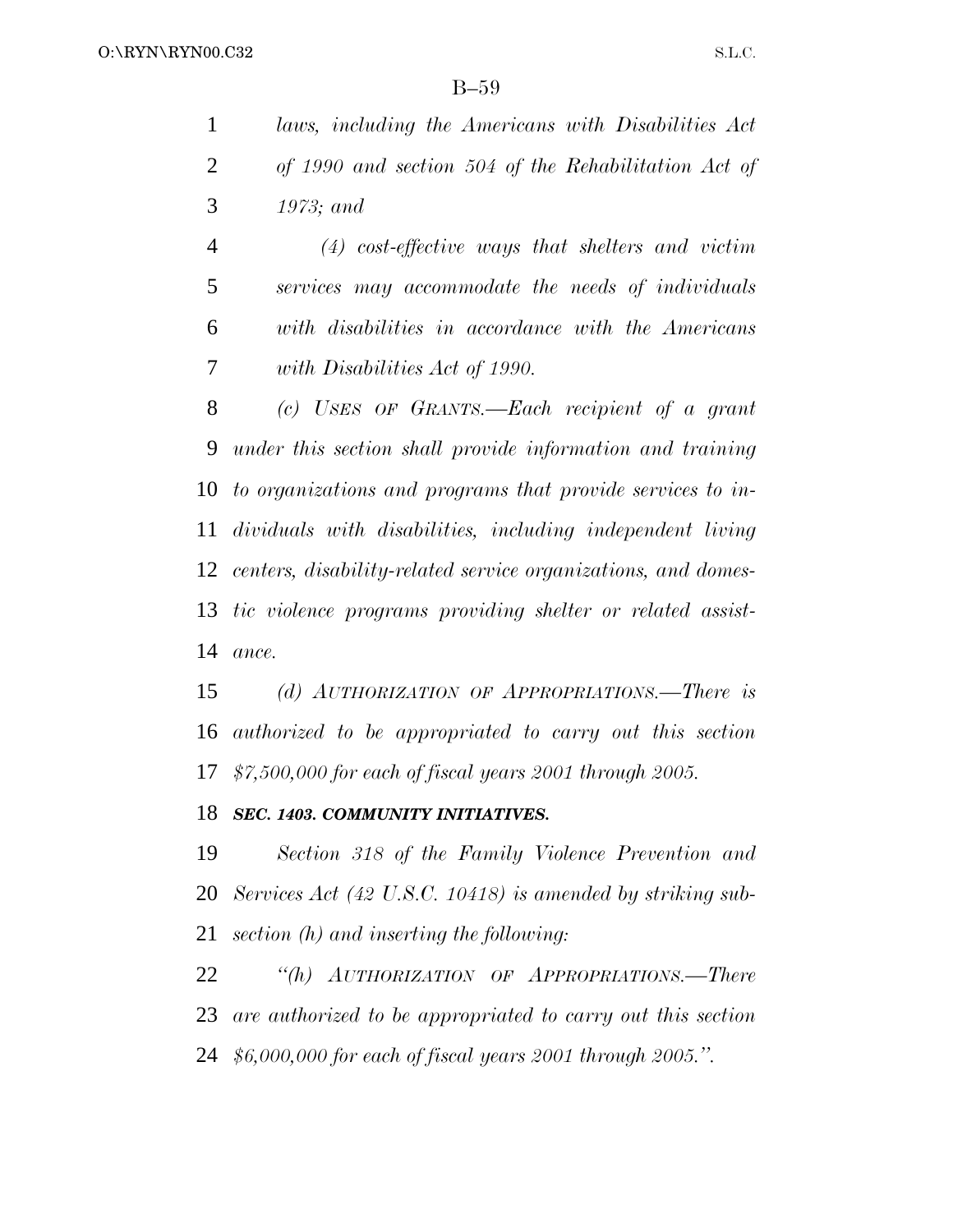| 1              | SEC. 1404. DEVELOPMENT OF RESEARCH AGENDA IDENTI-      |
|----------------|--------------------------------------------------------|
| $\overline{2}$ | FIED BY THE VIOLENCE AGAINST WOMEN ACT                 |
| 3              | OF 1994.                                               |
| $\overline{4}$ | (a) In GENERAL.—The Attorney General shall—            |
| 5              | $(1)$ direct the National Institute of Justice, in     |
| 6              | consultation and coordination with the Bureau of       |
| 7              | Justice Statistics and the National Academy of         |
| 8              | Sciences, through its National Research Council, to    |
| 9              | develop a research agenda based on the recommenda-     |
| 10             | tions contained in the report entitled "Understanding" |
| 11             | Violence Against Women" of the National Academy of     |
| 12             | Sciences; and                                          |
| 13             | $(2)$ not later than 1 year after the date of enact-   |
| 14             | ment of this Act, in consultation with the Secretary   |
| 15             | of the Department of Health and Human Services,        |
| 16             | submit to Congress a report which shall include—       |
| 17             | $(A)$ a description of the research agenda de-         |
| 18             | veloped under paragraph $(1)$ and a plan to im-        |
| 19             | plement that agenda;                                   |
| 20             | $(B)$ recommendations for priorities in car-           |
| 21             | rying out that agenda to most effectively advance      |
| 22             | knowledge about and means by which to prevent          |
| 23             | or reduce violence against women.                      |
| 24             | (b) AUTHORIZATION OF APPROPRIATIONS.—There are         |
| 25             | authorized to be appropriated such sums as may be nec- |
| 26             | essary to carry out this section.                      |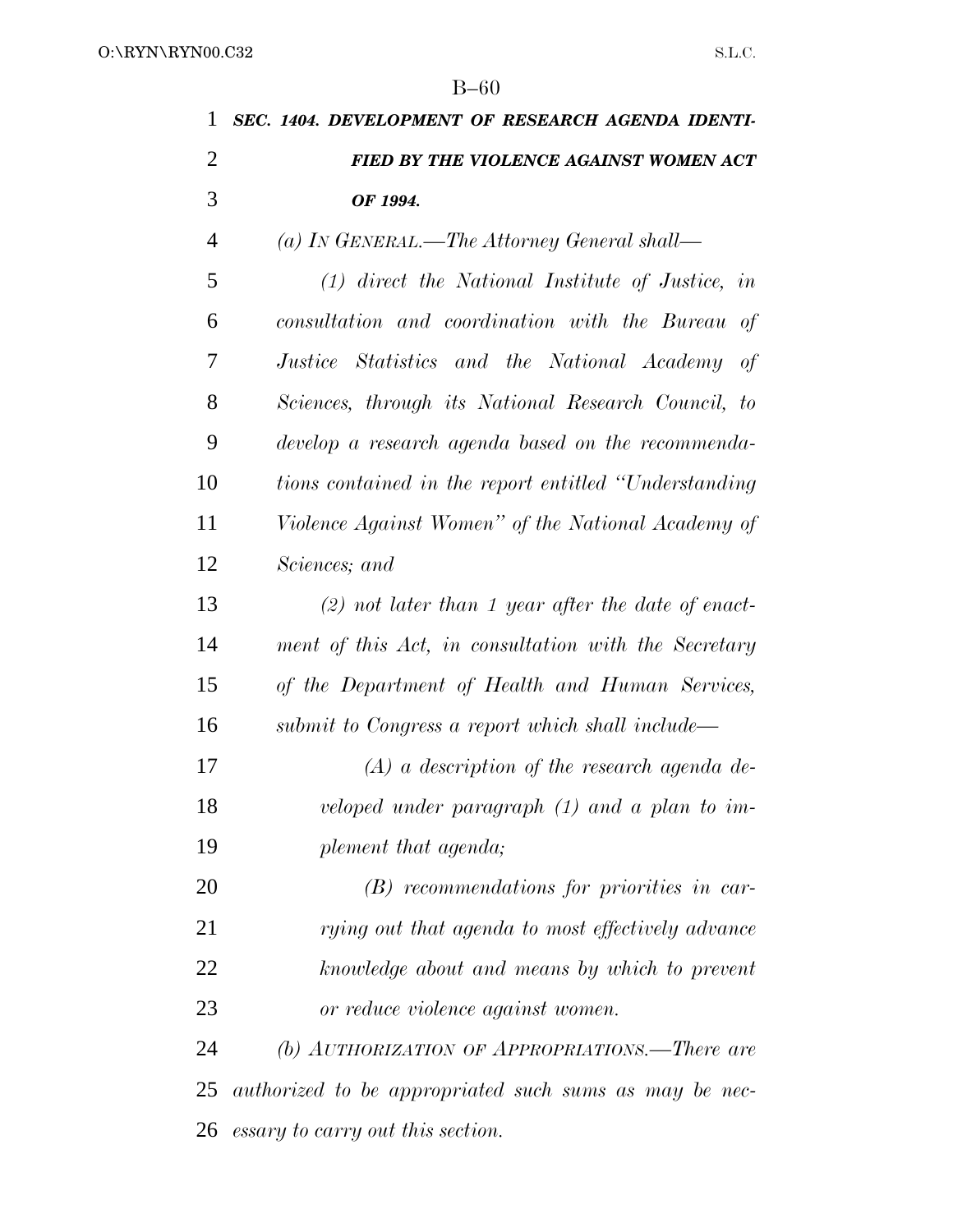| 1              | SEC. 1405. STANDARDS, PRACTICE, AND TRAINING FOR SEX-          |
|----------------|----------------------------------------------------------------|
| $\overline{2}$ | <b>UAL ASSAULT FORENSIC EXAMINATIONS.</b>                      |
| 3              | (a) IN GENERAL.—The Attorney General shall—                    |
| $\overline{4}$ | $(1)$ evaluate existing standards of training and              |
| 5              | practice for licensed health care professionals per-           |
| 6              | forming sexual assault forensic examinations and de-           |
| 7              | velop a national recommended standard for training;            |
| 8              | $(2)$ recommend sexual assault forensic examina-               |
| 9              | tion training for all health care students to improve          |
| 10             | the recognition of injuries suggestive of rape and sex-        |
| 11             | <i>ual</i> assault and baseline knowledge of appropriate re-   |
| 12             | ferrals in victim treatment and evidence collection;           |
| 13             | and                                                            |
| 14             | (3) review existing national, State, tribal, and               |
| 15             | local protocols on sexual assault forensic examina-            |
| 16             | tions, and based on this review, develop a rec-                |
| 17             | ommended national protocol and establish a mecha-              |
| 18             | nism for its nationwide dissemination.                         |
| 19             | (b) CONSULTATION.—The Attorney General shall con-              |
| 20             | sult with national, State, tribal, and local experts in the    |
| 21             | area of rape and sexual assault, including rape crisis cen-    |
|                | 22 ters, State and tribal sexual assault and domestic violence |
|                | 23 coalitions and programs, and programs for criminal jus-     |
| 24             | tice, forensic nursing, forensic science, emergency room       |
| 25             | medicine, law, social services, and sex crimes in under-       |
| 26             | served communities (as defined in section $2003(7)$ of title   |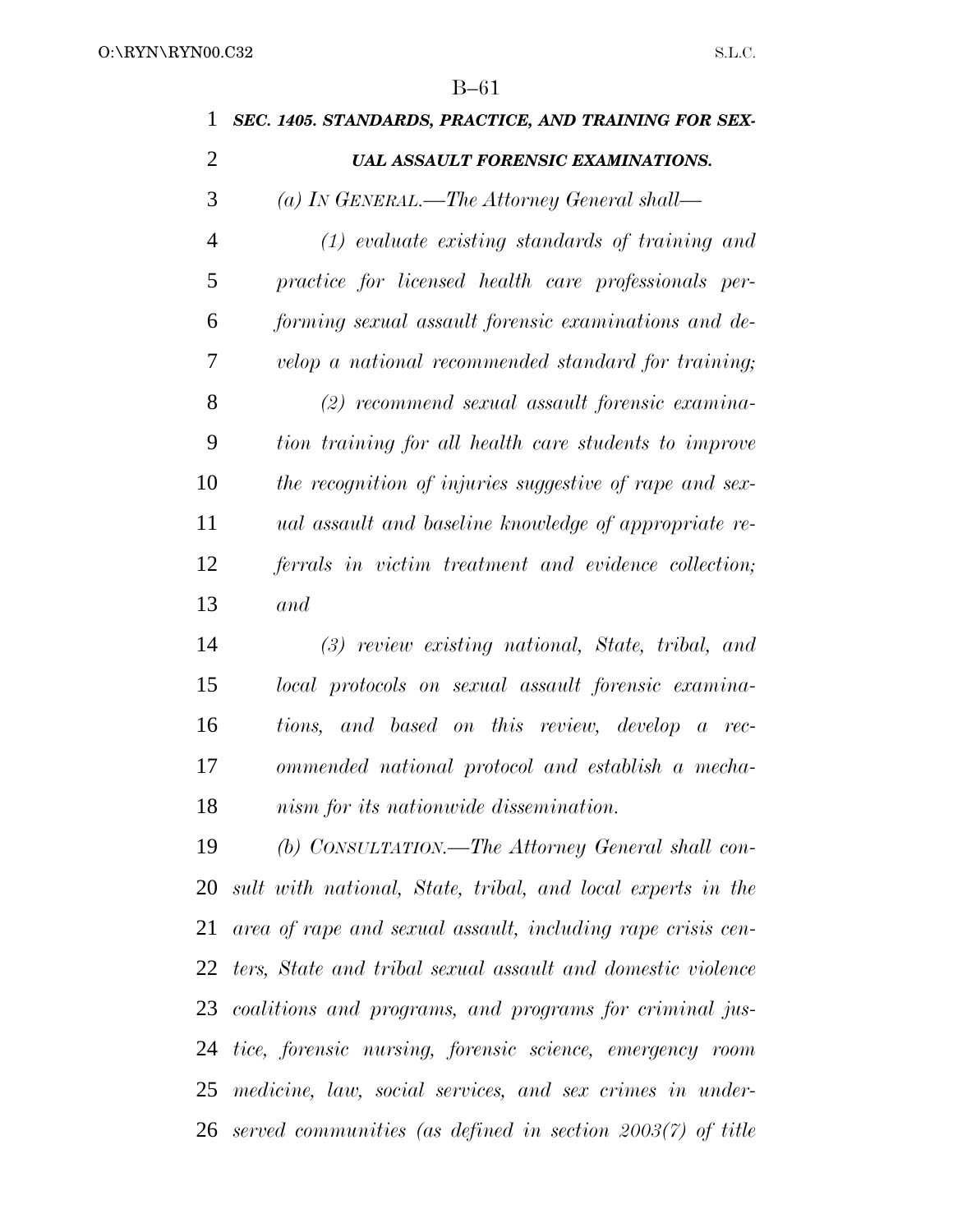*I of the Omnibus Crime Control and Safe Streets Act of 1968 (42 U.S.C. 3796gg–2(7)), as amended by this divi-sion).*

 *(c) REPORT.—The Attorney General shall ensure that not later than 1 year after the date of enactment of this Act, a report of the actions taken pursuant to subsection (a) is submitted to Congress.*

 *(d) AUTHORIZATION OF APPROPRIATIONS.—There is authorized to be appropriated to carry out this section \$200,000 for fiscal year 2001.*

### *SEC. 1406. EDUCATION AND TRAINING FOR JUDGES AND COURT PERSONNEL.*

 *(a) GRANTS FOR EDUCATION AND TRAINING FOR JUDGES AND COURT PERSONNEL IN STATE COURTS.—*

 *(1) SECTION 40412.—Section 40412 of the Equal Justice for Women in the Courts Act of 1994 (42 U.S.C. 13992) is amended—*

 *(A) by striking ''and'' at the end of para-graph (18);*

 *(B) by striking the period at the end of paragraph (19) and inserting a semicolon; and (C) by inserting after paragraph (19) the following:*

 *''(20) the issues raised by domestic violence in determining custody and visitation, including how to*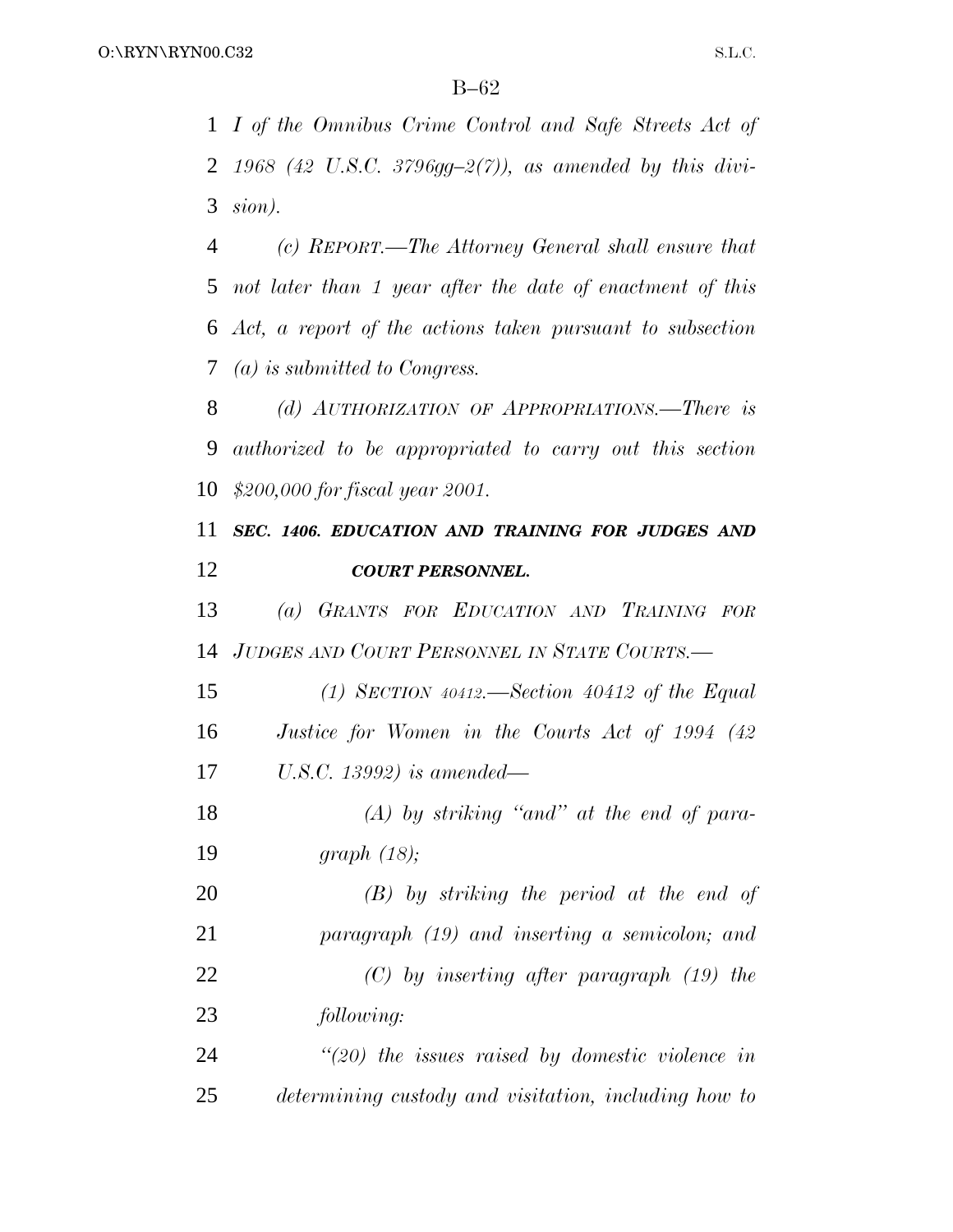*protect the safety of the child and of a parent who is not a predominant aggressor of domestic violence, the legitimate reasons parents may report domestic vio- lence, the ways domestic violence may relate to an abuser's desire to seek custody, and evaluating expert testimony in custody and visitation determinations involving domestic violence;*

 *''(21) the issues raised by child sexual assault in determining custody and visitation, including how to protect the safety of the child, the legitimate reasons parents may report child sexual assault, and evalu- ating expert testimony in custody and visitation de- terminations involving child sexual assault, including the current scientifically-accepted and empirically valid research on child sexual assault;*

 *''(22) the extent to which addressing domestic vi- olence and victim safety contributes to the efficient administration of justice;''.*

 *(2) SECTION 40414.—Section 40414(a) of the Equal Justice for Women in the Courts Act of 1994 (42 U.S.C. 13994(a)) is amended by inserting ''and \$1,500,000 for each of the fiscal years 2001 through 2005'' after ''1996''.*

 *(b) GRANTS FOR EDUCATION AND TRAINING FOR JUDGES AND COURT PERSONNEL IN FEDERAL COURTS.—*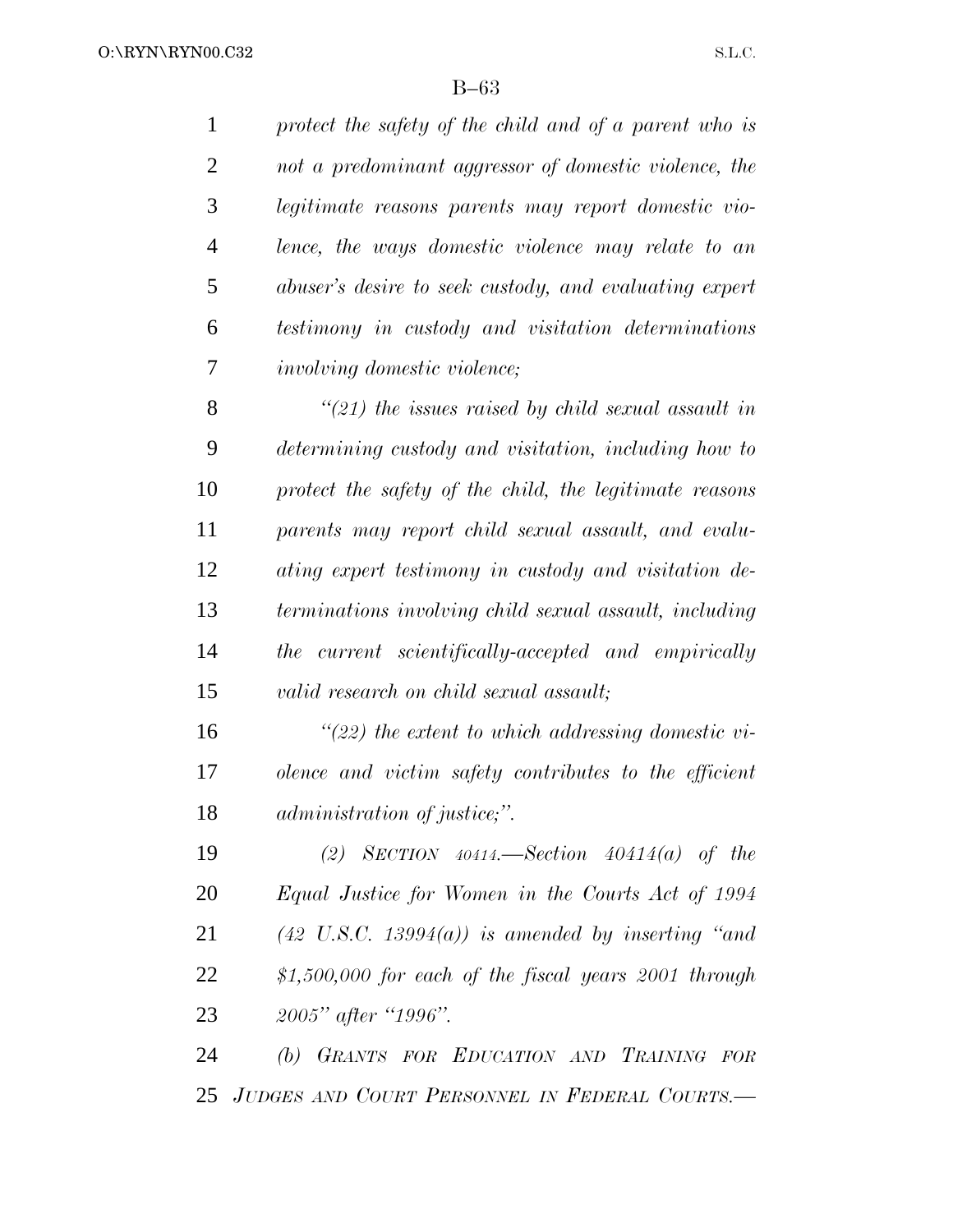*(1) SECTION 40421.—Section 40421(d) of the Equal Justice for Women in the Courts Act of 1994 (42 U.S.C. 14001(d)) is amended to read as follows: ''(d) CONTINUING EDUCATION AND TRAINING PRO- GRAMS.—The Federal Judicial Center, in carrying out sec- tion 620(b)(3) of title 28, United States Code, shall include in the educational programs it prepares, including the training programs for newly appointed judges, information on the aspects of the topics listed in section 40412 that per- tain to issues within the jurisdiction of the Federal courts, and shall prepare materials necessary to implement this subsection.''.*

 *(2) SECTION 40422.—Section 40422(2) of the Equal Justice for Women in the Courts Act of 1994 (42 U.S.C. 14002(2)) is amended by inserting ''and \$500,000 for each of the fiscal years 2001 through 2005'' after ''1996''.*

 *(c) TECHNICAL AMENDMENTS TO THE EQUAL JUSTICE FOR WOMEN IN THE COURTS ACT OF 1994.—*

 *(1) ENSURING COLLABORATION WITH DOMESTIC VIOLENCE AND SEXUAL ASSAULT PROGRAMS.—Section 40413 of the Equal Justice for Women in the Courts Act of 1994 (42 U.S.C. 13993) is amended by adding '', including national, State, tribal, and local domes-*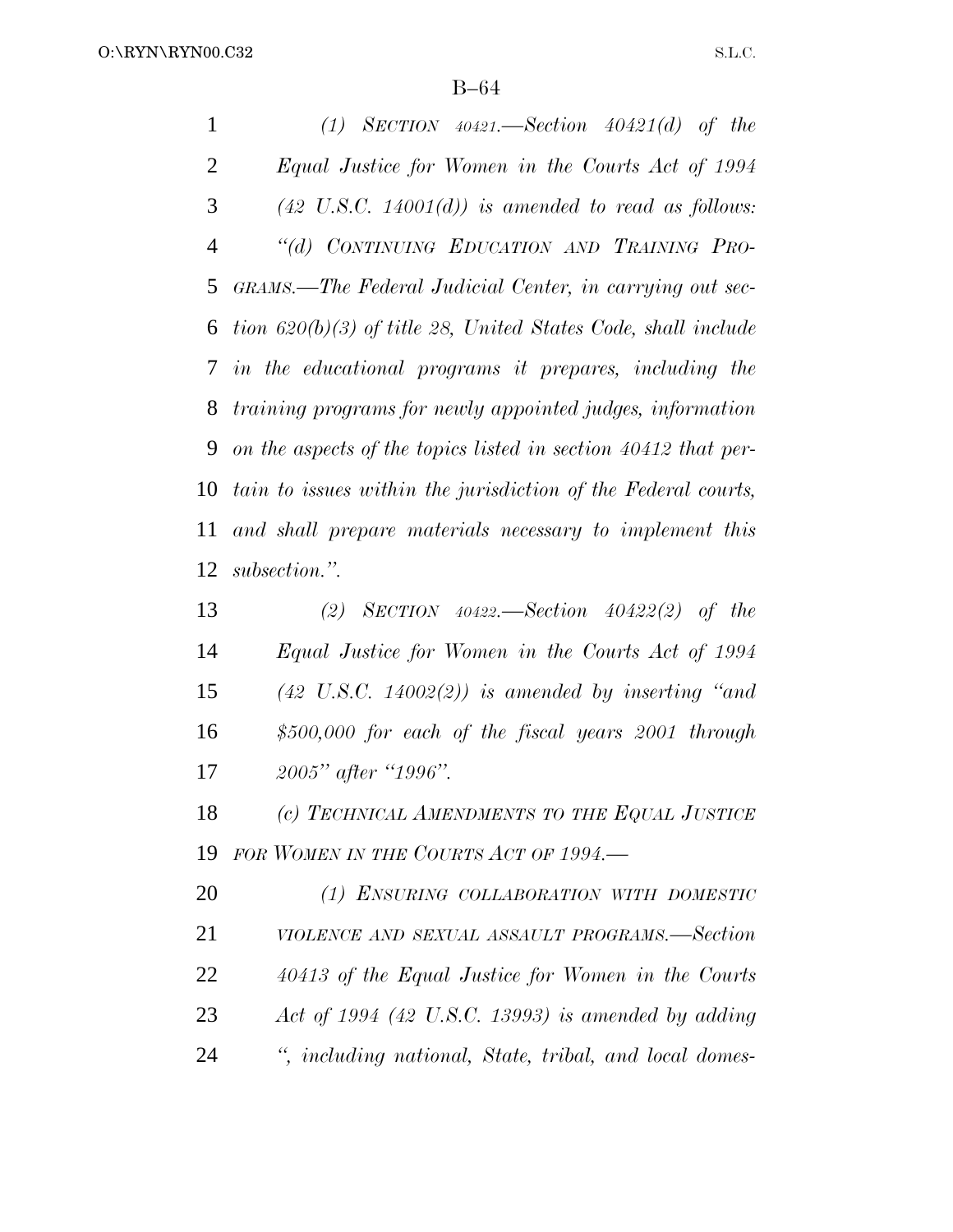| tic violence and sexual assault programs and coali- |  |  |  |
|-----------------------------------------------------|--|--|--|
| tions" after "victim advocates".                    |  |  |  |

| 3              | (2) PARTICIPATION OF TRIBAL COURTS IN STATE             |
|----------------|---------------------------------------------------------|
| $\overline{4}$ | AND EDUCATION PROGRAMS.—Section<br><b>TRAINING</b>      |
| 5              | 40411 of the Equal Justice for Women in the Courts      |
| 6              | Act of 1994 (42 U.S.C. 13991) is amended by adding      |
| 7              | at the end the following: "Nothing shall preclude the   |
| 8              | attendance of tribal judges and court personnel at      |
| 9              | programs funded under this section for States to train  |
| 10             | judges and court personnel on the laws of the States.". |
| 11             | (3) USE OF FUNDS FOR DISSEMINATION OF                   |
| 12             | MODEL PROGRAMS.—Section 40414 of the Equal Jus-         |
| 13             | tice for Women in the Courts Act of 1994 (42 U.S.C.     |
| 14             | $13994$ ) is amended by adding at the end the fol-      |
| 15             | lowing:                                                 |

 *''(c) STATE JUSTICE INSTITUTE.—The State Justice Institute may use up to 5 percent of the funds appropriated under this section for annually compiling and broadly dis- seminating (including through electronic publication) in- formation about the use of funds and about the projects funded under this section, including any evaluations of the projects and information to enable the replication and adoption of the projects.''.*

*(d) DATING VIOLENCE.—*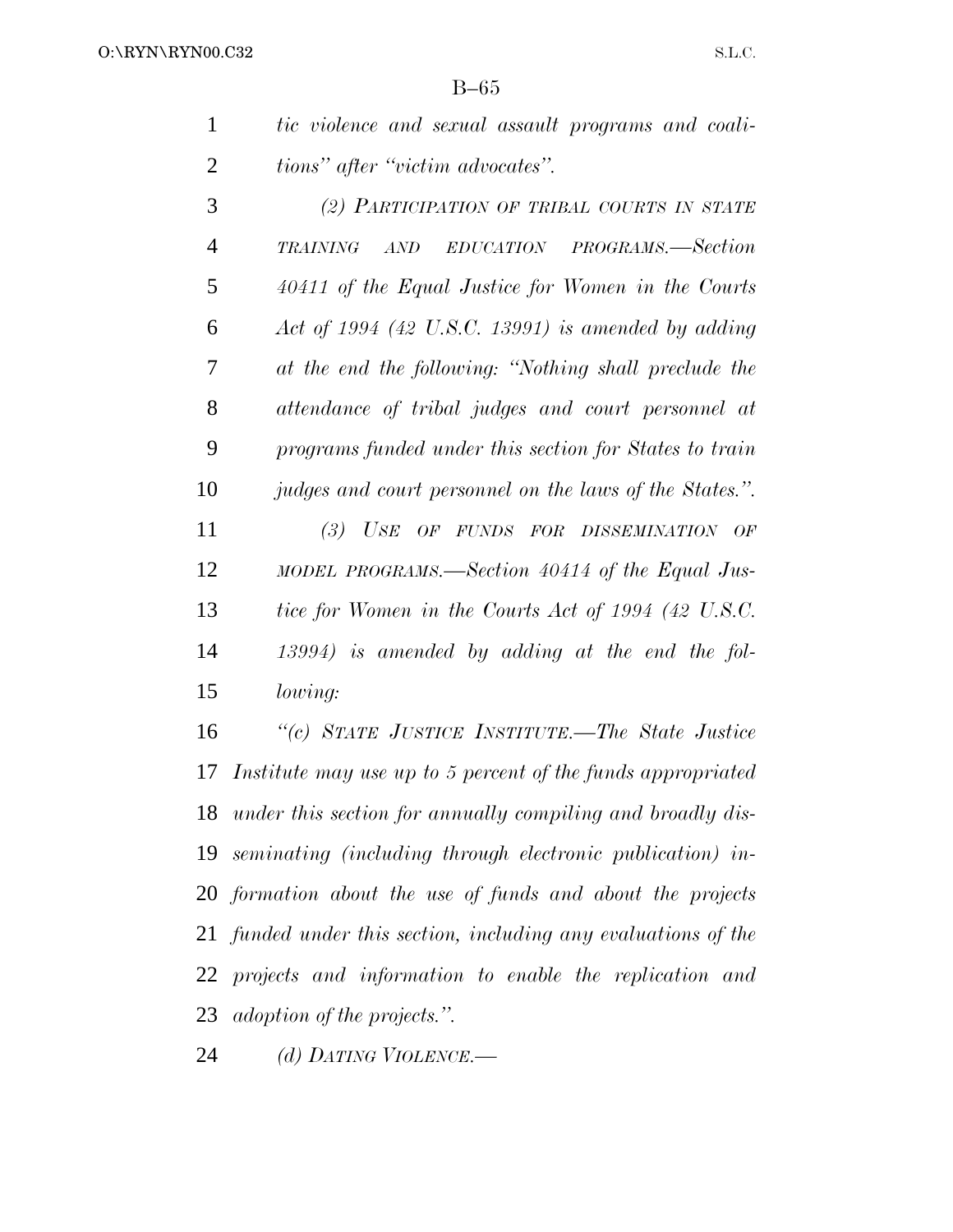| $\mathbf{1}$   | $(1)$ SECTION 40411.—Section 40411 of the Equal            |
|----------------|------------------------------------------------------------|
| $\overline{2}$ | Justice for Women in Courts Act of 1994 (42 U.S.C          |
| 3              | 13991) is amended by inserting "dating violence,"          |
| $\overline{4}$ | after "domestic violence,".                                |
| 5              | (2) SECTION $40412$ —Section $40412$ of such Act           |
| 6              | $(42 \; U.S.C \; 13992) \; is \; amended$ —                |
| 7              | $(A)$ in paragraph $(10)$ , by inserting "and              |
| 8              | dating violence (as defined in section 2003 of             |
| 9              | title I of the Omnibus Crime Control and Safe              |
| 10             | Streets Act of 1968 (42 U.S.C. 3996gg-2))" be-             |
| 11             | fore the semicolon;                                        |
| 12             | $(B)$ in paragraph $(11)$ , by inserting "and              |
| 13             | dating violence" after "domestic violence";                |
| 14             | $(C)$ in paragraph $(13)$ , by inserting "and              |
| 15             | dating violence" after "domestic violence" in              |
| 16             | both places that it appears;                               |
| 17             | $(D)$ in paragraph $(17)$ , by inserting "or               |
| 18             | dating violence" after "domestic violence" in              |
| 19             | both places that it appears; and                           |
| 20             | $(E)$ in paragraph (18), by inserting "and                 |
| 21             | dating violence" after "domestic violence".                |
| 22             | <b>SEC. 1407. DOMESTIC VIOLENCE TASK FORCE</b>             |
| 23             | The Violence Against Women Act of 1994 (108 Stat.          |
| 24             | 1902 et seq.) (as amended by section 1209(a) of this divi- |
|                | $25$ sion) is amended by adding at the end the following:  |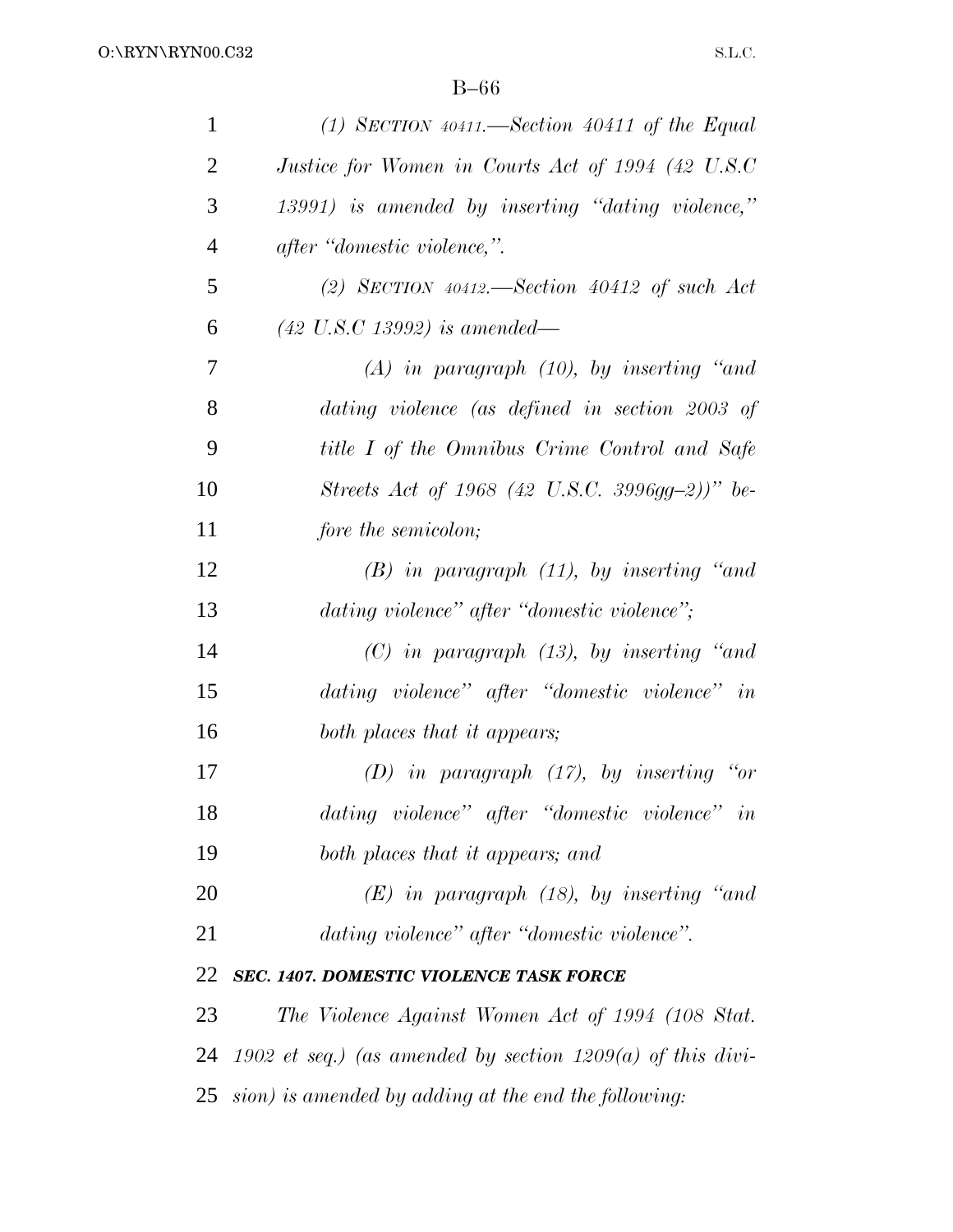## *''Subtitle I—Domestic Violence Task Force*

*''SEC. 40901. TASK FORCE.*

 *''(a) ESTABLISH.—The Attorney General, in consulta- tion with national nonprofit, nongovernmental organiza- tions whose primary expertise is in domestic violence, shall establish a task force to coordinate research on domestic vio- lence and to report to Congress on any overlapping or du- plication of efforts on domestic violence issues. The task force shall be comprised of representatives from all Federal agencies that fund such research.*

 *''(b) USES OF FUNDS.—Funds appropriated under this section shall be used to—*

 *''(1) develop a coordinated strategy to strengthen research focused on domestic violence education, pre-vention, and intervention strategies;*

 *''(2) track and report all Federal research and expenditures on domestic violence; and*

 *''(3) identify gaps and duplication of efforts in domestic violence research and governmental expendi-tures on domestic violence issues.*

 *''(c) REPORT.—The Task Force shall report to Con-gress annually on its work under subsection (b).*

 *''(d) DEFINITION.—For purposes of this section, the term 'domestic violence' has the meaning given such term*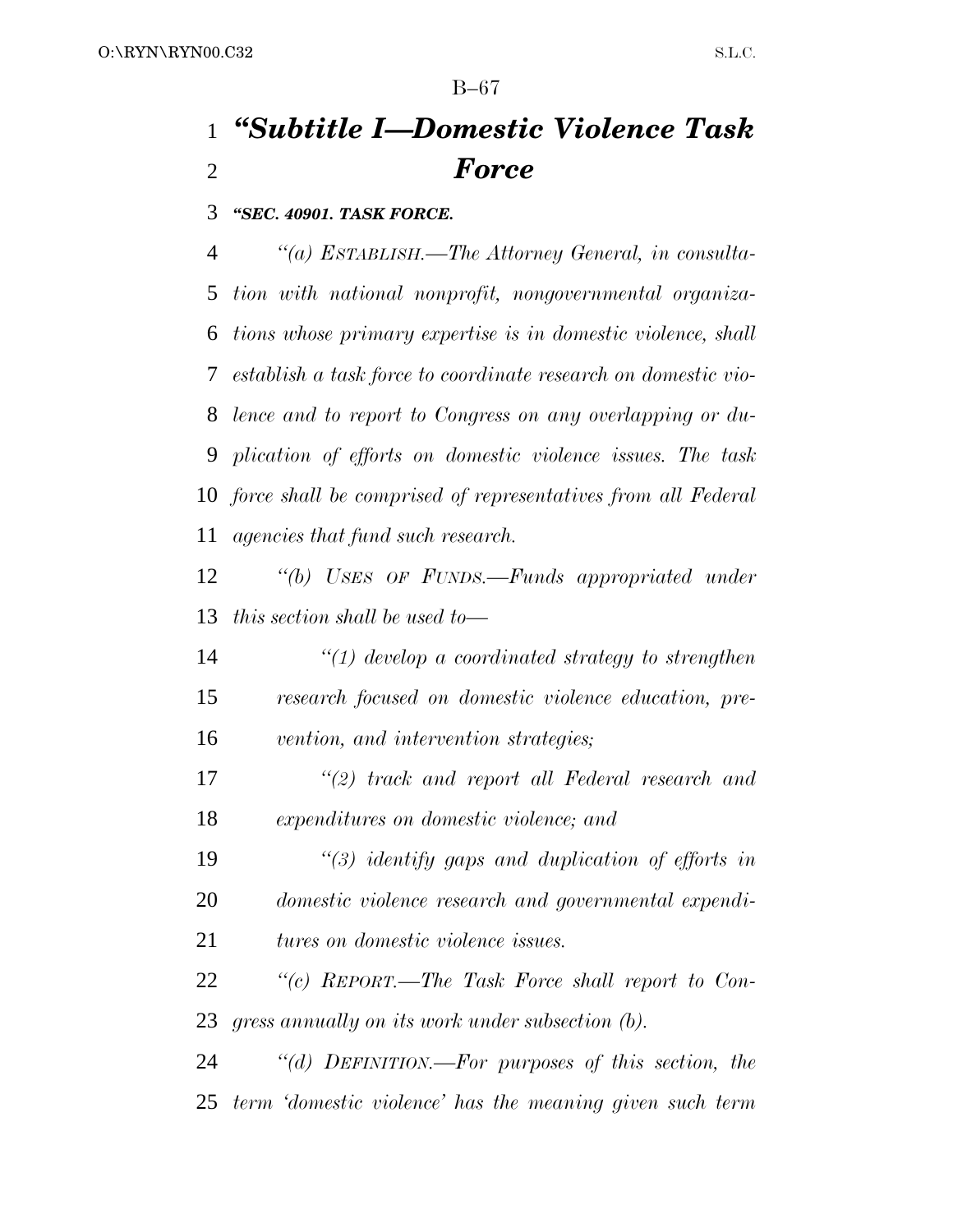*by section 2003 of title I of the Omnibus Crime Control and Safe Streets Act of 1968 (42 U.S.C. 3796gg–2(1)).*

 *''(e) AUTHORIZATION OF APPROPRIATIONS.—There is authorized to be appropriated to carry out this section \$500,000 for each of fiscal years 2001 through 2004.''.*

## *TITLE V—BATTERED IMMIGRANT WOMEN*

### *SEC. 1501. SHORT TITLE.*

 *This title may be cited as the ''Battered Immigrant Women Protection Act of 2000''.*

### *SEC. 1502. FINDINGS AND PURPOSES.*

*(a) FINDINGS.—Congress finds that—*

 *(1) the goal of the immigration protections for battered immigrants included in the Violence Against Women Act of 1994 was to remove immigration laws as a barrier that kept battered immigrant women and children locked in abusive relationships;*

 *(2) providing battered immigrant women and children who were experiencing domestic violence at home with protection against deportation allows them to obtain protection orders against their abusers and frees them to cooperate with law enforcement and prosecutors in criminal cases brought against their abusers and the abusers of their children without fear-ing that the abuser will retaliate by withdrawing or*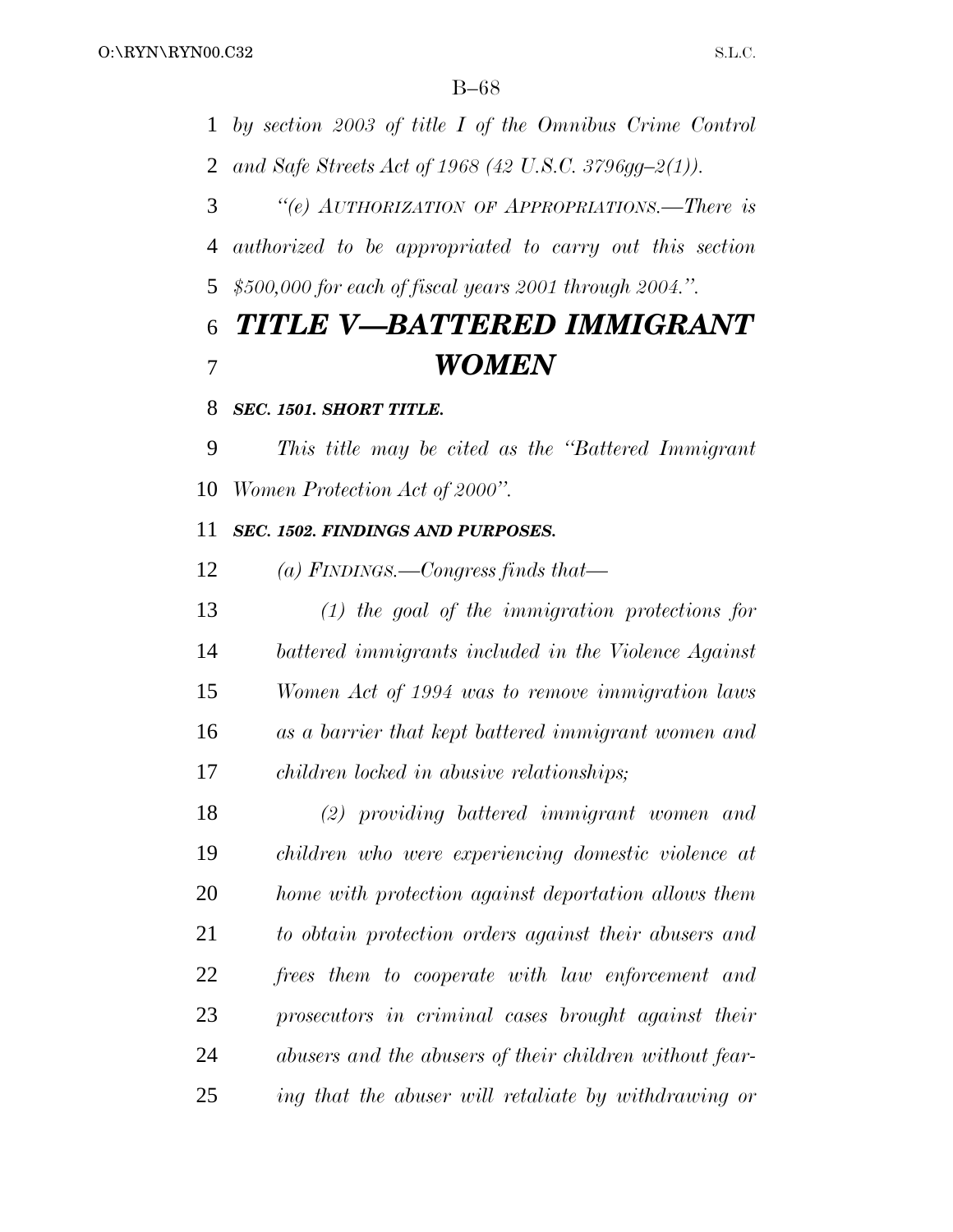| threatening withdrawal of access to an immigration |
|----------------------------------------------------|
| benefit under the abuser's control; and            |

 *(3) there are several groups of battered immi- grant women and children who do not have access to the immigration protections of the Violence Against Women Act of 1994 which means that their abusers are virtually immune from prosecution because their victims can be deported as a result of action by their abusers and the Immigration and Naturalization Service cannot offer them protection no matter how compelling their case under existing law.*

*(b) PURPOSES.—The purposes of this title are—*

 *(1) to remove barriers to criminal prosecutions of persons who commit acts of battery or extreme cru-elty against immigrant women and children; and*

 *(2) to offer protection against domestic violence occurring in family and intimate relationships that are covered in State and tribal protection orders, do-mestic violence, and family law statutes.*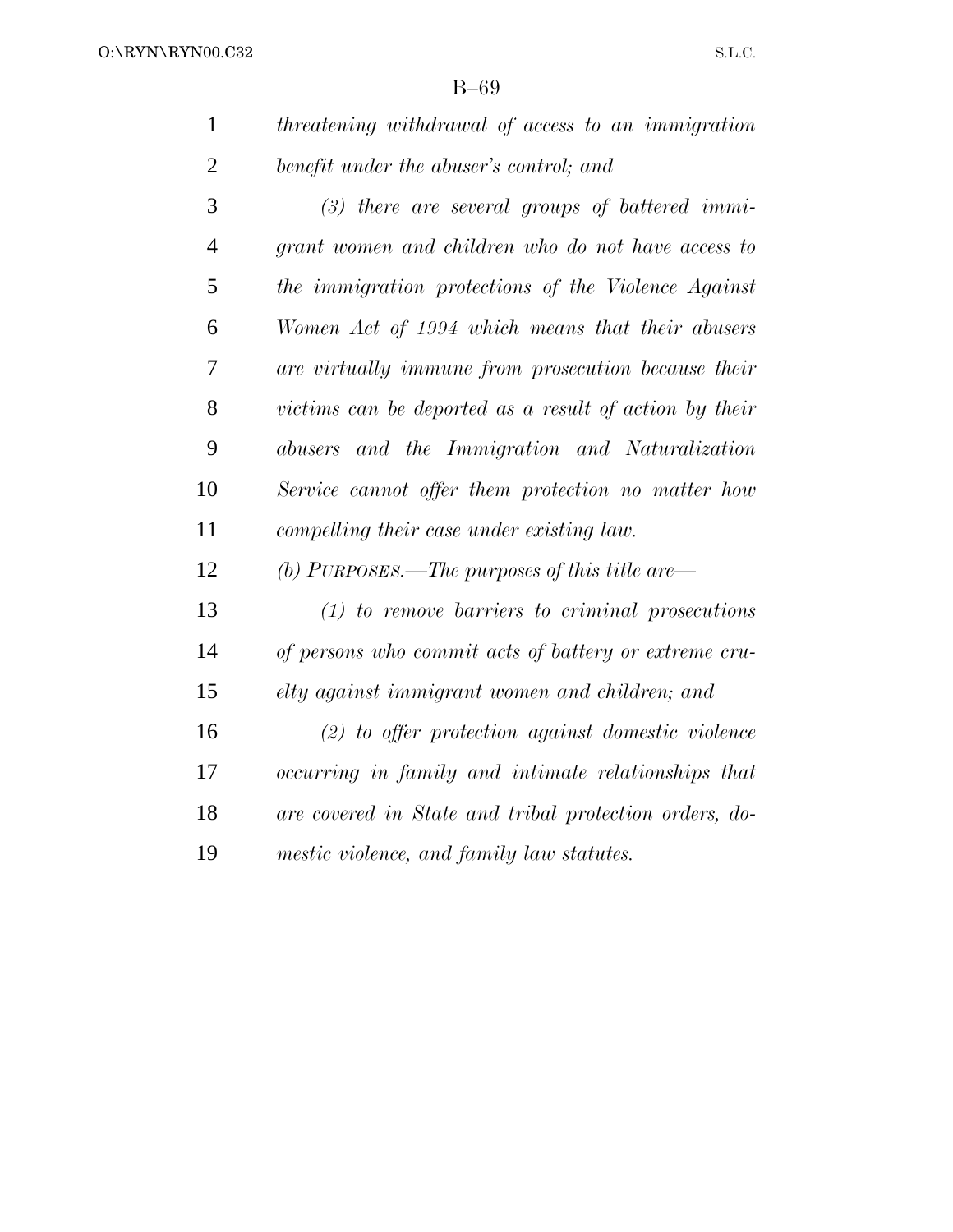*SEC. 1503. IMPROVED ACCESS TO IMMIGRATION PROTEC- TIONS OF THE VIOLENCE AGAINST WOMEN ACT OF 1994 FOR BATTERED IMMIGRANT WOMEN.*

 *(a) INTENDED SPOUSE DEFINED.—Section 101(a) of the Immigration and Nationality Act (8 U.S.C. 1101(a)) is amended by adding at the end the following:*

 *''(50) The term 'intended spouse' means any alien who meets the criteria set forth in section 204(a)(1)(A)(iii)(II)(aa)(BB),*

11  $204(a)(1)(B)(ii)(II)(aa)(BB)$ , or  $240A(b)(2)(A)(i)(III)$ .".

 *(b) IMMEDIATE RELATIVE STATUS FOR SELF-PETI-TIONERS MARRIED TO U.S. CITIZENS.—*

*(1) SELF-PETITIONING SPOUSES.—*

 *(A) BATTERY OR CRUELTY TO ALIEN OR ALIEN'S CHILD.—Section 204(a)(1)(A)(iii) of the Immigration and Nationality Act (8 U.S.C. 1154(a)(1)(A)(iii)) is amended to read as fol-lows:*

 *''(iii)(I) An alien who is described in subclause (II) may file a petition with the Attorney General under this clause for classification of the alien (and any child of the alien) if the alien demonstrates to the Attorney General that—*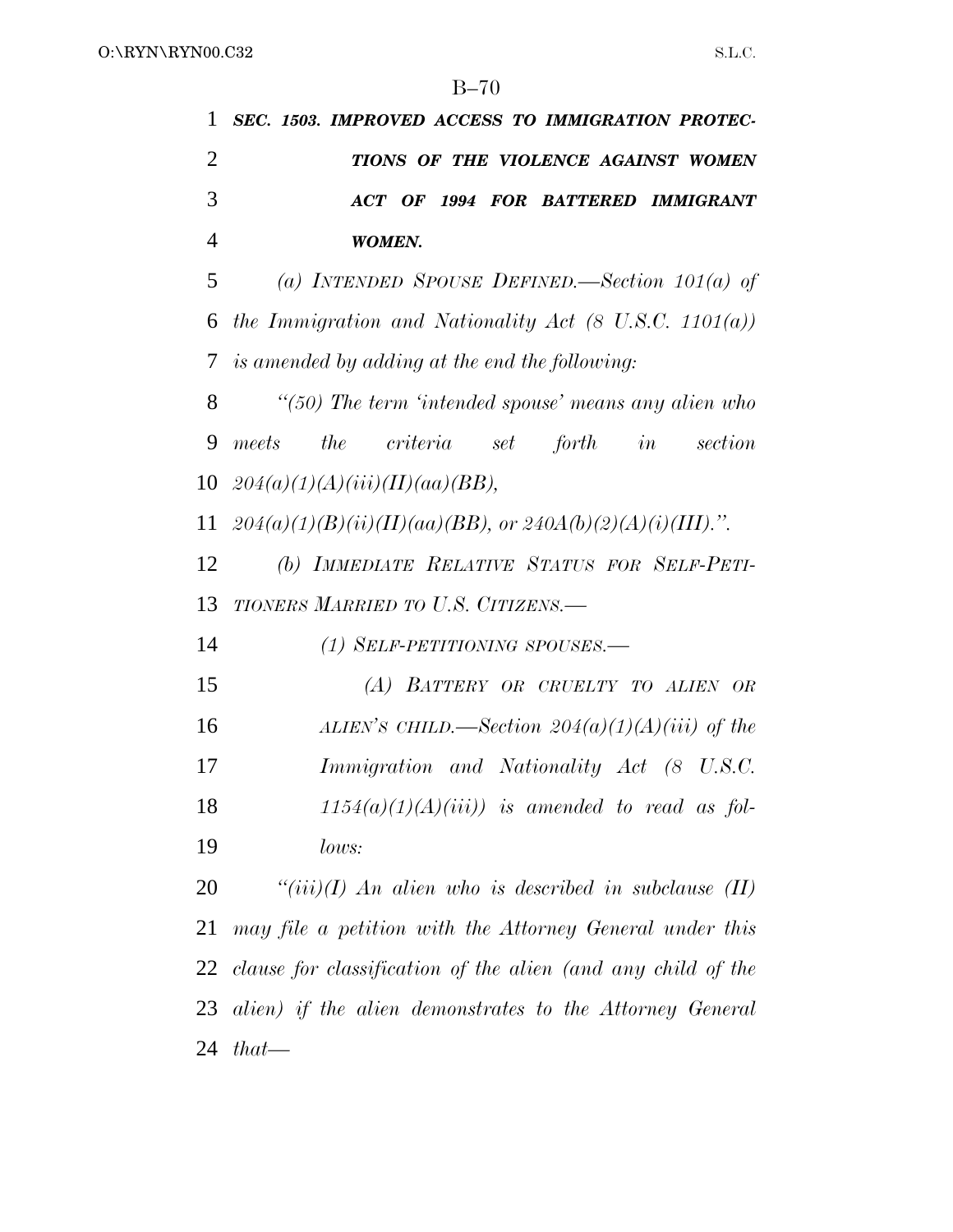| $\mathbf{1}$   | "(aa) the marriage or the intent to marry the              |
|----------------|------------------------------------------------------------|
| $\overline{2}$ | United States citizen was entered into in good faith       |
| 3              | by the alien; and                                          |
| $\overline{4}$ | $\lq\lq (bb)$ during the marriage or relationship in-      |
| 5              | tended by the alien to be legally a marriage, the alien    |
| 6              | or a child of the alien has been battered or has been      |
| 7              | the subject of extreme cruelty perpetrated by the          |
| 8              | <i>alien's spouse or intended spouse.</i>                  |
| 9              | "(II) For purposes of subclause $(I)$ , an alien described |
| 10             | <i>in this subclause is an alien—</i>                      |
| 11             | "(aa)(AA) who is the spouse of a citizen of the            |
| 12             | United States;                                             |
| 13             | "(BB) who believed that he or she had married              |
| 14             | a citizen of the United States and with whom a mar-        |
| 15             | riage ceremony was actually performed and who oth-         |
| 16             | erwise meets any applicable requirements under this        |
| 17             | Act to establish the existence of and bona fides of a      |
| 18             | marriage, but whose marriage is not legitimate solely      |
| 19             | because of the bigamy of such citizen of the United        |
| 20             | States; or                                                 |
| 21             | "(CC) who was a bona fide spouse of a United               |
| 22             | States citizen within the past 2 years and—                |
| 23             | "(aaa) whose spouse died within the past 2                 |
| 24             | years;                                                     |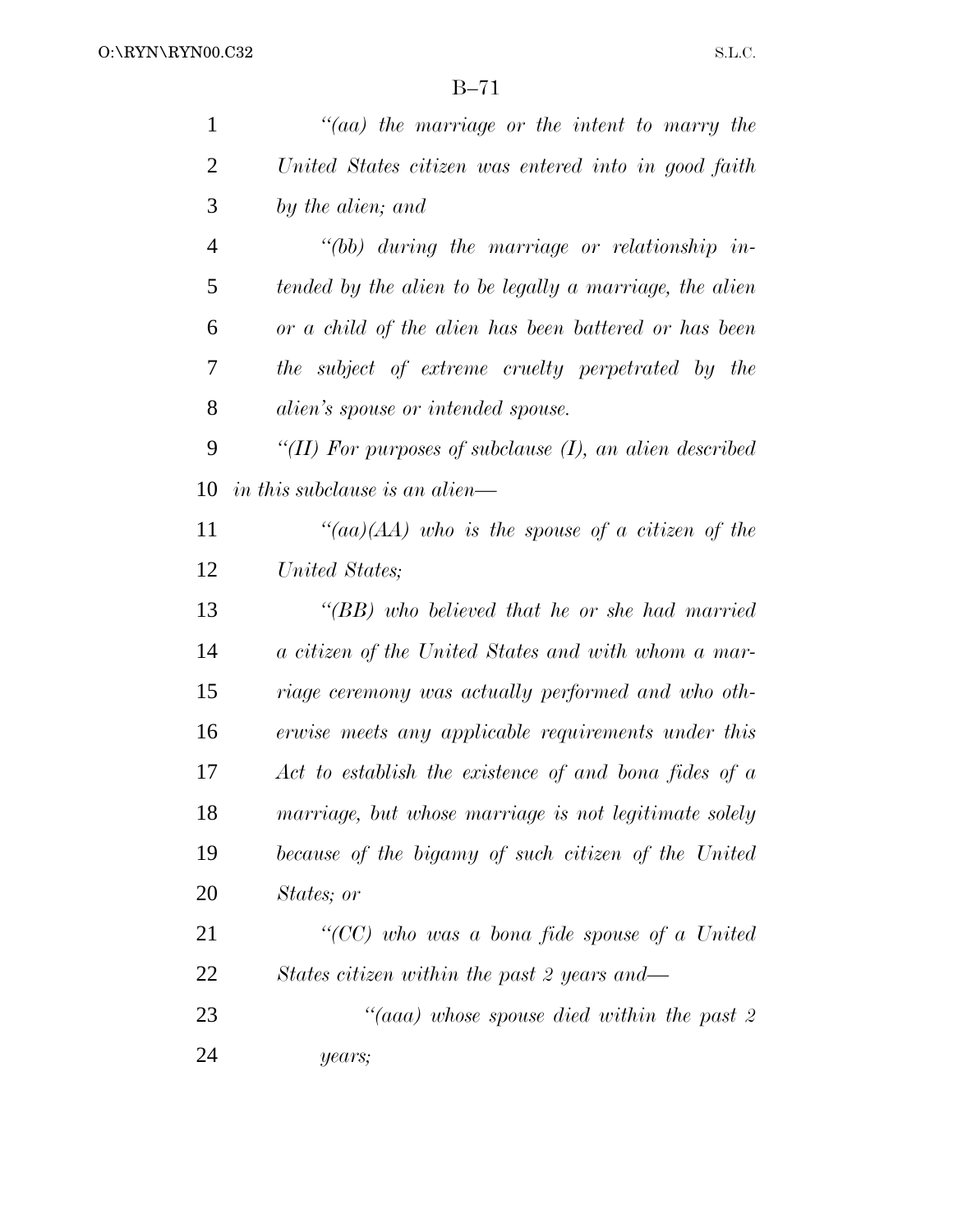| $\mathbf{1}$   | "(bbb) whose spouse lost or renounced citi-                  |
|----------------|--------------------------------------------------------------|
| $\overline{2}$ | zenship status within the past 2 years related to            |
| 3              | an incident of domestic violence; or                         |
| $\overline{4}$ | $``(ccc)$ who demonstrates a connection be-                  |
| 5              | tween the legal termination of the marriage                  |
| 6              | within the past 2 years and battering or extreme             |
| 7              | cruelty by the United States citizen spouse;                 |
| 8              | "(bb) who is a person of good moral character;               |
| 9              | "(cc) who is eligible to be classified as an imme-           |
| 10             | diate relative under section $201(b)(2)(A)(i)$ or who        |
| 11             | would have been so classified but for the bigamy of the      |
| 12             | citizen of the United States that the alien intended to      |
| 13             | marry; and                                                   |
| 14             | "(dd) who has resided with the alien's spouse or             |
| 15             | <i>intended spouse.</i> ".                                   |
| 16             | (2) SELF-PETITIONING CHILDREN.—Section                       |
| 17             | $204(a)(1)(A)(iv)$ of the Immigration and Nationality        |
| 18             | Act (8 U.S.C. 1154(a)(1)(A)(iv)) is amended to read          |
| 19             | <i>as follows:</i>                                           |
| 20             | "(iv) An alien who is the child of a citizen of the          |
| 21             | United States, or who was a child of a United States citizen |
| 22             | parent who within the past 2 years lost or renounced citi-   |
| 23             | zenship status related to an incident of domestic violence,  |
| 24             | and who is a person of good moral character, who is eligible |
|                | 25 to be classified as an immediate relative under section   |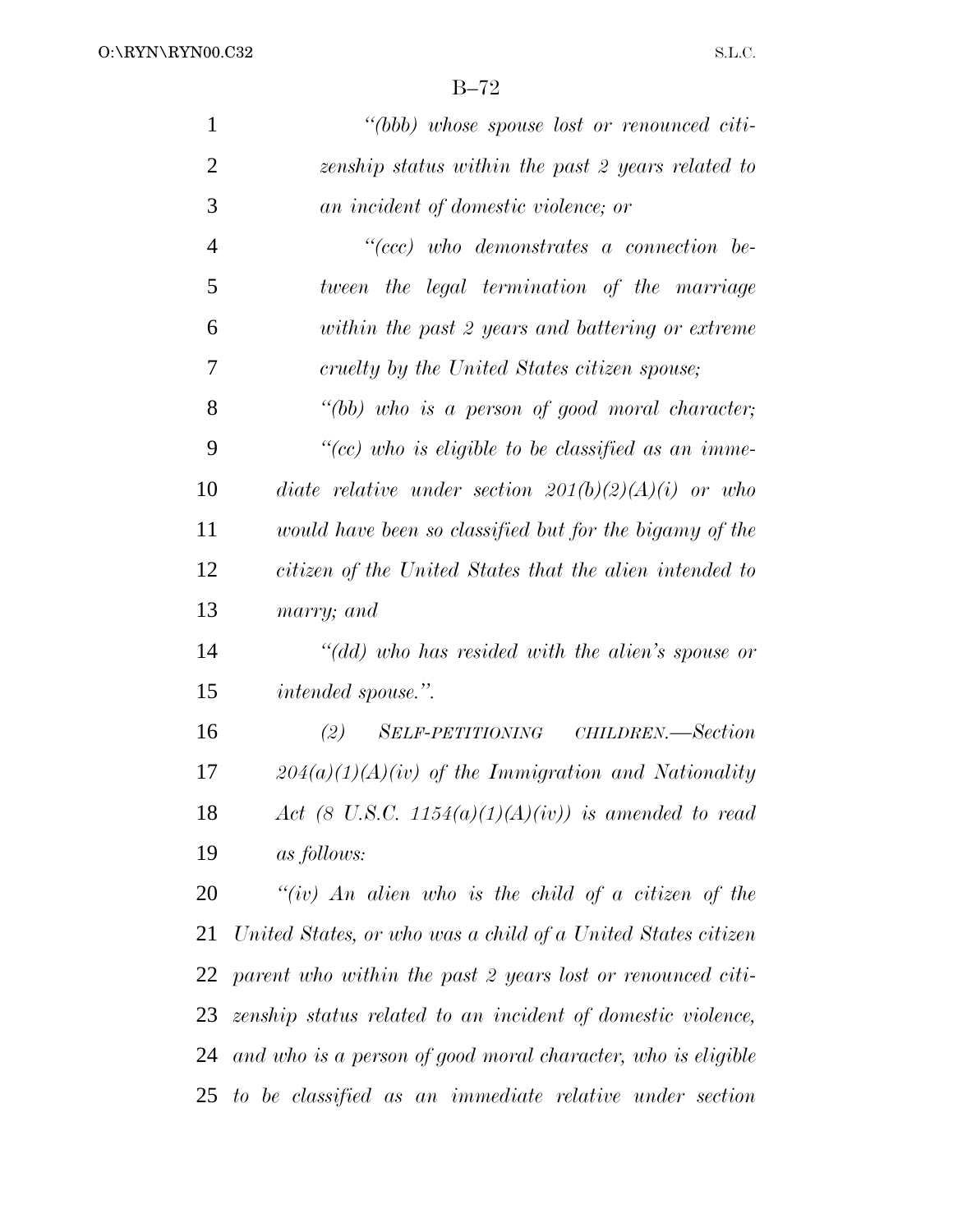O:\RYN\RYN00.C32

| $\mathbf{1}$  | $201(b)(2)(A)(i)$ , and who resides, or has resided in the past, |
|---------------|------------------------------------------------------------------|
| 2             | with the citizen parent may file a petition with the Attor-      |
| 3             | ney General under this subparagraph for classification of        |
| 4             | the alien (and any child of the alien) under such section        |
|               | 5 if the alien demonstrates to the Attorney General that the     |
| 6             | alien has been battered by or has been the subject of extreme    |
| $\mathcal{T}$ | cruelty perpetrated by the alien's citizen parent. For pur-      |
| 8             | poses of this clause, residence includes any period of visita-   |
| 9             | $tion.$ ".                                                       |
| 10            | (3) FILING OF PETITIONS.—Section $204(a)(1)(A)$                  |
| 11            | of the Immigration and Nationality Act (8 U.S.C.                 |
| 12            | $1154(a)(1)(A)$ is amended by adding at the end the              |
| 13            | following:                                                       |
| 14            | "(v) An alien who-                                               |
| 15            | $\lq (I)$ is the spouse, intended spouse, or child liv-          |
| 16            | ing abroad of a citizen who-                                     |
| 17            | "(aa) is an employee of the United States                        |
| 18            | Government;                                                      |
| 19            | $"(bb)$ is a member of the uniformed services                    |
| 20            | (as defined in section $101(a)$ of title 10, United              |
| 21            | States Code); or                                                 |
| 22            | $``(cc)$ has subjected the alien or the alien's                  |
| 23            | child to battery or extreme cruelty in the United                |
| 24            | States; and                                                      |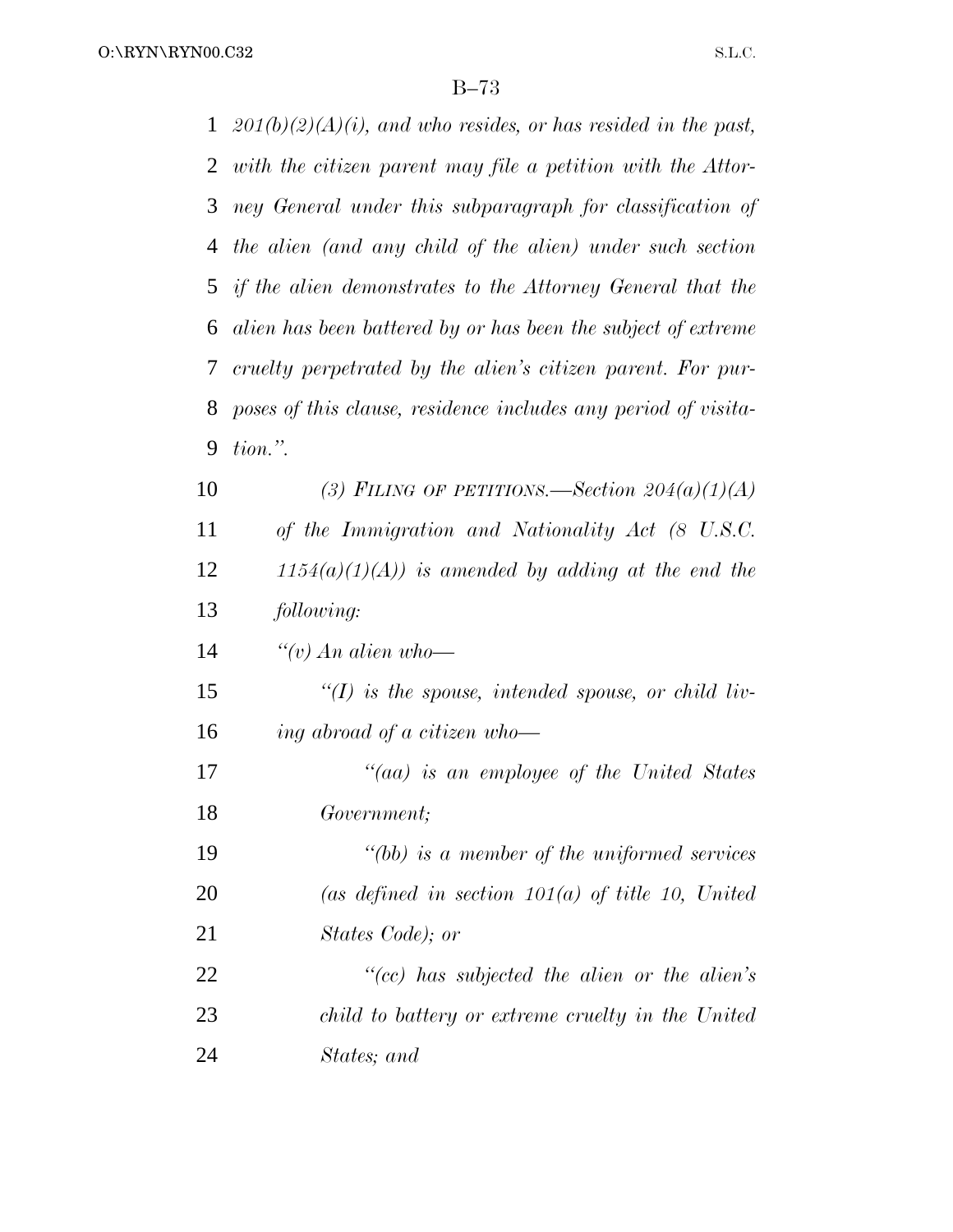*''(II) is eligible to file a petition under clause (iii) or (iv);*

 *shall file such petition with the Attorney General under the procedures that apply to self-petitioners under clause (iii) or (iv), as applicable.''.*

 *(c) SECOND PREFERENCE IMMIGRATION STATUS FOR SELF-PETITIONERS MARRIED TO LAWFUL PERMANENT RESIDENTS.—*

 *(1) SELF-PETITIONING SPOUSES.—Section 204(a)(1)(B)(ii) of the Immigration and Nationality Act (8 U.S.C. 1154(a)(1)(B)(ii)) is amended to read as follows:*

 *''(ii)(I) An alien who is described in subclause (II) may file a petition with the Attorney General under this clause for classification of the alien (and any child of the alien) if such a child has not been classified under clause (iii) of section 203(a)(2)(A) and if the alien demonstrates to the Attorney General that—*

 *''(aa) the marriage or the intent to marry the lawful permanent resident was entered into in good faith by the alien; and*

 *''(bb) during the marriage or relationship in- tended by the alien to be legally a marriage, the alien or a child of the alien has been battered or has been*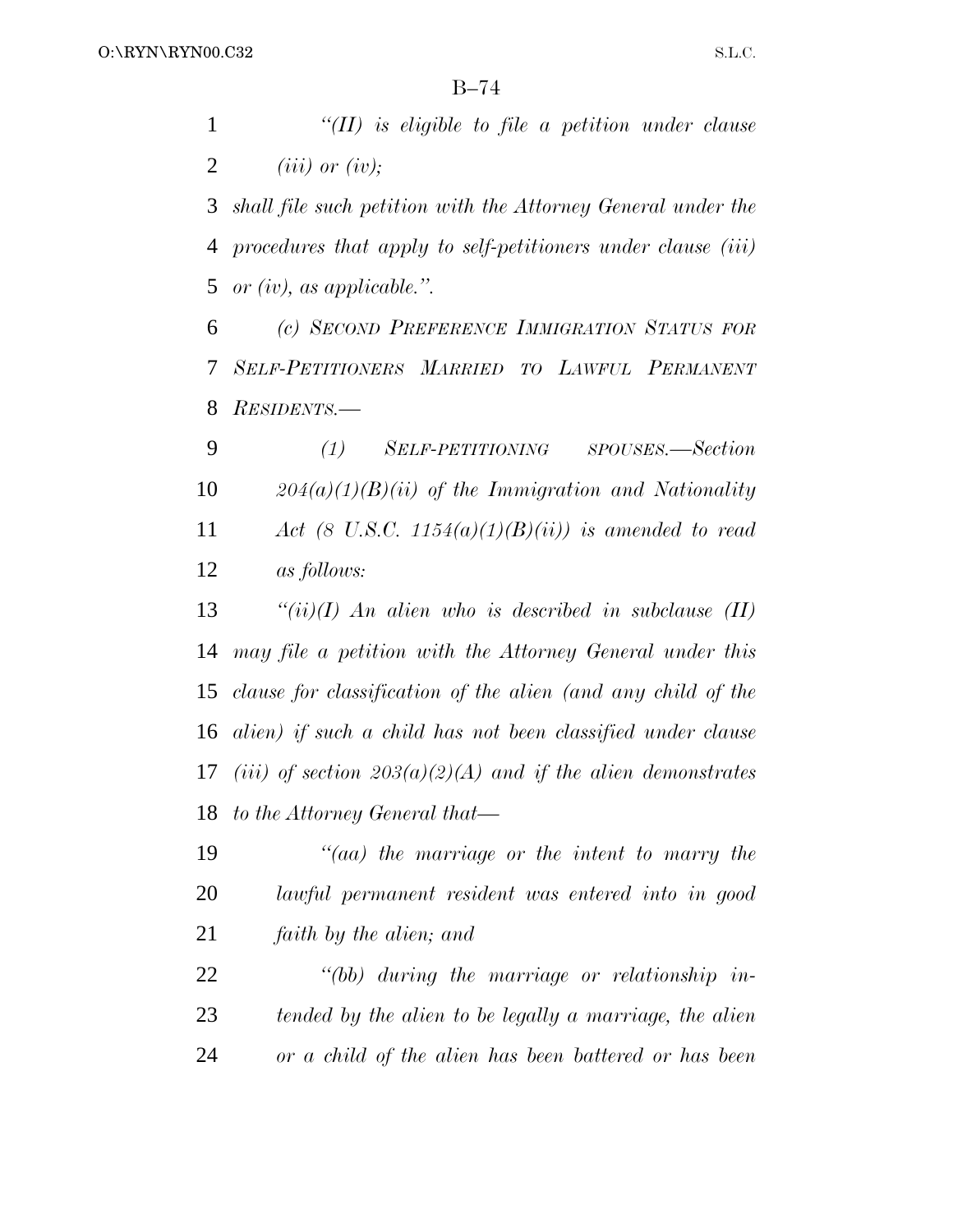| $\mathbf{1}$   | the subject of extreme cruelty perpetrated by the              |
|----------------|----------------------------------------------------------------|
| $\overline{2}$ | <i>alien's spouse or intended spouse.</i>                      |
| 3              | "( $II$ ) For purposes of subclause $(I)$ , an alien described |
| 4              | in this paragraph is an alien—                                 |
| 5              | "(aa)(AA) who is the spouse of a lawful perma-                 |
| 6              | nent resident of the United States; or                         |
| 7              | "(BB) who believed that he or she had married                  |
| 8              | a lawful permanent resident of the United States and           |
| 9              | with whom a marriage ceremony was actually per-                |
| 10             | formed and who otherwise meets any applicable re-              |
| 11             | quirements under this Act to establish the existence of        |
| 12             | and bona fides of a marriage, but whose marriage is            |
| 13             | not legitimate solely because of the bigamy of such            |
| 14             | lawful permanent resident of the United States; or             |
| 15             | "(CC) who was a bona fide spouse of a lawful                   |
| 16             | permanent resident within the past 2 years and—                |
| 17             | "(aaa) whose spouse lost status within the                     |
| 18             | past 2 years due to an incident of domestic vio-               |
| 19             | lence; or                                                      |
| 20             | $``(bbb)$ who demonstrates a connection be-                    |
| 21             | tween the legal termination of the marriage                    |
| 22             | within the past 2 years and battering or extreme               |
| 23             | cruelty by the lawful permanent resident spouse;               |
| 24             | "(bb) who is a person of good moral character;                 |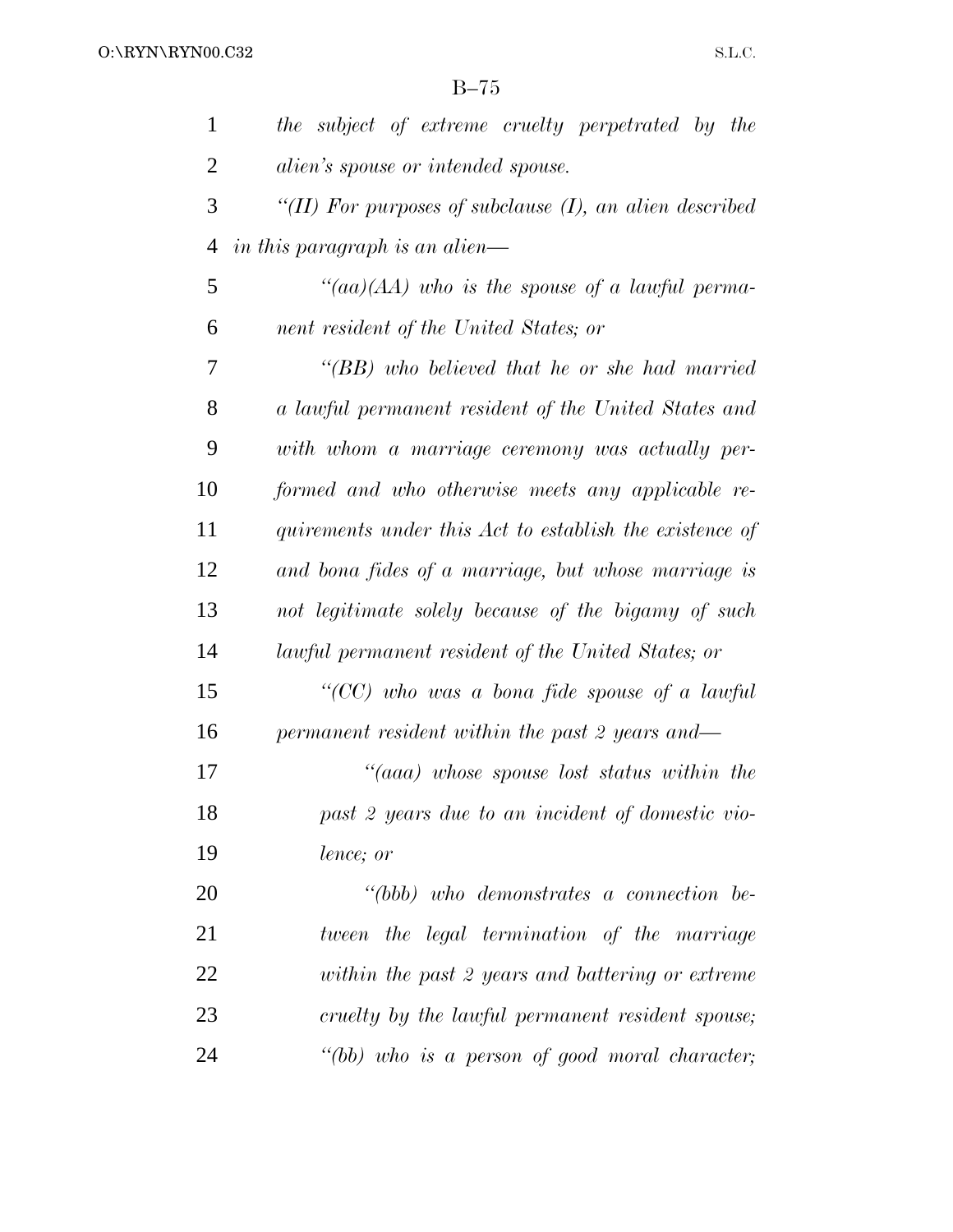| $\mathbf{1}$   | "(cc) who is eligible to be classified as a spouse               |
|----------------|------------------------------------------------------------------|
| $\overline{2}$ | of an alien lawfully admitted for permanent residence            |
| 3              | under section $203(a)(2)(A)$ or who would have been so           |
| $\overline{4}$ | classified but for the bigamy of the lawful permanent            |
| 5              | resident of the United States that the alien intended            |
| 6              | to marry; and                                                    |
| 7              | "(dd) who has resided with the alien's spouse or                 |
| $8\,$          | intended spouse.".                                               |
| 9              | (2)<br><i>SELF-PETITIONING</i><br>CHILDREN.—Section              |
| 10             | $204(a)(1)(B)(iii)$ of the Immigration and Nationality           |
| 11             | Act (8 U.S.C. 1154(a)(1)(B)(iii)) is amended to read             |
| 12             | as follows:                                                      |
| 13             | "(iii) An alien who is the child of an alien lawfully            |
| 14             | admitted for permanent residence, or who was the child of        |
| 15             | a lawful permanent resident who within the past 2 years          |
| 16             | lost lawful permanent resident status due to an incident         |
| 17             | of domestic violence, and who is a person of good moral          |
|                | 18 character, who is eligible for classification under section   |
|                | 19 $203(a)(2)(A)$ , and who resides, or has resided in the past, |
|                | 20 with the alien's permanent resident alien parent may file     |
| 21             | a petition with the Attorney General under this subpara-         |
|                | 22 graph for classification of the alien (and any child of the   |
|                | 23 alien) under such section if the alien demonstrates to the    |
|                | 24 Attorney General that the alien has been battered by or has   |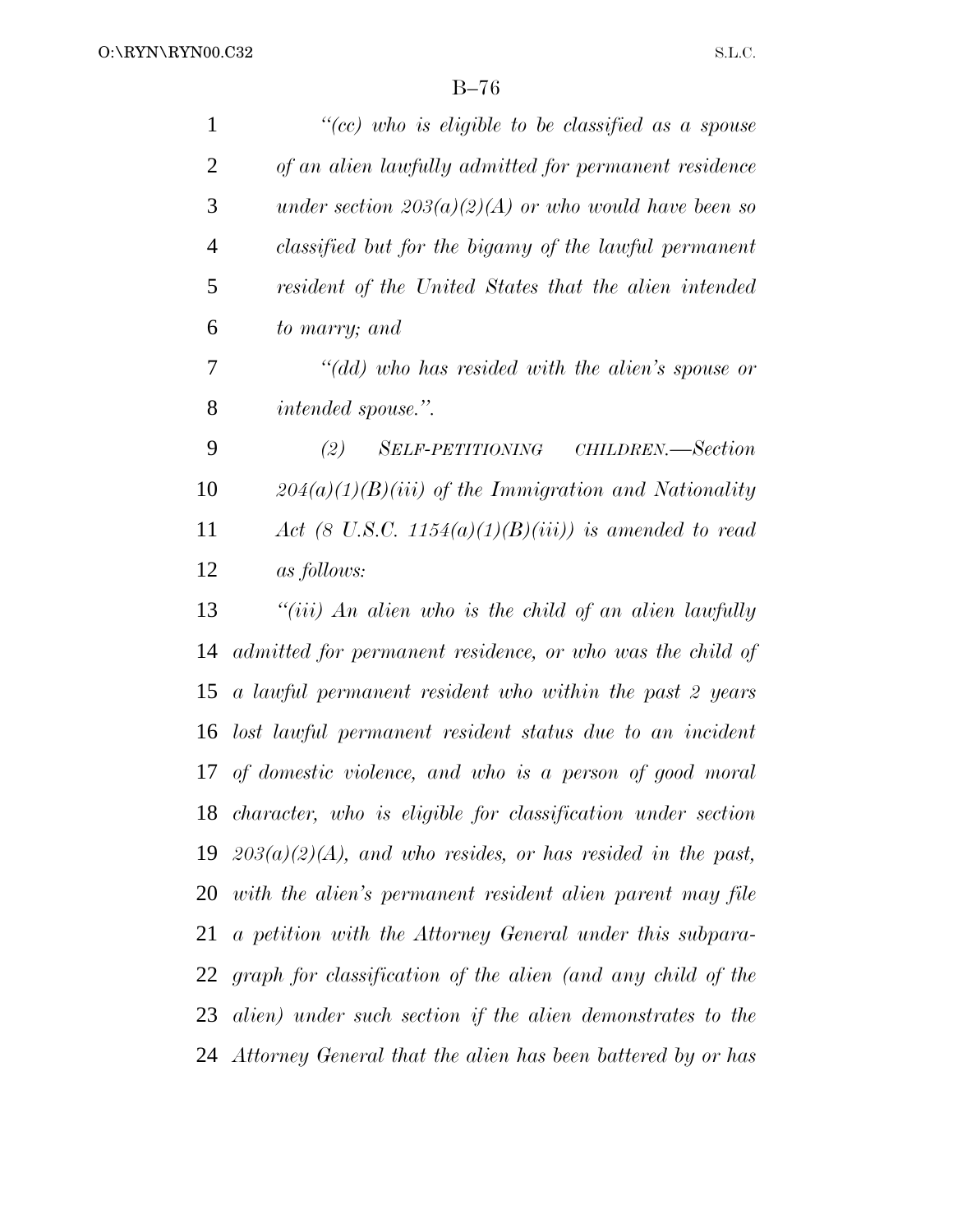| 1              | been the subject of extreme cruelty perpetrated by the alien's  |
|----------------|-----------------------------------------------------------------|
| 2              | permanent resident parent.".                                    |
| 3              | (3) FILING OF PETITIONS. Section $204(a)(1)(B)$                 |
| $\overline{4}$ | of the Immigration and Nationality Act (8 U.S.C.                |
| 5              | $1154(a)(1)(B)$ ) is amended by adding at the end the           |
| 6              | following:                                                      |
| 7              | $``(iv)$ An alien who-                                          |
| 8              | $\lq (I)$ is the spouse, intended spouse, or child liv-         |
| 9              | ing abroad of a lawful permanent resident who-                  |
| 10             | "(aa) is an employee of the United States                       |
| 11             | Government;                                                     |
| 12             | $"(bb)$ is a member of the uniformed services                   |
| 13             | (as defined in section $101(a)$ of title 10, United             |
| 14             | States Code); or                                                |
| 15             | $``(cc)$ has subjected the alien or the alien's                 |
| 16             | child to battery or extreme cruelty in the United               |
| 17             | States; and                                                     |
| 18             | $``(II)$ is eligible to file a petition under clause            |
| 19             | $(ii)$ or $(iii)$ ;                                             |
|                | 20 shall file such petition with the Attorney General under the |
| 21             | procedures that apply to self-petitioners under clause (ii)     |
|                | 22 or $(iii)$ , as applicable.".                                |
| 23             | (d) GOOD MORAL CHARACTER DETERMINATIONS FOR                     |
|                | 24 SELF-PETITIONERS AND TREATMENT OF CHILD SELF-PE-             |
| 25             | TITIONERS AND PETITIONS INCLUDING DERIVATIVE CHIL-              |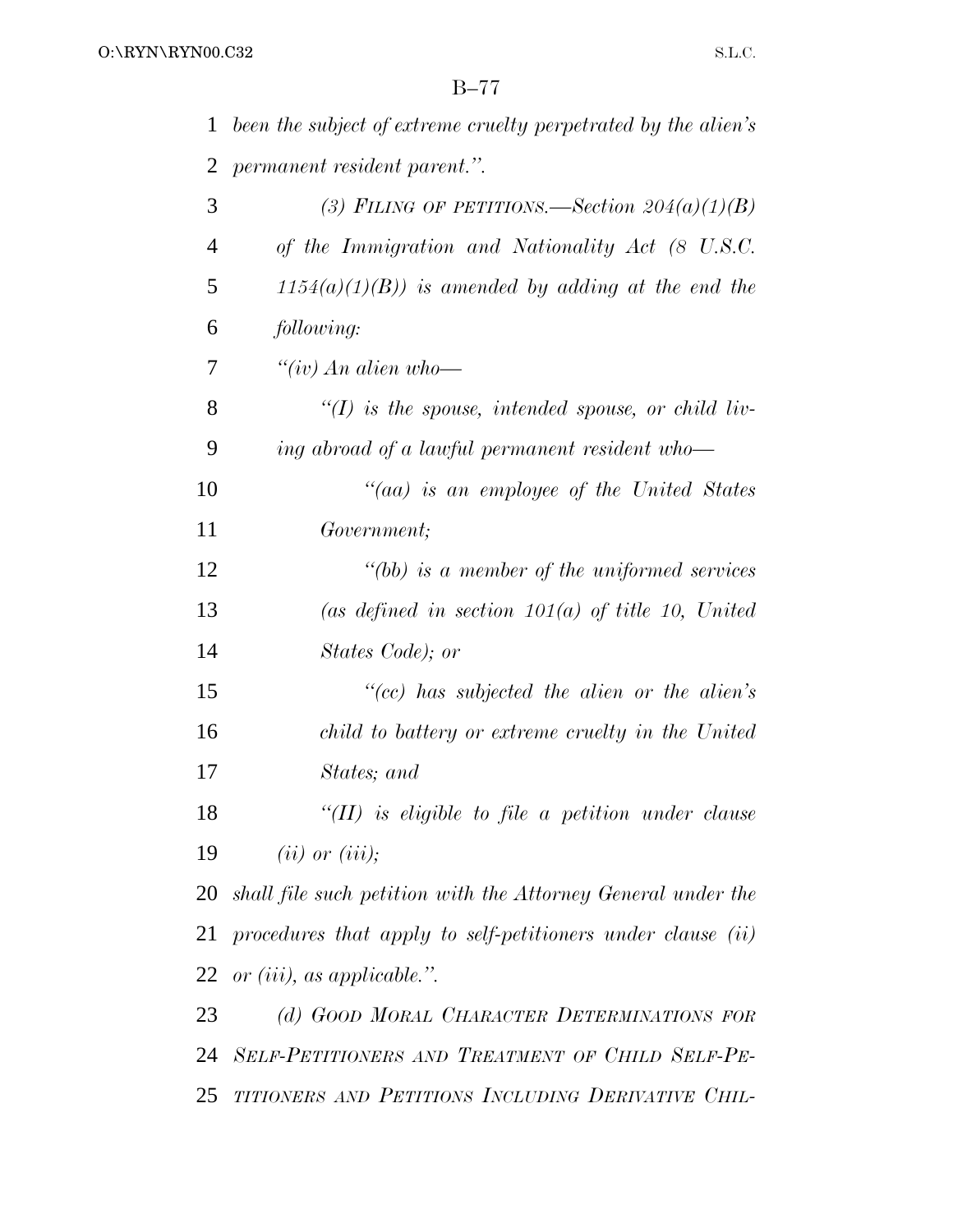*DREN ATTAINING 21 YEARS OF AGE.—Section 204(a)(1) of the Immigration and Nationality Act (8 U.S.C. 1154(a)(1)) is amended—*

 *(1) by redesignating subparagraphs (C) through (H) as subparagraphs (E) through (J), respectively; (2) by inserting after subparagraph (B) the fol-lowing:*

 *''(C) Notwithstanding section 101(f), an act or convic- tion that is waivable with respect to the petitioner for pur- poses of a determination of the petitioner's admissibility under section 212(a) or deportability under section 237(a) shall not bar the Attorney General from finding the peti- tioner to be of good moral character under subparagraph (A)(iii), (A)(iv), (B)(ii), or (B)(iii) if the Attorney General finds that the act or conviction was connected to the alien's having been battered or subjected to extreme cruelty.*

 *''(D)(i)(I) Any child who attains 21 years of age who has filed a petition under clause (iv) of section 204(a)(1)(A) that was filed or approved before the date on which the child attained 21 years of age shall be considered (if the child has not been admitted or approved for lawful permanent residence by the date the child attained 21 years of age) a petitioner for preference status under paragraph (1), (2), or (3) of section 203(a), whichever paragraph is applicable, with the same priority date assigned to the self-petition*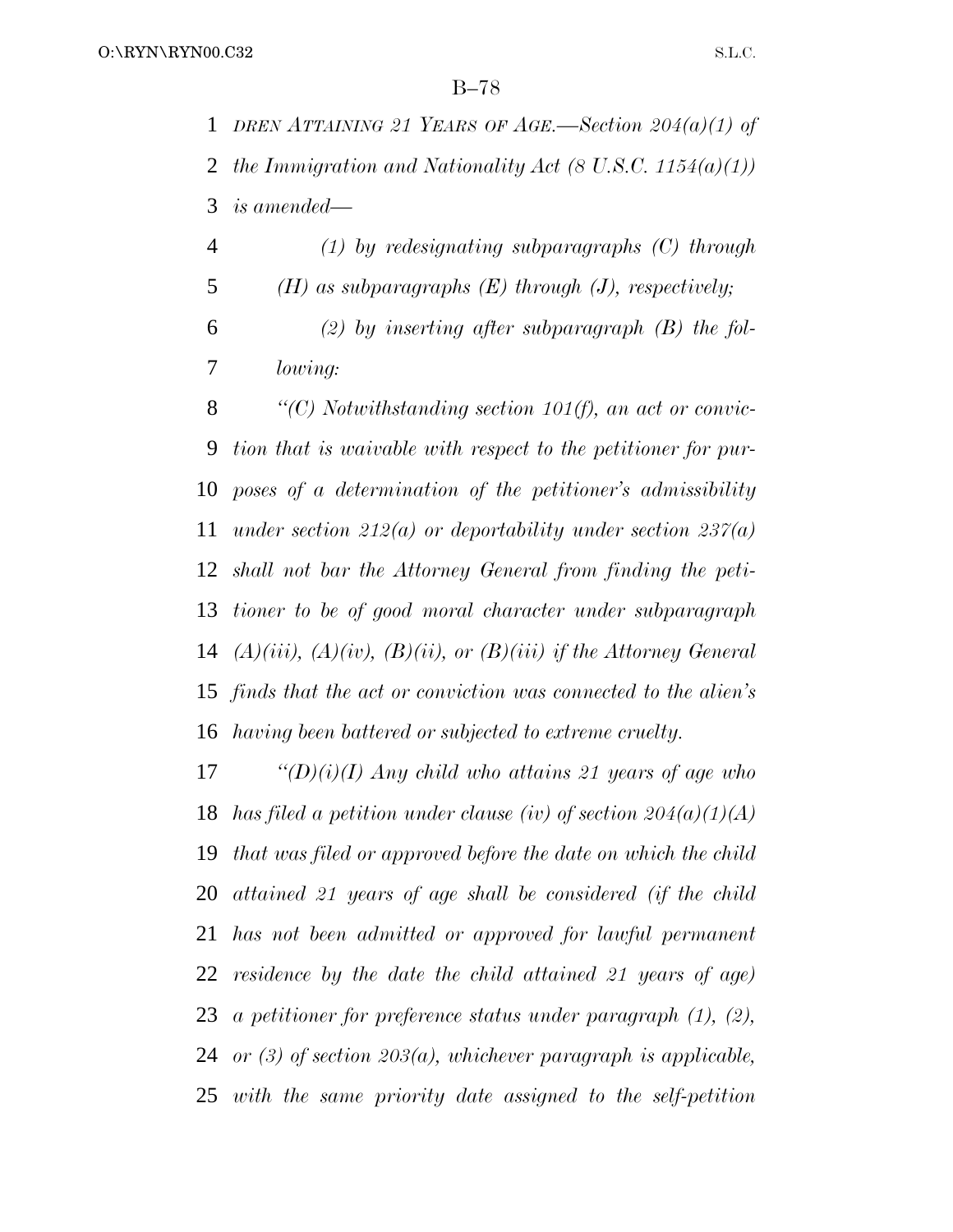*filed under clause (iv) of section 204(a)(1)(A). No new peti-tion shall be required to be filed.*

 *''(II) Any individual described in subclause (I) is eli-gible for deferred action and work authorization.*

 *''(III) Any derivative child who attains 21 years of age who is included in a petition described in clause (ii) that was filed or approved before the date on which the child attained 21 years of age shall be considered (if the child has not been admitted or approved for lawful permanent residence by the date the child attained 21 years of age) a petitioner for preference status under paragraph (1), (2), or (3) of section 203(a), whichever paragraph is applicable, with the same priority date as that assigned to the peti- tioner in any petition described in clause (ii). No new peti-tion shall be required to be filed.*

 *''(IV) Any individual described in subclause (III) and any derivative child of a petition described in clause (ii) is eligible for deferred action and work authorization.*

 *''(ii) The petition referred to in clause (i)(III) is a pe- tition filed by an alien under subparagraph (A)(iii), (A)(iv), (B)(ii) or (B)(iii) in which the child is included as a derivative beneficiary.''; and*

 *(3) in subparagraph (J) (as so redesignated), by inserting ''or in making determinations under sub-paragraphs (C) and (D),'' after ''subparagraph (B),''.*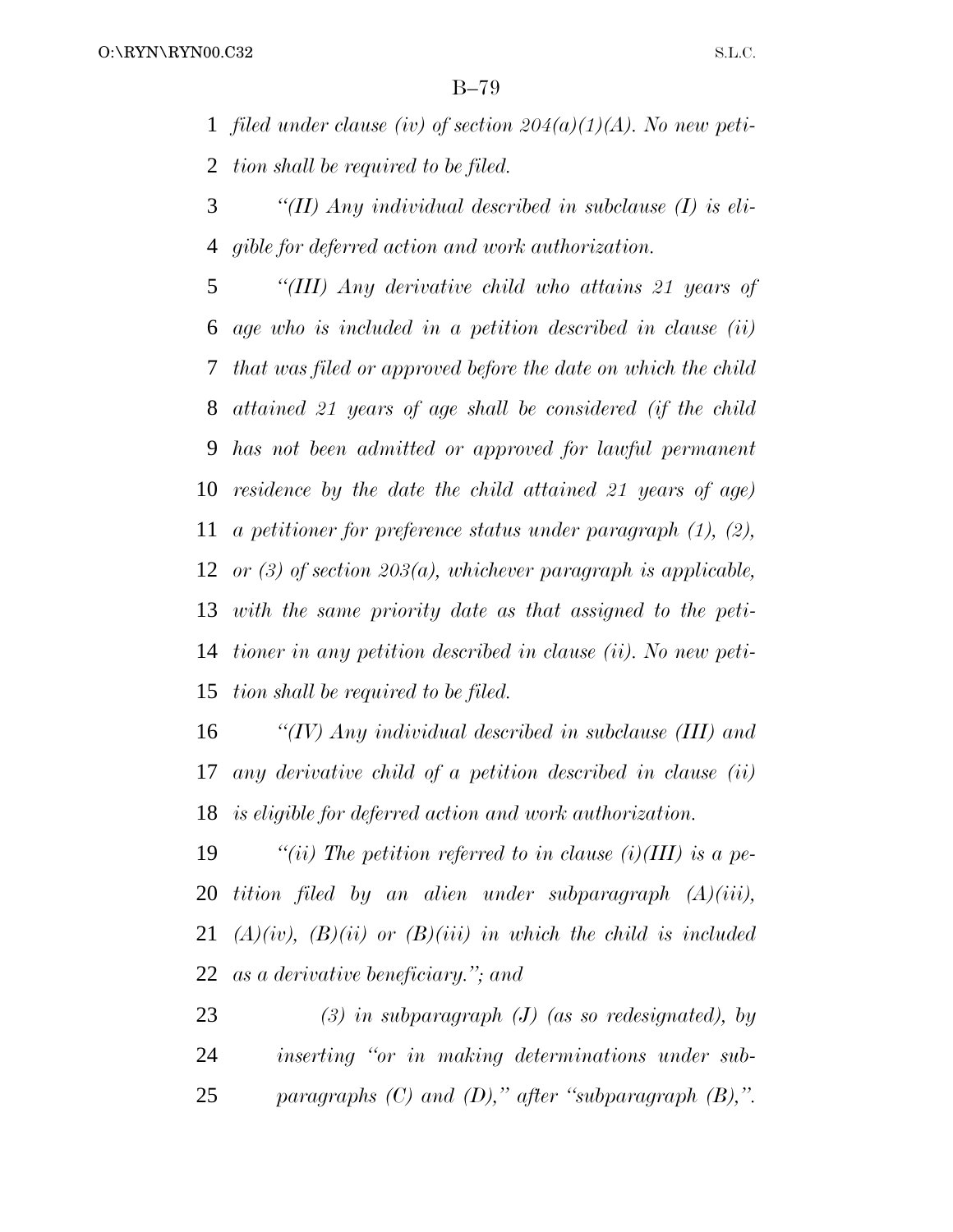| 1              | (e) ACCESS TO NATURALIZATION FOR DIVORCED VIC-                   |
|----------------|------------------------------------------------------------------|
| $\overline{2}$ | TIMS OF ABUSE.—Section 319(a) of the Immigration and             |
| 3              | Nationality Act (8 U.S.C. 1430(a)) is amended—                   |
| $\overline{4}$ | $(1)$ by inserting ", or any person who obtained                 |
| 5              | status as a lawful permanent resident by reason of               |
| 6              | his or her status as a spouse or child of a United               |
| 7              | States citizen who battered him or her or subjected              |
| 8              | him or her to extreme cruelty," after "United States"            |
| 9              | the first place such term appears; and                           |
| 10             | (2) by inserting "(except in the case of a person                |
| 11             | who has been battered or subjected to extreme cruelty            |
| 12             | by a United States citizen spouse or parent)" after              |
| 13             | "has been living in marital union with the citizen               |
| 14             | spouse".                                                         |
| 15             | SEC. 1504. IMPROVED ACCESS TO CANCELLATION OF RE-                |
| 16             | MOVAL AND SUSPENSION OF DEPORTATION                              |
| 17             | UNDER THE VIOLENCE AGAINST WOMEN ACT                             |
| 18             | OF 1994.                                                         |
| 19             | (a) CANCELLATION OF REMOVAL AND ADJUSTMENT OF                    |
| 20             | STATUS FOR CERTAIN NONPERMANENT RESIDENTS.-Sec-                  |
| 21             | tion $240A(b)(2)$ of the Immigration and Nationality Act         |
| 22             | $(8 \text{ U.S.C. } 1229b(b)(2))$ is amended to read as follows: |
| 23             | "(2) SPECIAL RULE FOR BATTERED SPOUSE OR                         |
| 24             | CHILD.                                                           |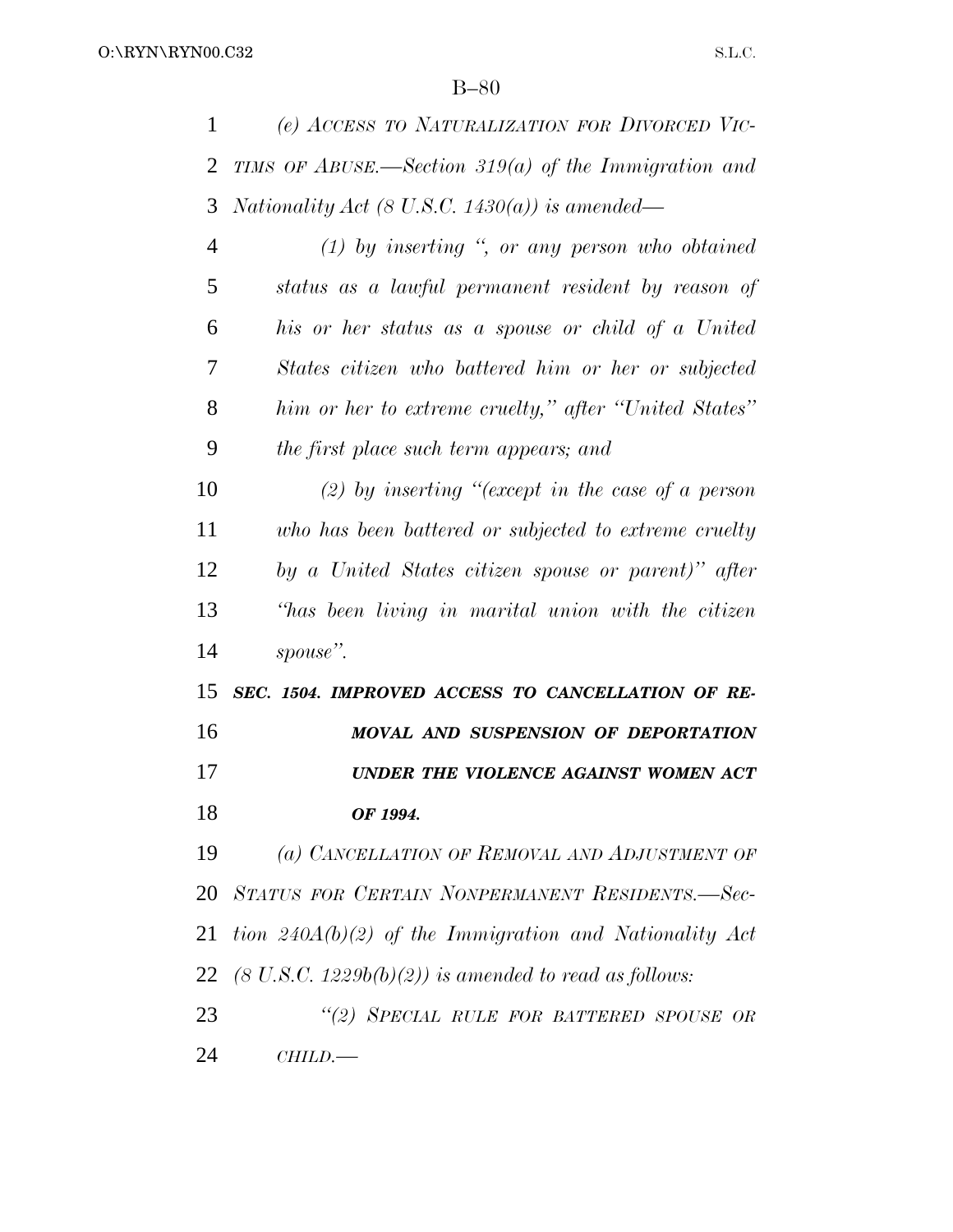| $\mathbf{1}$   | "(A) AUTHORITY.—The Attorney General                                   |
|----------------|------------------------------------------------------------------------|
| $\overline{2}$ | may cancel removal of, and adjust to the status                        |
| 3              | of an alien lawfully admitted for permanent res-                       |
| $\overline{4}$ | <i>idence</i> , an alien who is <i>inadmissible</i> or <i>deport</i> - |
| 5              | able from the United States if the alien dem-                          |
| 6              | onstrates that—                                                        |
| 7              | $``(i)(I)$ the alien has been battered or                              |
| 8              | subjected to extreme cruelty by a spouse or                            |
| 9              | parent who is or was a United States cit-                              |
| 10             | izen (or is the parent of a child of a United                          |
| 11             | States citizen and the child has been bat-                             |
| 12             | tered or subjected to extreme cruelty by such                          |
| 13             | <i>citizen parent)</i> ;                                               |
| 14             | $``(II)$ the alien has been battered or                                |
| 15             | subjected to extreme cruelty by a spouse or                            |
| 16             | parent who is or was a lawful permanent                                |
| 17             | resident (or is the parent of a child of an                            |
| 18             | alien who is or was a lawful permanent                                 |
| 19             | resident and the child has been battered or                            |
| 20             | subjected to extreme cruelty by such perma-                            |
| 21             | nent resident parent); or                                              |
| 22             | $``(III)$ the alien has been battered or                               |
| 23             | subjected to extreme cruelty by a United                               |
| 24             | States citizen or lawful permanent resident                            |
| 25             | whom the alien intended to marry, but                                  |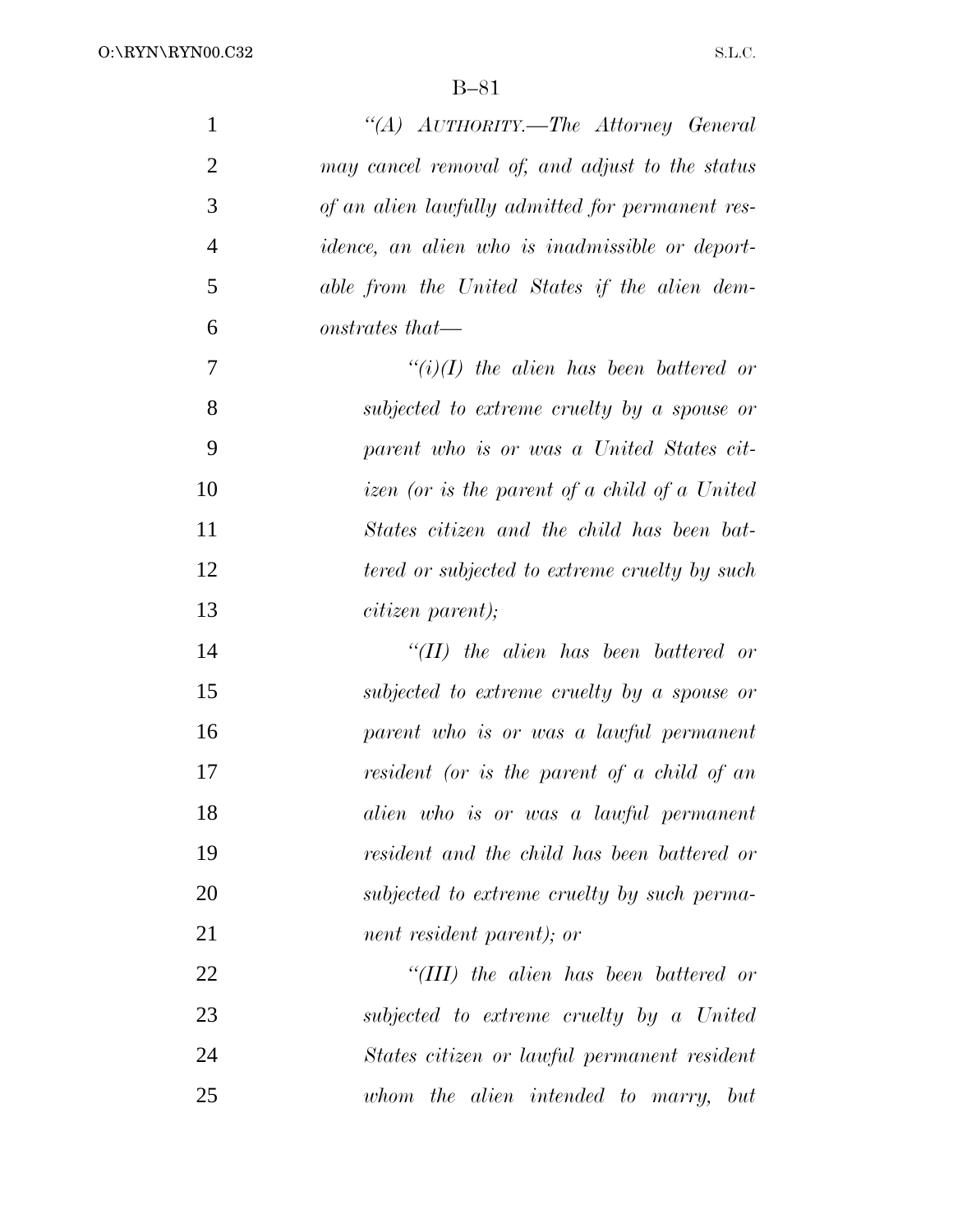| $\mathbf{1}$   | whose marriage is not legitimate because of                |
|----------------|------------------------------------------------------------|
| $\overline{2}$ | that United States citizen's or lawful per-                |
| 3              | manent resident's bigamy;                                  |
| $\overline{4}$ | $``(ii)$ the alien has been physically                     |
| 5              | present in the United States for a contin-                 |
| 6              | uous period of not less than 3 years imme-                 |
| 7              | diately preceding the date of such applica-                |
| 8              | tion, and the issuance of a charging docu-                 |
| 9              | ment for removal proceedings shall not toll                |
| 10             | the 3-year period of continuous physical                   |
| 11             | presence in the United States;                             |
| 12             | $``(iii)$ the alien has been a person of                   |
| 13             | good moral character during such period,                   |
| 14             | subject to the provisions of subparagraph                  |
| 15             | (C);                                                       |
| 16             | $``(iv)$ the alien is not inadmissible                     |
| 17             | under paragraph $(2)$ or $(3)$ of section                  |
| 18             | $212(a)$ , is not deportable under paragraphs              |
| 19             | $(1)(G)$ or (2) through (4) of section 237(a)              |
| 20             | $(except \t in \t a \t case \t described \t in \t section$ |
| 21             | $237(a)(7)$ where the Attorney General exer-               |
| 22             | cises discretion to grant a waiver), and has               |
| 23             | not been convicted of an aggravated felony;                |
| 24             | and                                                        |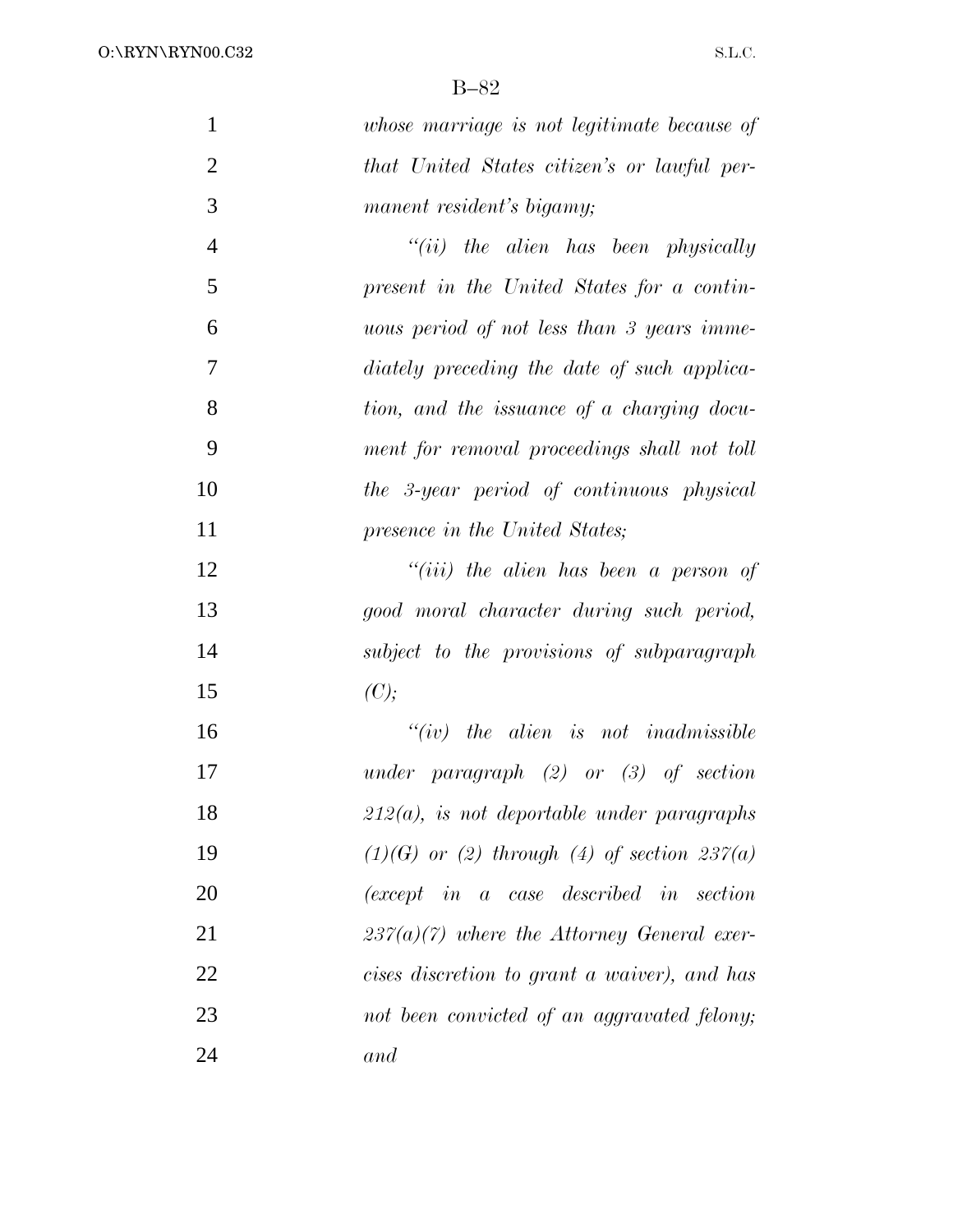| $\mathbf{1}$   | $\lq\lq(v)$ the removal would result in ex-             |
|----------------|---------------------------------------------------------|
| $\overline{2}$ | treme hardship to the alien, the alien's                |
| 3              | child, or the alien's parent.                           |
| $\overline{4}$ | PHYSICAL PRESENCE.—Notwith-<br>$\lq(B)$                 |
| 5              | standing subsection $(d)(2)$ , for purposes of sub-     |
| 6              | paragraph $(A)(i)(II)$ or for purposes of section       |
| 7              | $244(a)(3)$ (as in effect before the title III–A effec- |
| 8              | tive date in section 309 of the Illegal Immigra-        |
| 9              | tion Reform and Immigrant Responsibility Act            |
| 10             | of 1996), an alien shall not be considered to have      |
| 11             | failed to maintain continuous physical presence         |
| 12             | by reason of an absence if the alien demonstrates       |
| 13             | a connection between the absence and the bat-           |
| 14             | tering or extreme cruelty perpetrated against the       |
| 15             | alien. No absence or portion of an absence con-         |
| 16             | nected to the battering or extreme cruelty shall        |
| 17             | count toward the 90-day or 180-day limits estab-        |
| 18             | lished in subsection (d)(2). If any absence or ag-      |
| 19             | gregate absences exceed 180 days, the absences or       |
| 20             | portions of the absences will not be considered to      |
| 21             | break the period of continuous presence. Any            |
| 22             | such period of time excluded from the 180-day           |
| 23             | limit shall be excluded in computing the time           |
| 24             | during which the alien has been physically              |
| 25             | present for purposes of the 3-year requirement          |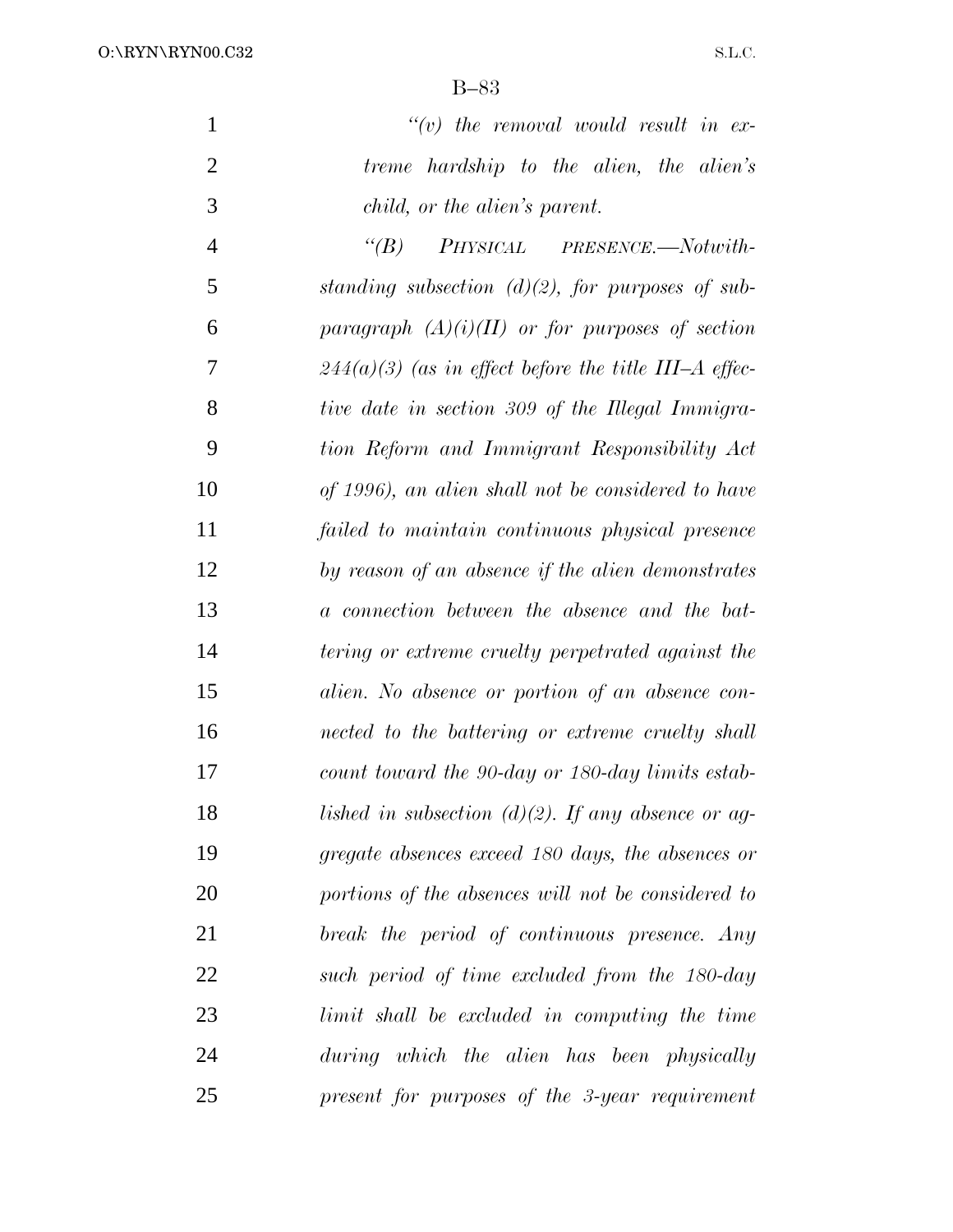*set forth in section 240A(b)(2)(B) and section 244(a)(3) (as in effect before the title III–A effec- tive date in section 309 of the Illegal Immigra- tion Reform and Immigrant Responsibility Act of 1996).*

 *''(C) GOOD MORAL CHARACTER.—Notwith- standing section 101(f), an act or conviction that does not bar the Attorney General from granting relief under this paragraph by reason of sub- paragraph (A)(iv) shall not bar the Attorney General from finding the alien to be of good moral character under subparagraph (A)(i)(III) or section 244(a)(3) (as in effect before the title III–A effective date in section 309 of the Illegal Immigration Reform and Immigrant Responsi- bility Act of 1996), if the Attorney General finds that the act or conviction was connected to the alien's having been battered or subjected to ex- treme cruelty and determines that a waiver is otherwise warranted.*

 *''(D) CREDIBLE EVIDENCE CONSIDERED.— In acting on applications under this paragraph, the Attorney General shall consider any credible evidence relevant to the application. The deter-mination of what evidence is credible and the*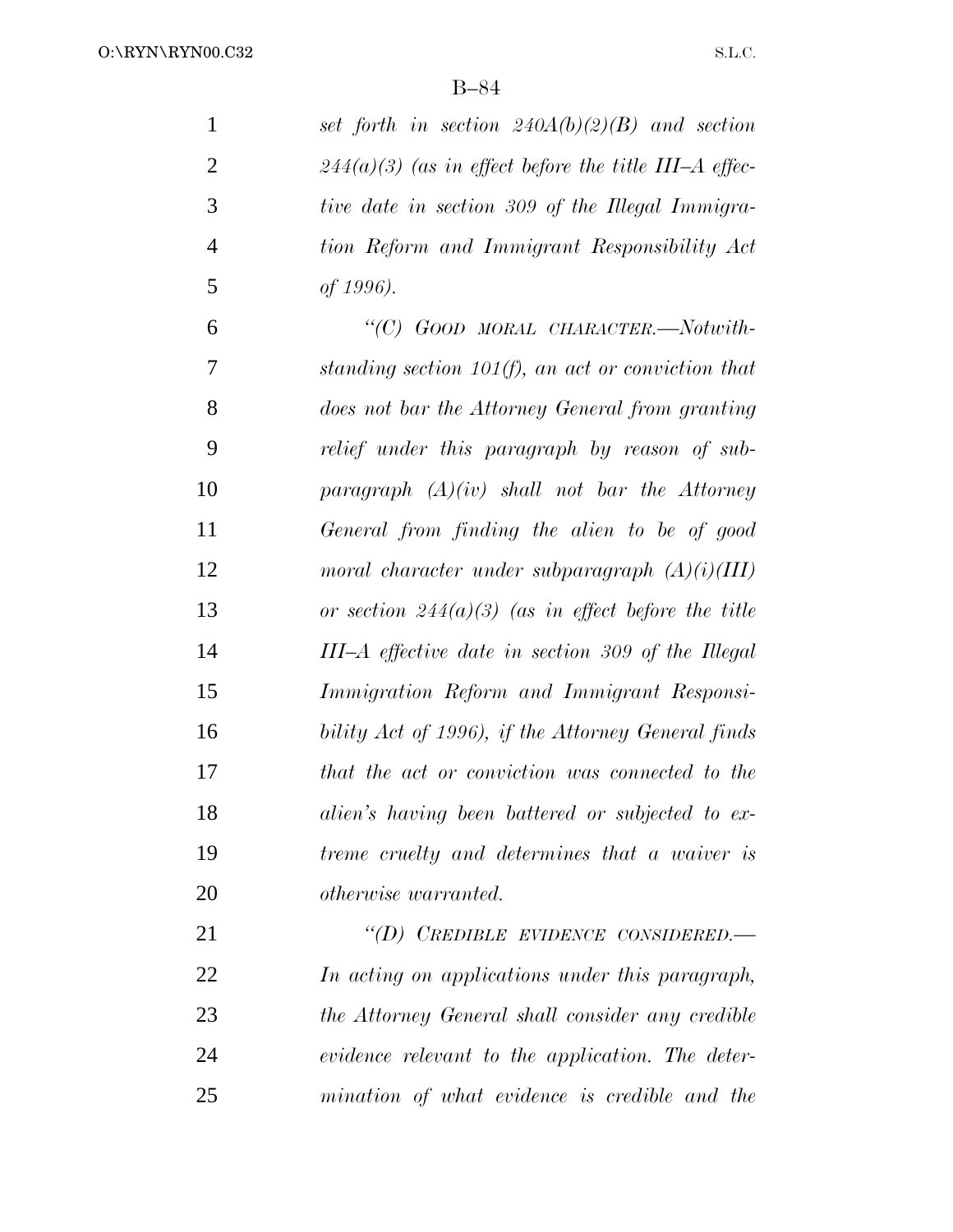| 1              | weight to be given that evidence shall be within       |
|----------------|--------------------------------------------------------|
| $\overline{2}$ | the sole discretion of the Attorney General.".         |
| 3              | (b) CHILDREN OF BATTERED ALIENS AND PARENTS            |
| 4              | OF BATTERED ALIEN CHILDREN.—Section 240A(b) of the     |
| 5              | Immigration and Nationality Act (8 U.S.C. 1229b(b)) is |
| 6              | amended by adding at the end the following:            |
| 7              | "(4) CHILDREN OF BATTERED ALIENS AND PAR-              |
| 8              | ENTS OF BATTERED ALIEN CHILDREN.-                      |
| 9              | "(A) In GENERAL.—The Attorney General                  |
| 10             | shall grant parole under section $212(d)(5)$ to any    |
| 11             | alien who is $a$ —                                     |
| 12             | $``(i)$ child of an alien granted relief               |
| 13             | under section $240A(b)(2)$ or $244(a)(3)$ (as          |
| 14             | in effect before the title III–A effective date        |
| 15             | in section 309 of the Illegal Immigration              |
| 16             | Reform and Immigrant Responsibility Act                |
| 17             | <i>of</i> 1996); <i>or</i>                             |
| 18             | $``(ii)$ parent of a child alien granted               |
| 19             | relief under section $240A(b)(2)$ or $244(a)(3)$       |
| 20             | (as in effect before the title $III-A$ effective       |
| 21             | date in section 309 of the Illegal Immigra-            |
| 22             | tion Reform and Immigrant Responsibility               |
| 23             | Act of 1996).                                          |
| 24             | "(B) DURATION OF PAROLE.—The grant of                  |
| 25             | parole shall extend from the time of the grant of      |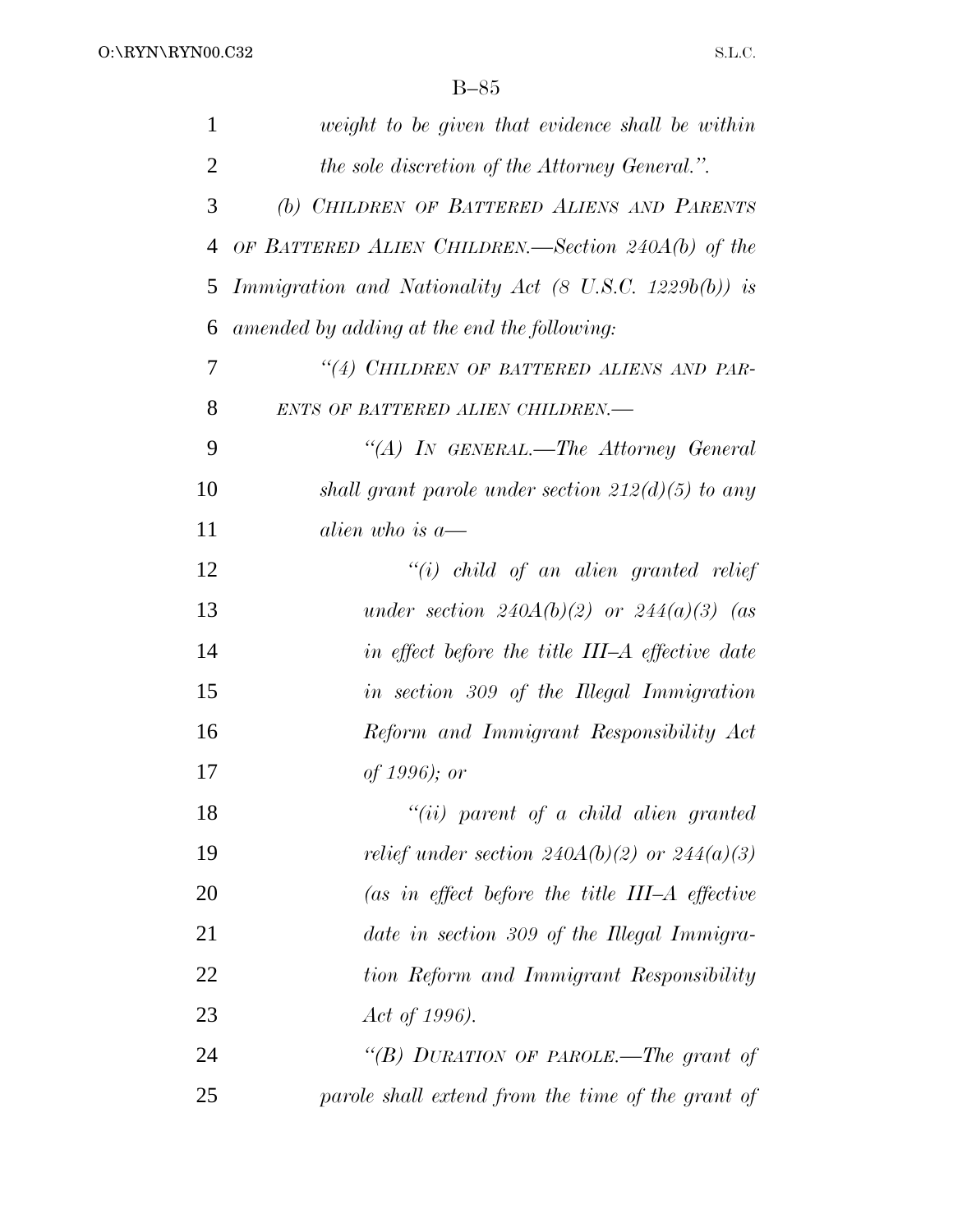O:\RYN\RYN00.C32

B–86

| $\mathbf{1}$   | relief under section $240A(b)(2)$ or<br>section         |
|----------------|---------------------------------------------------------|
| $\overline{2}$ | $244(a)(3)$ (as in effect before the title III–A effec- |
| 3              | tive date in section 309 of the Illegal Immigra-        |
| $\overline{4}$ | tion Reform and Immigrant Responsibility Act            |
| 5              | of 1996) to the time the application for adjust-        |
| 6              | ment of status filed by aliens covered under this       |
| 7              | paragraph has been finally adjudicated. Applica-        |
| 8              | tions for adjustment of status filed by aliens cov-     |
| 9              | ered under this paragraph shall be treated as if        |
| 10             | they were applications filed under section              |
| 11             | $204(a)(1)$ (A)(iii), (A)(iv), (B)(ii), or (B)(iii) for |
| 12             | purposes of section 245 (a) and (c). Failure by         |
| 13             | the alien granted relief under section $240A(b)(2)$     |
| 14             | or section $244(a)(3)$ (as in effect before the title   |
| 15             | III-A effective date in section 309 of the Illegal      |
| 16             | Immigration Reform and Immigrant Responsi-              |
| 17             | bility Act of 1996) to exercise due diligence in        |
| 18             | filing a visa petition on behalf of an alien de-        |
| 19             | scribed in clause $(i)$ or $(ii)$ may result in revoca- |
| 20             | tion of parole.".                                       |
|                |                                                         |

 *(c) EFFECTIVE DATE.—Any individual who becomes eligible for relief by reason of the enactment of the amend- ments made by subsections (a) and (b), shall be eligible to file a motion to reopen pursuant to section 240(c)(6)(C)(iv). The amendments made by subsections (a) and (b) shall take*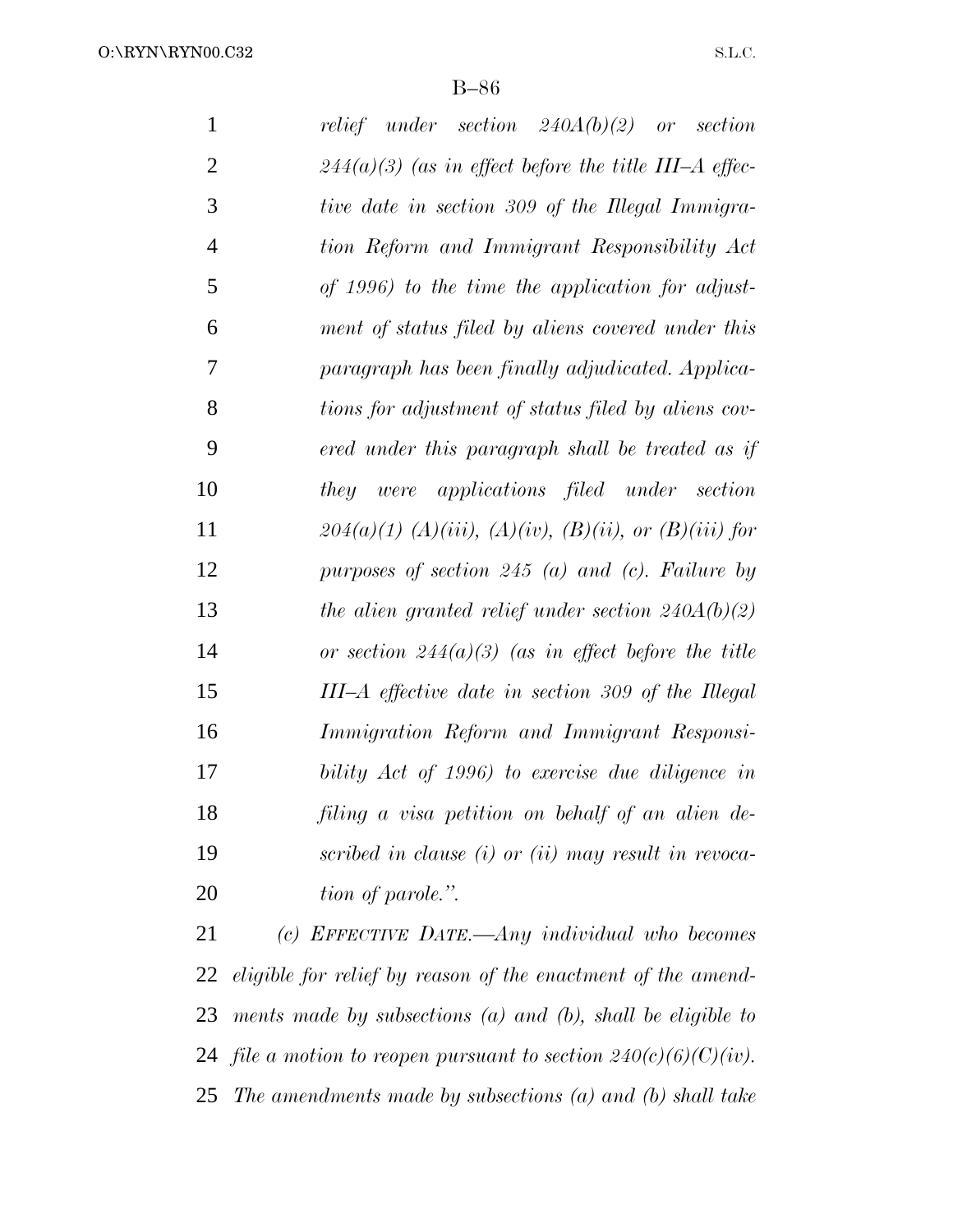O:\RYN\RYN00.C32

B–87

 *effect as if included in the enactment of section 304 of the Illegal Immigration Reform and Immigrant Responsibility Act of 1996 (Public Law 104–208; 110 Stat. 587). Such portions of the amendments made by subsection (b) that re- late to section 244(a)(3) (as in effect before the title III– A effective date in section 309 of the Illegal Immigration Reform and Immigrant Responsibility Act of 1996) shall take effect as if included in subtitle G of title IV of the Vio- lent Crime Control and Law Enforcement Act of 1994 (Pub- lic Law 103–322; 108 Stat. 1953 et seq.). SEC. 1505. OFFERING EQUAL ACCESS TO IMMIGRATION PROTECTIONS OF THE VIOLENCE AGAINST*

# *WOMEN ACT OF 1994 FOR ALL QUALIFIED BAT-TERED IMMIGRANT SELF-PETITIONERS.*

 *(a) BATTERED IMMIGRANT WAIVER.—Section 212(a)(9)(C)(ii) of the Immigration and Nationality Act (8 U.S.C. 1182(a)(9)(C)(ii)) is amended by adding at the end the following: ''The Attorney General in the Attorney General's discretion may waive the provisions of section 212(a)(9)(C)(i) in the case of an alien to whom the Attorney General has granted classification under clause (iii), (iv), or (v) of section 204(a)(1)(A), or classification under clause (ii), (iii), or (iv) of section 204(a)(1)(B), in any case in which there is a connection between—*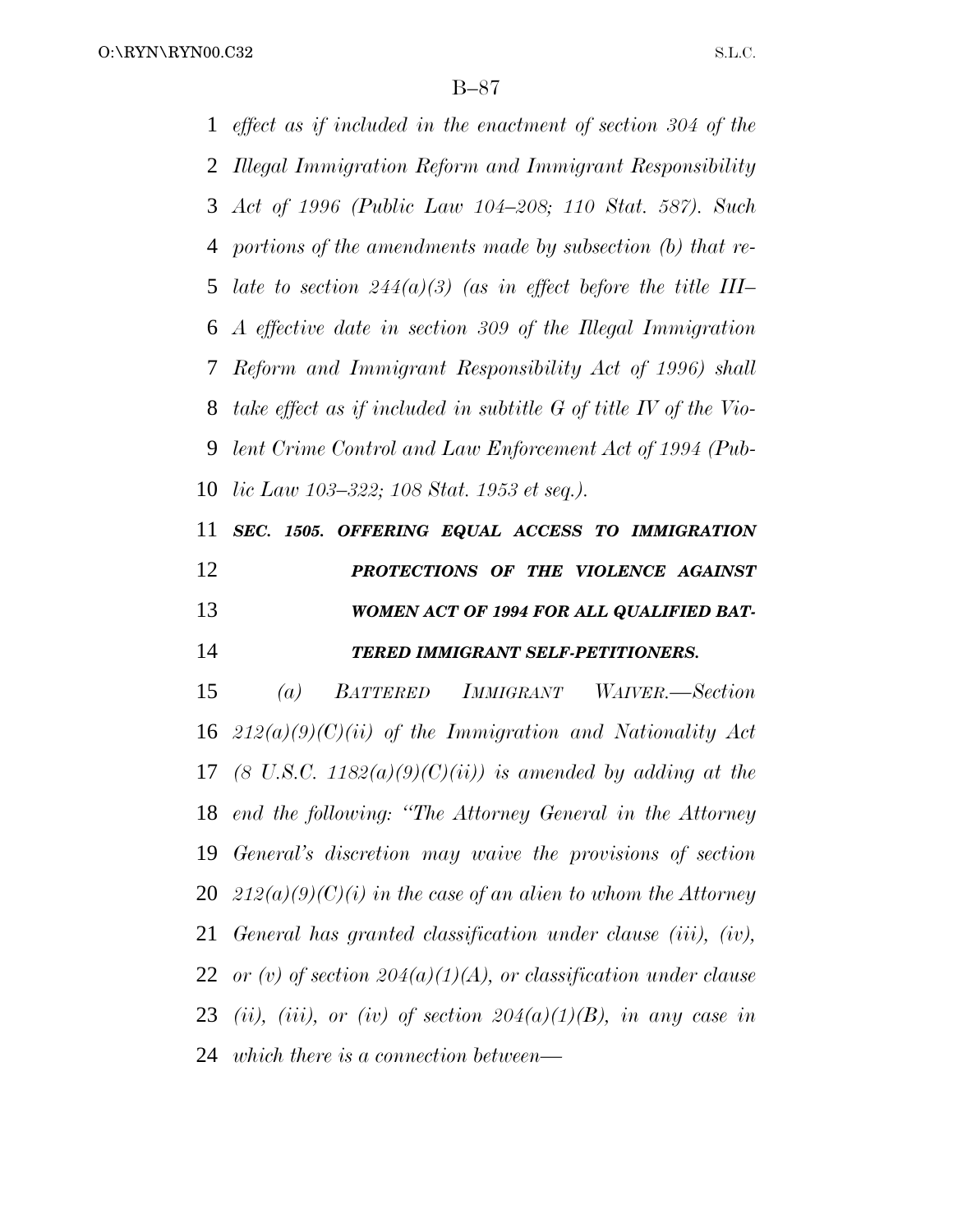| $\mathbf{1}$   | $"(1)$ the alien's having been battered or subjected |
|----------------|------------------------------------------------------|
| $\overline{2}$ | to extreme cruelty; and                              |
| 3              | "(2) the alien's—                                    |
| $\overline{4}$ | $\lq (A)$ removal;                                   |
| 5              | " $(B)$ departure from the United States;            |
| 6              | $\lq\lq C$ reentry or reentries into the United      |
| 7              | States; or                                           |
| 8              | $\lq\lq D$ attempted reentry into the United         |
| 9              | States.".                                            |
| 10             | (b) DOMESTIC VIOLENCE VICTIM WAIVER.-                |
| 11             | (1) WAIVER FOR VICTIMS OF DOMESTIC VIO-              |
| 12             | LENCE.—Section 237(a) of the Immigration and Na-     |
| 13             | tionality Act (8 U.S.C. 1227(a)) is amended by in-   |
| 14             | serting at the end the following:                    |
| 15             | "(7) WAIVER FOR VICTIMS OF DOMESTIC VIO-             |
| 16             | $LENCE$ .                                            |
| 17             | "(A) IN GENERAL.—The Attorney General                |
| 18             | is not limited by the criminal court record and      |
| 19             | may waive the application of paragraph               |
| 20             | $(2)(E)(i)$ (with respect to crimes of domestic vio- |
| 21             | lence and crimes of stalking) and (ii) in the case   |
| 22             | of an alien who has been battered or subjected to    |
| 23             | extreme cruelty and who is not and was not the       |
| 24             | primary perpetrator of violence in<br>the            |
| 25             | relationship                                         |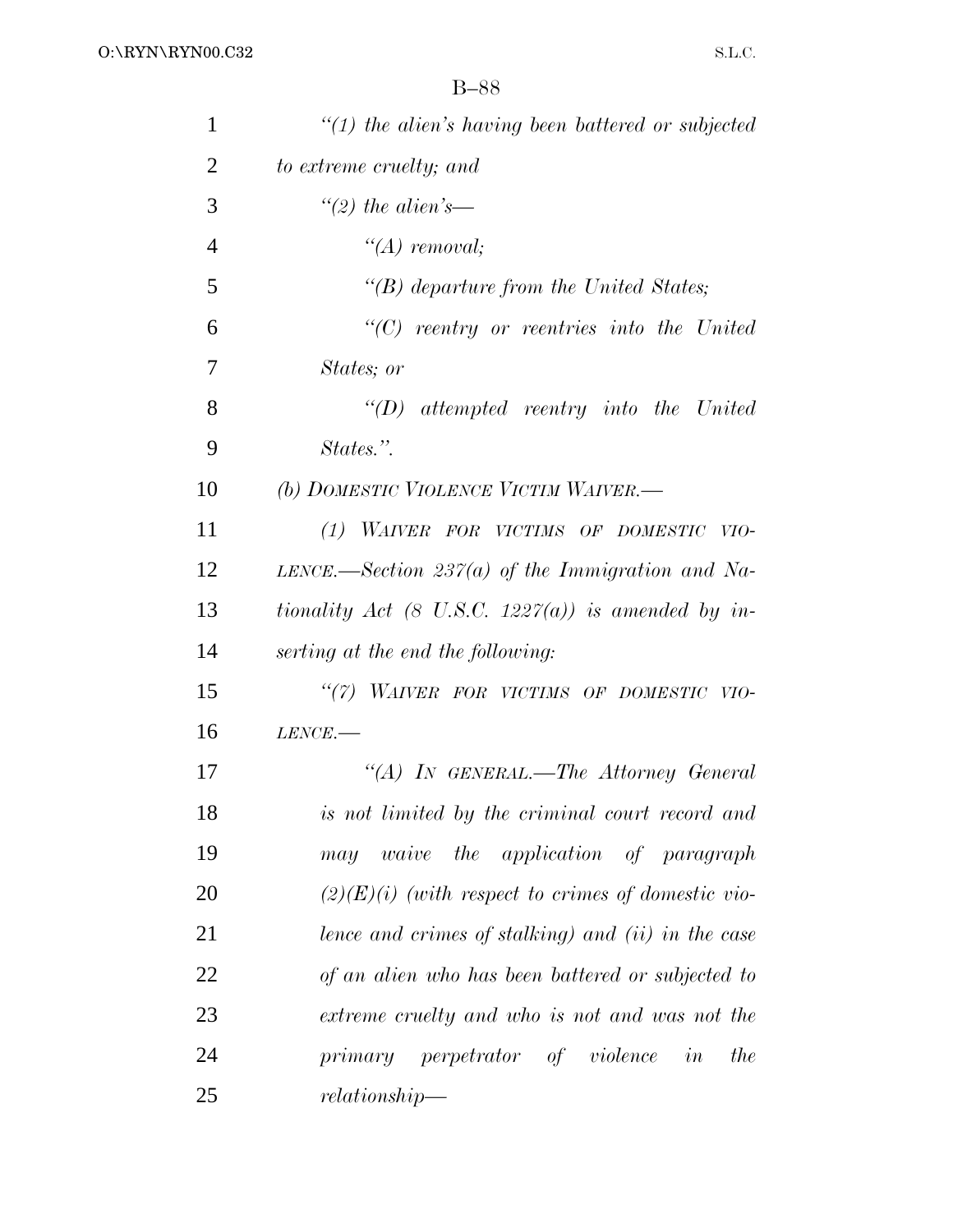| 1              | "(i) upon a determination that-                     |
|----------------|-----------------------------------------------------|
| $\overline{2}$ | $\lq (I)$ the alien was acting is self-             |
| 3              | defense;                                            |
| $\overline{4}$ | "(II) the alien was found to have                   |
| 5              | violated a protection order intended to             |
| 6              | protect the alien; or                               |
| 7              | "(III) the alien committed, was                     |
| 8              | arrested for, was convicted of, or pled             |
| 9              | <i>guilty to committing a crime—</i>                |
| 10             | $\lq\lq (aa)$ that did not result in                |
| 11             | serious bodily injury; and                          |
| 12             | "(bb) where there was a con-                        |
| 13             | nection between the crime and the                   |
| 14             | alien's having been battered or                     |
| 15             | subjected to extreme cruelty.                       |
| 16             | "(B) CREDIBLE EVIDENCE CONSIDERED.-                 |
| 17             | In acting on applications under this paragraph,     |
| 18             | the Attorney General shall consider any credible    |
| 19             | evidence relevant to the application. The deter-    |
| 20             | mination of what evidence is credible and the       |
| 21             | weight to be given that evidence shall be within    |
| 22             | the sole discretion of the Attorney General.".      |
| 23             | CONFORMING<br>(2)<br>AMENDMENT.—Section             |
| 24             | $240A(b)(1)(C)$ of the Immigration and Nationality  |
| 25             | Act (8 U.S.C. 1229b(b)(1)(C)) is amended by insert- |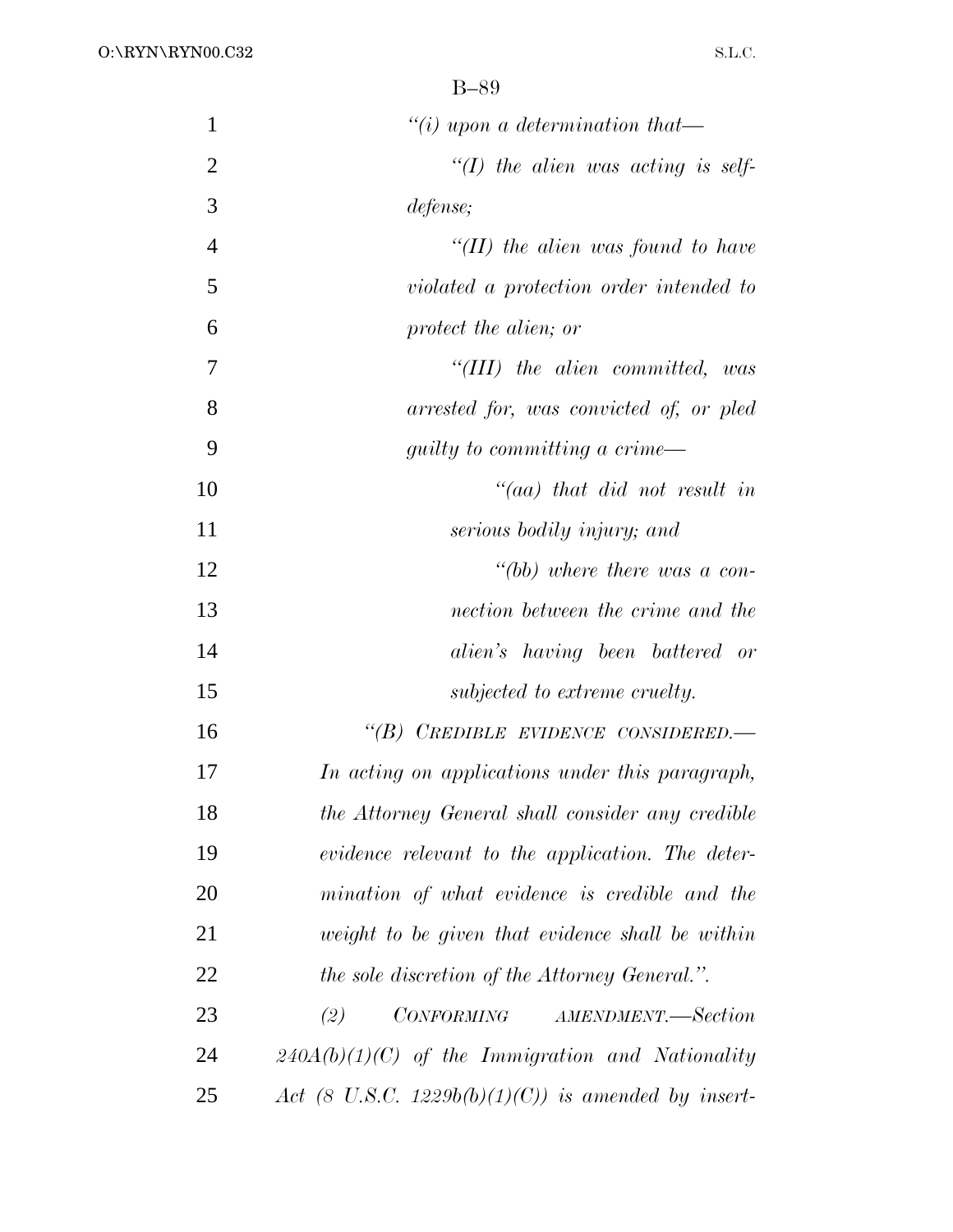*ing ''(except in a case described in section 237(a)(7) where the Attorney General exercises discretion to grant a waiver)'' after ''237(a)(3)''. (c) MISREPRESENTATION WAIVERS FOR BATTERED SPOUSES OF UNITED STATES CITIZENS AND LAWFUL PER- MANENT RESIDENTS.— (1) WAIVER OF INADMISSIBILITY.—Section 212(i)(1) of the Immigration and Nationality Act (8 U.S.C. 1182(i)(1)) is amended by inserting before the period at the end the following: ''or, in the case of an alien granted classification under clause (iii) or (iv) of section 204(a)(1)(A) or clause (ii) or (iii) of section 204(a)(1)(B), the alien demonstrates extreme hardship to the alien or the alien's United States citizen, law-ful permanent resident, or qualified alien parent or*

*child''.*

 *(2) WAIVER OF DEPORTABILITY.—Section 237(a)(1)(H) of the Immigration and Nationality Act (8 U.S.C. 1227(a)(1)(H)) is amended—*

 *(A) in clause (i), by inserting ''(I)'' after ''(i)'';*

 *(B) by redesignating clause (ii) as subclause (II); and*

*(C) by adding after clause (i) the following:*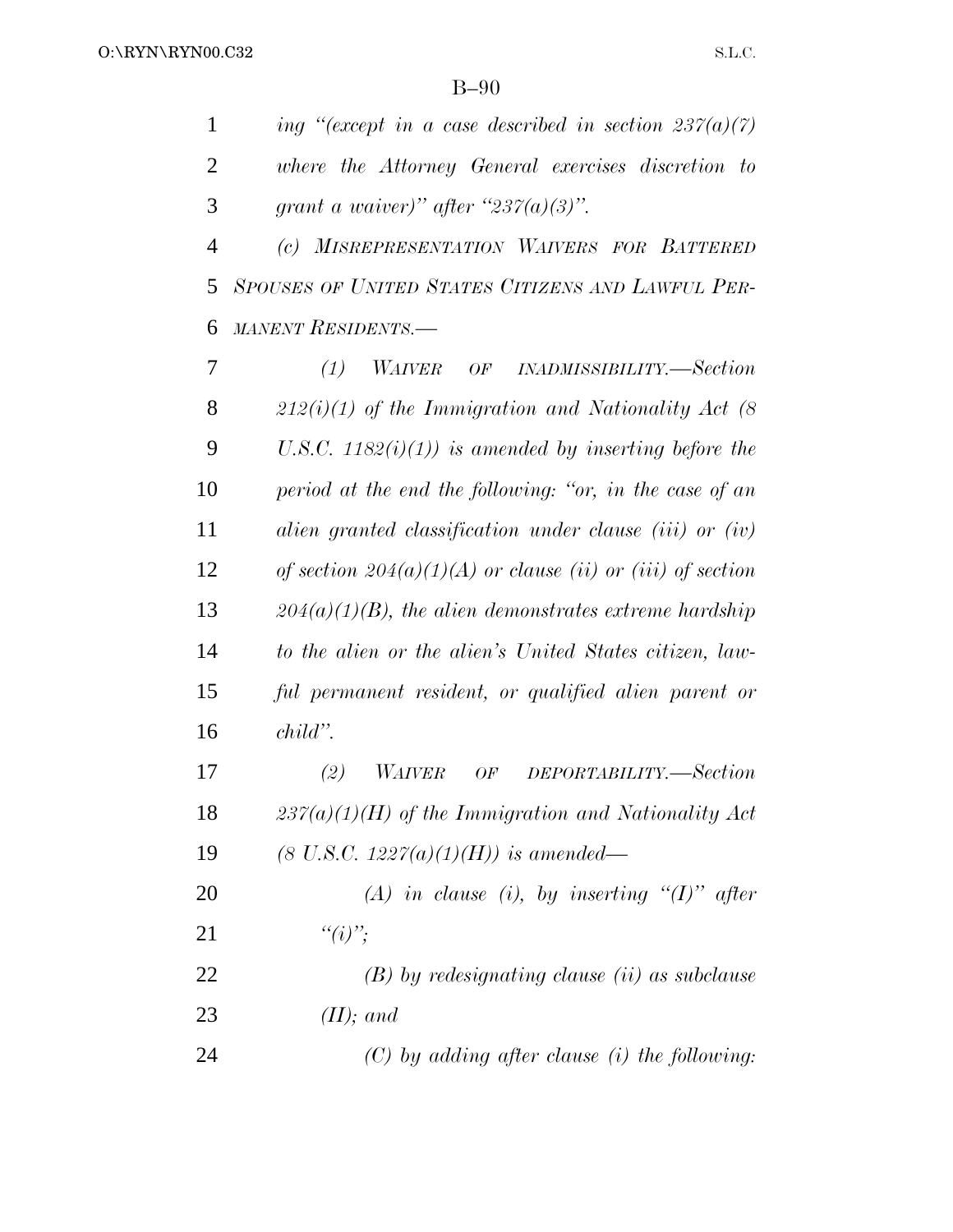| $\mathbf{1}$   | $``(ii)$ is an alien who qualifies for clas-           |
|----------------|--------------------------------------------------------|
| $\overline{2}$ | sification under clause (iii) or (iv) of sec-          |
| 3              | tion $204(a)(1)(A)$ or clause (ii) or (iii) of         |
| $\overline{4}$ | section $204(a)(1)(B)$ .".                             |
| 5              | (d)<br>BATTERED IMMIGRANT WAIVER.-Section              |
| 6              | $212(g)(1)$ of the Immigration and Nationality Act (8) |
| 7              | U.S.C. 1182 $(g)(1)$ ) is amended—                     |
| 8              | $(1)$ in subparagraph $(A)$ , by striking "or" at the  |
| 9              | end;                                                   |
| 10             | (2) in subparagraph $(B)$ , by adding "or" at the      |
| 11             | end; and                                               |
| 12             | $(3)$ by inserting after subparagraph $(B)$ the fol-   |
| 13             | <i>lowing:</i>                                         |
| 14             | $\lq\lq C$ qualifies for classification under clause   |
| 15             | (iii) or (iv) of section $204(a)(1)(A)$ or classifica- |
| 16             | tion under clause (ii) or (iii) of section             |
| 17             | $204(a)(1)(B)$ ;".                                     |
| 18             | (e) WAIVERS FOR VAWA ELIGIBLE BATTERED IMMI-           |
| 19             | GRANTS.—Section $212(h)(1)$ of the Immigration and Na- |
| 20             | tionality Act (8 U.S.C. 1182(h)(1)) is amended—        |
| 21             | $(1)$ in subparagraph $(B)$ , by striking "and" and    |
| 22             | <i>inserting "or"; and</i>                             |
| 23             | $(2)$ by adding at the end the following:              |
| 24             | $\lq\lq C$ the alien qualifies for classification      |
| 25             | under clause (iii) or (iv) of section $204(a)(1)(A)$   |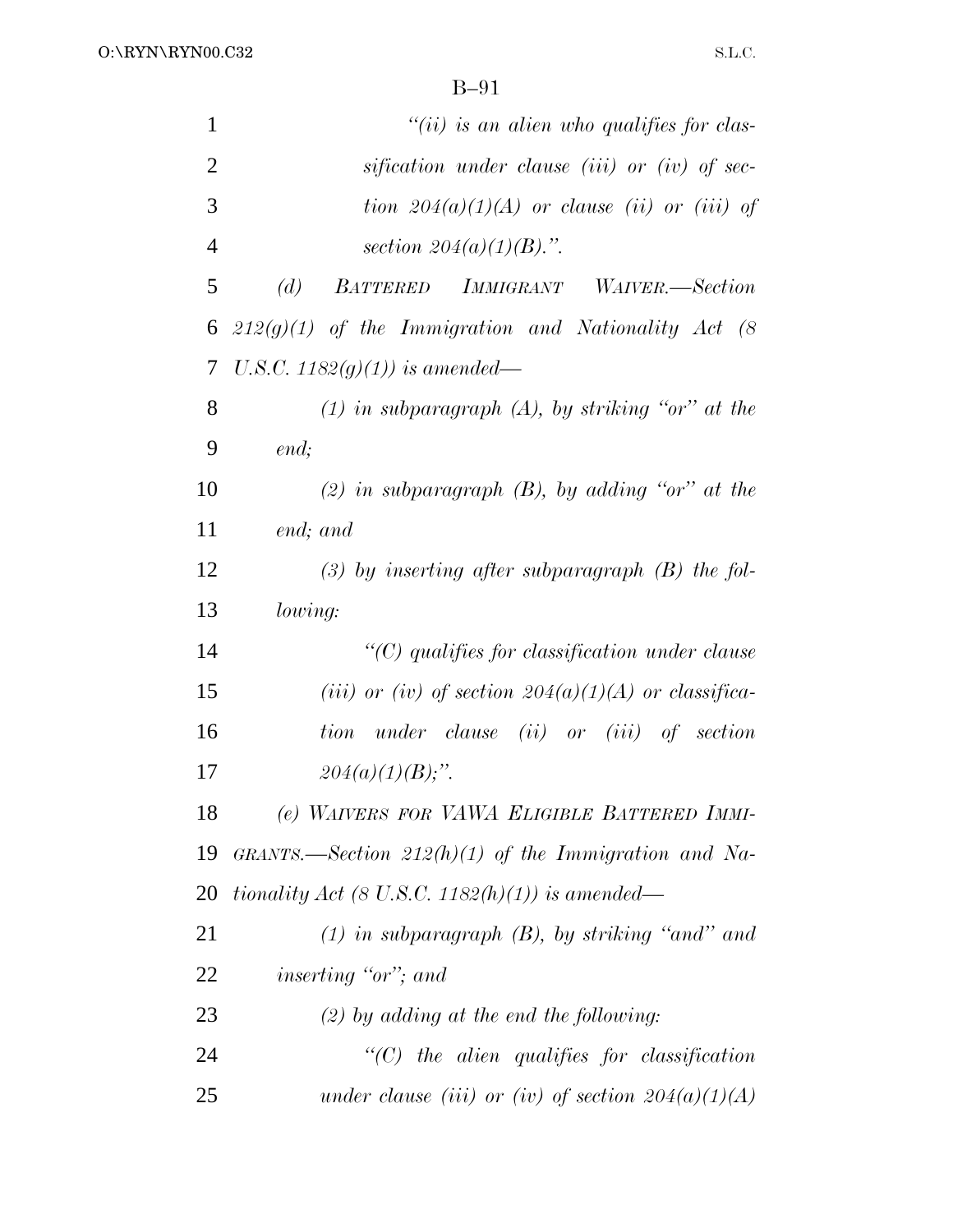| or classification under clause (ii) or (iii) of sec- |
|------------------------------------------------------|
| <i>tion 204(a)(1)(B); and".</i>                      |

 *(f) PUBLIC CHARGE.—Section 212 of the Immigration and Nationality Act (8 U.S.C. 1182) is amended by adding at the end the following:*

 *''(p) In determining whether an alien described in sub- section (a)(4)(C)(i) is inadmissible under subsection (a)(4) or ineligible to receive an immigrant visa or otherwise to adjust to the status of permanent resident by reason of sub- section (a)(4), the consular officer or the Attorney General shall not consider any benefits the alien may have received that were authorized under section 501 of the Illegal Immi- gration Reform and Immigrant Responsibility Act of 1996 (8 U.S.C. 1641(c)).''.*

 *(g) REPORT.—Not later than 6 months after the date of enactment of this Act, the Attorney General shall submit a report to the Committees on the Judiciary of the Senate and the House of Representatives covering, with respect to fiscal year 1997 and each fiscal year thereafter—*

 *(1) the policy and procedures of the Immigration and Naturalization Service under which an alien who has been battered or subjected to extreme cruelty who is eligible for suspension of deportation or cancella- tion of removal can request to be placed, and be placed, in deportation or removal proceedings so that*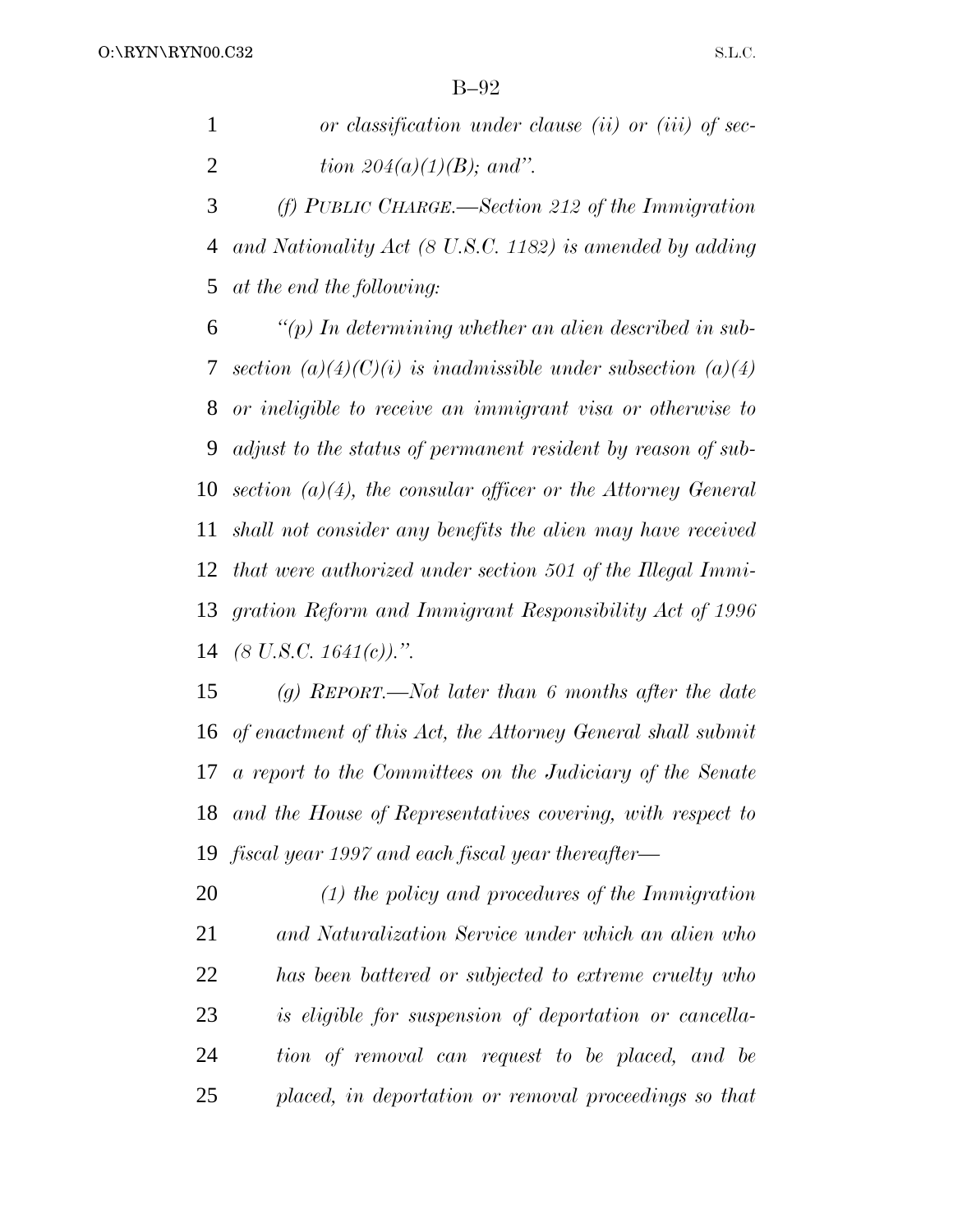| 1              | such alien may apply for suspension of deportation or     |
|----------------|-----------------------------------------------------------|
| 2              | cancellation of removal;                                  |
| 3              | $(2)$ the number of requests filed at each district       |
| $\overline{4}$ | <i>office under this policy;</i>                          |
| 5              | $(3)$ the number of these requests granted reported       |
| 6              | separately for each district; and                         |
| 7              | $(4)$ the average length of time at each Immigra-         |
| 8              | tion and Naturalization office between the date that      |
| 9              | an alien who has been subject to battering or extreme     |
| 10             | cruelty eligible for suspension of deportation or can-    |
| 11             | cellation of removal requests to be placed in deporta-    |
| 12             | tion or removal proceedings and the date that the im-     |
| 13             | migrant appears before an immigration judge to file       |
| 14             | an application for suspension of deportation or can-      |
| 15             | cellation of removal.                                     |
| 16             | <b>SEC. 1506. RESTORING IMMIGRATION PROTECTIONS UNDER</b> |
| 17             | THE VIOLENCE AGAINST WOMEN ACT OF 1994.                   |
| 18             | (a) REMOVING BARRIERS TO ADJUSTMENT OF STATUS             |
| 19             | <b>FOR VICTIMS OF DOMESTIC VIOLENCE.</b>                  |
| 20             | (1) IMMIGRATION AMENDMENTS.—Section 245 of                |
| 21             | the Immigration and Nationality Act (8 U.S.C. 1255)       |
| <u>22</u>      | <i>is amended—</i>                                        |
| 23             | $(A)$ in subsection $(a)$ , by inserting "or the          |
| 24             | status of any other alien having an approved pe-          |
| 25             | tition for classification under subparagraph              |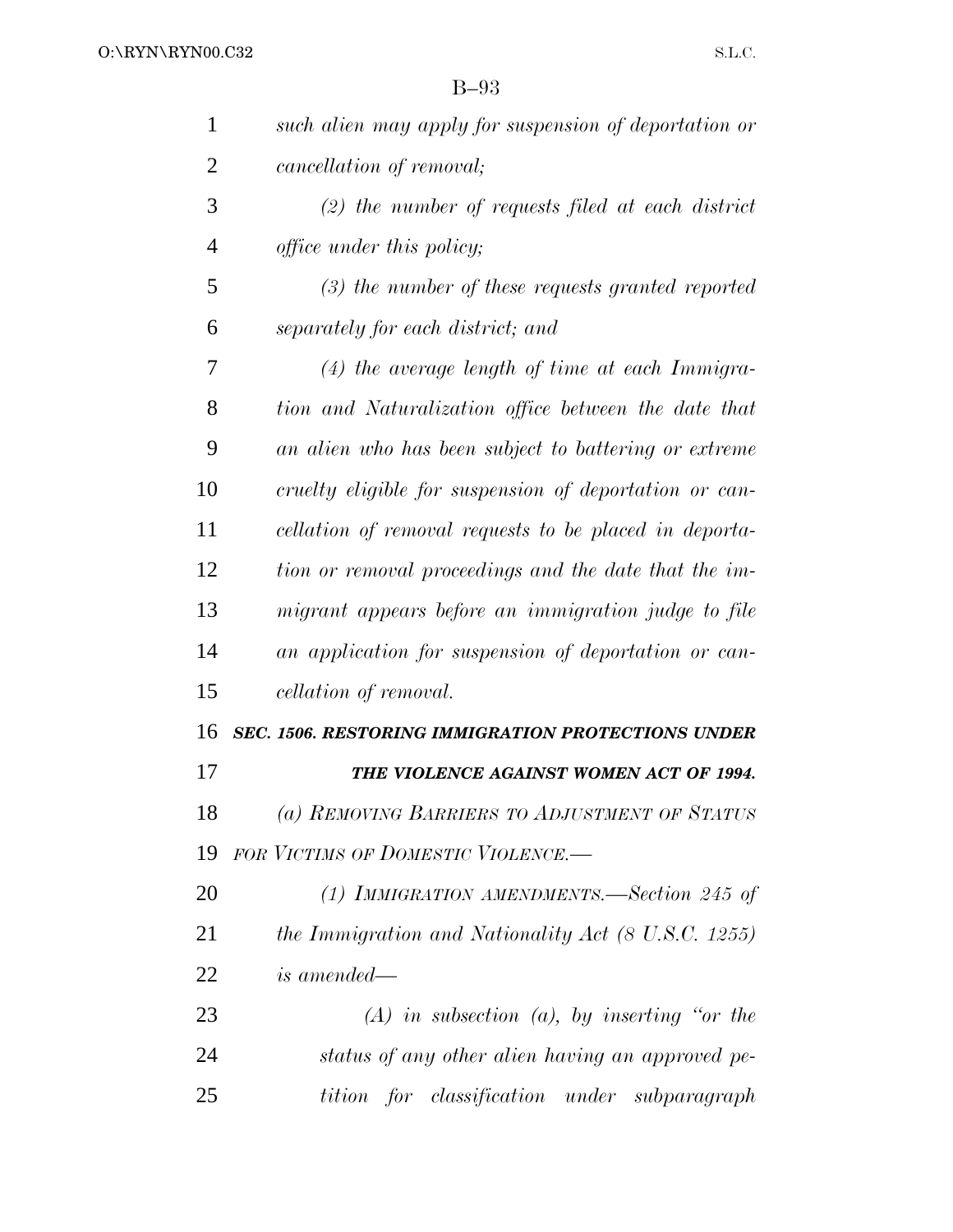| 1 | $(A)(iii)$ , $(A)(iv)$ , $(B)(ii)$ , or $(B)(iii)$ of section |
|---|---------------------------------------------------------------|
|   | $204(a)(1)$ or" after "into the United States.";              |
| 3 | and                                                           |
|   |                                                               |

|    | $(B)$ in subsection $(c)$ , by striking "Sub-                  |
|----|----------------------------------------------------------------|
| 5  | section $(a)$ shall not be applicable to" and insert-          |
| 6  | ing the following: "Other than an alien having                 |
| 7  | an approved petition for classification under                  |
| 8  | subparagraph $(A)(iii)$ , $(A)(iv)$ , $(A)(v)$ , $(A)(vi)$ ,   |
| 9  | $(B)(ii)$ , $(B)(iii)$ , or $(B)(iv)$ of section $204(a)(1)$ , |
| 10 | subsection (a) shall not be applicable to".                    |

 *(2) EFFECTIVE DATE.—The amendments made by paragraph (1) shall apply to applications for ad- justment of status pending on or made on or after January 14, 1998.*

 *(b) REMOVING BARRIERS TO CANCELLATION OF RE- MOVAL AND SUSPENSION OF DEPORTATION FOR VICTIMS OF DOMESTIC VIOLENCE.—*

 *(1) NOT TREATING SERVICE OF NOTICE AS TER- MINATING CONTINUOUS PERIOD.—Section 240A(d)(1) of the Immigration and Nationality Act (8 U.S.C. 1229b(d)(1)) is amended by striking ''when the alien is served a notice to appear under section 239(a) or'' and inserting ''(A) except in the case of an alien who applies for cancellation of removal under subsection*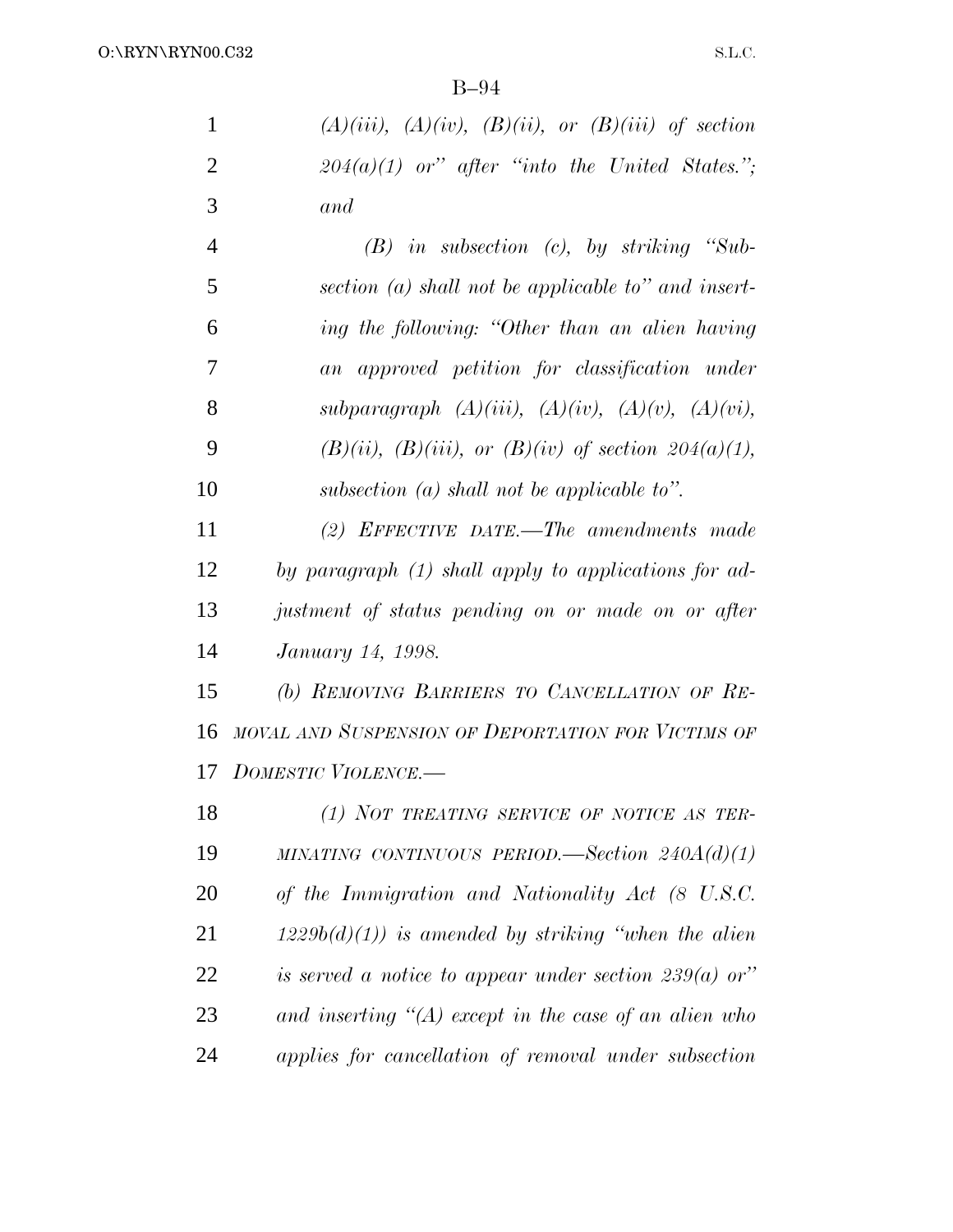| $\mathbf{1}$   | $(b)(2)$ , when the alien is served a notice to appear |
|----------------|--------------------------------------------------------|
| $\overline{2}$ | under section 239(a), or $(B)$ ".                      |
| 3              | (2) EFFECTIVE DATE.—The amendment made by              |
| $\overline{4}$ | paragraph (1) shall take effect as if included in the  |
| 5              | enactment of section 304 of the Illegal Immigration    |
| 6              | Reform and Immigrant Responsibility Act of 1996        |
| 7              | <i>(Public Law 104–208; 110 Stat. 587).</i>            |
| 8              | (3)<br>MODIFICATION OF CERTAIN<br><b>TRANSITION</b>    |
| 9              | RULES FOR BATTERED SPOUSE OR CHILD.-Section            |
| 10             | $309(c)(5)(C)$ of the Illegal Immigration Reform and   |
| 11             | Immigrant Responsibility Act of 1996 (8 U.S.C. 1101    |
| 12             | note) is amended—                                      |
| 13             | $(A)$ by striking the subparagraph heading             |
| 14             | and inserting the following:                           |
| 15             | "(C) SPECIAL RULE FOR CERTAIN ALIENS                   |
| 16             | <b>GRANTED</b><br>TEMPORARY PROTECTION FROM DE-        |
| 17             | PORTATION AND FOR BATTERED SPOUSES AND                 |
| 18             | $CHILDREN.$ "; and                                     |
| 19             | $(B)$ in clause $(i)$ —                                |
| <b>20</b>      | (i) in subclause $(IV)$ , by striking "or"             |
| 21             | at the end;                                            |
| 22             | $(ii)$ in subclause $(V)$ , by striking the            |
| 23             | period at the end and inserting "; or"; and            |
| 24             | $(iii)$ by adding at the end the fol-                  |
| 25             | lowing:                                                |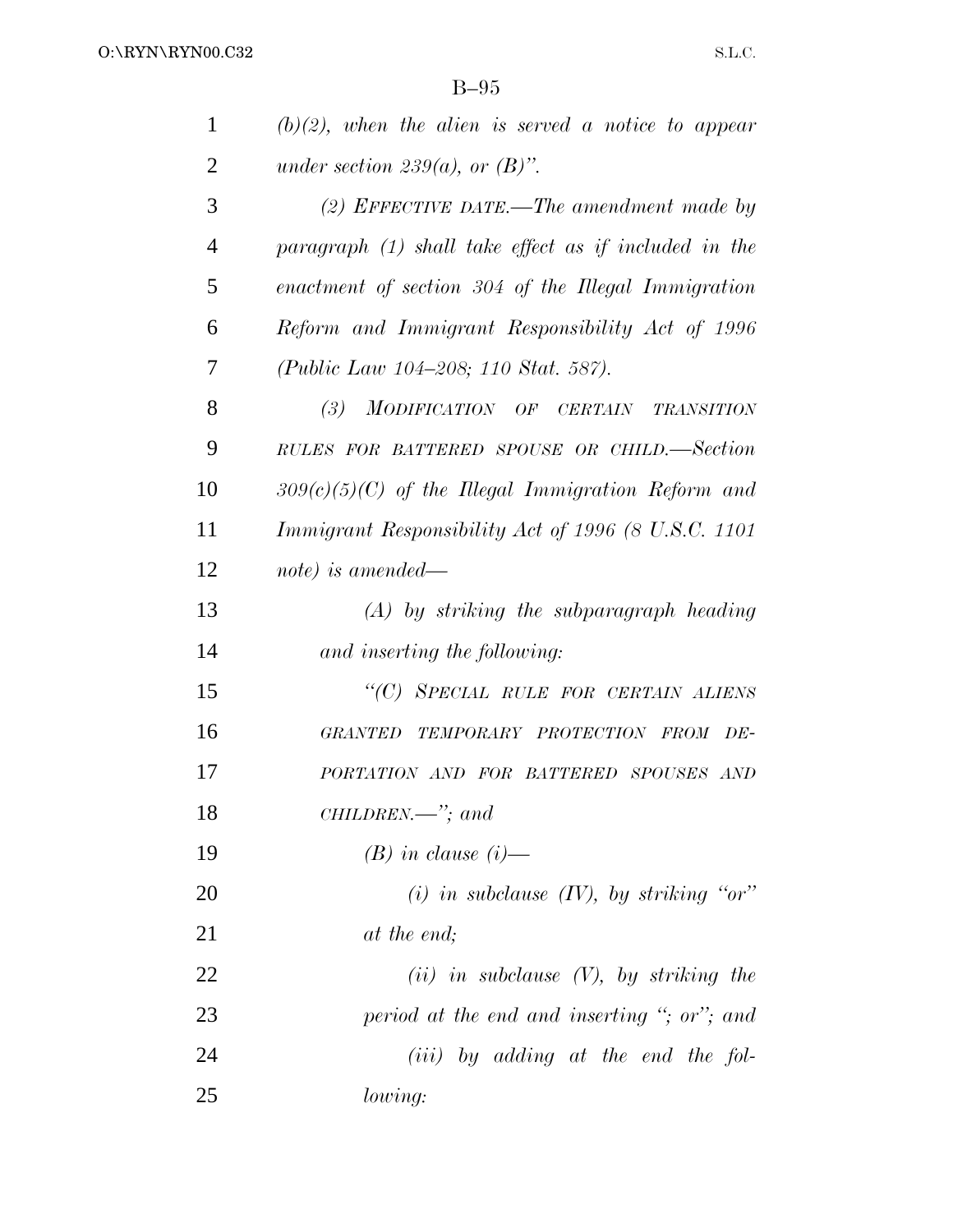O:\RYN\RYN00.C32

| $\mathbf{1}$   | $``(VI)$ is an alien who was issued                  |
|----------------|------------------------------------------------------|
| $\overline{2}$ | an order to show cause or was in de-                 |
| 3              | portation proceedings before April 1,                |
| $\overline{4}$ | 1997, and who applied for suspension                 |
| 5              | of deportation under section $244(a)(3)$             |
| 6              | of the Immigration and Nationality                   |
| 7              | Act (as in effect before the date of the             |
| 8              | enactment of this Act).".                            |
| 9              | $(4)$ EFFECTIVE DATE.—The amendments made            |
| 10             | by paragraph (3) shall take effect as if included in |
| 11             | the enactment of section 309 of the Illegal Immigra- |
| 12             | tion Reform and Immigrant Responsibility Act of      |
| 13             | 1996 (8 U.S.C. 1101 note).                           |
| 14             | (c) ELIMINATING TIME LIMITATIONS ON MOTIONS TO       |
| 15             | REOPEN REMOVAL AND DEPORTATION PROCEEDINGS FOR       |
| 16             | VICTIMS OF DOMESTIC VIOLENCE.-                       |
| 17             | (1) REMOVAL PROCEEDINGS.—                            |
| 18             | (A) IN GENERAL.—Section $240(c)(6)(C)$ of            |
| 19             | the Immigration and Nationality Act (8 U.S.C.        |
| 20             | $1229a(c)(6)(C)$ is amended by adding at the end     |
| 21             | <i>the following:</i>                                |
| 22             | ``(iv)<br>SPECIAL RULE FOR BATTERED                  |
| 23             | AND CHILDREN.—The deadline<br><b>SPOUSES</b>         |
| 24             | specified in subsection $(b)(5)(C)$ for filing a     |
| 25             | motion to reopen does not apply—                     |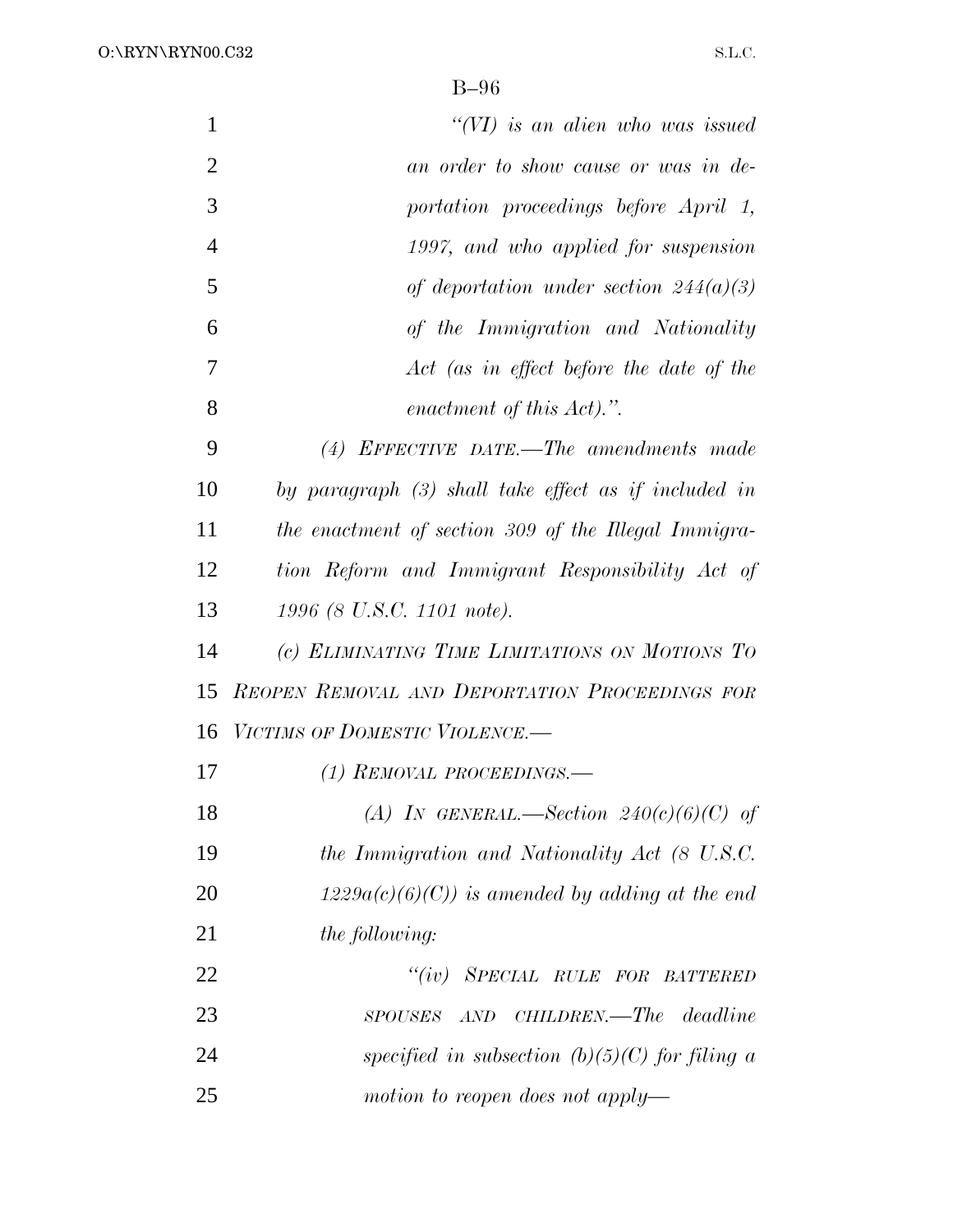| 1              | "(I) if the basis for the motion is                |
|----------------|----------------------------------------------------|
| $\overline{2}$ | to apply for relief under clause (iii) or          |
| 3              | (iv) of section $204(a)(1)(A)$ , clause (ii)       |
| $\overline{4}$ | or (iii) of section $204(a)(1)(B)$ , or sec-       |
| 5              | tion $240A(b)(2)$ ;                                |
| 6              | $``(II)$ if the motion is accom-                   |
| 7              | panied by a cancellation of removal                |
| 8              | application to be filed with the Attor-            |
| 9              | ney General or by a copy of the self-pe-           |
| 10             | tition that has been or will be filed              |
| 11             | with the Immigration and Naturaliza-               |
| 12             | tion Service upon the granting of the              |
| 13             | motion to reopen; and                              |
| 14             | "(III) if the motion to reopen is                  |
| 15             | filed within 1 year of the entry of the            |
| 16             | final order of removal, except that the            |
| 17             | Attorney General may, in the Attorney              |
| 18             | General's discretion, waive this time              |
| 19             | limitation in the case of an alien who             |
| 20             | demonstrates<br>$extraordinary$ cir-               |
| 21             | cumstances or extreme hardship to the              |
| 22             | alien's child.".                                   |
| 23             | EFFECTIVE DATE.—The amendment<br>(B)               |
| 24             | made by subparagraph $(A)$ shall take effect as if |
| 25             | included in the enactment of section 304 of the    |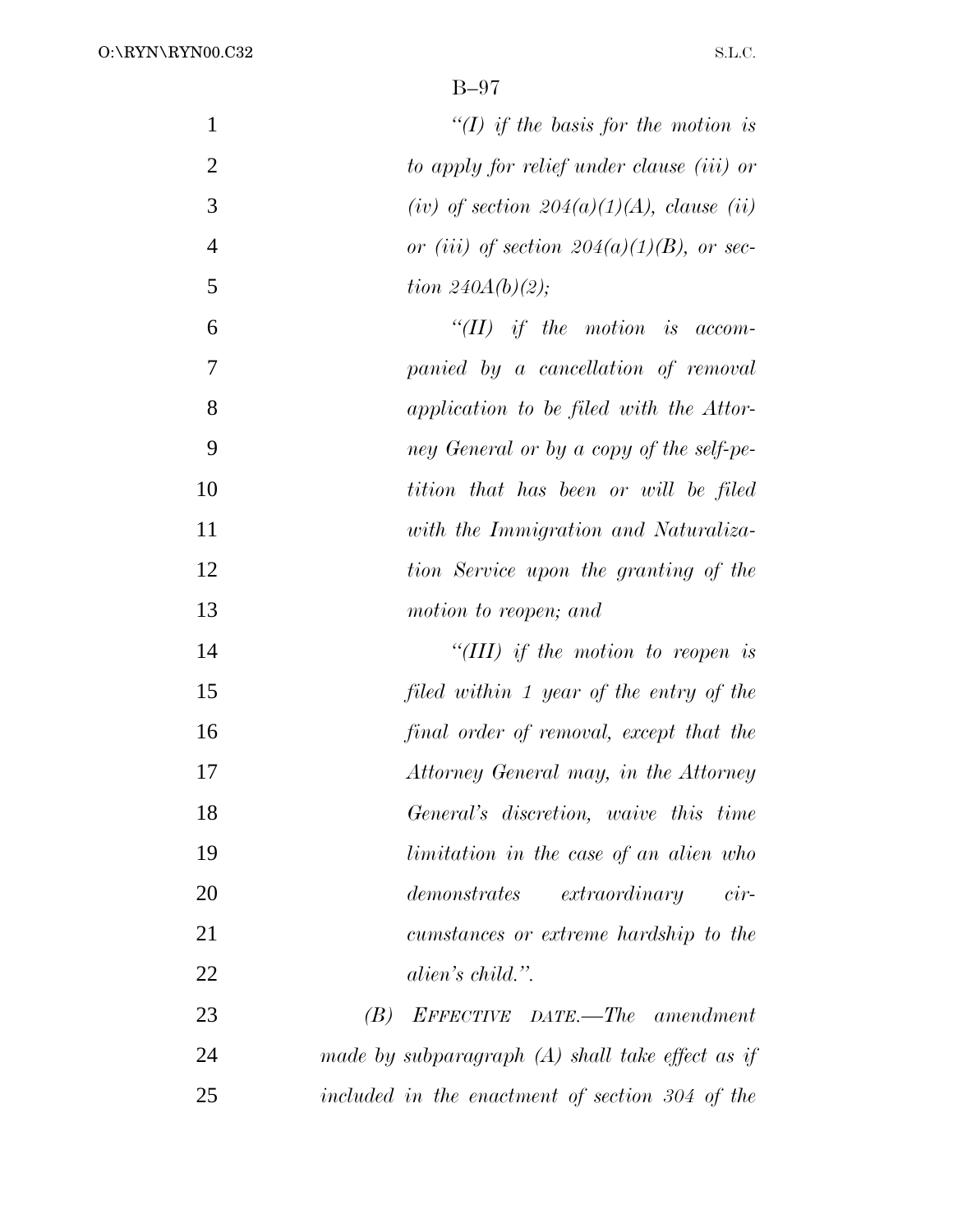| $\mathbf{1}$   | Illegal Immigration Reform and Immigrant Re-          |
|----------------|-------------------------------------------------------|
| $\overline{2}$ | sponsibility Act of 1996 (8 U.S.C. 1229–1229c).       |
| 3              | (2) DEPORTATION PROCEEDINGS.                          |
| $\overline{4}$ | $(A)$ In GENERAL.—Notwithstanding any                 |
| 5              | <i>limitation imposed by law on motions to reopen</i> |
| 6              | or rescind deportation proceedings under the Im-      |
| 7              | migration and Nationality Act (as in effect be-       |
| 8              | fore the title III–A effective date in section 309    |
| 9              | of the Illegal Immigration Reform and Immi-           |
| 10             | grant Responsibility Act of 1996 (8 U.S.C. 1101       |
| 11             | note)), there is no time limit on the filing of $a$   |
| 12             | motion to reopen such proceedings, and the dead-      |
| 13             | line specified in section $242B(c)(3)$ of the Immi-   |
| 14             | gration and Nationality Act (as so in effect) (8      |
| 15             | U.S.C. $1252b(c)(3)$ does not apply—                  |
| 16             | $(i)$ if the basis of the motion is to                |
| 17             | apply for relief under clause (iii) or (iv) of        |
| 18             | section $204(a)(1)(A)$ of the Immigration             |
| 19             | Nationality Act (8 U.S.C.<br>and                      |
| 20             | $1154(a)(1)(A)$ , clause (ii) or (iii) of section     |
| 21             | $204(a)(1)(B)$ of such Act $(8 \text{ U.S.C.})$       |
| 22             | $1154(a)(1)(B)$ , or section 244(a)(3) of such        |
| 23             | Act (as so in effect) (8 U.S.C. 1254(a)(3));          |
| 24             | and                                                   |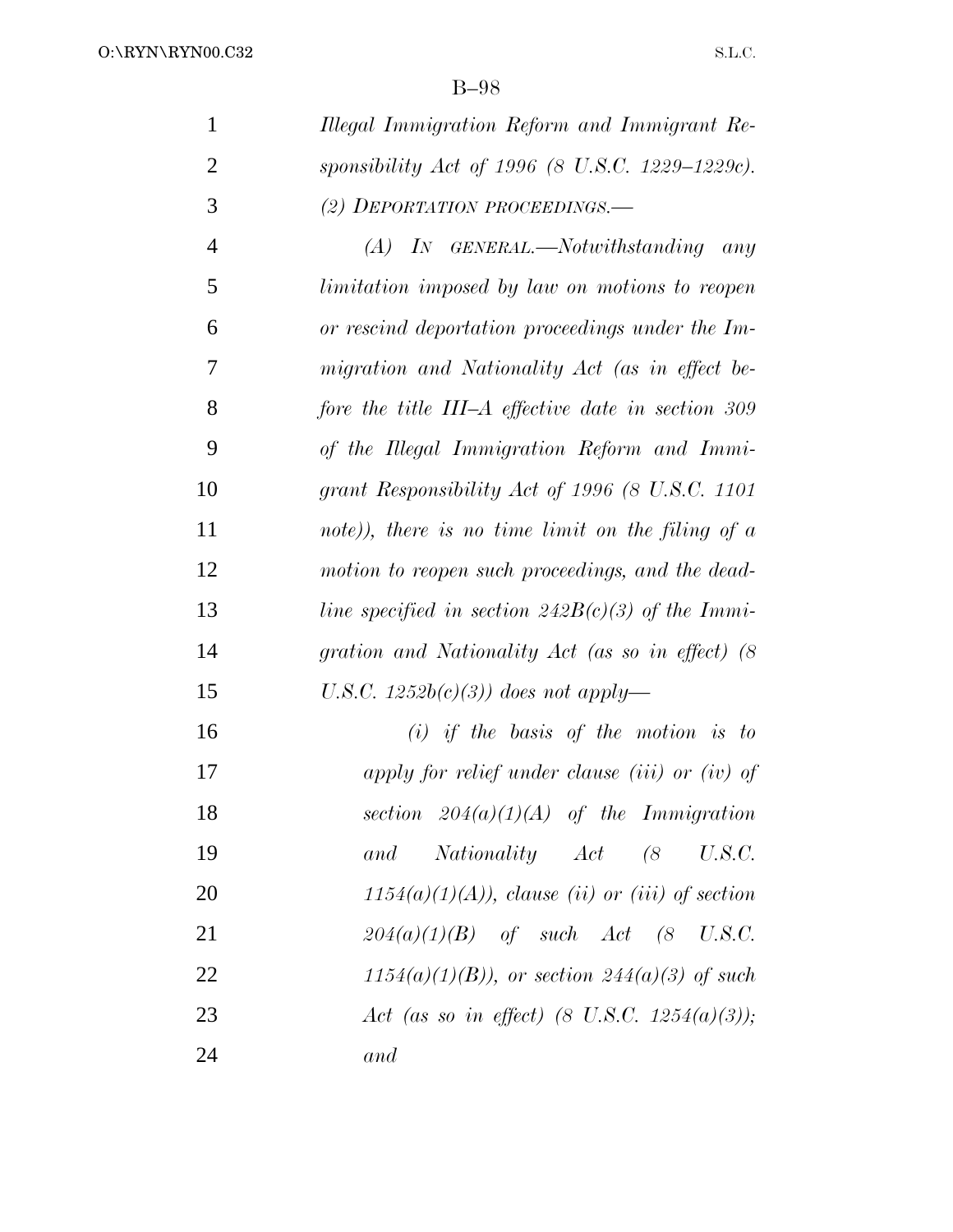O:\RYN\RYN00.C32

| $\mathbf{1}$   | (ii) if the motion is accompanied by $a$                  |
|----------------|-----------------------------------------------------------|
| $\overline{2}$ | suspension of deportation application to be               |
| 3              | filed with the Attorney General or by a                   |
| $\overline{4}$ | copy of the self-petition that will be filed              |
| 5              | with the Immigration and Naturalization                   |
| 6              | Service upon the granting of the motion to                |
| 7              | reopen.                                                   |
| 8              | $(B)$ APPLICABILITY.—Subparagraph $(A)$                   |
| 9              | shall apply to motions filed by aliens who-               |
| 10             | $(i)$ are, or were, in deportation pro-                   |
| 11             | ceedings under the Immigration and Na-                    |
| 12             | tionality Act (as in effect before the title              |
| 13             | III–A effective date in section 309 of the $\Pi$ -        |
| 14             | legal Immigration Reform and Immigrant                    |
| 15             | Responsibility Act of 1996 (8 U.S.C. 1101                 |
| 16             | $note)$ ; and                                             |
| 17             | ( <i>ii</i> ) have become eligible to apply for           |
| 18             | relief under clause (iii) or (iv) of section              |
| 19             | $204(a)(1)(A)$ of the Immigration and Na-                 |
| 20             | <i>tionality</i> Act $(8 \text{ U.S.C. } 1154(a)(1)(A)),$ |
| 21             | clause (ii) or (iii) of section $204(a)(1)(B)$ of         |
| 22             | such Act (8 U.S.C. 1154(a)(1)(B)), or sec-                |
| 23             | tion $244(a)(3)$ of such Act (as in effect be-            |
| 24             | fore the title III–A effective date in section            |
| 25             | 309 of the Illegal Immigration Reform and                 |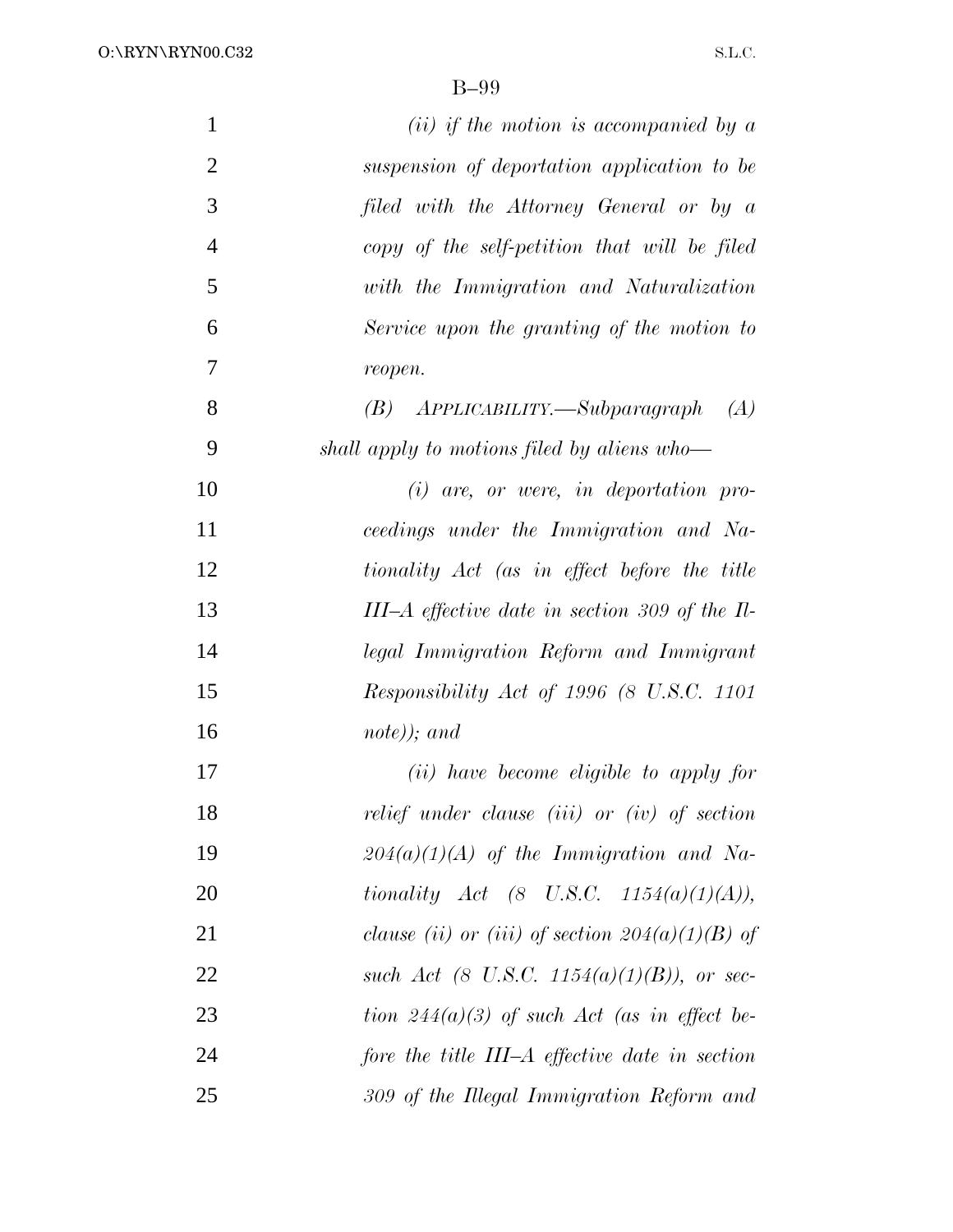| $\mathbf{1}$   | Immigrant Responsibility Act of 1996 (8)                        |
|----------------|-----------------------------------------------------------------|
| $\overline{2}$ | U.S.C. 1101 note)) as a result of the amend-                    |
| 3              | ments made by—                                                  |
| $\overline{4}$ | $(I)$ subtitle G of title IV of the                             |
| 5              | Violent Crime Control and Law En-                               |
| 6              | forcement Act of 1994 (Public Law                               |
| 7              | 103–322; 108 Stat. 1953 et seq.); or                            |
| 8              | $(II)$ this title.                                              |
| 9              | SEC. 1507. REMEDYING PROBLEMS WITH IMPLEMENTATION               |
| 10             | OF THE IMMIGRATION PROVISIONS OF THE                            |
| 11             | VIOLENCE AGAINST WOMEN ACT OF 1994.                             |
| 12             | (a) EFFECT OF CHANGES IN ABUSERS' CITIZENSHIP                   |
| 13             | STATUS ON SELF-PETITION.-                                       |
| 14             | (1) RECLASSIFICATION.—Section $204(a)(1)(A)$ of                 |
| 15             | the Immigration and Nationality Act (8 U.S.C.                   |
| 16             | $1154(a)(1)(A)$ (as amended by section 1503(b)(3) of            |
| 17             | this title) is amended by adding at the end the fol-            |
| 18             | lowing:                                                         |
| 19             | " $(vi)$ For the purposes of any petition filed under           |
| 20             | clause (iii) or (iv), the denaturalization, loss or renunci-    |
| 21             | ation of citizenship, death of the abuser, divorce, or changes  |
| 22             | to the abuser's citizenship status after filing of the petition |
| 23             | shall not adversely affect the approval of the petition, and    |
|                | 24 for approved petitions shall not preclude the classification |
|                | 25 of the eligible self-petitioning spouse or child as an imme- |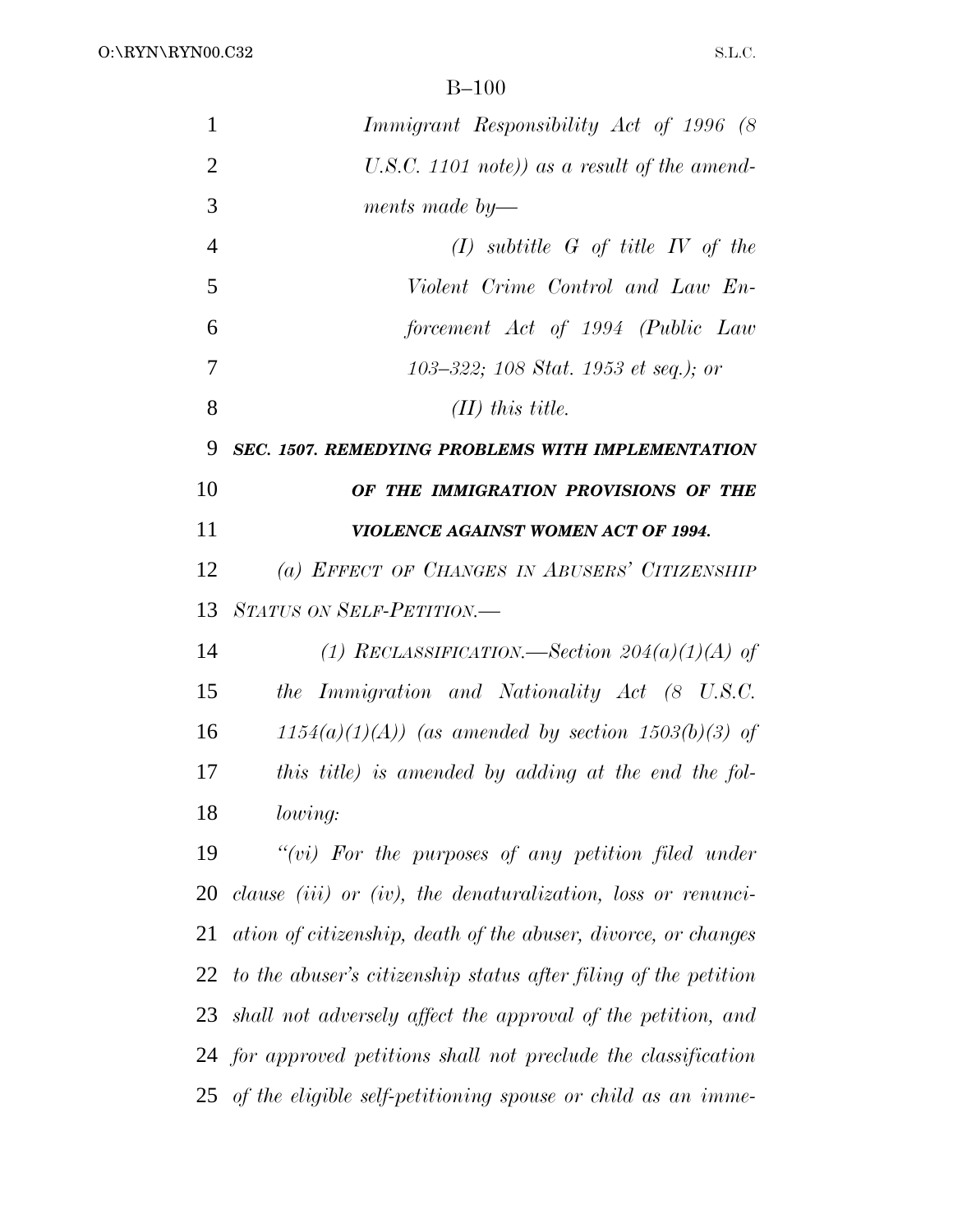*diate relative or affect the alien's ability to adjust status under subsections (a) and (c) of section 245 or obtain status as a lawful permanent resident based on the approved self-petition under such clauses.''.*

 *(2) LOSS OF STATUS.—Section 204(a)(1)(B) of the Immigration and Nationality Act (8 U.S.C. 1154(a)(1)(B)) (as amended by section 1503(c)(3) of this title) is amended by adding at the end the fol-lowing:*

 *''(v)(I) For the purposes of any petition filed or ap- proved under clause (ii) or (iii), divorce, or the loss of law- ful permanent resident status by a spouse or parent after the filing of a petition under that clause shall not adversely affect approval of the petition, and, for an approved peti- tion, shall not affect the alien's ability to adjust status under subsections (a) and (c) of section 245 or obtain status as a lawful permanent resident based on an approved self-petition under clause (ii) or (iii).*

 *''(II) Upon the lawful permanent resident spouse or parent becoming or establishing the existence of United States citizenship through naturalization, acquisition of citizenship, or other means, any petition filed with the Im- migration and Naturalization Service and pending or ap- proved under clause (ii) or (iii) on behalf of an alien who has been battered or subjected to extreme cruelty shall be*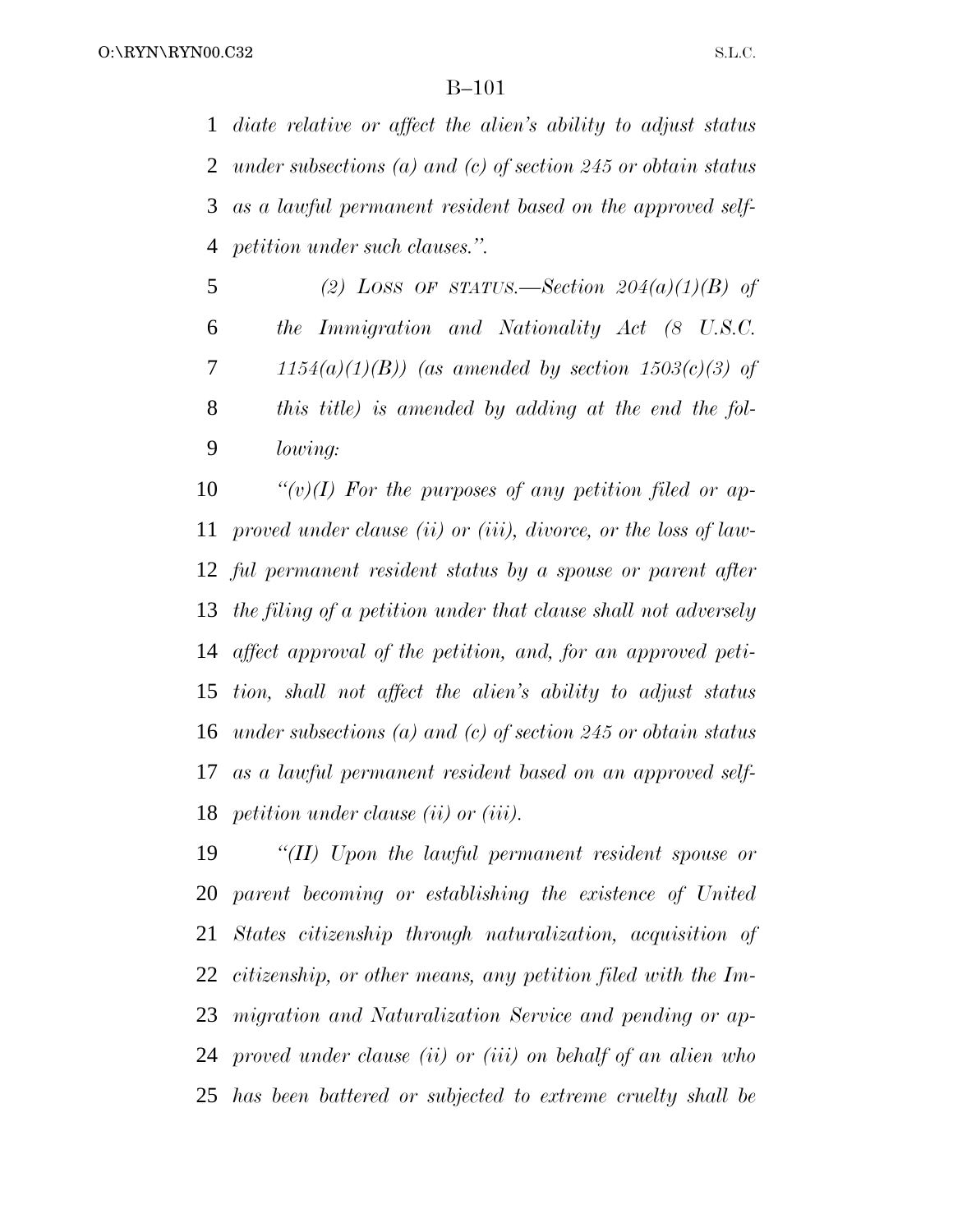*deemed reclassified as a petition filed under subparagraph (A) even if the acquisition of citizenship occurs after divorce or termination of parental rights.''.*

 *(3) DEFINITION OF IMMEDIATE RELATIVES.— Section 201(b)(2)(A)(i) of the Immigration and Na- tionality Act (8 U.S.C. 1154(b)(2)(A)(i)) is amended by adding at the end the following: ''For purposes of this clause, an alien who has filed a petition under clause (iii) or (iv) of section 204(a)(1)(A) of this Act remains an immediate relative in the event that the United States citizen spouse or parent loses United States citizenship on account of the abuse.''.*

 *(b) ALLOWING REMARRIAGE OF BATTERED IMMI- GRANTS.—Section 204(h) of the Immigration and Nation- ality Act (8 U.S.C. 1154(h)) is amended by adding at the end the following: ''Remarriage of an alien whose petition was approved under section 204(a)(1)(B)(ii) or 204(a)(1)(A)(iii) or marriage of an alien described in clause (iv) or (vi) of section 204(a)(1)(A) or in section 204(a)(1)(B)(iii) shall not be the basis for revocation of a petition approval under section 205.''.*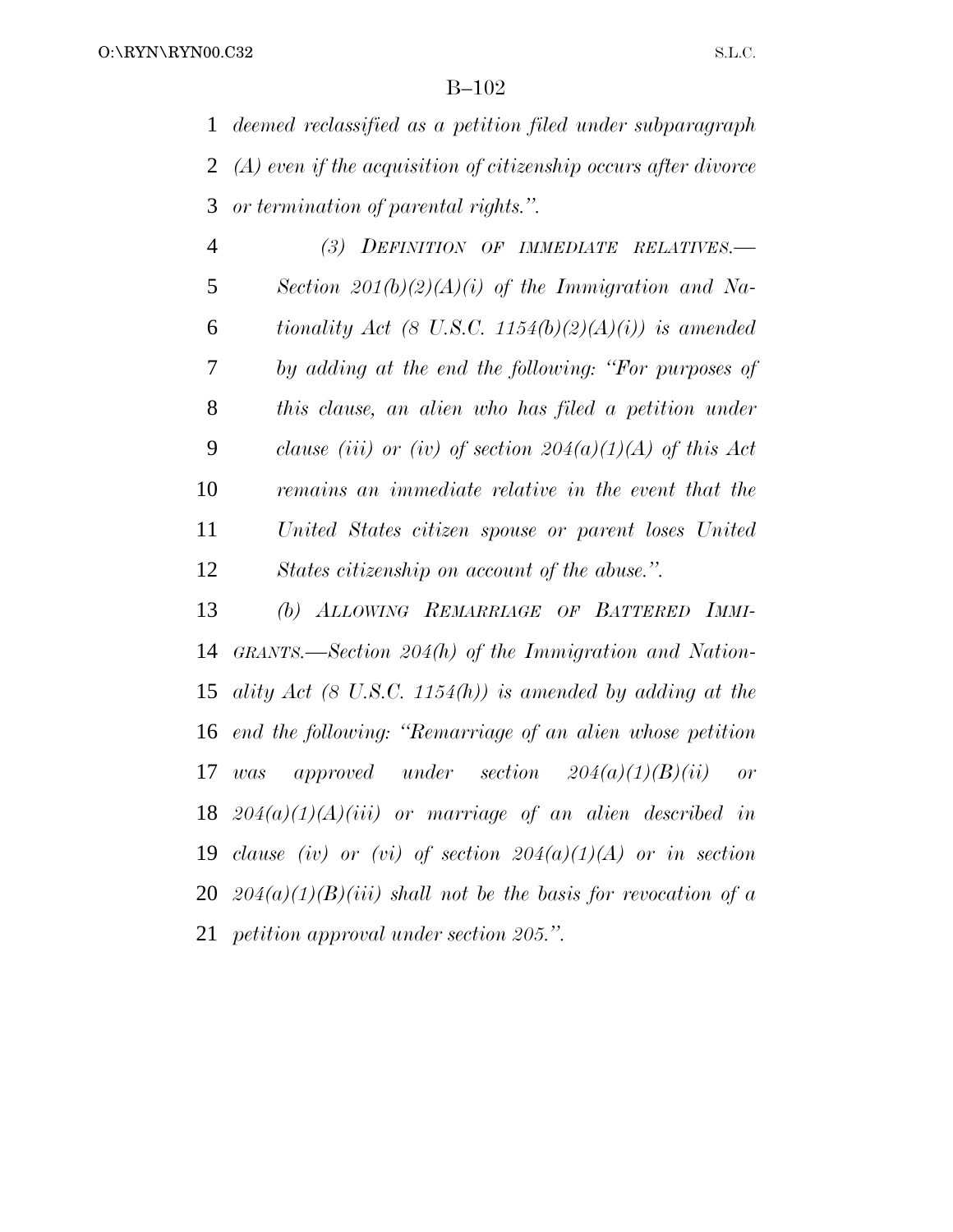| 1              | SEC. 1508. TECHNICAL CORRECTION TO QUALIFIED ALIEN                      |
|----------------|-------------------------------------------------------------------------|
| $\overline{2}$ | DEFINITION FOR BATTERED IMMIGRANTS.                                     |
| 3              | Section $431(c)(1)(B)(iii)$ of the Personal Responsi-                   |
| 4              | bility and Work Opportunity Reconciliation Act of 1996                  |
| 5              | $(8 \text{ U.S.C. } 1641(c)(1)(B)(iii))$ is amended to read as follows: |
| 6              | $``(iii)$ suspension of deportation under                               |
| 7              | section $244(a)(3)$ of the Immigration and                              |
| 8              | Nationality Act (as in effect before the title                          |
| 9              | III-A effective date in section 309 of the $\Pi$ -                      |
| 10             | legal Immigration Reform and Immigrant                                  |
| 11             | <i>Responsibility Act of 1996).</i> ".                                  |
| 12             | SEC. 1509. ACCESS TO CUBAN ADJUSTMENT ACT FOR BAT-                      |
| 13             | TERED IMMIGRANT SPOUSES AND CHILDREN.                                   |
| 14             | (a) IN GENERAL.—The last sentence of the first section                  |
|                | 15 of Public Law 89–732 (November 2, 1966; 8 U.S.C. 1255                |
| 16             | note) is amended by striking the period at the end and in-              |
|                | 17 serting the following: ", except that such spouse or child           |
|                | 18 who has been battered or subjected to extreme cruelty may            |
|                | 19 adjust to permanent resident status under this Act without           |
| 20             | demonstrating that he or she is residing with the Cuban                 |
| 21             | spouse or parent in the United States. In acting on applica-            |
| 22             | tions under this section with respect to spouses or children            |
|                | 23 who have been battered or subjected to extreme cruelty, the          |
|                | 24 Attorney General shall apply the provisions of section               |
|                | $25 \text{ } 204(a)(1)(H)$ .".                                          |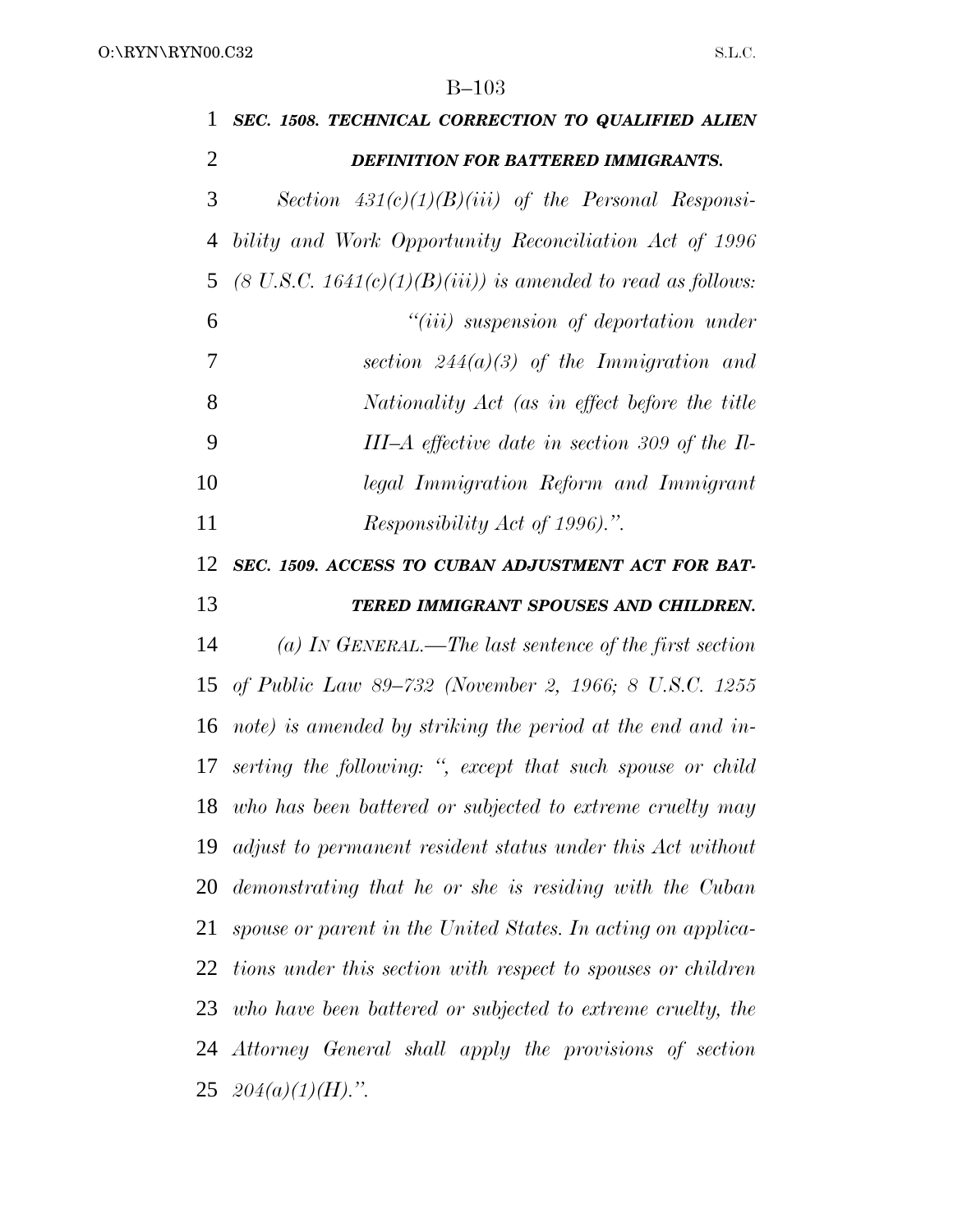*(b) EFFECTIVE DATE.—The amendment made by sub- section (a) shall be effective as if included in subtitle G of title IV of the Violent Crime Control and Law Enforcement Act of 1994 (Public Law 103–322; 108 Stat. 1953 et seq.). SEC. 1510. ACCESS TO THE NICARAGUAN ADJUSTMENT AND CENTRAL AMERICAN RELIEF ACT FOR BAT- TERED SPOUSES AND CHILDREN. (a) ADJUSTMENT OF STATUS OF CERTAIN NICA- RAGUAN AND CUBAN BATTERED SPOUSES.—Section 202(d) of the Nicaraguan Adjustment and Central American Relief Act (8 U.S.C. 1255 note; Public Law 105–100, as amended) is amended— (1) in paragraph (1), by striking subparagraph (B) and inserting the following: ''(B) the alien— ''(i) is the spouse, child, or unmarried son or daughter of an alien whose status is adjusted to that of an alien lawfully admit- ted for permanent residence under sub- section (a), except that in the case of such an unmarried son or daughter, the son or daughter shall be required to establish that the son or daughter has been physically present in the United States for a contin-uous period beginning not later than De-*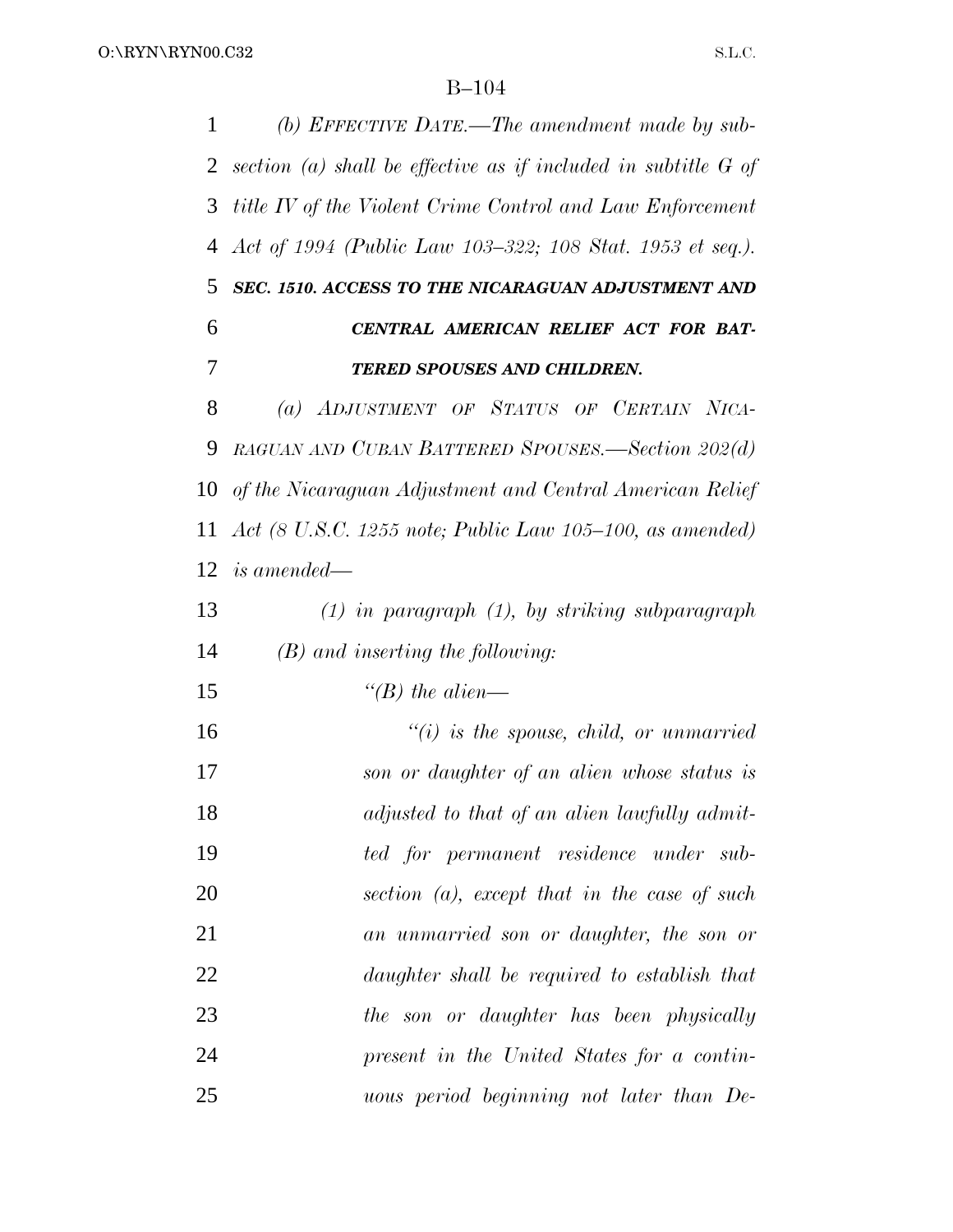O:\RYN\RYN00.C32

| $\mathbf{1}$   | cember 1, 1995, and ending not earlier than                 |
|----------------|-------------------------------------------------------------|
| $\overline{2}$ | the date on which the application for ad-                   |
| 3              | justment under this subsection is filed; or                 |
| $\overline{4}$ | $``(ii)$ was, at the time at which an                       |
| 5              | alien filed for adjustment under subsection                 |
| 6              | $(a)$ , the spouse or child of an alien whose               |
| 7              | status is adjusted to that of an alien law-                 |
| 8              | fully admitted for permanent residence                      |
| 9              | under subsection $(a)$ , and the spouse, child,             |
| 10             | or child of the spouse has been battered or                 |
| 11             | subjected to extreme cruelty by the alien                   |
| 12             | that filed for adjustment under subsection                  |
| 13             | $(a);$ "; and                                               |
| 14             | $(2)$ by adding at the end the following:                   |
| 15             | "(3) PROCEDURE.—In acting on an application                 |
| 16             | under this section with respect to a spouse or child        |
| 17             | who has been battered or subjected to extreme cruelty,      |
| 18             | <i>Attorney General</i><br>shall<br>the<br>apply<br>section |
| 19             | $204(a)(1)(H)$ .".                                          |
| 20             | (b) CANCELLATION OF REMOVAL AND SUSPENSION OF               |
| 21             | DEPORTATION TRANSITION RULES FOR CERTAIN BAT-               |
| 22             | TERED SPOUSES.—Section $309(c)(5)(C)$ of the Illegal Im-    |
| 23             | migration and Reform and Immigrant Responsibility Act       |
|                | 24 of 1996 (division C of Public Law 104-208; 8 U.S.C. 1101 |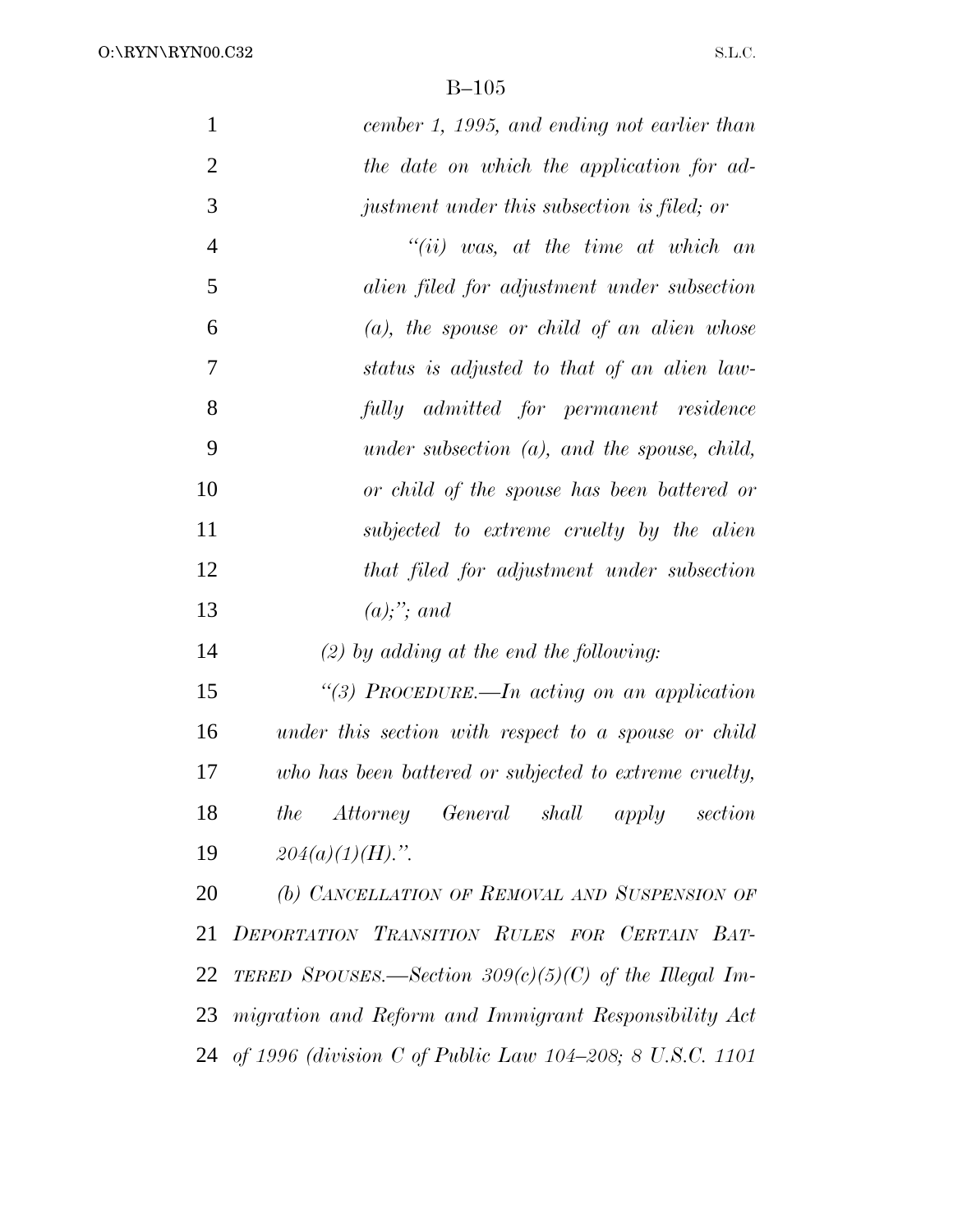|                | 1 note) (as amended by section $1506(b)(3)$ of this title) is |
|----------------|---------------------------------------------------------------|
| 2              | $amended-$                                                    |
| 3              | $(1)$ in clause $(i)$ —                                       |
| $\overline{4}$ | $(A)$ by striking the period at the end of sub-               |
| 5              | clause (VI) (as added by section $1506(b)(3)$ of              |
| 6              | this title) and inserting "; or"; and                         |
| 7              | $(B)$ by adding at the end the following:                     |
| 8              | "(VII) $(aa)$ was the spouse or child                         |
| 9              | of an alien described in subclause $(I)$ ,                    |
| 10             | $(II)$ , or $(V)$ —                                           |
| 11             | "(AA) at the time at which $a$                                |
| 12             | decision is rendered to suspend                               |
| 13             | the deportation or cancel the re-                             |
| 14             | moval of the alien;                                           |
| 15             | $\lq\lq (BB)$ at the time at which                            |
| 16             | the alien filed an application for                            |
| 17             | suspension of deportation or can-                             |
| 18             | cellation of removal; or                                      |
| 19             | $``(CC)$ at the time at which                                 |
| 20             | the alien registered for benefits                             |
| 21             | under the settlement agreement in                             |
| 22             | American Baptist Churches, et. al.                            |
| 23             | v. Thornburgh $(ABC)$ , applied for                           |
| 24             | temporary protected status, or ap-                            |
| 25             | plied for asylum; and                                         |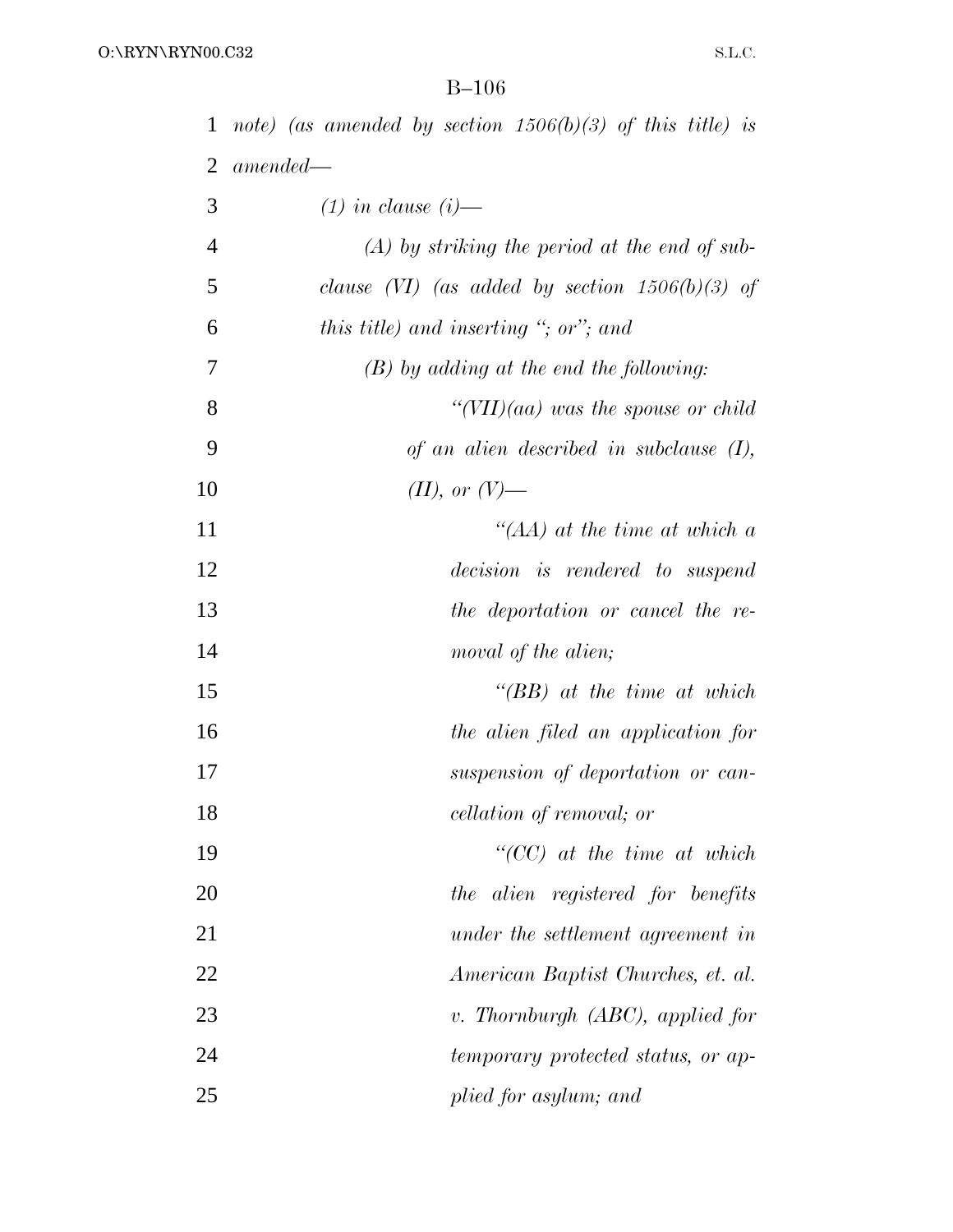| $\mathbf{1}$   | "(bb) the spouse, child, or child of                                            |
|----------------|---------------------------------------------------------------------------------|
| $\overline{2}$ | the spouse has been battered or sub-                                            |
| 3              | jected to extreme cruelty by the alien                                          |
| $\overline{4}$ | described in subclause $(I)$ , $(II)$ , or                                      |
| 5              | $(V)$ ."; and                                                                   |
| 6              | $(2)$ by adding at the end the following:                                       |
| 7              | ``(iii)<br>CONSIDERATION OF<br>PETI-                                            |
| 8              | $TIONS$ —In acting on a petition filed under                                    |
| 9              | subclause $(VII)$ of clause $(i)$ the provisions                                |
| 10             | set forth in section $204(a)(1)(H)$ shall                                       |
| 11             | apply.                                                                          |
| 12             | "(iv) RESIDENCE WITH SPOUSE<br>OR                                               |
| 13             | PARENT NOT REQUIRED.—For purposes of                                            |
| 14             | the application of clause $(i)(VII)$ , a spouse                                 |
| 15             | or child shall not be required to demonstrate                                   |
| 16             | that he or she is residing with the spouse or                                   |
| 17             | parent in the United States.".                                                  |
| 18             | (c) EFFECTIVE DATE.—The amendments made by sub-                                 |
| 19             | sections (a) and (b) shall be effective as if included in the                   |
| 20             | Nicaraguan Adjustment and Central American Relief Act                           |
| 21             | $(8 \, U.S.C. \, 1255 \, note; \, Public \, Law \, 105-100, \, as \, amended).$ |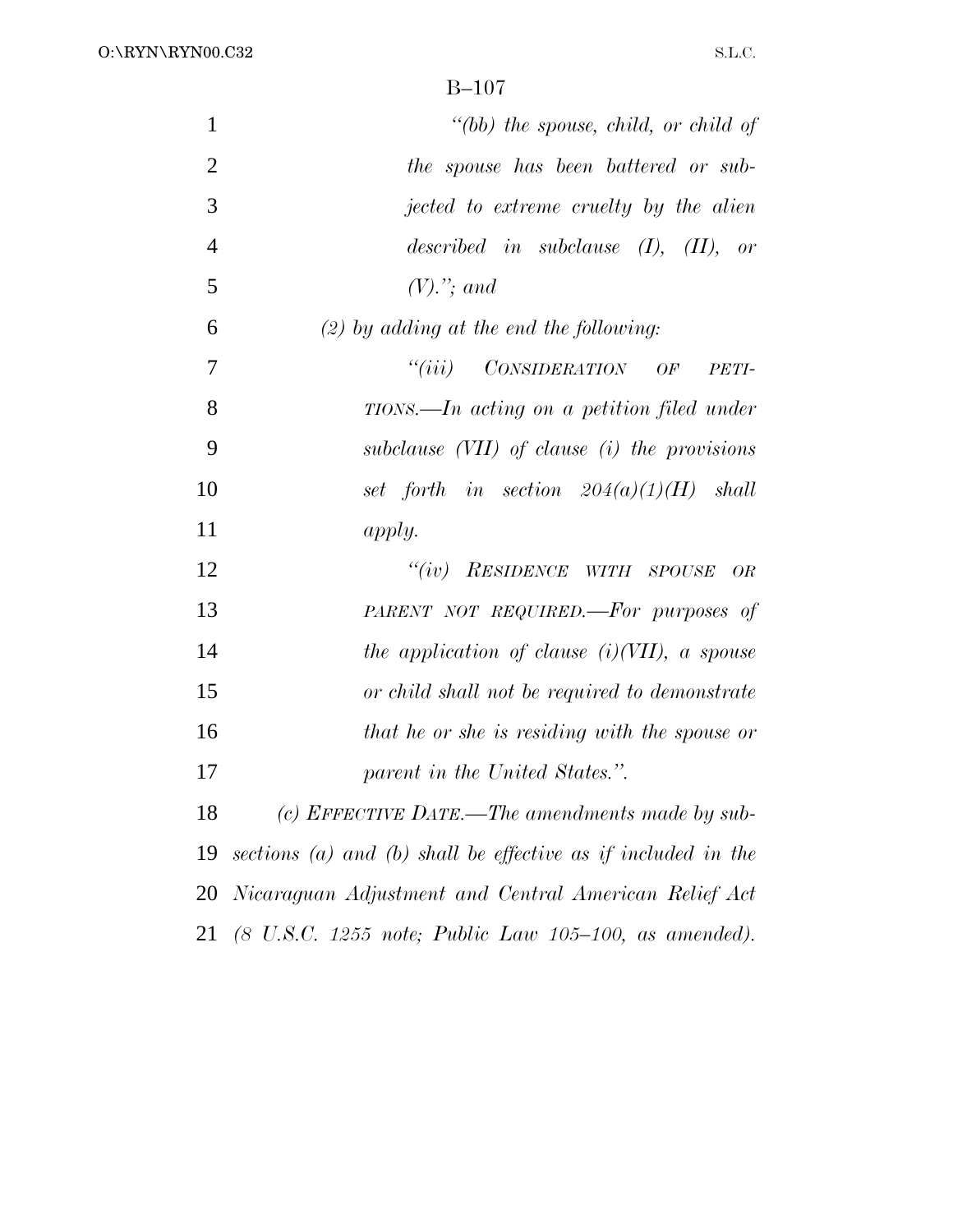*SEC. 1511. ACCESS TO THE HAITIAN REFUGEE FAIRNESS ACT OF 1998 FOR BATTERED SPOUSES AND CHILDREN.*

 *(a) IN GENERAL.—Section 902(d)(1)(B) of the Hai- tian Refugee Immigration Fairness Act of 1998 (division A of section 101(h) of Public Law 105–277; 112 Stat. 2681– 538) is amended to read as follows:*

 *''(B)(i) the alien is the spouse, child, or un- married son or daughter of an alien whose status is adjusted to that of an alien lawfully admitted for permanent residence under subsection (a), ex- cept that, in the case of such an unmarried son or daughter, the son or daughter shall be re- quired to establish that the son or daughter has been physically present in the United States for a continuous period beginning not later than De- cember 1, 1995, and ending not earlier than the date on which the application for such adjust-ment is filed;*

 *''(ii) at the time of filing of the application for adjustment under subsection (a), the alien is the spouse or child of an alien whose status is adjusted to that of an alien lawfully admitted for permanent residence under subsection (a) and the spouse, child, or child of the spouse has been*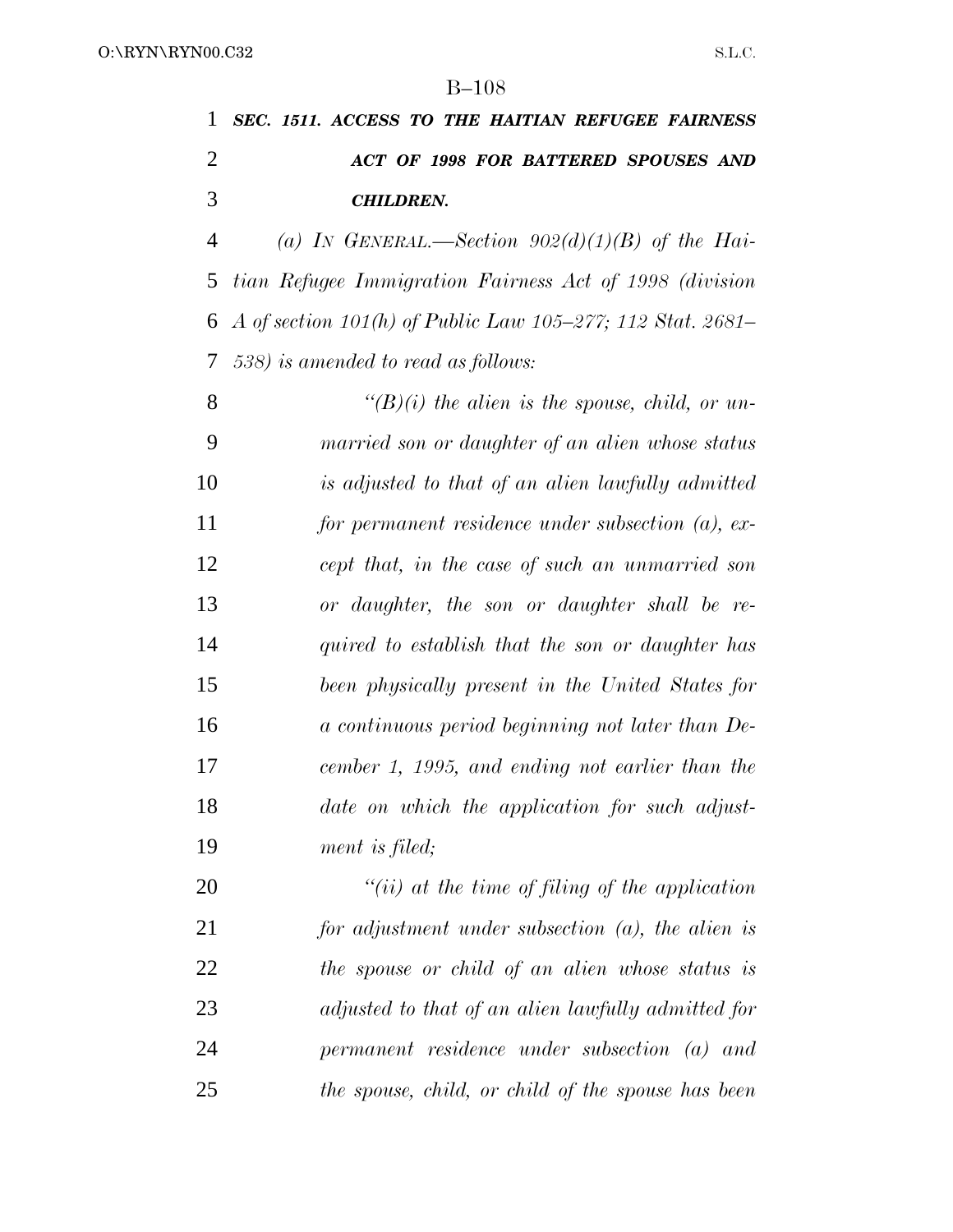| 1              | battered or subjected to extreme cruelty by the in-               |
|----------------|-------------------------------------------------------------------|
| $\overline{2}$ | $dividual$ described in subsection $(a)$ ; and                    |
| 3              | $``(iii)$ in acting on applications under this                    |
| $\overline{4}$ | section with respect to spouses or children who                   |
| 5              | have been battered or subjected to extreme cru-                   |
| 6              | elty, the Attorney General shall apply the provi-                 |
| 7              | sions of section $204(a)(1)(H)$ .".                               |
| 8              | (b) EFFECTIVE DATE.—The amendment made by sub-                    |
| 9              | section $(a)$ shall be effective as if included in the Haitian    |
| 10             | Refugee Immigration Fairness Act of 1998 (division A of           |
| 11             | section $101(h)$ of Public Law $105-277$ ; $112$ Stat. $2681-$    |
| 12             | 538).                                                             |
|                |                                                                   |
|                | SEC. 1512. ACCESS TO SERVICES AND LEGAL REPRESENTA-               |
| 13<br>14       | TION FOR BATTERED IMMIGRANTS.                                     |
| 15             | $\left( a\right)$<br>LAW<br>ENFORCEMENT AND<br><b>PROSECUTION</b> |
| 16             | GRANTS.—Section 2001(b) of part T of title I of the Omni-         |
| 17             | bus Crime Control and Safe Streets Act of 1968 (42 U.S.C.         |
| 18             | $3796gg(b)$ (as amended by section 1209(c) of this division)      |
|                | is amended by adding at the end the following:                    |
| 19<br>20       | $"(11)$ providing assistance to victims of domestic               |
| 21             | violence and sexual assault in immigration matters.".             |
| 22             | (b) GRANTS TO ENCOURAGE ARRESTS.-Section                          |
|                | 23 $2101(b)(5)$ of part U of title I of the Omnibus Crime Con-    |
|                | 24 trol and Safe Streets Act of 1968 (42 U.S.C. 3796hh $(b)(5)$ ) |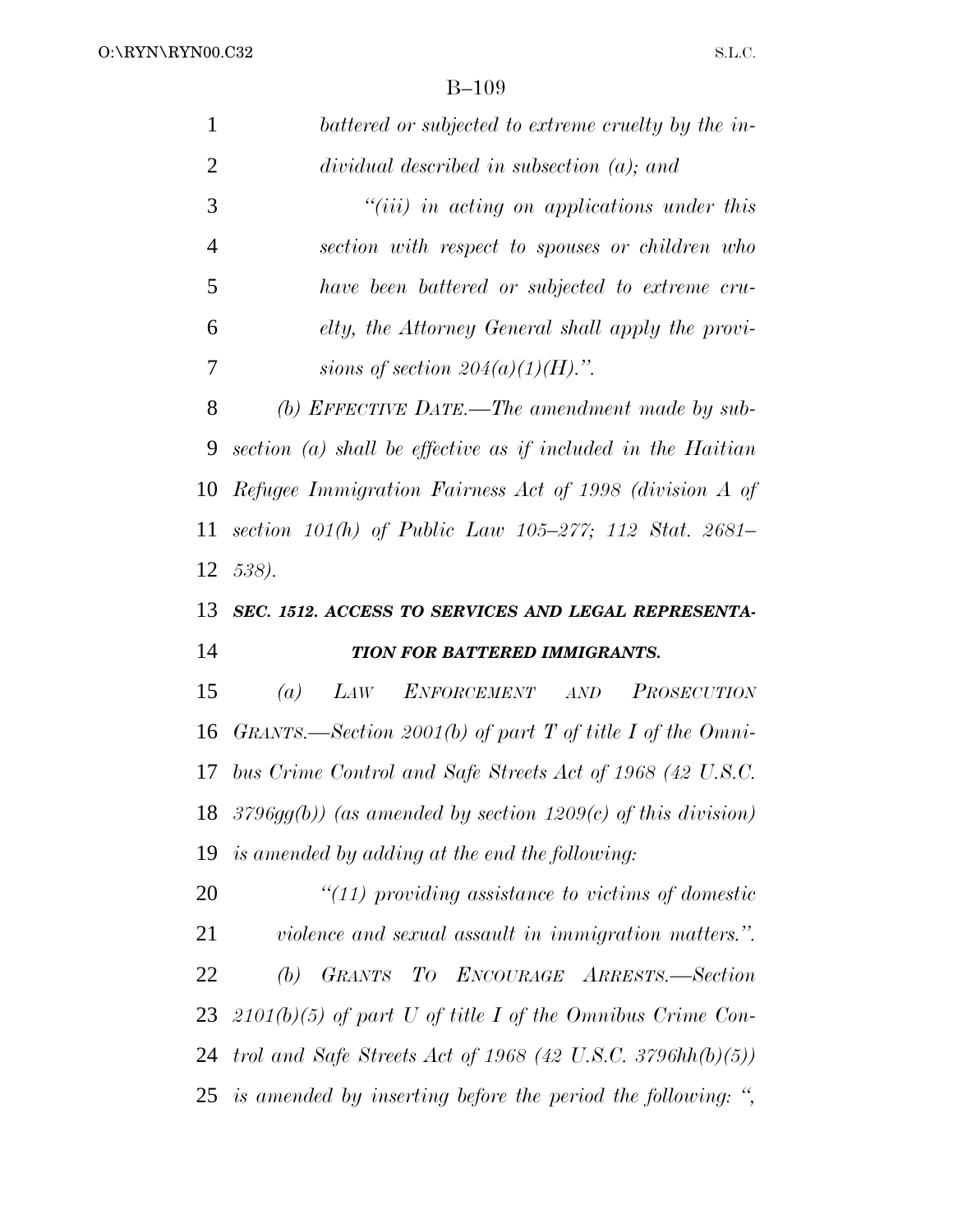*including strengthening assistance to such victims in immi-gration matters''.*

 *(c) RURAL DOMESTIC VIOLENCE AND CHILD ABUSE ENFORCEMENT GRANTS.—Section 40295(a)(2) of the Vio- lent Crime Control and Law Enforcement Act of 1994 (Pub- lic Law 103–322; 108 Stat. 1953; 42 U.S.C. 13971(a)(2)) is amended to read as follows:*

 *''(2) to provide treatment, counseling, and assist- ance to victims of domestic violence and child abuse, including in immigration matters; and''.*

 *(d) CAMPUS DOMESTIC VIOLENCE GRANTS.—Section 826(b)(5) of the Higher Education Amendments of 1998 (Public Law 105–244; 20 U.S.C. 1152) is amended by in- serting before the period at the end the following: '', includ-ing assistance to victims in immigration matters''.*

 *SEC. 1513. PROTECTION FOR CERTAIN CRIME VICTIMS IN- CLUDING VICTIMS OF CRIMES AGAINST WOMEN.*

*(a) FINDINGS AND PURPOSE.—*

 *(1) FINDINGS.—Congress makes the following findings:*

 *(A) Immigrant women and children are often targeted to be victims of crimes committed against them in the United States, including rape, torture, kidnaping, trafficking, incest, do-*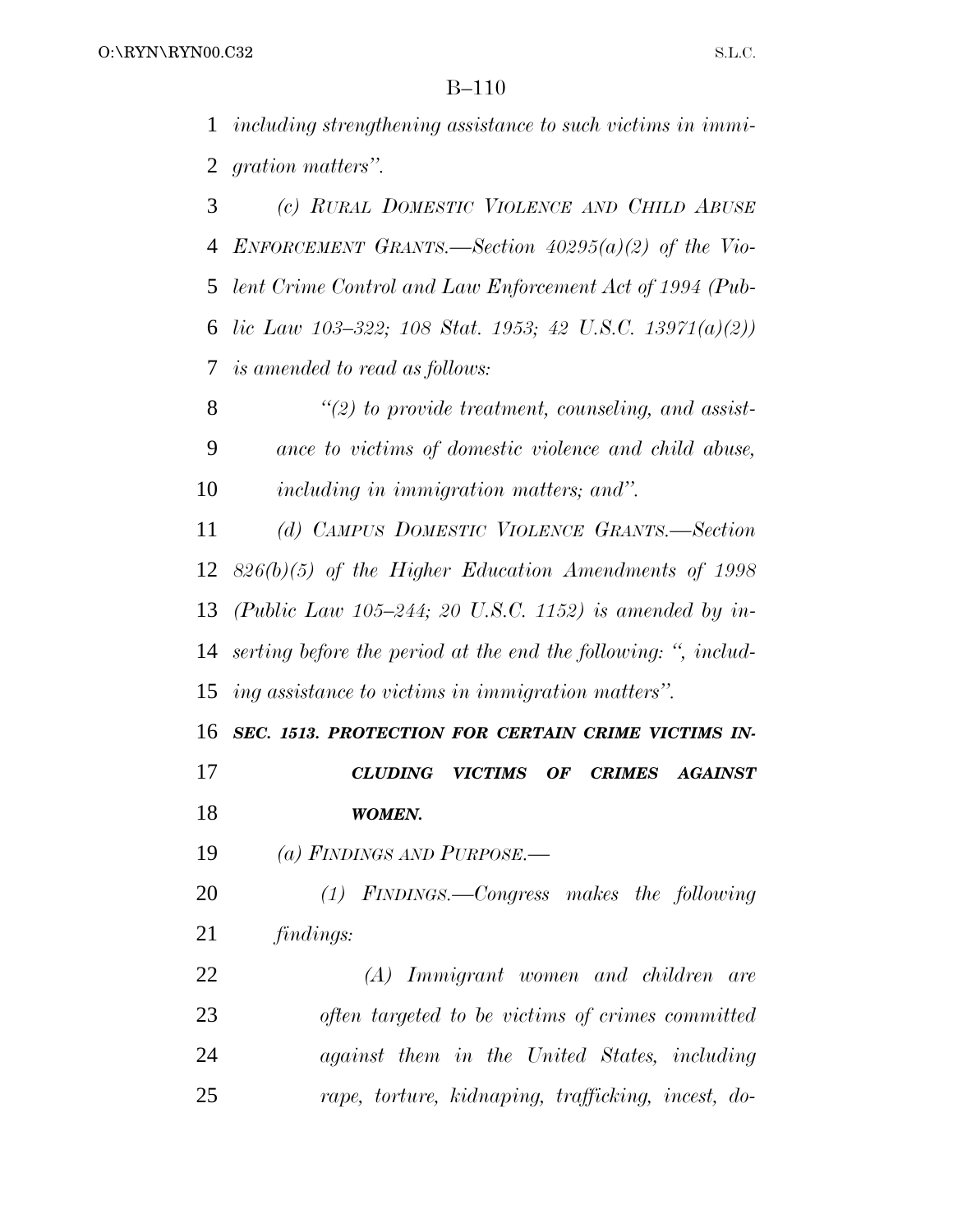*mestic violence, sexual assault, female genital mutilation, forced prostitution, involuntary ser- vitude, being held hostage or being criminally re-strained.*

 *(B) All women and children who are vic- tims of these crimes committed against them in the United States must be able to report these crimes to law enforcement and fully participate in the investigation of the crimes committed against them and the prosecution of the per-petrators of such crimes.*

*(2) PURPOSE.—*

 *(A) The purpose of this section is to create a new nonimmigrant visa classification that will strengthen the ability of law enforcement agen- cies to detect, investigate, and prosecute cases of domestic violence, sexual assault, trafficking of aliens, and other crimes described in section 101(a)(15)(U)(iii) of the Immigration and Na- tionality Act committed against aliens, while of- fering protection to victims of such offenses in keeping with the humanitarian interests of the United States. This visa will encourage law en-forcement officials to better serve immigrant*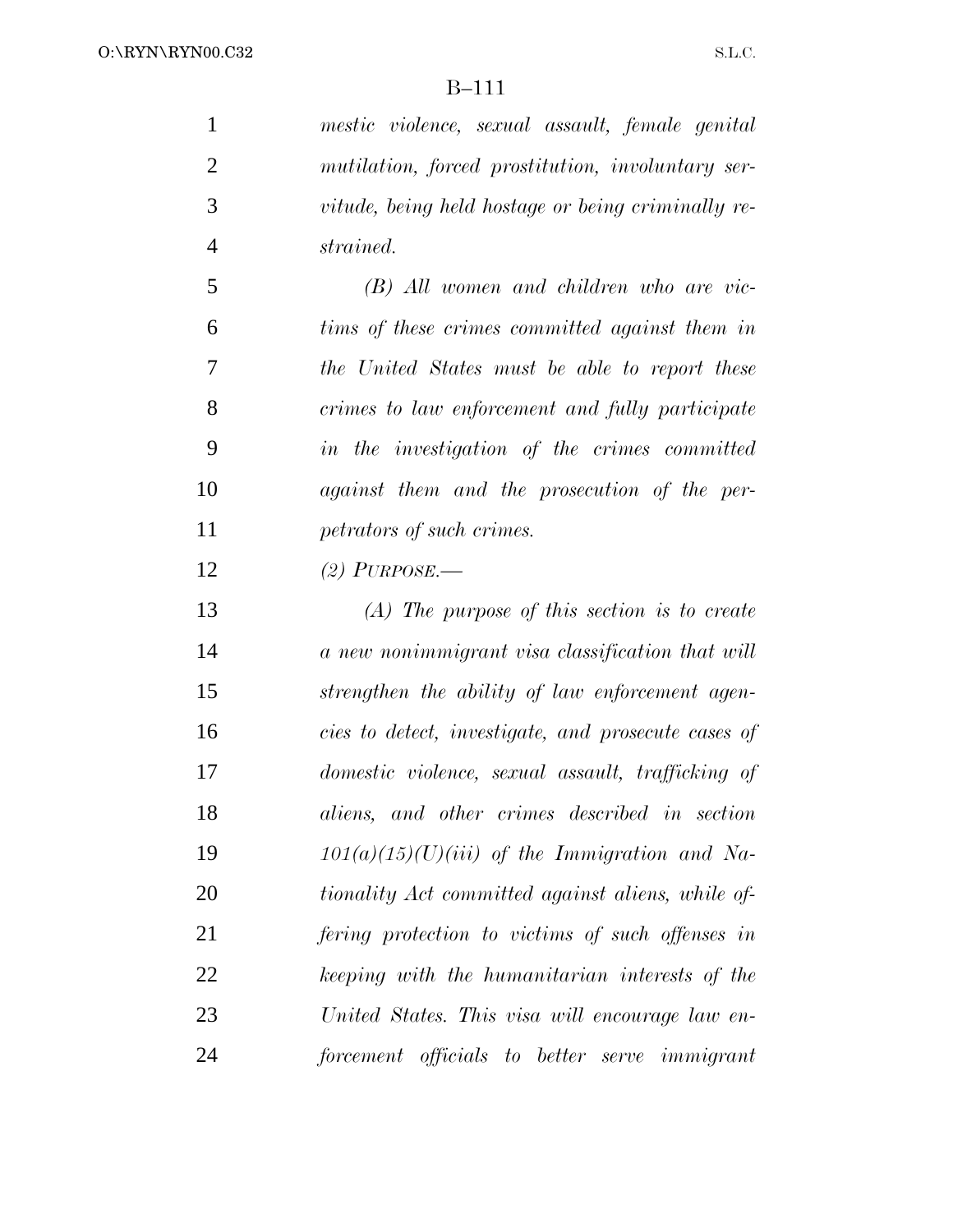*crime victims and to prosecute crimes committed against aliens.*

 *(B) Creating a new nonimmigrant visa classification will facilitate the reporting of crimes to law enforcement officials by trafficked, exploited, victimized, and abused aliens who are not in lawful immigration status. It also gives law enforcement officials a means to regularize the status of cooperating individuals during in- vestigations or prosecutions. Providing tem- porary legal status to aliens who have been se- verely victimized by criminal activity also com- ports with the humanitarian interests of the United States.*

 *(C) Finally, this section gives the Attorney General discretion to convert the status of such nonimmigrants to that of permanent residents when doing so is justified on humanitarian grounds, for family unity, or is otherwise in the public interest.*

 *(b) ESTABLISHMENT OF HUMANITARIAN/MATERIAL WITNESS NONIMMIGRANT CLASSIFICATION.—Section 101(a)(15) of the Immigration and Nationality Act (8 U.S.C. 1101(a)(15)) (as amended by section 107 of this Act) is amended—*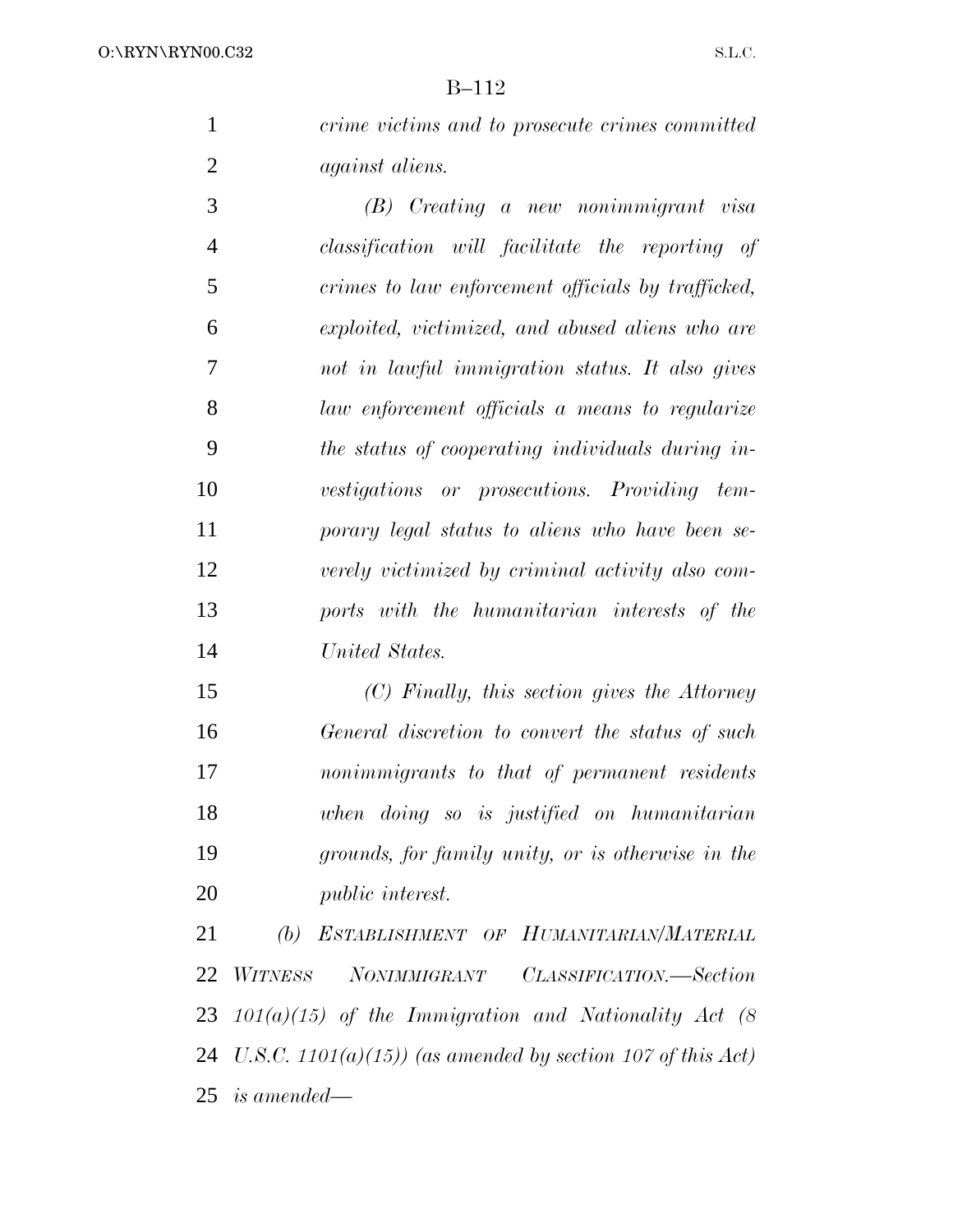| $\mathbf{1}$   | $(1)$ by striking "or" at the end of subparagraph   |
|----------------|-----------------------------------------------------|
| $\overline{2}$ | (S);                                                |
| 3              | $(2)$ by striking the period at the end of subpara- |
| $\overline{4}$ | graph $(T)$ and inserting "; or"; and               |
| 5              | $(3)$ by adding at the end the following new sub-   |
| 6              | paragraph:                                          |
| 7              | $``(U)(i)$ subject to section 214(o), an alien      |
| 8              | who files a petition for status under this sub-     |
| 9              | paragraph, if the Attorney General determines       |
| 10             | $that$ —                                            |
| 11             | $\lq (I)$ the alien has suffered substantial        |
| 12             | physical or mental abuse as a result of hav-        |
| 13             | ing been a victim of criminal activity de-          |
| 14             | scribed in clause (iii);                            |
| 15             | "(II) the alien (or in the case of an               |
| 16             | alien child under the age of 16, the parent,        |
| 17             | guardian, or next friend of the alien) pos-         |
| 18             | sesses information concerning criminal ac-          |
| 19             | tivity described in clause (iii);                   |
| 20             | "(III) the alien (or in the case of an              |
| 21             | alien child under the age of 16, the parent,        |
| 22             | guardian, or next friend of the alien) has          |
| 23             | been helpful, is being helpful, or is likely to     |
| 24             | be helpful to a Federal, State, or local law        |
| 25             | enforcement official, to a Federal, State, or       |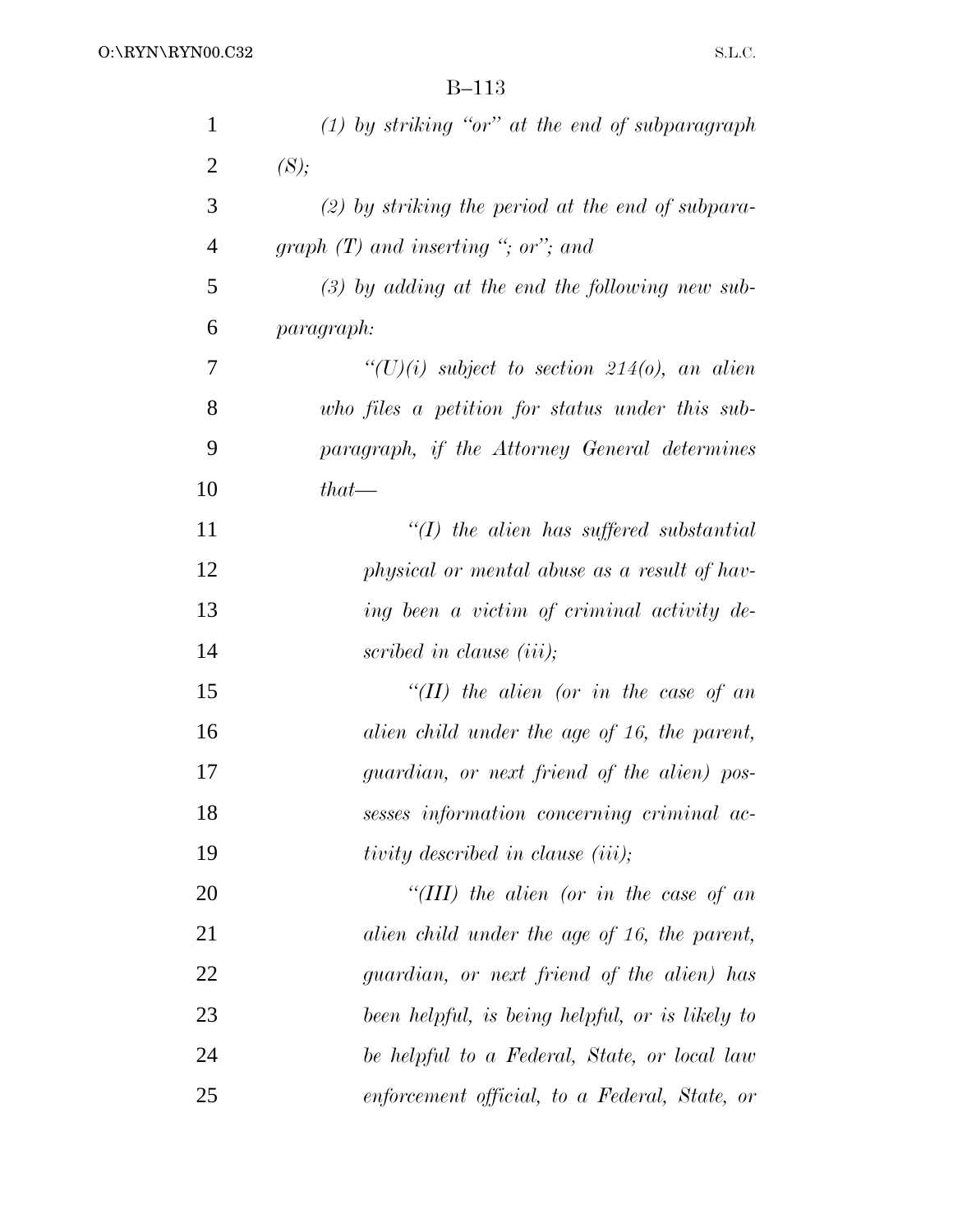| $\mathbf{1}$   | local prosecutor, to a Federal or State judge,       |
|----------------|------------------------------------------------------|
| $\overline{2}$ | to the Service, or to other Federal, State, or       |
| 3              | <i>authorities investigating or pros-</i><br>local   |
| $\overline{4}$ | ecuting criminal activity described<br>in            |
| 5              | clause $(iii)$ ; and                                 |
| 6              | $``(IV)$ the criminal activity described             |
| 7              | in clause (iii) violated the laws of the             |
| 8              | United States or occurred in the United              |
| 9              | States (including in Indian country and              |
| 10             | military installations) or the territories and       |
| 11             | possessions of the United States;                    |
| 12             | $``(ii)$ if the Attorney General considers it        |
| 13             | necessary to avoid extreme hardship to the           |
| 14             | spouse, the child, or, in the case of an alien       |
| 15             | child, the parent of the alien described in clause   |
| 16             | (i), the Attorney General may also grant status      |
| 17             | under this paragraph based upon certification of     |
| 18             | $a$ government official listed in clause $(i)(III)$  |
| 19             | that an investigation or prosecution would be        |
| 20             | harmed without the assistance of the spouse, the     |
| 21             | child, or, in the case of an alien child, the parent |
| 22             | of the alien; and                                    |
| 23             | $"(iii)$ the criminal activity referred to in        |
| 24             | this clause is that involving one or more of the     |
| 25             | following or any similar activity in violation of    |
|                |                                                      |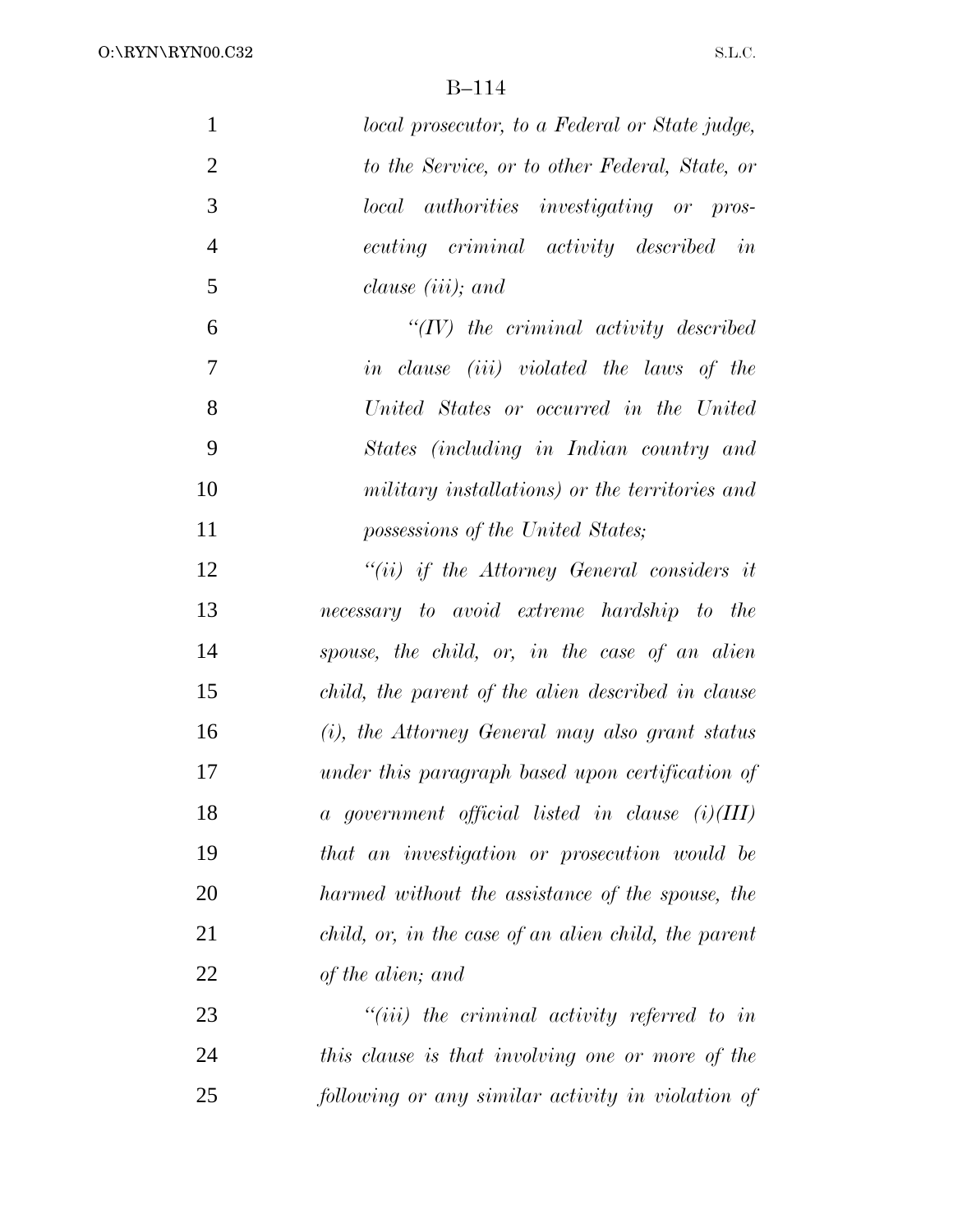| $\mathbf{1}$   | Federal, State, or local criminal law: rape; tor-           |
|----------------|-------------------------------------------------------------|
| $\overline{2}$ | ture; trafficking; incest; domestic violence; sexual        |
| 3              | assault; abusive sexual contact; prostitution; sex-         |
| $\overline{4}$ | <i>ual exploitation; female genital mutilation; being</i>   |
| 5              | held hostage; peonage; involuntary servitude;               |
| 6              | <i>trade;</i> kidnapping; abduction; unlawful<br>slave      |
| 7              | criminal restraint; false imprisonment; black-              |
| 8              | mail; extortion; manslaughter; murder; felonious            |
| 9              | <i>assault; witness tampering; obstruction of justice;</i>  |
| 10             | perjury; or attempt, conspiracy, or solicitation to         |
| 11             | commit any of the above mentioned crimes.".                 |
| 12             | (c) CONDITIONS FOR ADMISSION AND DUTIES OF THE              |
| 13             | ATTORNEY GENERAL.—Section 214 of such Act (8 U.S.C.         |
|                | 14 1184) (as amended by section 107 of this Act) is amended |
|                | 15 by adding at the end the following new subsection:       |
|                |                                                             |

 *''(o) REQUIREMENTS APPLICABLE TO SECTION 101(a)(15)(U) VISAS.—*

 *''(1) PETITIONING PROCEDURES FOR SECTION 101(a)(15)(U) VISAS.—The petition filed by an alien under section 101(a)(15)(U)(i) shall contain a certifi- cation from a Federal, State, or local law enforcement official, prosecutor, judge, or other Federal, State, or local authority investigating criminal activity de- scribed in section 101(a)(15)(U)(iii). This certifi-cation may also be provided by an official of the*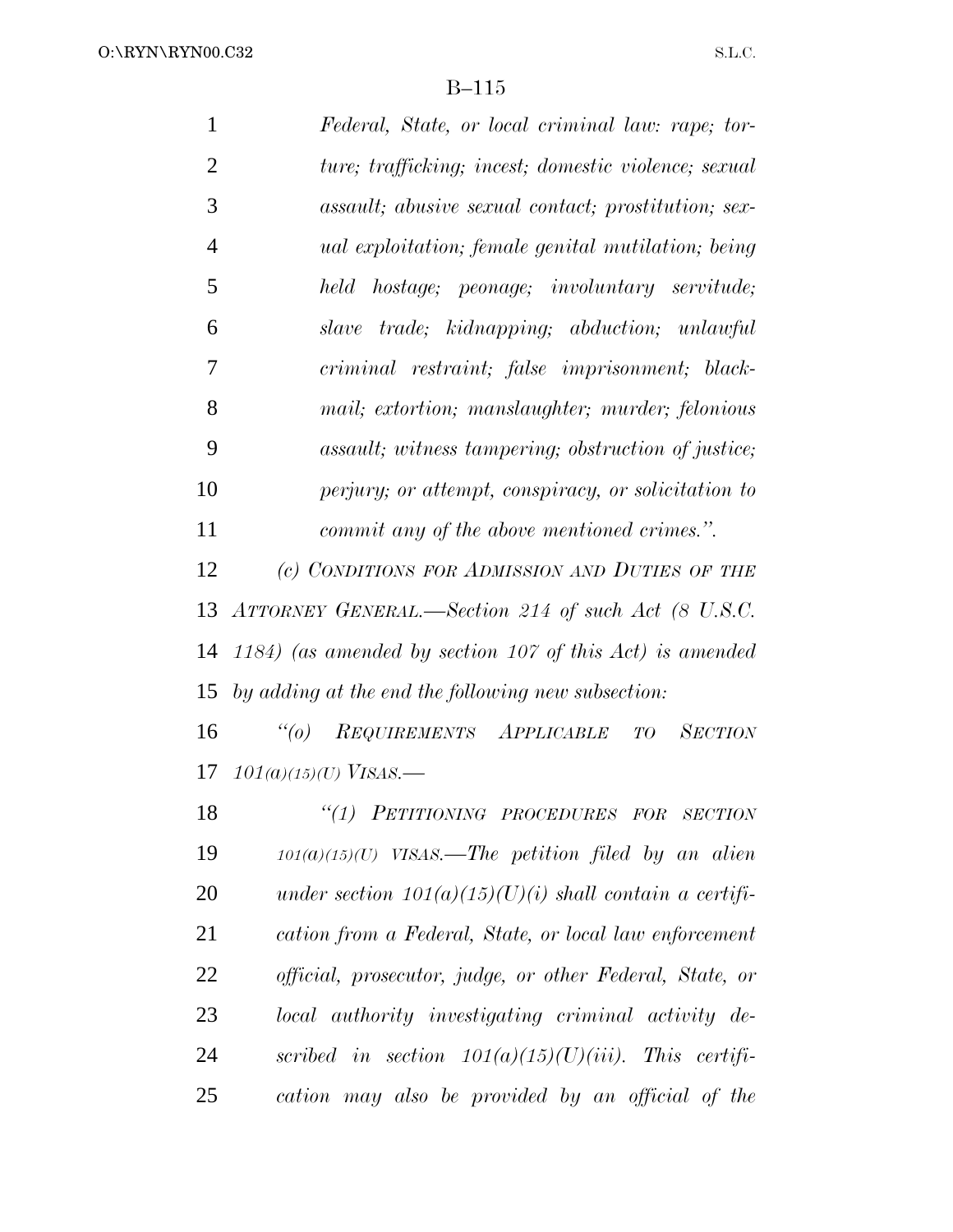| $\mathbf{1}$   | Service whose ability to provide such certification is    |
|----------------|-----------------------------------------------------------|
| $\overline{2}$ | not limited to information concerning immigration         |
| 3              | violations. This certification shall state that the alien |
| $\overline{4}$ | "has been helpful, is being helpful, or is likely to be   |
| 5              | helpful" in the investigation or prosecution of crimi-    |
| 6              | nal activity described in section $101(a)(15)(U)(iii)$ .  |
| 7              | "(2) NUMERICAL LIMITATIONS.-                              |
| 8              | "(A) The number of aliens who may be                      |
| 9              | issued visas or otherwise provided status as non-         |
| 10             | immigrants under section $101(a)(15)(U)$ in any           |
| 11             | fiscal year shall not exceed 10,000.                      |
| 12             | $\lq\lq B$ ) The numerical limitations in subpara-        |
| 13             | graph (A) shall only apply to principal aliens            |
| 14             | described in section $101(a)(15)(U)(i)$ , and not to      |
| 15             | spouses, children, or, in the case of alien chil-         |
| 16             | dren, the alien parents of such children.                 |
| 17             | "(3) DUTIES OF THE ATTORNEY GENERAL WITH                  |
| 18             | RESPECT TO 'U' VISA NONIMMIGRANTS.—With respect           |
| 19             | to nonimmigrant aliens described in subsection            |
| 20             | $(a)(15)(U)$ —                                            |
| 21             | $\lq (A)$ the Attorney General and other govern-          |
| 22             | ment officials, where appropriate, shall provide          |
| 23             | those aliens with referrals to nongovernmental            |
| 24             | organizations to advise the aliens regarding their        |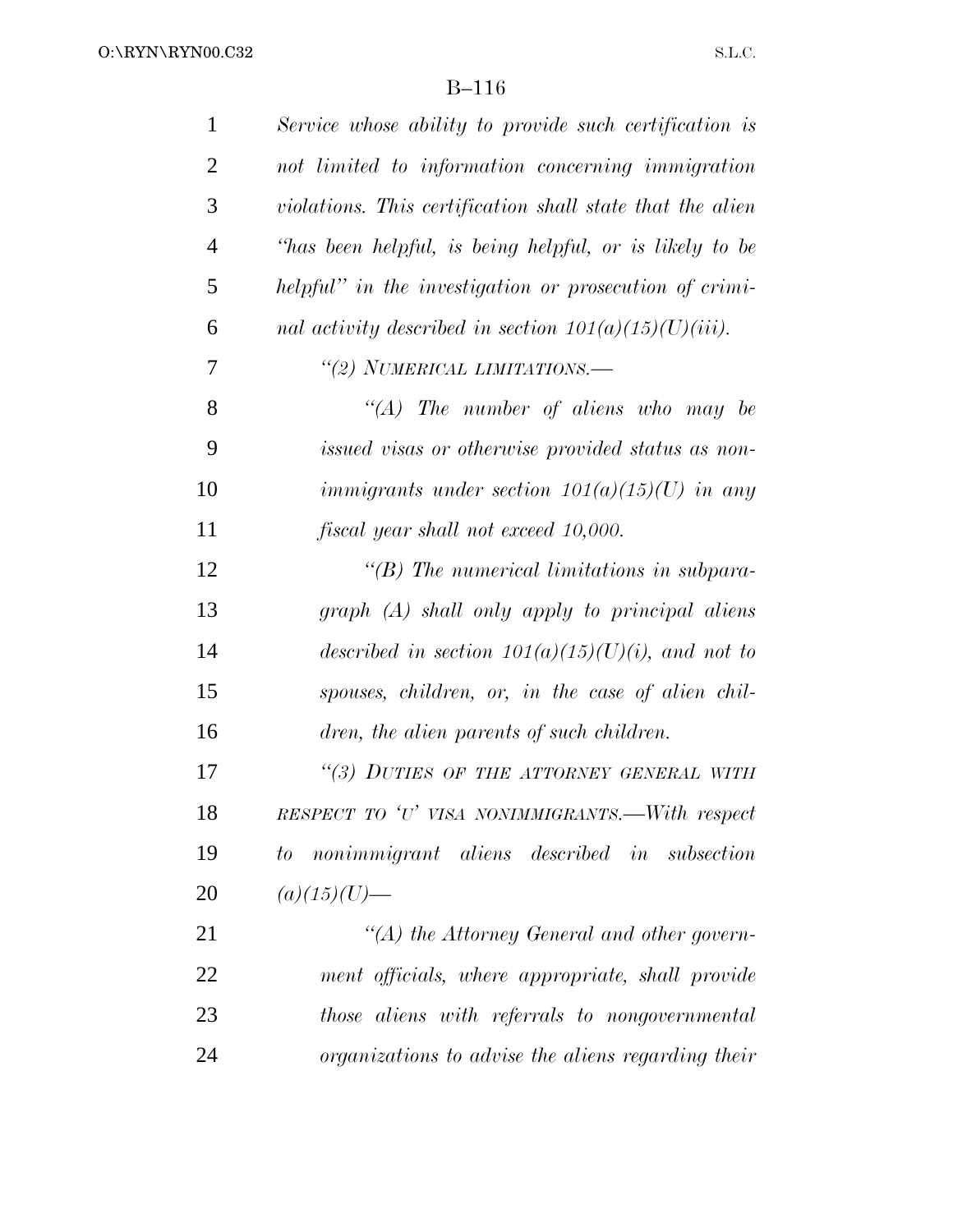| 1              | options while in the United States and the re-               |
|----------------|--------------------------------------------------------------|
| $\overline{2}$ | sources available to them; and                               |
| 3              | $\lq\lq(B)$ the Attorney General shall, during the           |
| $\overline{4}$ | period those aliens are in lawful temporary resi-            |
| 5              | dent status under that subsection, provide the               |
| 6              | <i>aliens with employment authorization.</i>                 |
| 7              | "(4) CREDIBLE EVIDENCE CONSIDERED. $-In \ act$               |
| 8              | ing on any petition filed under this subsection, the         |
| 9              | consular officer or the Attorney General, as appro-          |
| 10             | priate, shall consider any credible evidence relevant to     |
| 11             | <i>the petition.</i>                                         |
| 12             | "(5) NONEXCLUSIVE RELIEF.—Nothing in this                    |
| 13             | subsection limits the ability of aliens who qualify for      |
| 14             | status under section $101(a)(15)(U)$ to seek any other       |
| 15             | <i>immigration benefit or status for which the alien may</i> |
| 16             | be eligible.".                                               |
| 17             | (d) PROHIBITION ON ADVERSE DETERMINATIONS OF                 |
| 18             | ADMISSIBILITY OR DEPORTABILITY.—Section $384(a)$ of the      |
| 19             | Illegal Immigration Reform and Immigrant Responsibility      |
|                | 20 Act of 1996 is amended—                                   |
| 21             | $(1)$ by striking "or" at the end of paragraph               |
| 22             | (1)(C);                                                      |
| 23             | $(2)$ by striking the comma at the end of para-              |
| 24             | graph $(1)(D)$ and inserting ", or"; and                     |
|                |                                                              |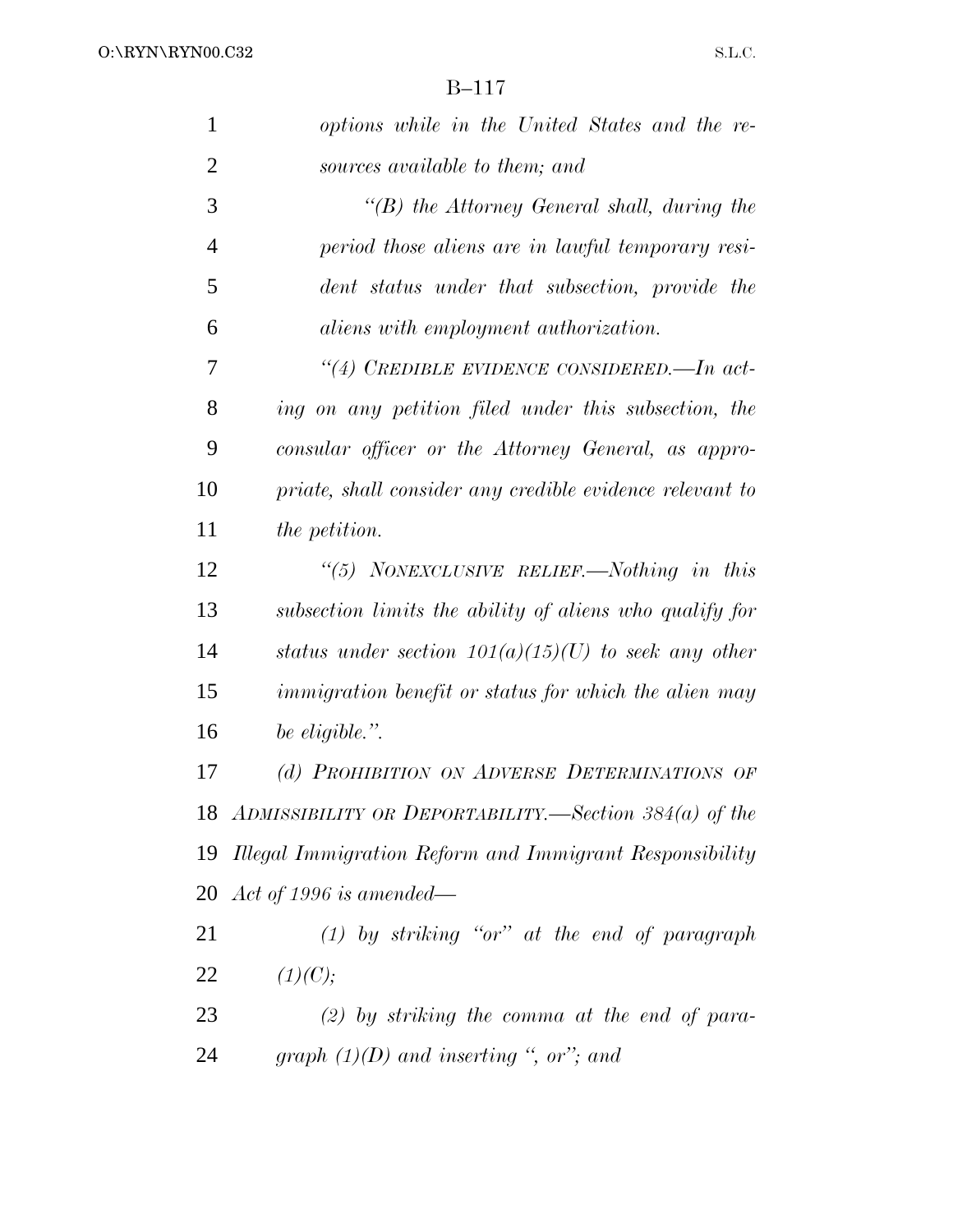| 1 | (3) by inserting after paragraph $(1)(D)$ the fol-   |
|---|------------------------------------------------------|
| 2 | <i>lowing new subparagraph:</i>                      |
| 3 | "(E) in the case of an alien applying for            |
| 4 | status under section $101(a)(15)(U)$ of the Immi-    |
| 5 | gration and Nationality Act, the perpetrator of      |
| 6 | the substantial physical or mental abuse and the     |
| 7 | criminal activity," and                              |
| 8 | $(4)$ in paragraph $(2)$ , by inserting "section     |
| 9 | $101(a)(15)(U)$ ," after "section $216(c)(4)(C)$ ,". |
|   |                                                      |

 *(e) WAIVER OF GROUNDS OF INELIGIBILITY FOR AD- MISSION.—Section 212(d) of the Immigration and Nation- ality Act (8 U.S.C. 1182(d)) is amended by adding at the end the following new paragraph:*

 *''(13) The Attorney General shall determine whether a ground of inadmissibility exists with respect to a non- immigrant described in section 101(a)(15)(U). The Attor- ney General, in the Attorney General's discretion, may waive the application of subsection (a) (other than para- graph (3)(E)) in the case of a nonimmigrant described in section 101(a)(15)(U), if the Attorney General considers it to be in the public or national interest to do so.''.*

 *(f) ADJUSTMENT TO PERMANENT RESIDENT STA- TUS.—Section 245 of such Act (8 U.S.C. 1255) is amended by adding at the end the following new subsection:*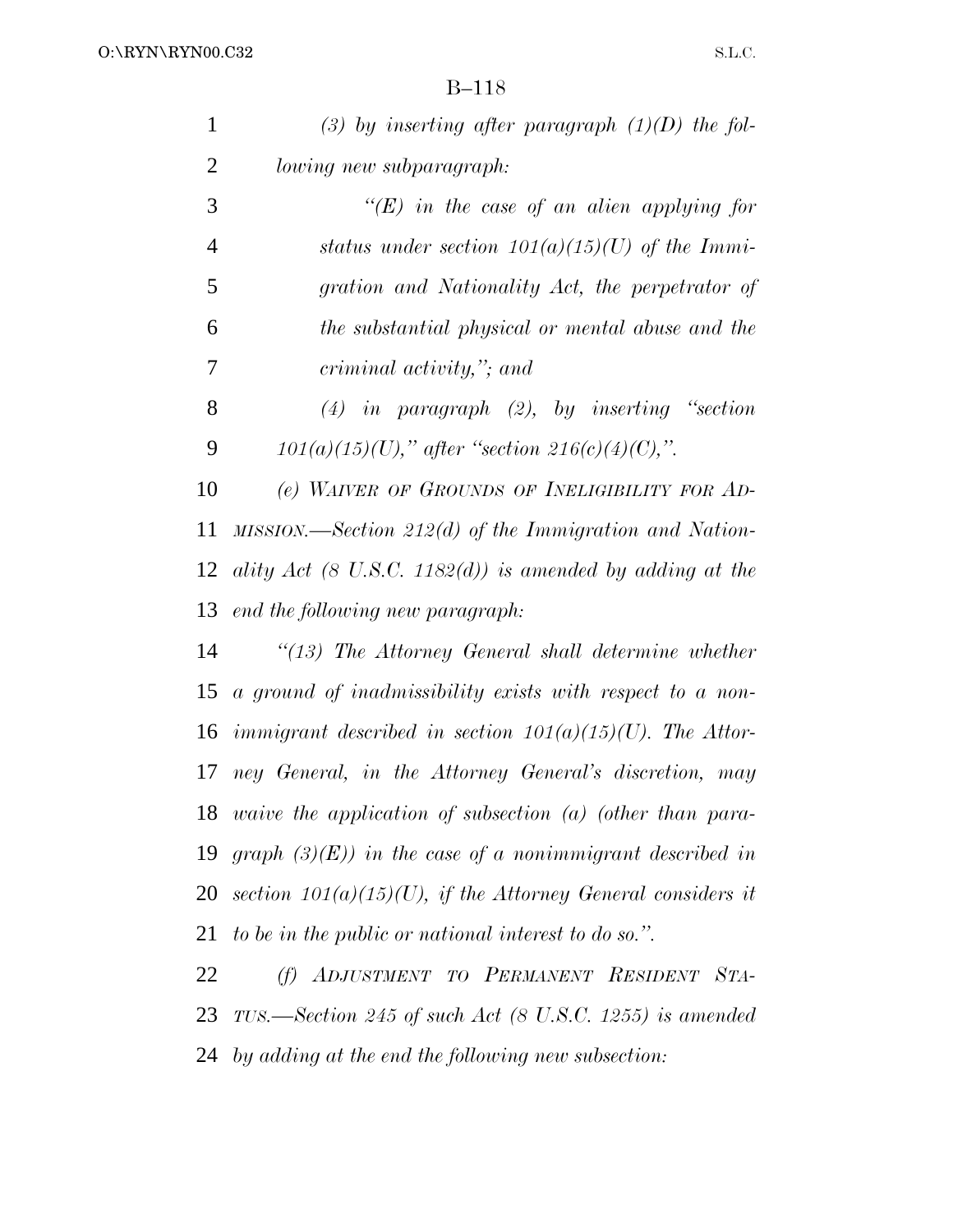*''(l)(1) The Attorney General may adjust the status of an alien admitted into the United States (or otherwise pro- vided nonimmigrant status) under section 101(a)(15)(U) to that of an alien lawfully admitted for permanent residence if the alien is not described in section 212(a)(3)(E), unless the Attorney General determines based on affirmative evi- dence that the alien unreasonably refused to provide assist-ance in a criminal investigation or prosecution, if—*

 *''(A) the alien has been physically present in the United States for a continuous period of at least 3 years since the date of admission as a nonimmigrant under clause (i) or (ii) of section 101(a)(15)(U); and ''(B) in the opinion of the Attorney General, the alien's continued presence in the United States is jus- tified on humanitarian grounds, to ensure family unity, or is otherwise in the public interest.*

 *''(2) An alien shall be considered to have failed to maintain continuous physical presence in the United States under paragraph (1)(A) if the alien has departed from the United States for any period in excess of 90 days or for any periods in the aggregate exceeding 180 days unless the absence is in order to assist in the investigation or prosecu- tion or unless an official involved in the investigation or prosecution certifies that the absence was otherwise justi-fied.*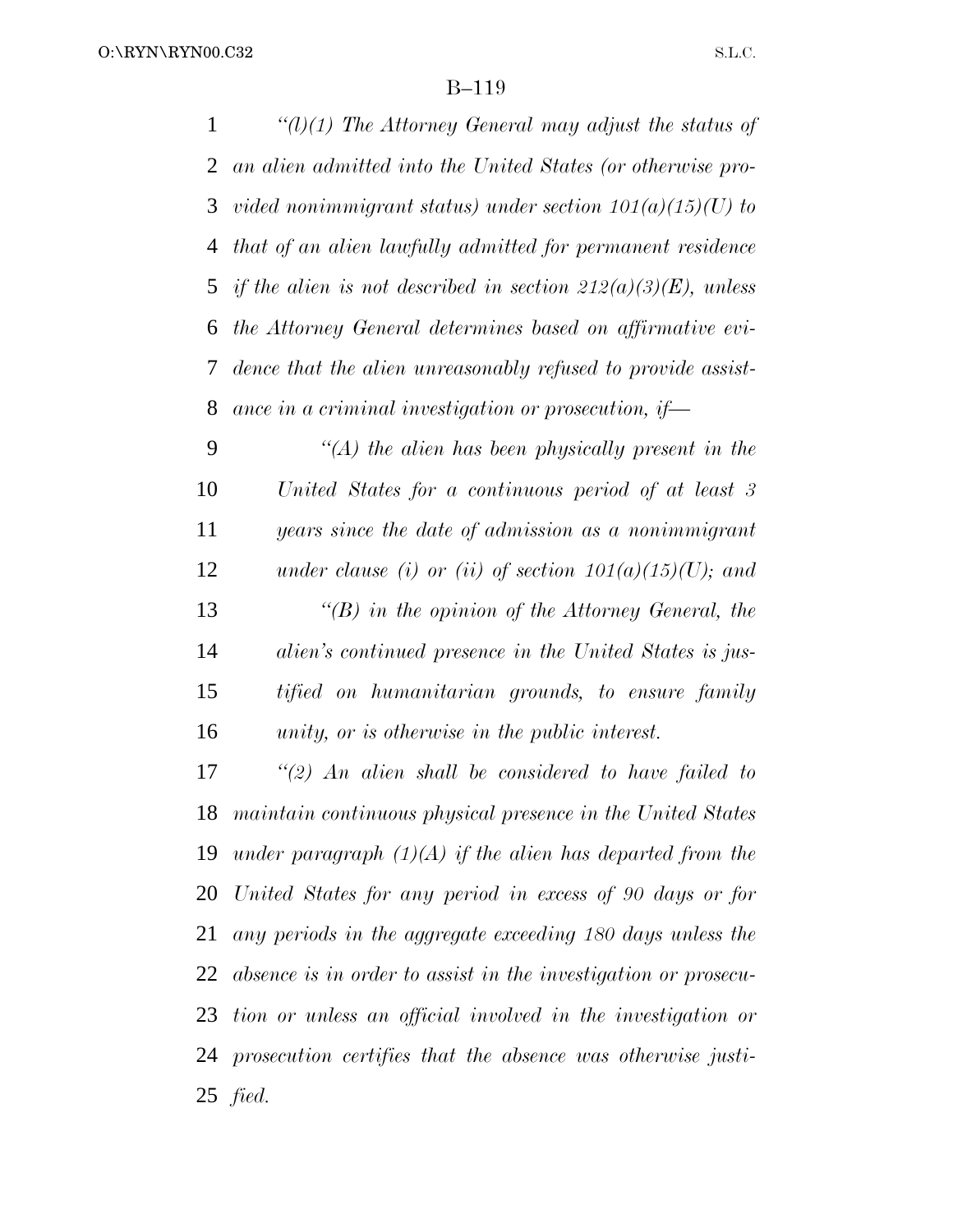*''(3) Upon approval of adjustment of status under paragraph (1) of an alien described in section 101(a)(15)(U)(i) the Attorney General may adjust the sta- tus of or issue an immigrant visa to a spouse, a child, or, in the case of an alien child, a parent who did not receive a nonimmigrant visa under section 101(a)(15)(U)(ii) if the Attorney General considers the grant of such status or visa necessary to avoid extreme hardship.*

 *''(4) Upon the approval of adjustment of status under paragraph (1) or (3), the Attorney General shall record the alien's lawful admission for permanent residence as of the date of such approval.''.*

### *TITLE VI—MISCELLANEOUS*

*SEC. 1601. NOTICE REQUIREMENTS FOR SEXUALLY VIO-*

*LENT OFFENDERS.*

 *(a) SHORT TITLE.—This section may be cited as the ''Campus Sex Crimes Prevention Act''.*

 *(b) NOTICE WITH RESPECT TO INSTITUTIONS OF HIGHER EDUCATION.—*

*(1) IN GENERAL.—Section 170101 of the Violent*

*Crime Control and Law Enforcement Act of 1994 (42*

 *U.S.C. 14071) is amended by adding at the end the following:*

 *''(j) NOTICE OF ENROLLMENT AT OR EMPLOYMENT BY INSTITUTIONS OF HIGHER EDUCATION.—*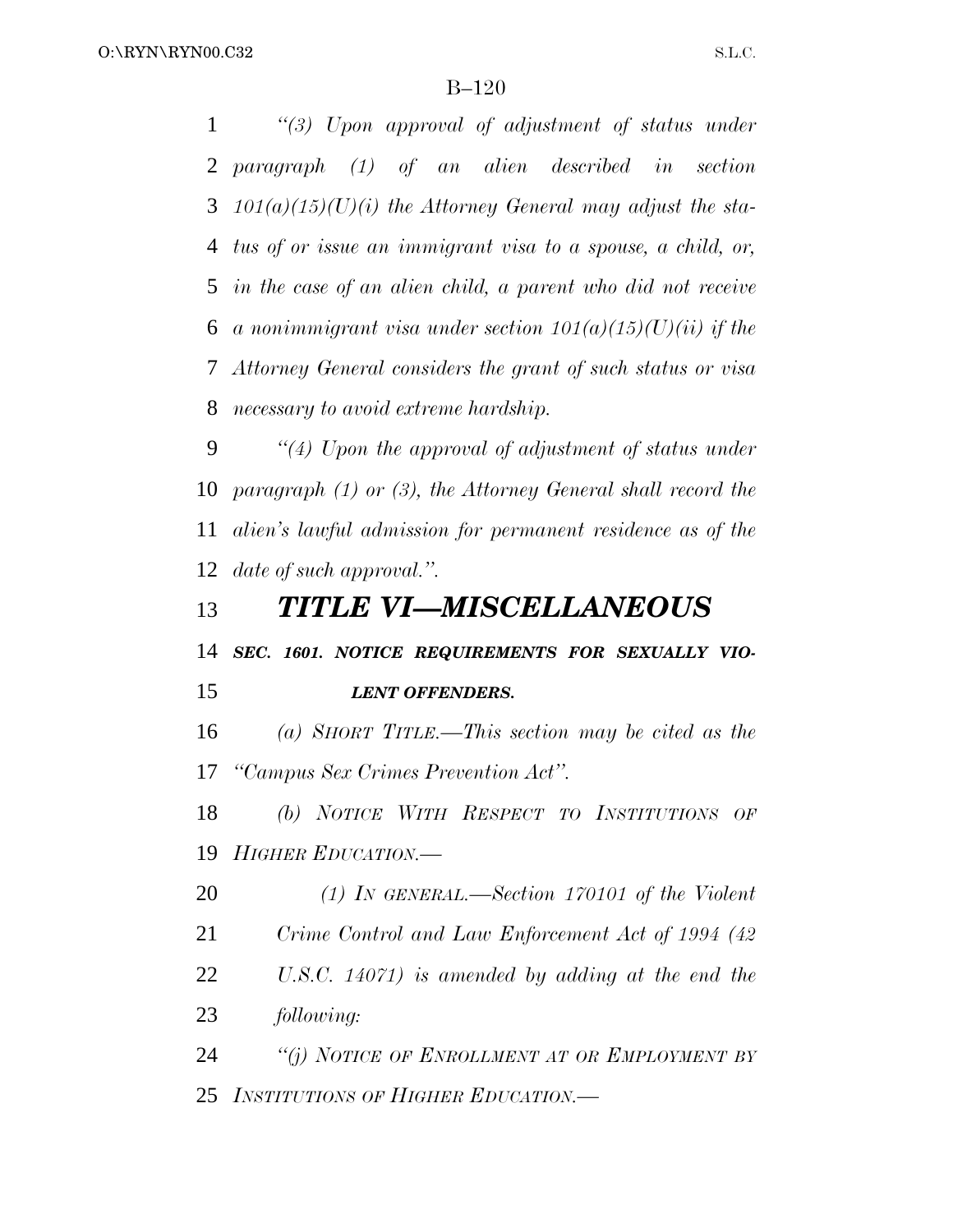| $\mathbf{1}$   | "(1) NOTICE BY OFFENDERS.—                         |
|----------------|----------------------------------------------------|
| $\overline{2}$ | "(A) IN GENERAL.—In addition to any                |
| 3              | other requirements of this section, any person     |
| $\overline{4}$ | who is required to register in a State shall pro-  |
| 5              | vide notice as required under State law—           |
| 6              | $``(i)$ of each institution of higher edu-         |
| 7              | cation in that State at which the person is        |
| 8              | employed, carries on a vocation, or is a stu-      |
| 9              | dent; and                                          |
| 10             | $``(ii)$ of each change in enrollment or           |
| 11             | employment status of such person at an in-         |
| 12             | stitution of higher education in that State.       |
| 13             | "(B) CHANGE IN STATUS.—A change in sta-            |
| 14             | tus under subparagraph $(A)(ii)$ shall be reported |
| 15             | by the person in the manner provided by State      |
| 16             | law. State procedures shall ensure that the up-    |
| 17             | dated information is promptly made available to    |
| 18             | a law enforcement agency having jurisdiction       |
| 19             | where such institution is located and entered      |
| 20             | into the appropriate State records or data sys-    |
| 21             | tem.                                               |
| 22             | "(2) STATE REPORTING.—State procedures shall       |
| 23             | ensure that the registration information collected |
| 24             | under paragraph $(1)$ —                            |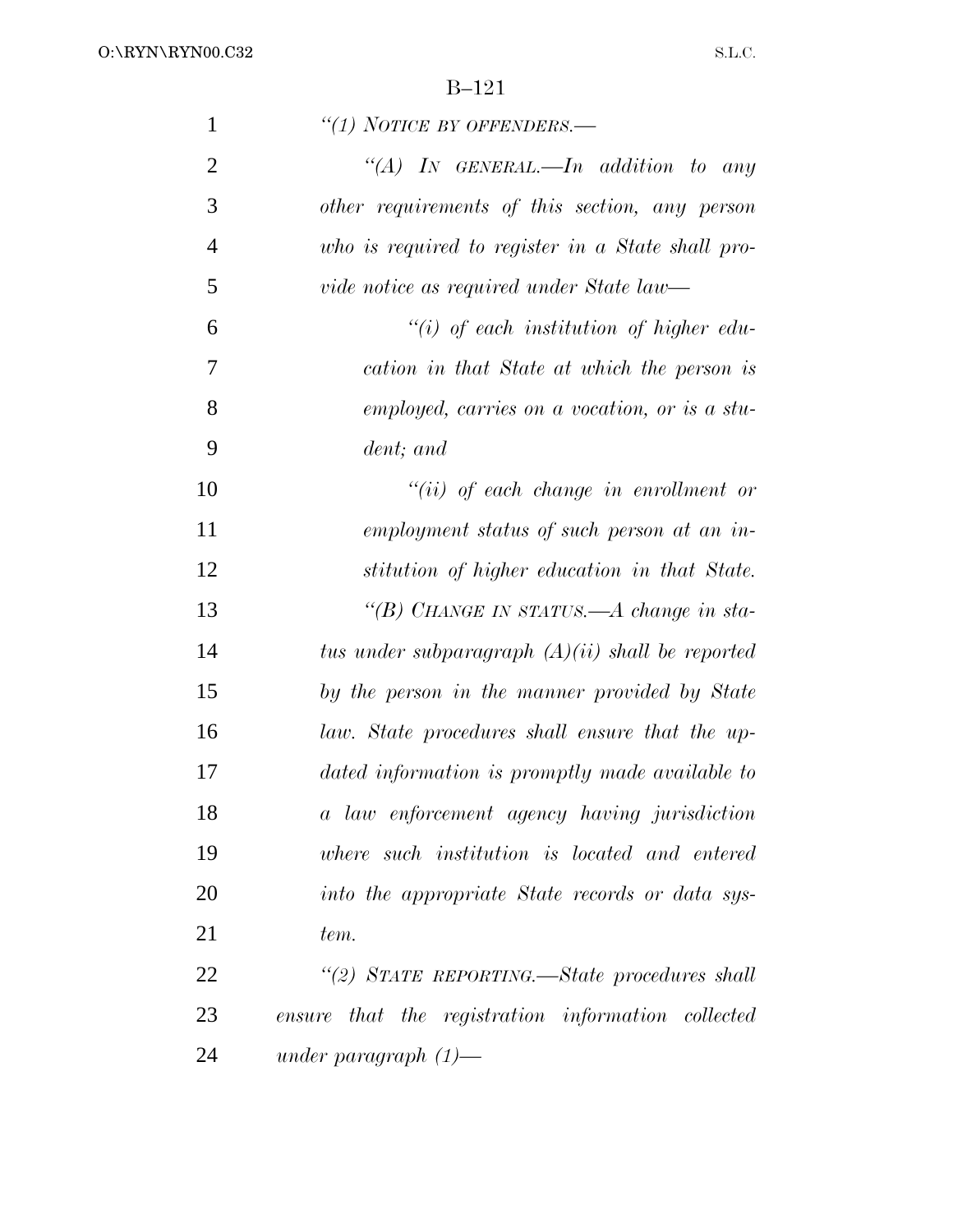| $\mathbf{1}$   | "(A) is promptly made available to a law                            |
|----------------|---------------------------------------------------------------------|
| $\overline{2}$ | enforcement agency having jurisdiction where                        |
| 3              | such institution is located; and                                    |
| $\overline{4}$ | $\lq\lq B$ entered into the appropriate State                       |
| 5              | records or data system.                                             |
| 6              | "(3) $_{\text{REQUEST}\text{.}}$ Nothing in this subsection shall   |
| 7              | require an educational institution to request such in-              |
| 8              | formation from any State.".                                         |
| 9              | (2) EFFECTIVE DATE.—The amendment made by                           |
| 10             | this subsection shall take effect 2 years after the date            |
| 11             | of enactment of this Act.                                           |
| 12             | (c) DISCLOSURES BY INSTITUTIONS OF HIGHER EDU-                      |
|                |                                                                     |
| 13             | CATION.                                                             |
| 14             | (1) In GENERAL.—Section $485(f)(1)$ of the High-                    |
| 15             | er Education Act of 1965 (20 U.S.C. 1092 $(f)(1)$ ) is              |
| 16             | amended by adding at the end the following:                         |
| 17             | $\lq (I)$ A statement advising the campus commu-                    |
| 18             | nity where law enforcement agency information pro-                  |
| 19             | vided by a State under section $170101(j)$ of the Vio-              |
| 20             | lent Crime Control and Law Enforcement Act of 1994                  |
| 21             | $(42 \text{ U.S.C. } 14071(j))$ , concerning registered sex offend- |
| <u>22</u>      | ers may be obtained, such as the law enforcement of                 |
| 23             | fice of the institution, a local law enforcement agency             |
| 24             | with jurisdiction for the campus, or a computer net-                |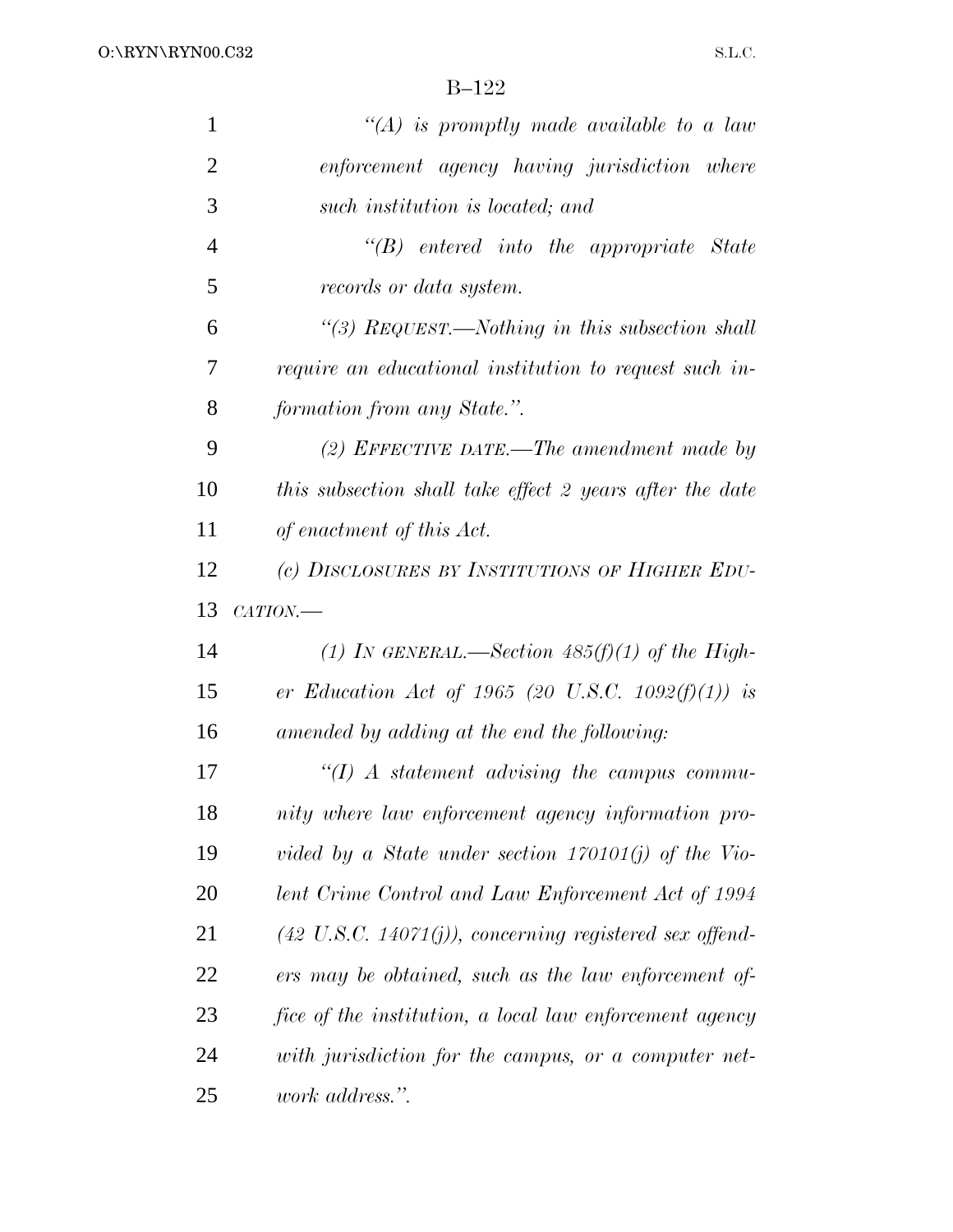|                | $B-123$                                                   |
|----------------|-----------------------------------------------------------|
| $\mathbf{1}$   | (2) EFFECTIVE DATE.—The amendment made by                 |
| $\overline{2}$ | this subsection shall take effect 2 years after the date  |
| 3              | of enactment of this Act.                                 |
| $\overline{4}$ | (d) AMENDMENT TO FAMILY EDUCATIONAL RIGHTS                |
| 5              | AND PRIVACY ACT OF 1974.—Section $444(b)$ of the General  |
| 6              | Education Provisions Act (20 U.S.C. 1232g(b)), also known |
| 7              | as the Family Educational Rights and Privacy Act of 1974, |
| 8              | is amended by adding at the end the following:            |
| 9              | $\lq(7)(A)$ Nothing in this section may be construed      |
| 10             | to prohibit an educational institution from disclosing    |
| 11             | information provided to the institution under section     |
| 12             | 170101 of the Violent Crime Control and Law En-           |
| 13             | forcement Act of $1994$ (42 U.S.C. 14071) concerning      |
| 14             | registered sex offenders who are required to register     |
| 15             | under such section.                                       |
| 16             | $\lq\lq(B)$ The Secretary shall take appropriate steps    |
| 17             | to notify educational institutions that disclosure of     |
| 18             | information described in subparagraph $(A)$ is per-       |
| 19             | mitted.".                                                 |
| 20             | SEC. 1602. TEEN SUICIDE PREVENTION STUDY.                 |
| 21             | (a) SHORT TITLE.—This section may be cited as the         |
| 22             | "Teen Suicide Prevention Act of 2000".                    |

*(b) FINDINGS.—Congress finds that—*

 *(1) measures that increase public awareness of suicide as a preventable public health problem, and*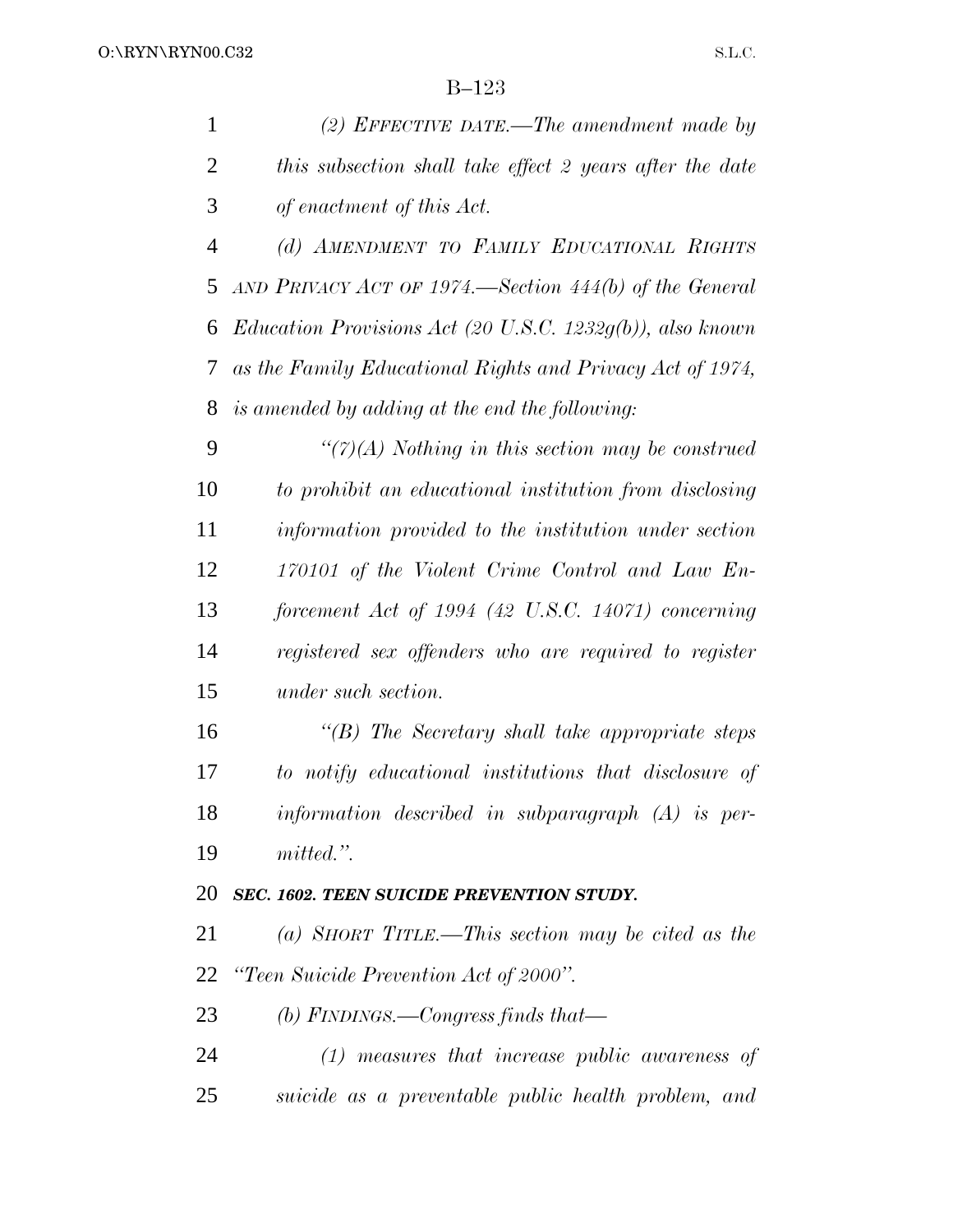| 1              | target parents and youth so that suicide risks and   |
|----------------|------------------------------------------------------|
| $\overline{2}$ | warning signs can be recognized, will help to elimi- |
| 3              | nate the ignorance and stigma of suicide as barriers |
| $\overline{4}$ | to youth and families seeking preventive care;       |
| 5              | $(2)$ suicide prevention efforts in the year 2000    |
| 6              | $should$ —                                           |
| 7              | $(A)$ target at-risk youth, particularly youth       |
| 8              | with mental health problems, substance abuse         |
| 9              | problems, or contact with the juvenile justice sys-  |
| 10             | tem;                                                 |
| 11             | $(B)$ involve—                                       |
| 12             | $(i)$ the identification of the characteris-         |
| 13             | tics of the at-risk youth and other youth            |
| 14             | who are contemplating suicide, and barriers          |
| 15             | to treatment of the youth; and                       |
| 16             | ( <i>ii</i> ) the development of model treatment     |
| 17             | programs for the youth;                              |
| 18             | $(C)$ include a pilot study of the outcomes of       |
| 19             | treatment for juvenile delinquents with mental       |
| 20             | health or substance abuse problems;                  |
| 21             | $(D)$ include a public education approach to         |
| 22             | combat the negative effects of the stigma of, and    |
| 23             | discrimination against individuals with, mental      |
| 24             | health and substance abuse problems; and             |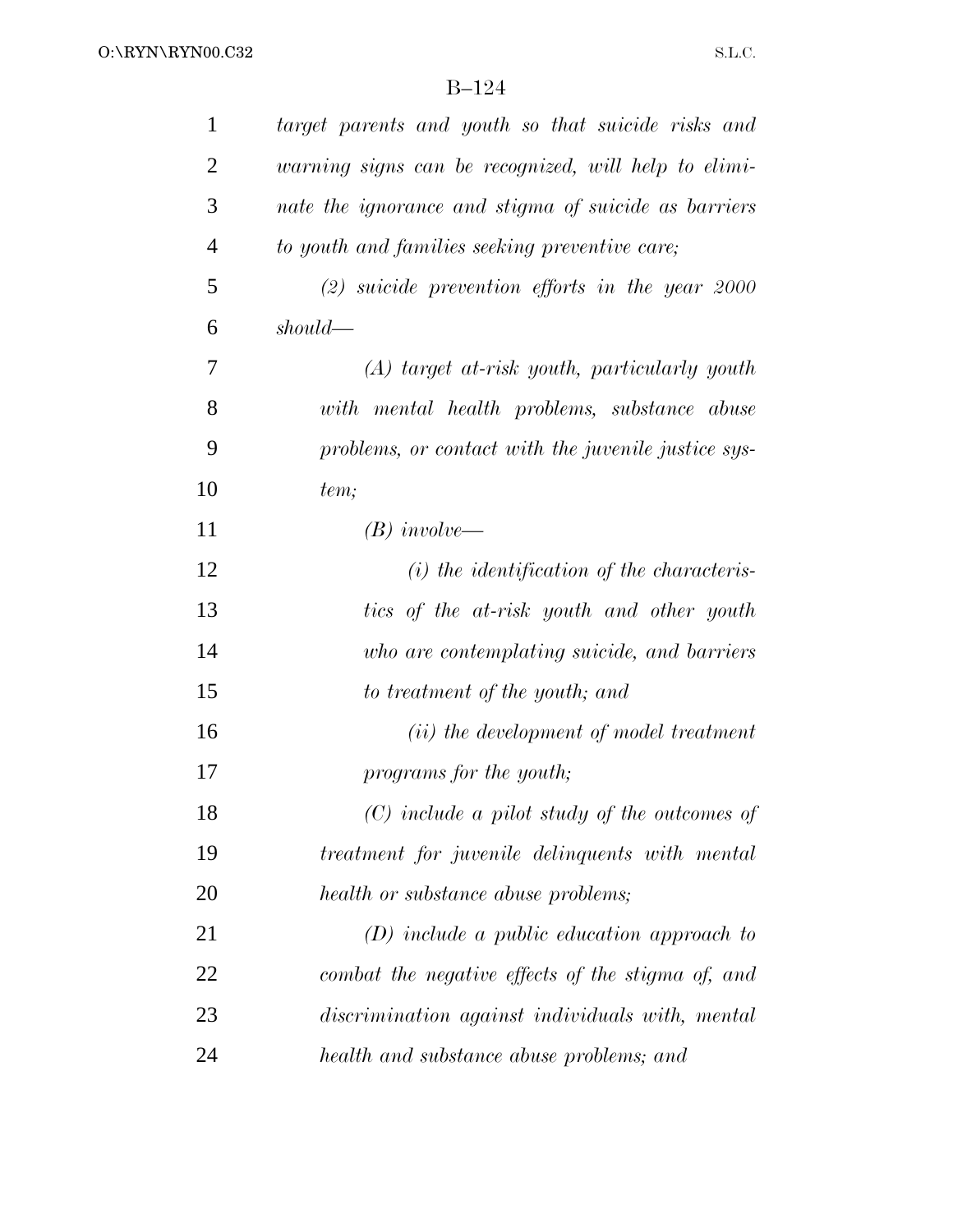O:\RYN\RYN00.C32

S.L.C.

| $\mathbf{1}$   | $(E)$ include a nationwide effort to develop,           |
|----------------|---------------------------------------------------------|
| $\overline{2}$ | implement, and evaluate a mental health aware-          |
| 3              | ness program for schools, communities, and fam-         |
| $\overline{4}$ | <i>ilies</i> ;                                          |
| 5              | $(3)$ although numerous symptoms, diagnoses,            |
| 6              | traits, characteristics, and psychosocial stressors of  |
| 7              | suicide have been investigated, no single factor or set |
| 8              | of factors has ever come close to predicting suicide    |
| 9              | with accuracy;                                          |
| 10             | $(4)$ research of United States youth, such as a        |
| 11             | 1994 study by Lewinsohn, Rohde, and Seeley, has         |
| 12             | shown predictors of suicide, such as a history of sui-  |
| 13             | cide attempts, current suicidal ideation and depres-    |
| 14             | sion, a recent attempt or completed suicide by a        |
| 15             | friend, and low self-esteem; and                        |
| 16             | $(5)$ epidemiological data illustrate—                  |
| 17             | $(A)$ the trend of suicide at younger ages as           |
| 18             | well as increases in suicidal ideation among            |
| 19             | youth in the United States; and                         |
| 20             | $(B)$ distinct differences in approaches to             |
| 21             | suicide by gender, with—                                |
| 22             | $(i)$ 3 to 5 times as many females as                   |
| 23             | males attempting suicide; and                           |
| 24             | (ii) 3 to 5 times as many males as $fe$                 |
| 25             | males completing suicide.                               |